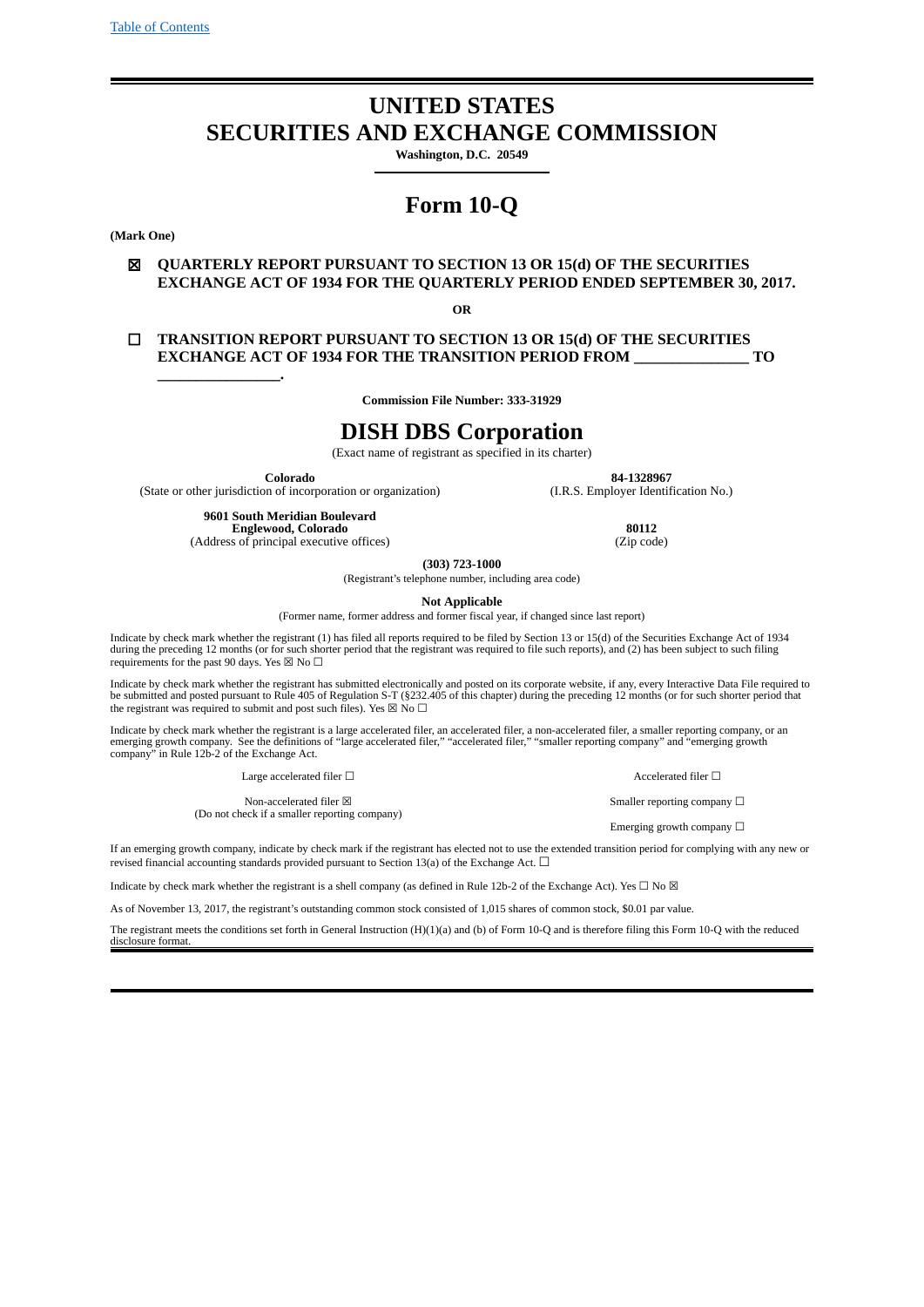# <span id="page-1-0"></span>**TABLE OF CONTENTS**

# **PART I — FINANCIAL [INFORMATION](#page-2-0)**

|         | <b>Disclosure Regarding Forward-Looking Statements</b>                                                                                                                | $\rm i$        |
|---------|-----------------------------------------------------------------------------------------------------------------------------------------------------------------------|----------------|
| Item 1. | <b>Financial Statements</b>                                                                                                                                           |                |
|         | Condensed Consolidated Balance Sheets — September 30, 2017 and December 31, 2016 (Unaudited)                                                                          | 1              |
|         | <b>Condensed Consolidated Statements of Operations and Comprehensive Income (Loss) For the Three and</b><br>Nine Months Ended September 30, 2017 and 2016 (Unaudited) | $\overline{2}$ |
|         | Condensed Consolidated Statements of Cash Flows For the Nine Months Ended September 30, 2017 and<br>2016 (Unaudited)                                                  | 3              |
|         | <b>Notes to Condensed Consolidated Financial Statements (Unaudited)</b>                                                                                               | $\overline{4}$ |
| Item 2. | <b>Management's Narrative Analysis of Results of Operations</b>                                                                                                       | 40             |
| Item 3. | Quantitative and Qualitative Disclosures About Market Risk                                                                                                            | $\ast$         |
| Item 4. | <b>Controls and Procedures</b>                                                                                                                                        | 58             |
|         | <b>PART II - OTHER INFORMATION</b>                                                                                                                                    |                |
| Item 1. | <b>Legal Proceedings</b>                                                                                                                                              | 58             |
|         | Item 1A. Risk Factors                                                                                                                                                 | 58             |
| Item 2. | Unregistered Sales of Equity Securities and Use of Proceeds                                                                                                           | $\ast$         |
| Item 3. | Defaults Upon Senior Securities                                                                                                                                       | ∗              |
| Item 4. | <b>Mine Safety Disclosures</b>                                                                                                                                        | None           |
| Item 5. | Other Information                                                                                                                                                     | None           |
| Item 6. | <b>Exhibits</b>                                                                                                                                                       | 58             |
|         | <b>Signatures</b>                                                                                                                                                     | 59             |

\* This item has been omitted pursuant to the reduced disclosure format as set forth in General Instruction (H)(2) of Form 10-Q.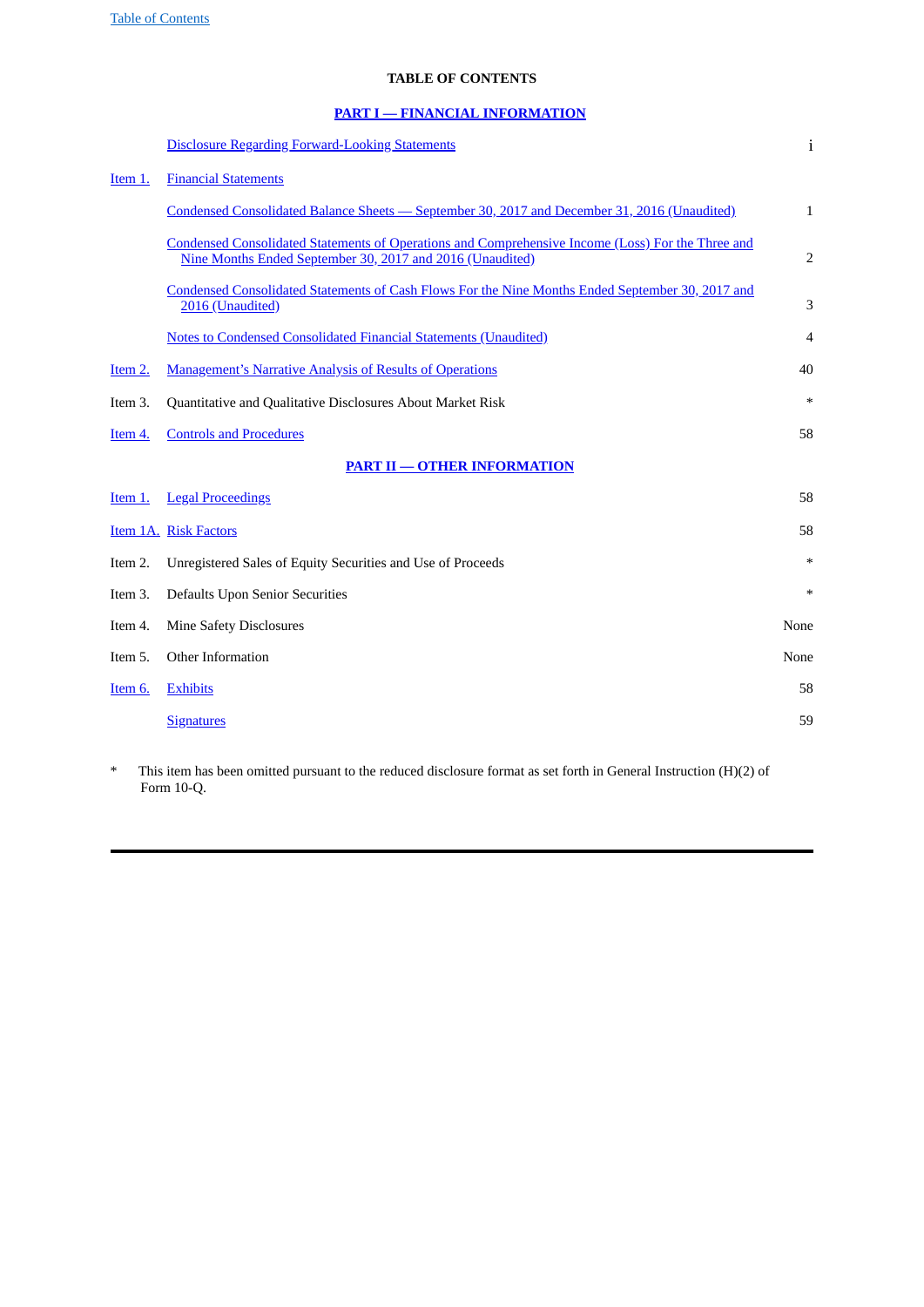# <span id="page-2-1"></span><span id="page-2-0"></span>**PART I — FINANCIAL INFORMATION**

#### **DISCLOSURE REGARDING FORWARD-LOOKING STATEMENTS**

Unless otherwise required by the context, in this report, the words "DISH DBS," the "Company," "we," "our" and "us" refer to DISH DBS Corporation and its subsidiaries, "DISH Network" refers to DISH Network Corporation, our parent company, and its subsidiaries, including us, and "EchoStar" refers to EchoStar Corporation and its subsidiaries.

This Quarterly Report on Form 10-Q contains "forward-looking statements" within the meaning of the Private Securities Litigation Reform Act of 1995, including, in particular, statements about our plans, objectives and strategies, growth opportunities in our industries and businesses, our expectations regarding future results, financial condition, liquidity and capital requirements, our estimates regarding the impact of regulatory developments and legal proceedings, and other trends and projections. Forward-looking statements are not historical facts and may be identified by words such as "future," "anticipate," "intend," "plan," "goal," "seek," "believe," "estimate," "expect," "predict," "will," "would," "could," "can," "may," and similar terms. These forward-looking statements are based on information available to us as of the date of this Quarterly Report on Form 10-Q and represent management's current views and assumptions. Forward-looking statements are not guarantees of future performance, events or results and involve known and unknown risks, uncertainties and other factors, which may be beyond our control. Accordingly, actual performance, events or results could differ materially from those expressed or implied in the forward-looking statements due to a number of factors, including, but not limited to, the following:

#### **Competition and Economic Risks**

- · As the pay-TV industry has matured and bundled offers combining video, broadband and/or wireless services have become more prevalent and competitive, we face intense and increasing competition from providers of video, broadband and/or wireless services, which may require us to further increase subscriber acquisition and retention spending or accept lower subscriber activations and higher subscriber churn.
- · Changing consumer behavior and competition from digital media companies that provide or facilitate the delivery of video content via the Internet may reduce our gross new subscriber activations and may cause our subscribers to purchase fewer services from us or to cancel our services altogether, resulting in less revenue to us.
- · Economic weakness and uncertainty may adversely affect our ability to grow or maintain our business.
- Our competitors may be able to leverage their relationships with programmers to reduce their programming costs and/or offer exclusive content that will place them at a competitive advantage to us.
- · Our over-the-top ("OTT") Sling TV Internet-based services face certain risks, including, among others, significant competition.
- We face increasing competition from other distributors of unique programming services such as foreign language, sports programming, and original content that may limit our ability to maintain subscribers that desire these unique programming services.

## **Operational and Service Delivery Risks**

- If our operational performance and customer satisfaction were to deteriorate, our gross new subscriber activations and our subscriber churn may be negatively impacted, which could in turn adversely affect our revenue.
- If our gross new subscriber activations continue to decrease, or if our subscriber churn, subscriber acquisition costs or retention costs increase, our financial performance will be adversely affected.

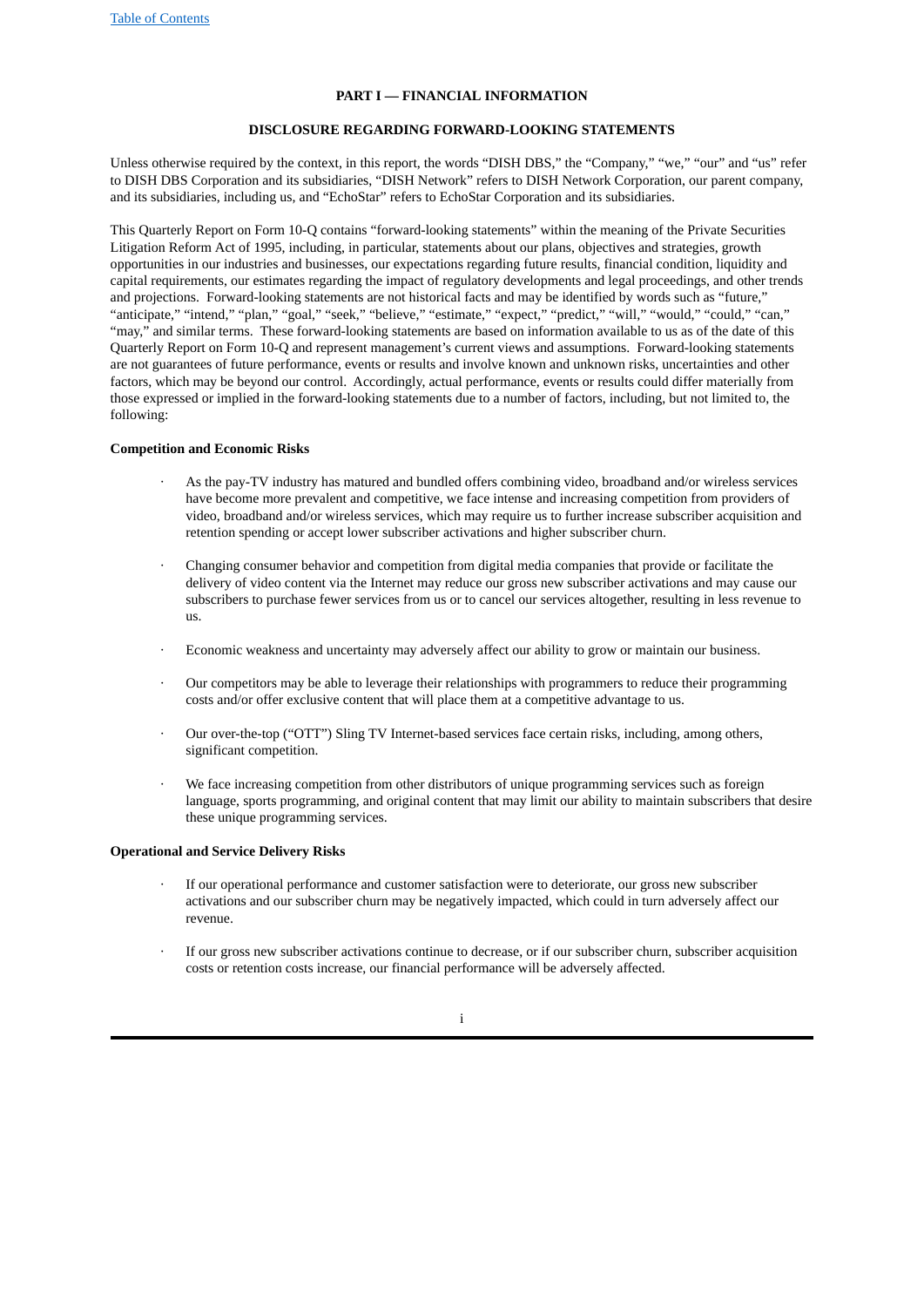- · Programming expenses are increasing and could adversely affect our future financial condition and results of operations.
- We depend on others to provide the programming that we offer to our subscribers and, if we fail to obtain or lose access to this programming, our gross new subscriber activations and our subscriber churn may be negatively impacted.
- We may not be able to obtain necessary retransmission consent agreements at acceptable rates, or at all, from local network stations.
- · We may be required to make substantial additional investments to maintain competitive programming offerings.
- · Any failure or inadequacy of our information technology infrastructure and communications systems, including without limitation those caused by cyber-attacks or other malicious activities, could disrupt or harm our business.
- We currently depend on EchoStar to provide the vast majority of our satellite transponder capacity and other related services to us. Our business would be adversely affected if EchoStar ceases to provide these services to us and we are unable to obtain suitable replacement services from third parties.
- Technology in the pay-TV industry changes rapidly, and our success may depend in part on our timely introduction and implementation of, and effective investment in, new competitive products and services and more advanced equipment, and our failure to do so could cause our products and services to become obsolete and could negatively impact our business.
- We rely on a single vendor or a limited number of vendors to provide certain key products or services to us such as information technology support, billing systems, and security access devices, and the inability of these key vendors to meet our needs could have a material adverse effect on our business.
- We rely on a few suppliers and in some cases a single supplier, for many components of our new set-top boxes, and any reduction or interruption in supplies or significant increase in the price of supplies could have a negative impact on our business.
- · Our programming signals are subject to theft, and we are vulnerable to other forms of fraud that could require us to make significant expenditures to remedy.
- We depend on independent third parties to solicit orders for our services that represent a significant percentage of our total gross new subscriber activations.
- We have limited satellite capacity and failures or reduced capacity could adversely affect our DISH branded pay-TV service.
- · Our owned and leased satellites are subject to construction, launch, operational and environmental risks that could limit our ability to utilize these satellites.
- We generally do not carry commercial launch or in-orbit insurance on any of the satellites that we use, other than certain satellites leased from third parties, and could face significant impairment charges if any of our owned satellites fail.
- We may have potential conflicts of interest with EchoStar due to our and DISH Network's common ownership and management.
- We rely on key personnel and the loss of their services may negatively affect our business.

ii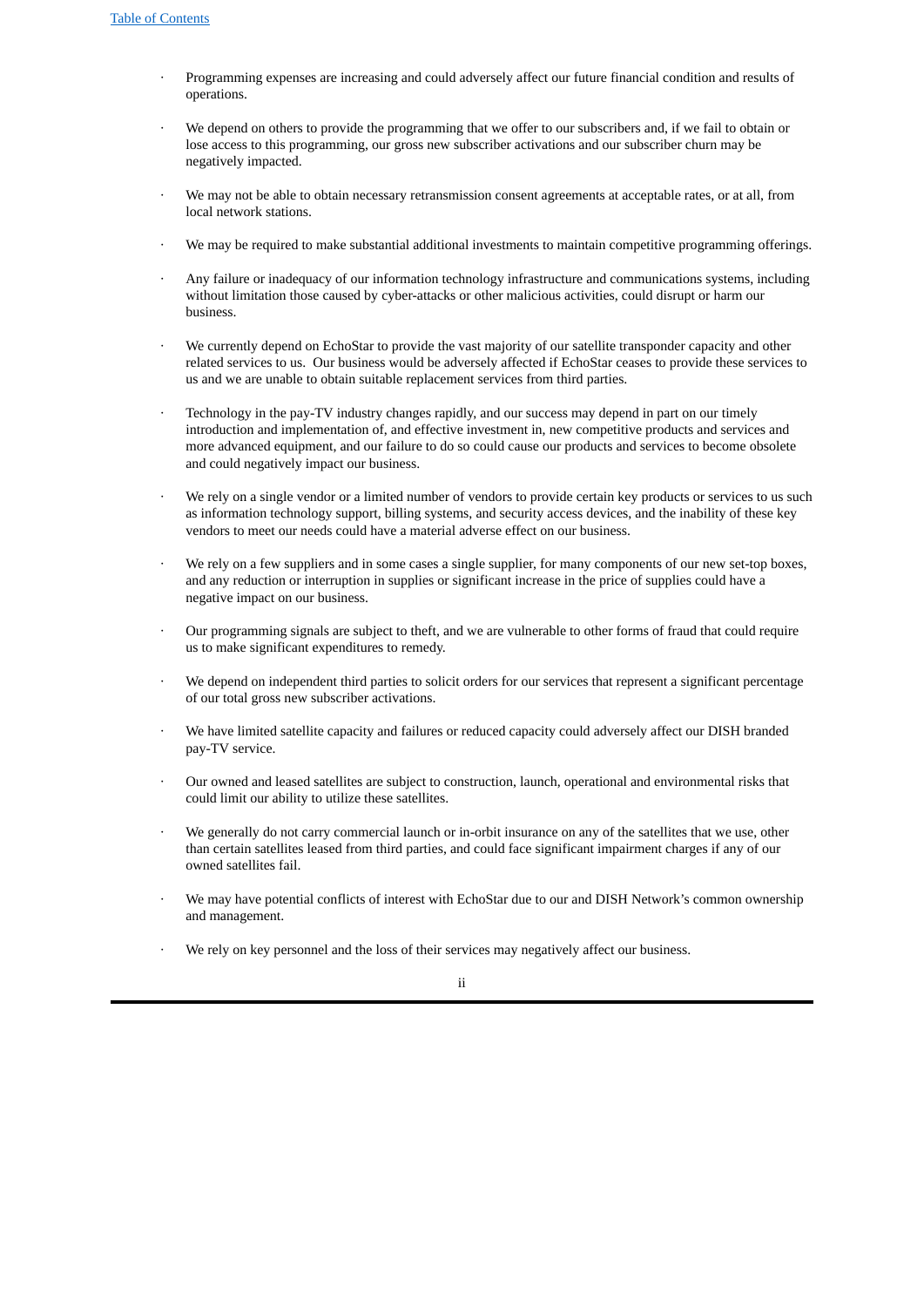#### **Acquisition and Capital Structure Risks**

- · Our parent, DISH Network, has made substantial investments to acquire certain wireless spectrum licenses and other related assets. In addition, DISH Network has made substantial non-controlling investments in the Northstar Entities and the SNR Entities related to AWS-3 wireless spectrum licenses.
- · Our parent, DISH Network, faces certain risks related to its non-controlling investments in the Northstar Entities and the SNR Entities.
- To the extent that our parent, DISH Network, commercializes its wireless spectrum licenses, it will face certain risks entering and competing in the wireless services industry and operating a wireless services business.
- We may pursue acquisitions and other strategic transactions to complement or expand our business that may not be successful, and we may lose up to the entire value of our investment in these acquisitions and transactions.
- We may need additional capital, which may not be available on acceptable terms or at all, to continue investing in our business and to finance acquisitions and other strategic transactions.
- We have substantial debt outstanding and may incur additional debt.
- · Our parent, DISH Network, is controlled by one principal stockholder who is also our Chairman and Chief Executive Officer.

#### **Legal and Regulatory Risks**

- The rulings in the Telemarketing litigation requiring us to pay up to an aggregate amount of \$341 million and imposing certain injunctive relief against us, if upheld, would have a material adverse effect on our cash, cash equivalents and marketable investment securities balances and our business operations.
- · Our business depends on certain intellectual property rights and on not infringing the intellectual property rights of others.
- We are, and may become, party to various lawsuits which, if adversely decided, could have a significant adverse impact on our business, particularly lawsuits regarding intellectual property.
- · Our ability to distribute video content via the Internet, including our Sling TV services, involves regulatory risk.
- · Changes in the Cable Act of 1992 ("Cable Act"), and/or the rules of the Federal Communications Commission ("FCC") that implement the Cable Act, may limit our ability to access programming from cable-affiliated programmers at nondiscriminatory rates.
- · The injunction against our retransmission of distant networks, which is currently waived, may be reinstated.
- We are subject to significant regulatory oversight, and changes in applicable regulatory requirements, including any adoption or modification of laws or regulations relating to the Internet, could adversely affect our business.
- · Our business depends on FCC licenses that can expire or be revoked or modified and applications for FCC licenses that may not be granted.

iii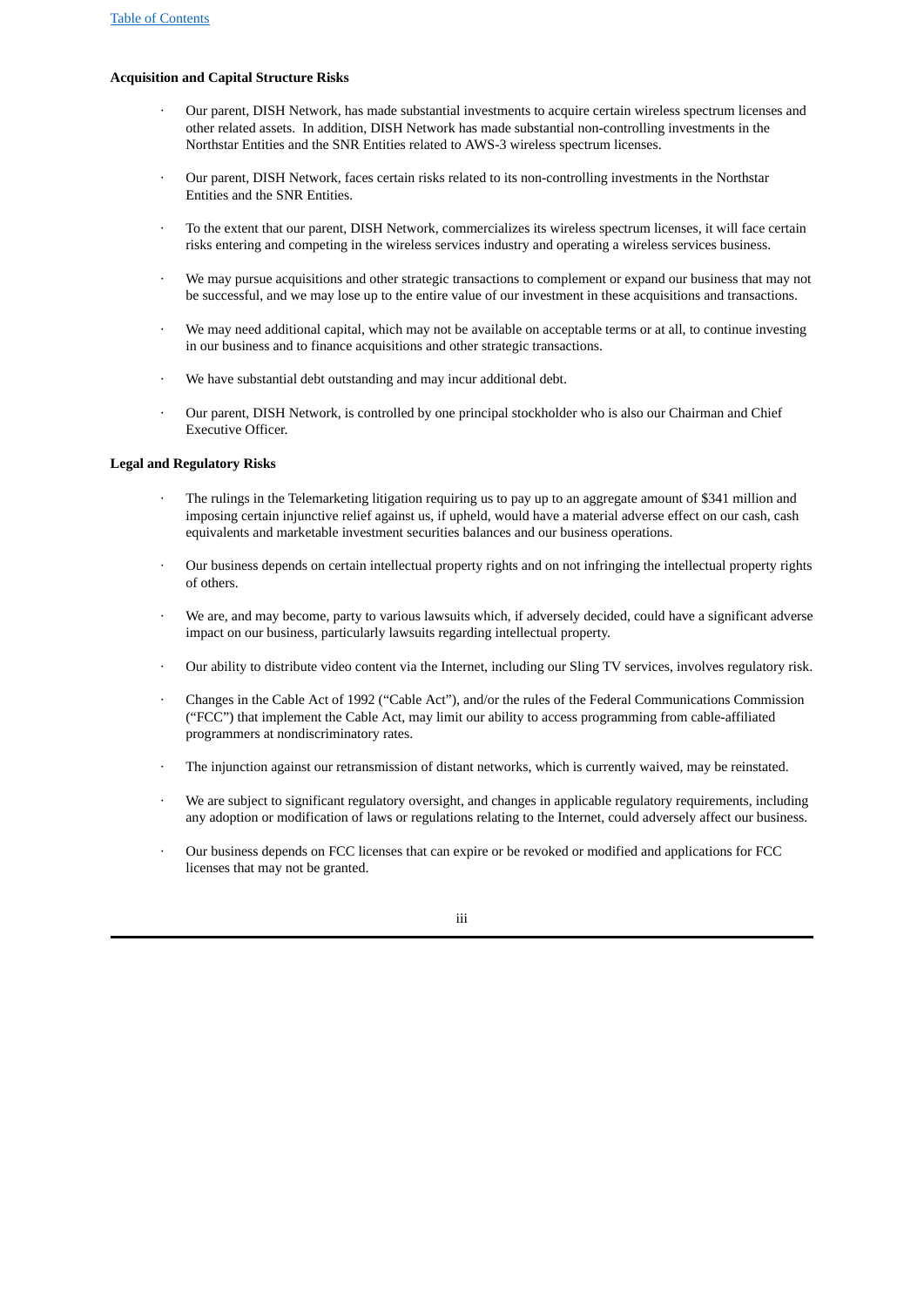- · We are subject to digital high-definition ("HD") "carry-one, carry-all" requirements that cause capacity constraints.
- · Our business, investor confidence in our financial results, and DISH Network's stock price may be adversely affected if our internal controls are not effective.
- · We may face other risks described from time to time in periodic and current reports we file with the Securities and Exchange Commission ("SEC").

Other factors that could cause or contribute to such differences include, but are not limited to, those discussed under the caption "Risk Factors" in Part II, Item 1A of our Quarterly Report on Form 10-Q for the quarter ended June 30, 2017, Part I, Item 1A of our most recent Annual Report on Form 10-K (the "10-K") filed with the SEC, those discussed in "Management's Narrative Analysis of Results of Operations" herein and in the 10-K and those discussed in other documents we file with the SEC. All cautionary statements made or referred to herein should be read as being applicable to all forwardlooking statements wherever they appear. Investors should consider the risks and uncertainties described or referred to herein and should not place undue reliance on any forward-looking statements. The forward-looking statements speak only as of the date made, and we expressly disclaim any obligation to update these forward-looking statements.

|  | I |
|--|---|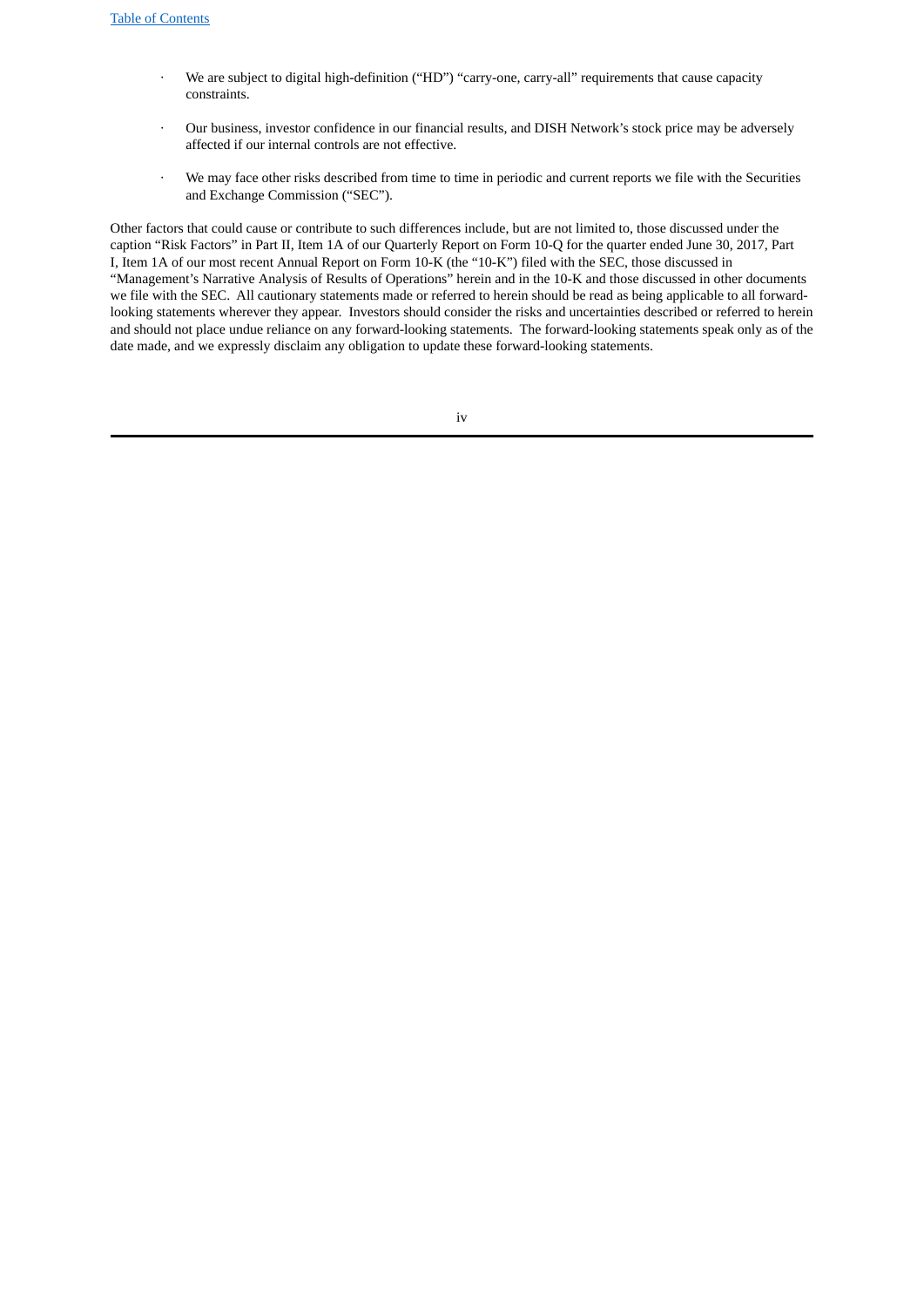# **Item 1. FINANCIAL STATEMENTS**

# <span id="page-6-0"></span>**DISH DBS CORPORATION CONDENSED CONSOLIDATED BALANCE SHEETS**

(Dollars in thousands, except share amounts)

<span id="page-6-1"></span>(Unaudited)

|                                                                                                 | As of                 |                    |    |                       |  |
|-------------------------------------------------------------------------------------------------|-----------------------|--------------------|----|-----------------------|--|
|                                                                                                 | September 30,<br>2017 |                    |    | December 31,<br>2016  |  |
| Assets                                                                                          |                       |                    |    |                       |  |
| Current Assets:                                                                                 |                       |                    |    |                       |  |
| Cash and cash equivalents                                                                       | \$                    | 450.663            | \$ | 777,578               |  |
| Marketable investment securities                                                                |                       | 102,362            |    | 3,833                 |  |
| Trade accounts receivable, net of allowance for doubtful accounts of \$17,560 and \$17,440,     |                       |                    |    |                       |  |
| respectively                                                                                    |                       | 674,104            |    | 740,856               |  |
| Inventory                                                                                       |                       | 318,859            |    | 422,323               |  |
| Other current assets                                                                            |                       | 134,683            |    | 112,745               |  |
| Total current assets                                                                            |                       | 1,680,671          |    | 2,057,335             |  |
| Noncurrent Assets:                                                                              |                       |                    |    |                       |  |
| Restricted cash, cash equivalents and marketable investment securities                          |                       | 72,322             |    | 82.360                |  |
| Property and equipment, net                                                                     |                       | 1,673,317          |    | 1,890,368             |  |
| FCC authorizations                                                                              |                       | 635,996            |    | 635,794               |  |
| Other investment securities                                                                     |                       | 112,381            |    | 33,248                |  |
| Other noncurrent assets, net                                                                    |                       | 232,497            |    | 243,112               |  |
| Total noncurrent assets                                                                         |                       | 2,726,513          |    | 2,884,882             |  |
| <b>Total assets</b>                                                                             | \$                    | 4.407.184          | \$ | 4.942.217             |  |
| <b>Liabilities and Stockholder's Equity (Deficit)</b>                                           |                       |                    |    |                       |  |
| <b>Current Liabilities:</b>                                                                     |                       |                    |    |                       |  |
| Trade accounts payable                                                                          | \$                    | 342.289            | \$ | 504,562               |  |
| Deferred revenue and other                                                                      |                       | 698.254            |    | 751.397               |  |
| Accrued programming                                                                             |                       | 1,593,804          |    | 1,542,036             |  |
| <b>Accrued</b> interest                                                                         |                       | 213,717            |    | 265,224               |  |
| Other accrued expenses (Note 8)                                                                 |                       | 757,276            |    | 459,239               |  |
| Current portion of long-term debt and capital lease obligations                                 |                       | 1,238,076          |    | 938,832               |  |
| <b>Total current liabilities</b>                                                                |                       | 4,843,416          |    | 4,461,290             |  |
| Long-Term Obligations, Net of Current Portion:                                                  |                       |                    |    |                       |  |
| Long-term debt and capital lease obligations, net of current portion                            |                       | 12,053,201         |    | 13,274,536            |  |
| Deferred tax liabilities                                                                        |                       | 769,356            |    | 776,903               |  |
| Long-term deferred revenue and other long-term liabilities                                      |                       | 211,122            |    | 221,638               |  |
| Total long-term obligations, net of current portion                                             |                       | 13,033,679         |    | 14,273,077            |  |
| <b>Total liabilities</b>                                                                        |                       | 17,877,095         |    | 18,734,367            |  |
| Commitments and Contingencies (Note 8)                                                          |                       |                    |    |                       |  |
|                                                                                                 |                       |                    |    |                       |  |
| Stockholder's Equity (Deficit):                                                                 |                       |                    |    |                       |  |
| Common stock, \$.01 par value, 1,000,000 shares authorized, 1,015 shares issued and outstanding |                       |                    |    |                       |  |
| Additional paid-in capital<br>Accumulated other comprehensive income (loss)                     |                       | 1,111,337<br>1.038 |    | 1,097,607             |  |
| Accumulated earnings (deficit)                                                                  |                       | (14,587,090)       |    | (117)                 |  |
|                                                                                                 |                       | (13, 474, 715)     |    | (14,891,573)          |  |
| Total DISH DBS stockholder's equity (deficit)                                                   |                       | 4.804              |    | (13,794,083)<br>1.933 |  |
| Noncontrolling interests                                                                        |                       |                    |    |                       |  |
| Total stockholder's equity (deficit)                                                            |                       | (13, 469, 911)     |    | (13,792,150)          |  |
| Total liabilities and stockholder's equity (deficit)                                            | \$                    | 4,407,184          | \$ | 4,942,217             |  |

The accompanying notes are an integral part of these condensed consolidated financial statements.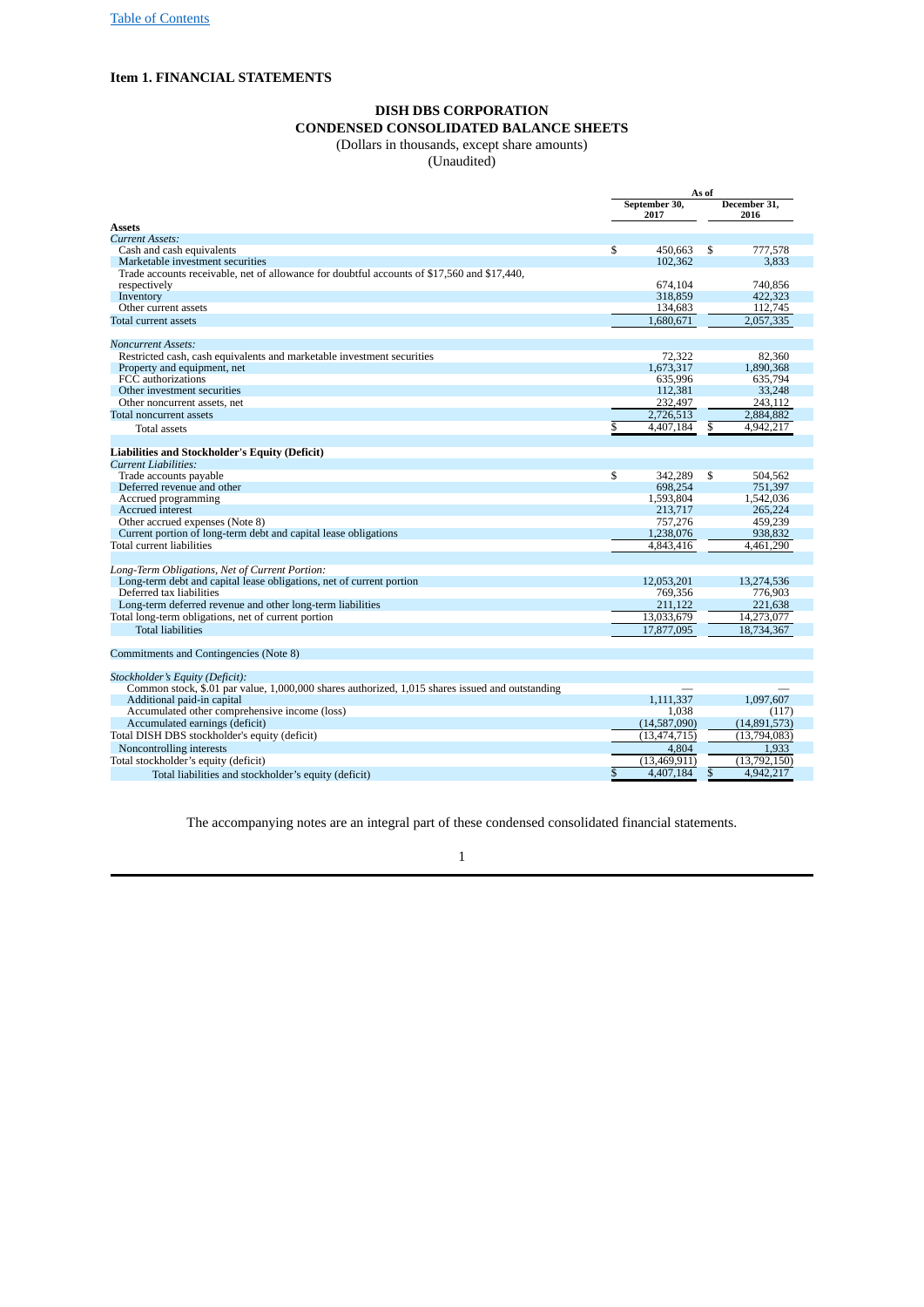# **DISH DBS CORPORATION CONDENSED CONSOLIDATED STATEMENTS OF OPERATIONS AND COMPREHENSIVE INCOME (LOSS)**

<span id="page-7-0"></span>(In thousands)  $\mathrm{U}$ Tunaudited)

|                                                                                        | <b>For the Three Months Ended</b><br>September 30, |            |                 |            | <b>For the Nine Months Ended</b><br>September 30, |              |              |              |
|----------------------------------------------------------------------------------------|----------------------------------------------------|------------|-----------------|------------|---------------------------------------------------|--------------|--------------|--------------|
|                                                                                        |                                                    | 2017       |                 | 2016       |                                                   | 2017         |              | 2016         |
| <b>Revenue:</b>                                                                        |                                                    |            |                 |            |                                                   |              |              |              |
| Subscriber-related revenue                                                             | \$                                                 | 3,459,439  | \$              | 3,617,798  |                                                   | \$10,508,801 |              | \$10,988,263 |
| Equipment sales and other revenue                                                      |                                                    | 32,120     |                 | 35,976     |                                                   | 97,529       |              | 125,439      |
| <b>Total revenue</b>                                                                   |                                                    | 3,491,559  |                 | 3,653,774  |                                                   | 10,606,330   |              | 11,113,702   |
| Costs and Expenses (exclusive of depreciation shown separately below - Note 6):        |                                                    |            |                 |            |                                                   |              |              |              |
| Subscriber-related expenses                                                            |                                                    | 2,182,555  |                 | 2,156,508  |                                                   | 6,543,542    |              | 6,495,549    |
| Satellite and transmission expenses                                                    |                                                    | 174,787    |                 | 183,086    |                                                   | 544,508      |              | 523,233      |
| Cost of sales - equipment and other                                                    |                                                    | 21,563     |                 | 22,778     |                                                   | 71,672       |              | 92,709       |
| Subscriber acquisition costs:                                                          |                                                    |            |                 |            |                                                   |              |              |              |
| Cost of sales - subscriber promotion subsidies                                         |                                                    | 15,660     |                 | 32,742     |                                                   | 58,144       |              | 119,676      |
| Other subscriber acquisition costs                                                     |                                                    | 153,465    |                 | 173,738    |                                                   | 419,023      |              | 521,675      |
| Subscriber acquisition advertising                                                     |                                                    | 146,565    |                 | 181,258    |                                                   | 390,319      |              | 429,813      |
| Total subscriber acquisition costs                                                     |                                                    | 315,690    |                 | 387,738    |                                                   | 867,486      |              | 1,071,164    |
| General and administrative expenses                                                    |                                                    | 182,679    |                 | 184,164    |                                                   | 487,287      |              | 552,340      |
| Litigation expense (Note 8)                                                            |                                                    |            |                 |            |                                                   | 295,695      |              |              |
| Depreciation and amortization (Note 6)                                                 |                                                    | 189,726    |                 | 202,046    |                                                   | 563,068      |              | 627,168      |
| Total costs and expenses                                                               |                                                    | 3,067,000  |                 | 3,136,320  |                                                   | 9,373,258    |              | 9,362,163    |
| Operating income (loss)                                                                |                                                    | 424,559    |                 | 517,454    |                                                   | 1,233,072    |              | 1,751,539    |
| <b>Other Income (Expense):</b>                                                         |                                                    |            |                 |            |                                                   |              |              |              |
| Interest income                                                                        |                                                    | 2.193      |                 | 922        |                                                   | 7.889        |              | 5,305        |
| Interest expense, net of amounts capitalized                                           |                                                    | (212, 655) |                 | (222, 290) |                                                   | (655, 889)   |              | (605, 455)   |
| Other, net                                                                             |                                                    | 40,259     |                 | 1,331      |                                                   | 43,684       |              | 33,006       |
| Total other income (expense)                                                           |                                                    | (170, 203) |                 | (220, 037) |                                                   | (604, 316)   |              | (567, 144)   |
| Income (loss) before income taxes                                                      |                                                    | 254,356    |                 | 297.417    |                                                   | 628,756      |              | 1,184,395    |
| Income tax (provision) benefit, net                                                    |                                                    | (94, 426)  |                 | (108, 460) |                                                   | (321, 325)   |              | (444, 236)   |
| Net income (loss)                                                                      |                                                    | 159,930    |                 | 188,957    |                                                   | 307,431      |              | 740,159      |
| Less: Net income (loss) attributable to noncontrolling interests, net of tax           |                                                    | 1,506      |                 | 816        |                                                   | 2,948        |              | 2,151        |
| Net income (loss) attributable to DISH DBS                                             | \$                                                 | 158,424    | $\mathbb{S}$    | 188,141    | \$                                                | 304,483      | $\mathbf{s}$ | 738,008      |
| <b>Comprehensive Income (Loss):</b>                                                    |                                                    |            |                 |            |                                                   |              |              |              |
| Net income (loss)                                                                      | \$                                                 | 159,930    | \$              | 188,957    | \$                                                | 307,431      | \$           | 740,159      |
| Other comprehensive income (loss):                                                     |                                                    |            |                 |            |                                                   |              |              |              |
| Foreign currency translation adjustments                                               |                                                    | 232        |                 |            |                                                   | 1,078        |              |              |
| Unrealized holding gains (losses) on available-for-sale securities                     |                                                    | 118        |                 | (83)       |                                                   | 53           |              | (19,689)     |
| Deferred income tax (expense) benefit, net                                             |                                                    | (43)       |                 |            |                                                   | 24           |              | 7,690        |
| Total other comprehensive income (loss), net of tax                                    |                                                    | 307        |                 | (83)       |                                                   | 1.155        |              | (11.999)     |
| Comprehensive income (loss)                                                            |                                                    | 160,237    |                 | 188,874    |                                                   | 308,586      |              | 728,160      |
| Less: Comprehensive income (loss) attributable to noncontrolling interests, net of tax |                                                    | 1,506      |                 | 816        |                                                   | 2,948        |              | 2,151        |
| Comprehensive income (loss) attributable to DISH DBS                                   | \$                                                 | 158,731    | $\overline{\$}$ | 188,058    | \$                                                | 305,638      | \$           | 726,009      |

The accompanying notes are an integral part of these condensed consolidated financial statements.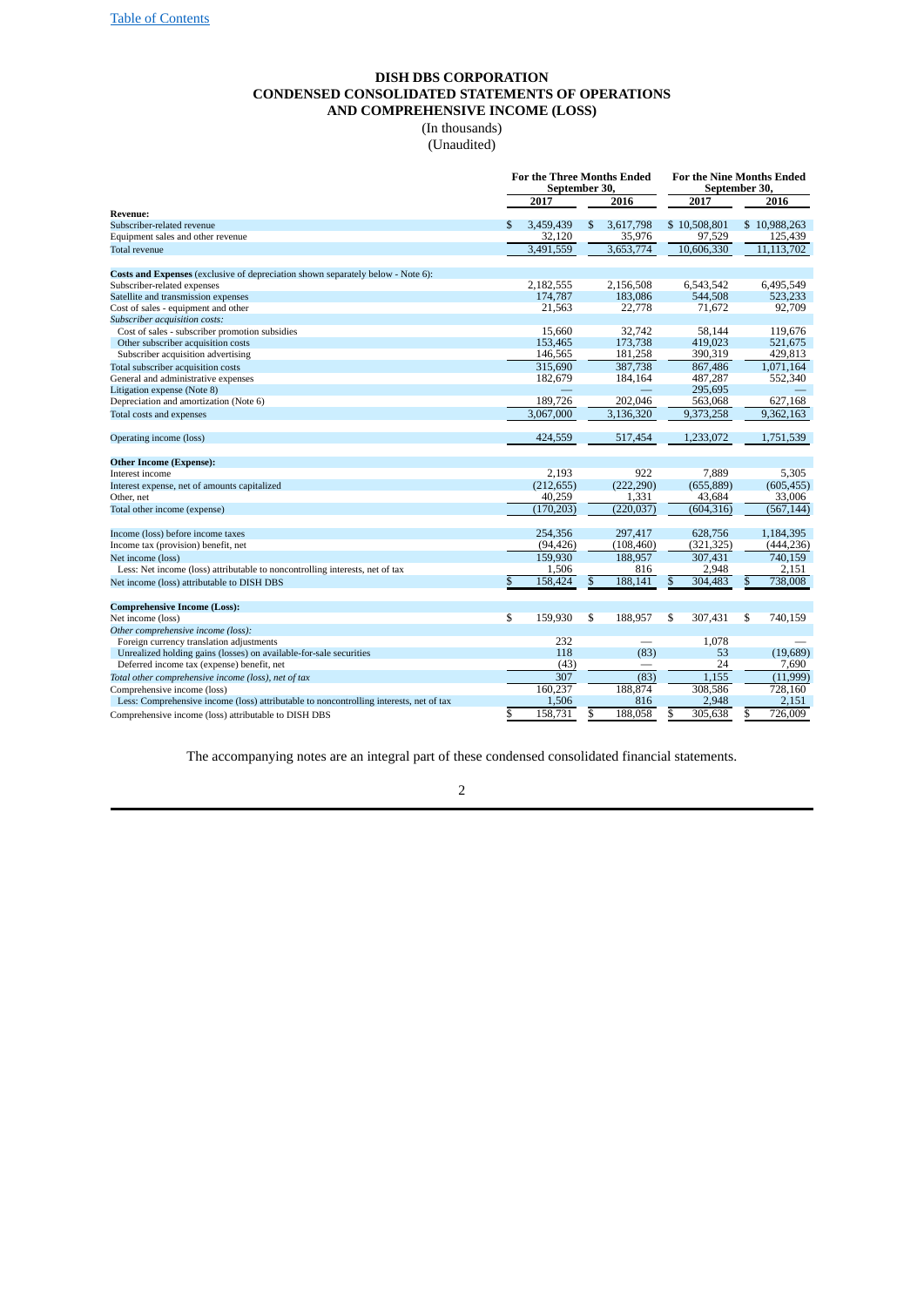# **DISH DBS CORPORATION CONDENSED CONSOLIDATED STATEMENTS OF CASH FLOWS** (In thousands)

<span id="page-8-0"></span>(Unaudited)

|                                                                                         | <b>For the Nine Months Ended</b><br>September 30, |            |    |             |  |
|-----------------------------------------------------------------------------------------|---------------------------------------------------|------------|----|-------------|--|
|                                                                                         |                                                   | 2017       |    | 2016        |  |
| <b>Cash Flows From Operating Activities:</b>                                            |                                                   |            |    |             |  |
| Net income (loss)                                                                       | \$                                                | 307,431    | S  | 740,159     |  |
| Adjustments to reconcile net income (loss) to net cash flows from operating activities: |                                                   |            |    |             |  |
| Depreciation and amortization                                                           |                                                   | 563,068    |    | 627,168     |  |
| Realized and unrealized losses (gains) on investments                                   |                                                   | (41,509)   |    | (32, 322)   |  |
| Non-cash, stock-based compensation                                                      |                                                   | 20,619     |    | 10,530      |  |
| Deferred tax expense (benefit)                                                          |                                                   | (9,025)    |    | (127, 262)  |  |
| Other, net                                                                              |                                                   | 4,714      |    | 70,602      |  |
| Changes in current assets and current liabilities, net                                  |                                                   | 205,960    |    | 75,670      |  |
| Net cash flows from operating activities                                                |                                                   | 1,051,258  |    | 1,364,545   |  |
|                                                                                         |                                                   |            |    |             |  |
| <b>Cash Flows From Investing Activities:</b>                                            |                                                   |            |    |             |  |
| (Purchases) Sales and maturities of marketable investment securities, net               |                                                   | (50,620)   |    | 127,348     |  |
| Purchases of property and equipment                                                     |                                                   | (319, 445) |    | (405, 040)  |  |
| Purchases of strategic investments                                                      |                                                   | (90, 381)  |    |             |  |
| Other, net                                                                              |                                                   | 19,578     |    | 10,863      |  |
| Net cash flows from investing activities                                                |                                                   | (440, 868) |    | (266, 829)  |  |
|                                                                                         |                                                   |            |    |             |  |
| <b>Cash Flows From Financing Activities:</b>                                            |                                                   |            |    |             |  |
| Proceeds from issuance of senior notes                                                  |                                                   |            |    | 2,000,000   |  |
| Dividend to DISH Orbital Corporation                                                    |                                                   |            |    | (1,500,000) |  |
| Redemption and repurchases of senior notes                                              |                                                   | (900,000)  |    | (1,500,000) |  |
| Payments made to parent of transferred businesses                                       |                                                   | (7,098)    |    | (46, 655)   |  |
| Repayment of long-term debt and capital lease obligations                               |                                                   | (29, 858)  |    | (30, 873)   |  |
| Debt issuance costs                                                                     |                                                   |            |    | (7,676)     |  |
| Other, net                                                                              |                                                   | (349)      |    | (500)       |  |
| Net cash flows from financing activities                                                |                                                   | (937, 305) |    | (1,085,704) |  |
|                                                                                         |                                                   |            |    |             |  |
| Net increase (decrease) in cash and cash equivalents                                    |                                                   | (326, 915) |    | 12,012      |  |
| Cash and cash equivalents, beginning of period                                          |                                                   | 777,578    |    | 420,752     |  |
| Cash and cash equivalents, end of period                                                | \$                                                | 450,663    | \$ | 432,764     |  |

The accompanying notes are an integral part of these condensed consolidated financial statements.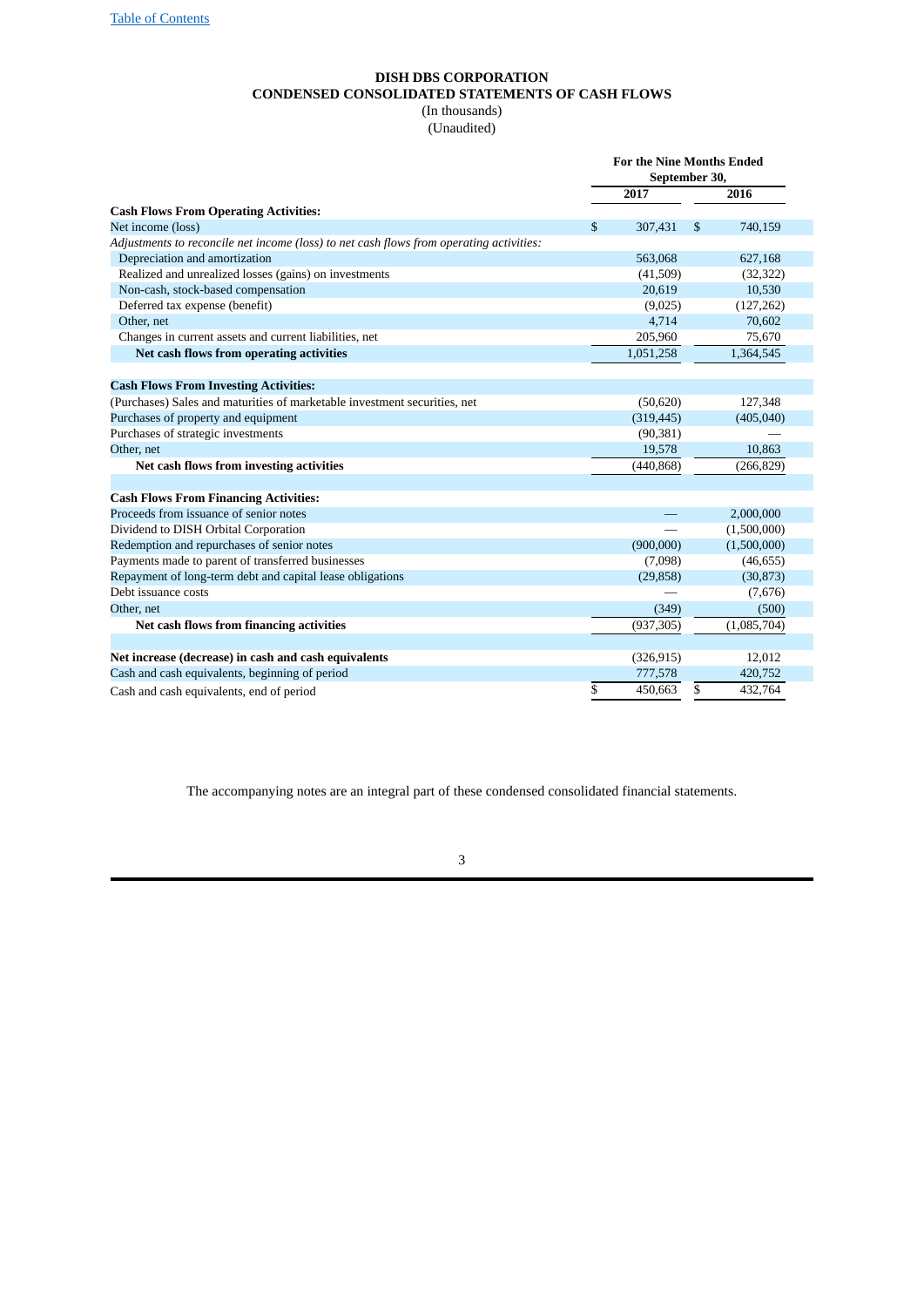# **DISH DBS CORPORATION NOTES TO CONDENSED CONSOLIDATED FINANCIAL STATEMENTS**

<span id="page-9-0"></span>(Unaudited)

## **1. Organization and Business Activities**

#### *Principal Business*

DISH DBS Corporation (which together with its subsidiaries is referred to as "DISH DBS," the "Company," "we," "us" and/or "our" unless otherwise required by the context) is a holding company and an indirect, wholly-owned subsidiary of DISH Network Corporation ("DISH Network"). DISH DBS was formed under Colorado law in January 1996 and its common stock is held by DISH Orbital Corporation ("DOC"), a direct subsidiary of DISH Network. Our subsidiaries operate one primary business segment.

#### *Pay-TV*

We offer pay-TV services under the  $DISH^*$  brand and the Sling<sup>®</sup> brand (collectively "Pay-TV" services). The DISH branded pay-TV service consists of, among other things, Federal Communications Commission ("FCC") licenses authorizing us to use direct broadcast satellite ("DBS") and Fixed Satellite Service ("FSS") spectrum, our owned and leased satellites, receiver systems, broadcast operations, customer service facilities, a leased fiber optic network, in-home service and call center operations, and certain other assets utilized in our operations. The Sling branded pay-TV services consist of, among other things, live, linear streaming over-the-top ("OTT") Internet-based domestic, international and Latino video programming services ("Sling TV"). Our Sling domestic service has a single-stream service branded Sling Orange and a multi-stream service branded Sling Blue, which includes, among other things, the ability to stream on up to three devices simultaneously. All Sling branded pay-TV subscribers are included in our Pay-TV subscriber count. As of September 30, 2017, we had 13.203 million Pay-TV subscribers in the United States, after we removed approximately 145,000 subscribers, representing all of our subscribers in Puerto Rico and the U.S. Virgin Islands, due to the impact of Hurricane Maria.

As a result of the completion of the Share Exchange with EchoStar, described below, we also design, develop and distribute receiver systems and provide digital broadcast operations, including satellite uplinking/downlinking, transmission and other services to third-party pay-TV providers. See Note 2 and Note 11 for further information.

#### **2. Summary of Significant Accounting Policies**

#### *Basis of Presentation*

The accompanying unaudited Condensed Consolidated Financial Statements have been prepared in accordance with accounting principles generally accepted in the United States ("GAAP") and with the instructions to Form 10-Q and Article 10 of Regulation S-X for interim financial information. Accordingly, these statements do not include all of the information and notes required for complete financial statements prepared under GAAP. In our opinion, all adjustments (consisting of normal recurring adjustments) considered necessary for a fair presentation have been included. Our results of operations for the interim periods presented are not necessarily indicative of the results that may be expected for the full year. For further information, refer to the Consolidated Financial Statements and notes thereto included in our Annual Report on Form 10-K for the year ended December 31, 2016. Certain prior period amounts have been reclassified to conform to the current period presentation.

#### *Principles of Consolidation*

We consolidate all majority owned subsidiaries, investments in entities in which we have controlling influence and variable interest entities where we have been determined to be the primary beneficiary. Minority interests are recorded as noncontrolling interests or redeemable noncontrolling interests. See below for further information. Non-consolidated investments are accounted for using the equity method when we have the ability to significantly influence the operating decisions of the investee. When we do not have the ability to significantly influence the operating decisions of an investee, the cost method is used. All significant intercompany accounts and transactions have been eliminated in consolidation.

<sup>4</sup>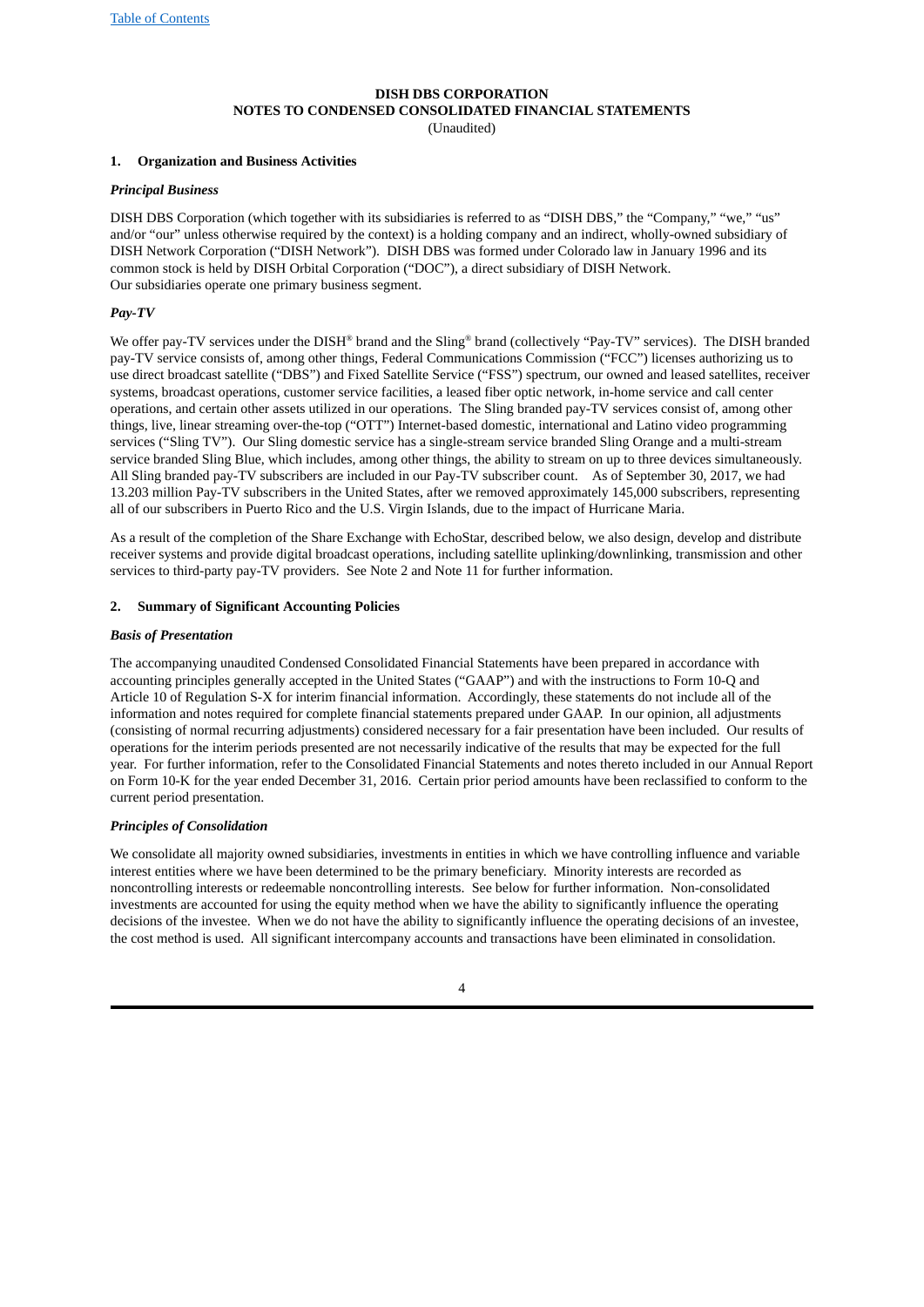## **DISH DBS CORPORATION**

# **NOTES TO CONDENSED CONSOLIDATED FINANCIAL STATEMENTS - Continued**

(Unaudited)

On February 28, 2017, DISH Network and EchoStar and certain of their respective subsidiaries completed the transactions contemplated by the Share Exchange Agreement (the "Share Exchange Agreement") that was previously entered into on January 31, 2017 (the "Share Exchange"). Pursuant to the Share Exchange Agreement, among other things, EchoStar transferred to us certain assets and liabilities of the EchoStar technologies and EchoStar broadcasting businesses, consisting primarily of the businesses that design, develop and distribute digital set-top boxes, provide satellite uplinking services and develop and support streaming video technology, as well as certain investments in joint ventures, spectrum licenses, real estate properties and EchoStar's ten percent non-voting interest in Sling TV Holding L.L.C. (the "Transferred Businesses"), and in exchange, we transferred to EchoStar the 6,290,499 shares of preferred tracking stock issued by EchoStar (the "EchoStar Tracking Stock") and 81.128 shares of preferred tracking stock issued by Hughes Satellite Systems Corporation, a subsidiary of EchoStar (the "HSSC Tracking Stock," and together with the EchoStar Tracking Stock, collectively, the "Tracking Stock"), that tracked the residential retail satellite broadband business of Hughes Network Systems, LLC ("HNS"). In connection with the Share Exchange, DISH Network and EchoStar and certain of their respective subsidiaries entered into certain agreements covering, among other things, tax matters, employee matters, intellectual property matters and the provision of transitional services. See Note 11 for further information.

As the Share Exchange was a transaction between entities that are under common control, accounting rules require that our Condensed Consolidated Financial Statements include the results of the Transferred Businesses for all periods presented, including periods prior to the completion of the Share Exchange. We initially recorded the Transferred Businesses at EchoStar's historical cost basis. The difference between the historical cost basis of the Transferred Businesses and the net carrying value of the Tracking Stock is recorded in "Additional paid-in capital" on our Condensed Consolidated Balance Sheets. The results of the Transferred Businesses were prepared from separate records maintained by EchoStar for the periods prior to March 1, 2017, and may not necessarily be indicative of the conditions that would have existed, or the results of operations, if the Transferred Businesses had been operated on a combined basis with our subsidiaries. The primary impacts to our financial statement presentation are as follows:

- · Our investments in the EchoStar Tracking Stock and HSSC Tracking Stock are no longer included in our Condensed Consolidated Balance Sheets.
- · The assets and liabilities of the Transferred Businesses are recorded in our Condensed Consolidated Balance Sheets, and the results of operations of the Transferred Businesses, including sales of set-top boxes to third parties, are recorded in our Condensed Consolidated Statements of Operations and Comprehensive Income (Loss).
- · Sling TV Holding L.L.C., in which EchoStar held a 10% non-voting interest prior to the Share Exchange, is accounted for as though it was an indirect wholly-owned subsidiary of us.
- · Intercompany transactions between the Transferred Businesses and us, including, among others, the sale of set-top boxes and broadcast services from EchoStar to us, have been eliminated to the extent possible, including the margin EchoStar received on those sales.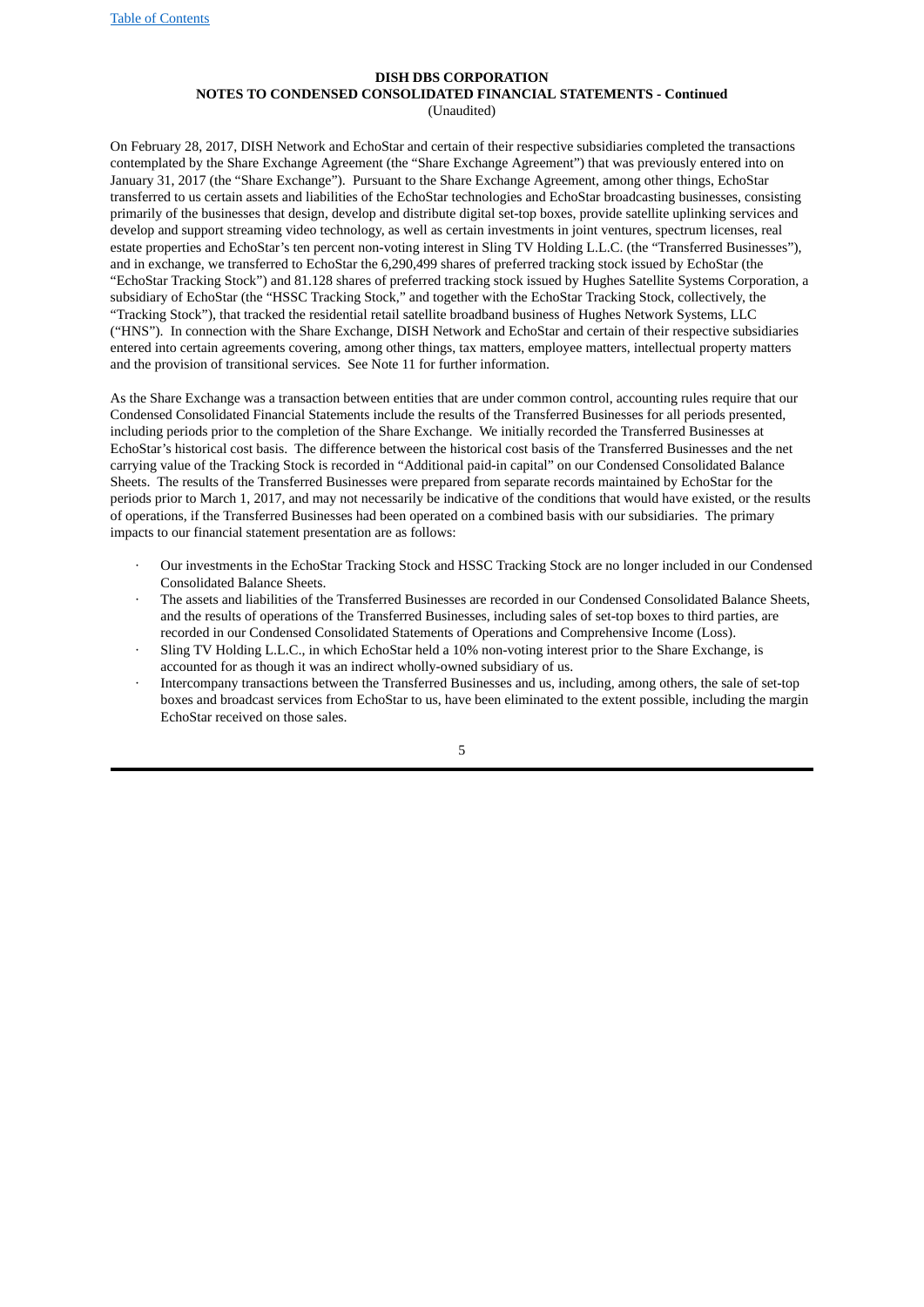Our subsequent annual and quarterly financial statements will include the results of the Transferred Businesses as described above for all periods presented in those financial statements, including periods prior to the completion of the Share Exchange. The table below includes unaudited supplemental pro forma information for revenue and net income (loss) attributable to DISH DBS on our Condensed Consolidated Statements of Operations and Comprehensive Income (Loss) as if the results of the Transferred Businesses were included for the three and nine months ended September 30, 2016 and for the year ended December 31, 2016, respectively:

|                                                | DISH DBS (as<br>previously reported) | <b>Adjustments</b><br><b>Relating to the</b><br><b>Transferred</b><br><b>Businesses</b><br>(In thousands) |      | <b>DISH DBS</b> (as<br>currently reported) |
|------------------------------------------------|--------------------------------------|-----------------------------------------------------------------------------------------------------------|------|--------------------------------------------|
| For the Three Months Ended September 30, 2016: |                                      |                                                                                                           |      |                                            |
| Total revenue                                  | \$<br>3.632.115                      | \$<br>21.659 \$                                                                                           |      | 3,653,774                                  |
| Net income (loss) attributable to DISH DBS     | \$<br>177,114                        | \$<br>11,027                                                                                              | S    | 188.141                                    |
|                                                |                                      |                                                                                                           |      |                                            |
| For the Nine Months Ended September 30, 2016:  |                                      |                                                                                                           |      |                                            |
| Total revenue                                  | \$<br>11.023.684                     | \$<br>$90.018$ \$                                                                                         |      | 11, 113, 702                               |
| Net income (loss) attributable to DISH DBS     | \$<br>702.742                        | \$<br>35,266                                                                                              |      | 738,008                                    |
|                                                |                                      |                                                                                                           |      |                                            |
| For the Year Ended December 31, 2016:          |                                      |                                                                                                           |      |                                            |
| Total revenue                                  | \$<br>14,637,043                     | \$<br>118,896                                                                                             | - \$ | 14,755,939                                 |
| Net income (loss) attributable to DISH DBS     | \$<br>916,528                        | \$<br>48.086                                                                                              |      | 964.614                                    |

#### *Use of Estimates*

The preparation of financial statements in conformity with GAAP requires us to make estimates and assumptions that affect the reported amounts of assets and liabilities and disclosure of contingent assets and liabilities at the date of the financial statements and the reported amounts of revenue and expense for each reporting period. Estimates are used in accounting for, among other things, allowances for doubtful accounts, self-insurance obligations, deferred taxes and related valuation allowances, uncertain tax positions, loss contingencies, fair value of financial instruments, fair value of options granted under our stock-based compensation plans, fair value of assets and liabilities acquired in business combinations, fair value of multielement arrangements, capital leases, asset impairments, estimates of future cash flows used to evaluate impairments, useful lives of property, equipment and intangible assets, independent third-party retailer incentives, programming expenses and subscriber lives. Economic conditions may increase the inherent uncertainty in the estimates and assumptions indicated above. Actual results may differ from previously estimated amounts, and such differences may be material to our condensed consolidated financial statements. Estimates and assumptions are reviewed periodically, and the effects of revisions are reflected prospectively in the period they occur.

#### *Marketable Investment Securities*

We currently classify all marketable investment securities as available-for-sale, except for investments which we account for as trading securities, discussed below. We adjust the carrying amount of our available-for-sale securities to fair value and report the related temporary unrealized gains and losses as a separate component of "Accumulated other comprehensive income (loss)" within "Total stockholder's equity (deficit)," net of related deferred income tax on our Condensed Consolidated Balance Sheets. Declines in the fair value of a marketable investment security which are determined to be "other-than-temporary" are recognized in the Condensed Consolidated Statements of Operations and Comprehensive Income (Loss), thus establishing a new cost basis for such investment. Our trading securities are also carried at fair value, with changes in fair value recognized in "Other, net" within "Other Income (Expense)" on our Condensed Consolidated Statements of Operations and Comprehensive Income (Loss).

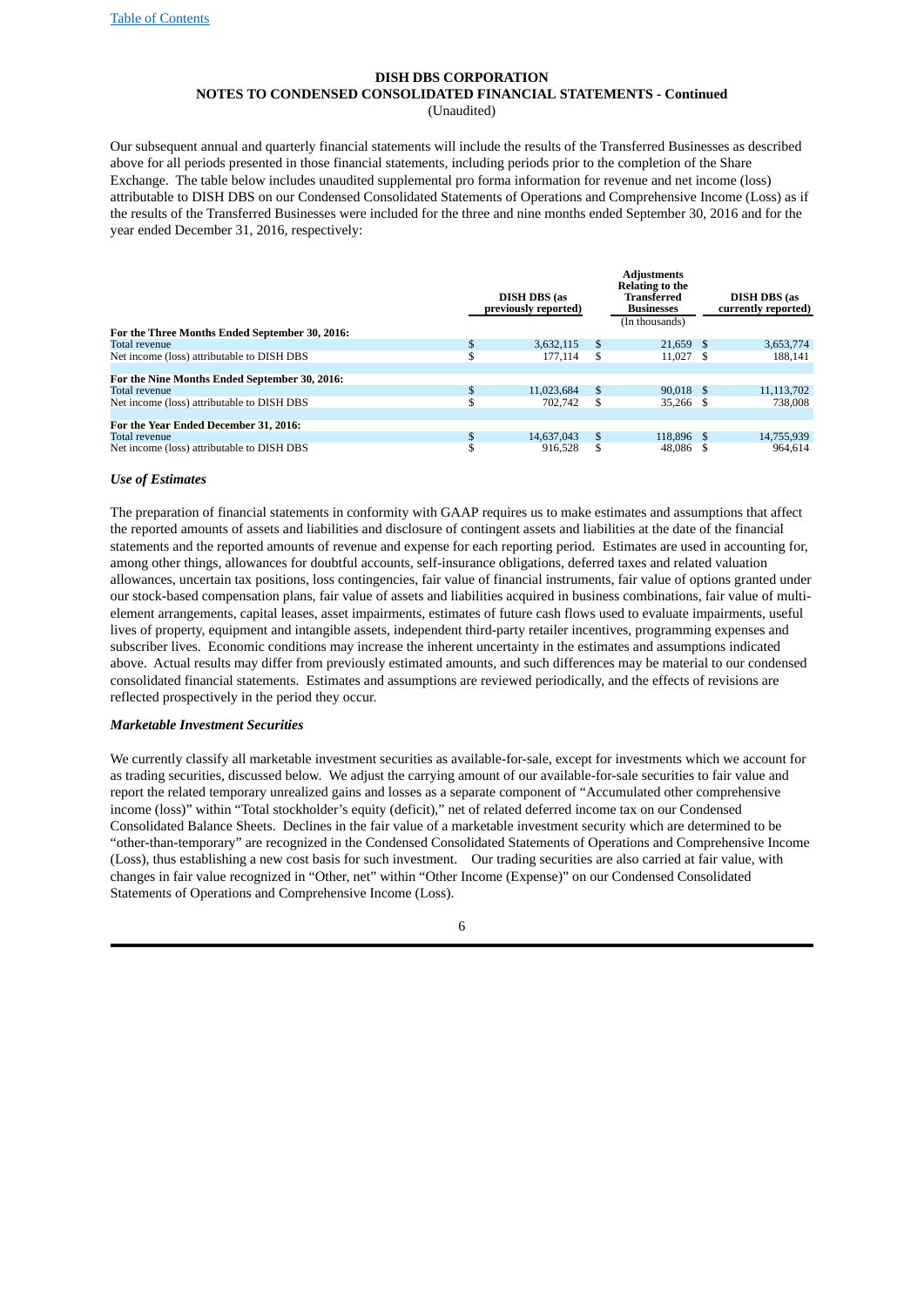#### *Property and Equipment*

Property and equipment are stated at amortized cost less impairment losses, if any. The costs of satellites under construction, including interest and certain amounts prepaid under our satellite service agreements, are capitalized during the construction phase, assuming the eventual successful launch and in-orbit operation of the satellite. If a satellite were to fail during launch or while in-orbit, the resultant loss would be charged to expense in the period such loss was incurred. The amount of any such loss would be reduced to the extent of insurance proceeds estimated to be received, if any. Depreciation is recorded on a straight-line basis over useful lives ranging from one to 40 years. Repair and maintenance costs are charged to expense when incurred. Renewals and improvements that add value or extend the asset's useful life are capitalized. Costs related to the procurement and development of software for internal-use are capitalized and amortized using the straight-line method over the estimated useful life of the software.

#### *Cost of Sales – Equipment and Other*

Costs include the cost of non-subsidized sales of DBS accessories and the cost of sales of digital receivers and related components to third-party pay-TV providers, both of which include freight and royalties. Costs are generally recognized as products are delivered to customers and the related revenue is recognized.

#### *Fair Value Measurements*

We determine fair value based on the exchange price that would be received for an asset or paid to transfer a liability (an exit price) in the principal or most advantageous market for the asset or liability in an orderly transaction between market participants. Market or observable inputs are the preferred source of values, followed by unobservable inputs or assumptions based on hypothetical transactions in the absence of market inputs. We apply the following hierarchy in determining fair value:

- Level 1, defined as observable inputs being quoted prices in active markets for identical assets;
- Level 2, defined as observable inputs other than quoted prices included in Level 1, including quoted prices for similar assets and liabilities in active markets; and quoted prices for identical or similar instruments in markets that are not active; and
- Level 3, defined as unobservable inputs for which little or no market data exists, consistent with reasonably available assumptions made by other participants therefore requiring assumptions based on the best information available.

As of September 30, 2017 and December 31, 2016, the carrying amount for cash and cash equivalents, trade accounts receivable (net of allowance for doubtful accounts) and current liabilities (excluding the "Current portion of long-term debt and capital lease obligations") was equal to or approximated fair value due to their short-term nature or proximity to current market rates. See Note 4 for the fair value of our marketable investment securities.

Fair values for our publicly traded debt securities are based on quoted market prices, when available. The fair values of private debt are based on, among other things, available trade information, and/or an analysis in which we evaluate market conditions, related securities, various public and private offerings, and other publicly available information. In performing this analysis, we make various assumptions regarding, among other things, credit spreads, and the impact of these factors on the value of the debt securities. See Note 7 for the fair value of our long-term debt.

#### *Revenue Recognition*

We recognize revenue when an arrangement exists, prices are determinable, collectability is reasonably assured and the goods or services have been delivered.

Revenue from our Pay-TV services is recognized when programming is broadcast to subscribers. Payments received from Pay-TV subscribers in advance of the broadcast or service period are recorded as "Deferred revenue and other" in our Condensed Consolidated Balance Sheets until earned. Revenue from equipment sales generally is recognized upon shipment to customers.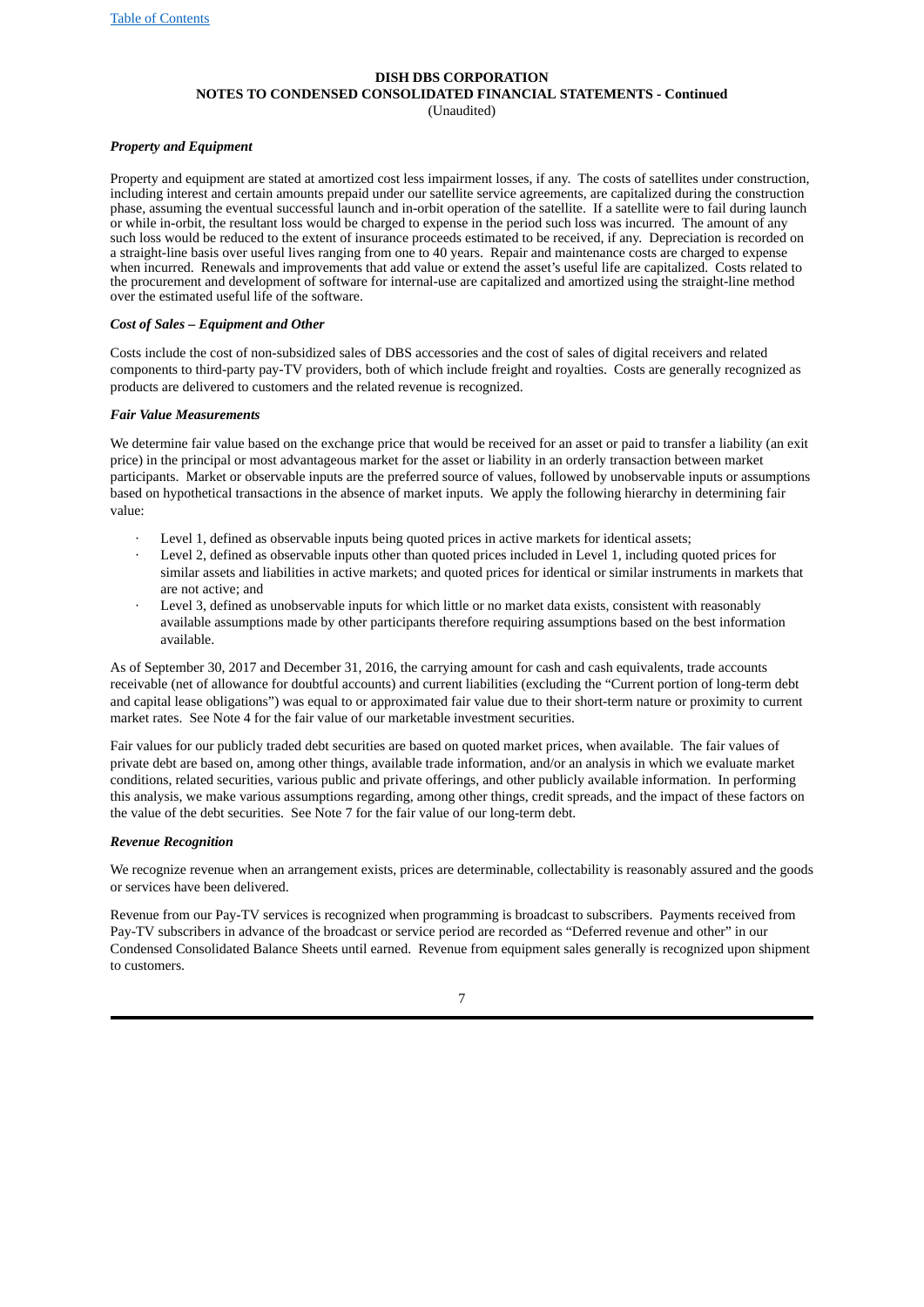# **DISH DBS CORPORATION**

# **NOTES TO CONDENSED CONSOLIDATED FINANCIAL STATEMENTS - Continued**

(Unaudited)

For certain of our promotions, subscribers are charged an upfront fee. A portion of these fees may be deferred and recognized over the estimated subscriber life for new subscribers or the estimated remaining life for existing subscribers ranging from four to five years. Revenue from advertising sales is recognized when the related services are performed.

Subscriber fees for DISH branded pay-TV equipment rental fees and other hardware related fees, including fees for DVRs, additional outlet fees, advertising services and fees earned from our in-home service operations are recognized as revenue as earned. Generally, revenue from equipment sales, equipment upgrades and sales of streaming-capable devices for our Sling branded pay-TV services are recognized upon shipment to customers.

Certain of our existing and new subscriber promotions include programming discounts. Programming revenues are recorded as earned at the discounted monthly rate charged to the subscriber.

We offer our customers the opportunity to download movies for a specific viewing period or permanently purchase a movie from our website. We recognize revenue when the movie is successfully downloaded by the customer, which, based on our current technology, occurs at the time the customer plays the movie for the first time.

#### *Research and Development*

Research and development costs are expensed as incurred. Research and development costs totaled \$8 million and \$10 million for the three months ended September 30, 2017 and 2016, respectively. Research and development costs totaled \$24 million and \$34 million for the nine months ended September 30, 2017 and 2016, respectively.

#### *New Accounting Pronouncements*

*Revenue from Contracts with Customers.* On May 28, 2014, the Financial Accounting Standards Board ("FASB") issued Accounting Standards Update 2014-09 *Revenue from Contracts with Customers* ("ASU 2014-09"), and has modified the standard thereafter. On July 9, 2015, the FASB approved a one-year deferral on the effective date for implementation of this standard, which changed the effective date for us to January 1, 2018. This converged standard on revenue recognition was issued jointly with the International Accounting Standards Board to create common revenue recognition guidance for GAAP and International Financial Reporting Standards. ASU 2014-09 provides a framework for revenue recognition that replaces most existing GAAP revenue recognition guidance when it becomes effective. ASU 2014-09 allows for either a full retrospective or modified retrospective adoption, and we plan on using the modified retrospective method. We are currently finalizing our accounting policies under ASU 2014-09. While we have not determined the ultimate impact of the standard on our Condensed Consolidated Financial Statements and related disclosures, we believe the most significant impact to us is that the standard will require that incremental costs to obtain a customer, which represent a significant portion of our nonadvertising subscriber acquisition costs, be deferred and recognized over a period of time, whereas our current policy is to expense these costs as incurred. Note that where the expected amortization period is less than a year, we plan to use the practical expedient which permits expensing of these costs. From a revenue perspective, for substantially all of our residential video customers under a contract, we have concluded that the contract term under ASC 2014-09 is one month. Accordingly, while there will be changes in the way certain upfront fees and other items are recognized, we do not believe at this time there will be a material change to our revenue recognition model for our residential video customers. We are currently in the process of identifying and implementing changes to our systems, processes, and internal controls to meet the requirements of the standard. The ultimate impact of adopting ASU 2014-09 for both revenue recognition and costs to obtain and fulfill contracts will depend on the promotions and offers in place during the period leading up to and after the adoption of ASU 2014-09.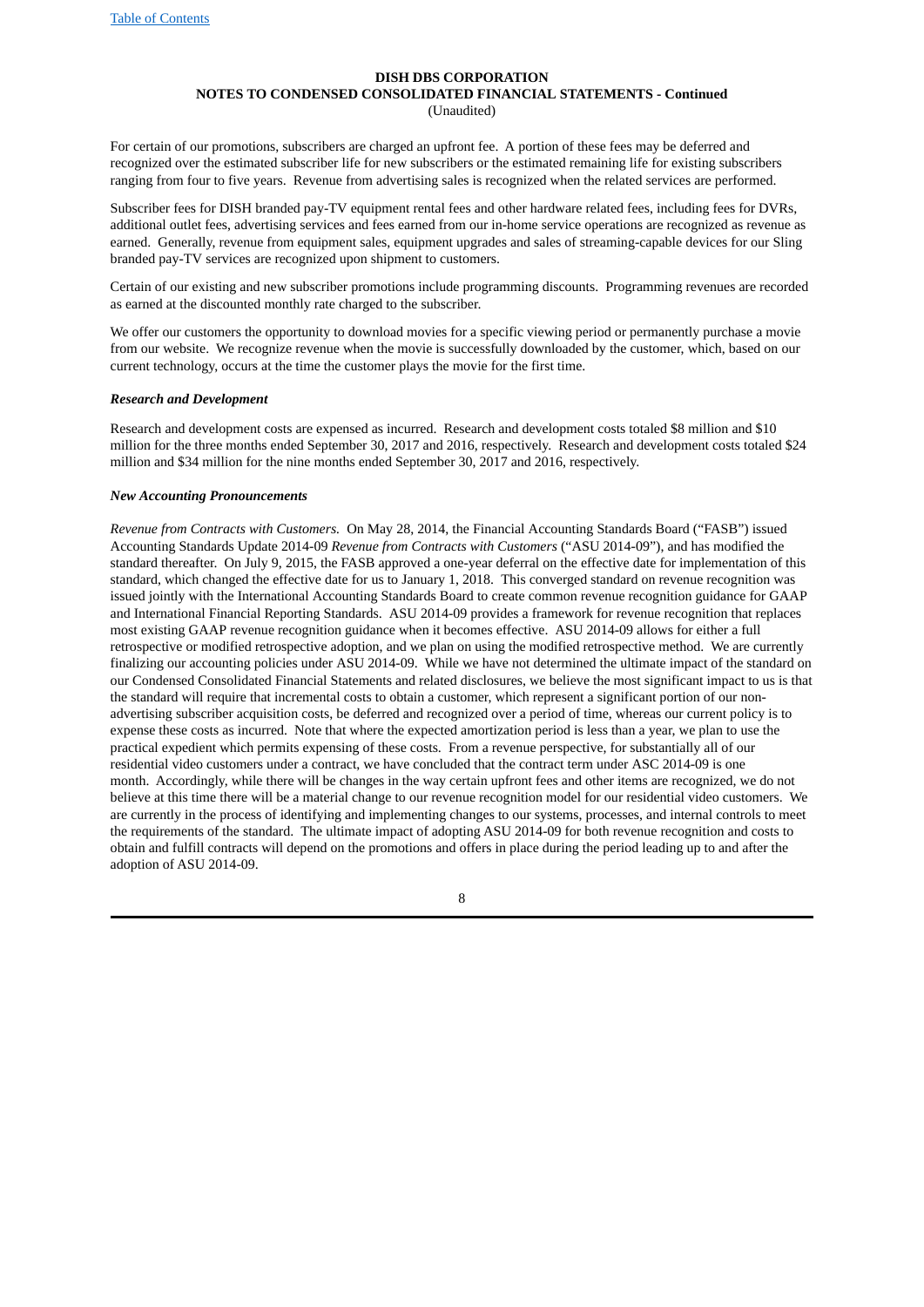*Recognition and Measurement of Financial Assets and Financial Liabilities*. On January 5, 2016, the FASB issued ASU 2016-01 *Recognition and Measurement of Financial Assets and Financial Liabilities* ("ASU 2016-01")*,* which amends certain aspects of recognition, measurement, presentation and disclosure of financial instruments. This amendment requires all equity investments to be measured at fair value with changes in the fair value recognized through net income (other than those accounted for under equity method of accounting or those that result in consolidation of the investee). This standard will be effective for fiscal years beginning after December 15, 2017, including interim periods within those fiscal years. The ultimate impact of adopting ASU 2016-01 will depend on the materiality of equity investments we hold and fluctuations in the fair value of those investments.

*Leases.* On February 25, 2016, the FASB issued ASU 2016-02 *Leases* ("ASU 2016-02"), which relates to the accounting of leasing transactions. This standard requires a lessee to record on the balance sheet the assets and liabilities for the rights and obligations created by leases with lease terms of more than 12 months. In addition, this standard requires both lessees and lessors to disclose certain key information about lease transactions. This standard will be effective for fiscal years beginning after December 15, 2018, including interim periods within those fiscal years. We are evaluating the impact the adoption of ASU 2016-02 will have on our Condensed Consolidated Financial Statements.

*Financial Instruments – Credit Losses.* On June 16, 2016, the FASB issued ASU 2016-13 *Financial Instruments – Credit Losses, Measurement of Credit Losses on Financial Instruments* ("ASU 2016-13"), which changes the way entities measure credit losses for most financial assets and certain other instruments that are not measured at fair value through net earnings. This standard will be effective for fiscal years beginning after December 15, 2019, including interim periods within those fiscal years. Early adoption is permitted. We are evaluating the impact the adoption of ASU 2016-13 will have on our Condensed Consolidated Financial Statements and related disclosures.

*Statement of Cash Flows – Update*. On August 26, 2016, the FASB issued 2016-15 *Statement of Cash Flows: Classification of Certain Cash Receipts and Cash Payments* ("ASU 2016-15"). This update consists of eight provisions that provide guidance on the classification of certain cash receipts and cash payments. If practicable, this update should be applied using a retrospective transition method to each period presented. For the provisions that are impracticable to apply retrospectively, those provisions may be applied prospectively as of the earliest date practicable. This update will become effective for fiscal years beginning after December 15, 2017, including interim periods within those fiscal years. Early adoption is permitted. We expect that the adoption of ASU 2016-15 will have an immaterial impact on our Condensed Consolidated Financial Statements and related disclosures.

*Statement of Cash Flows: Restricted Cash.* On November 17, 2016, the FASB issued ASU 2016-18 *Restricted Cash* ("ASU 2016-18")*,* which addresses the diversity where changes in restricted cash are classified on the cash flow statement. ASU 2016-18 requires that changes in restricted cash and cash equivalents be included with cash and cash equivalents when reconciling the beginning-of-period and end-of-period total amounts on the statement of cash flows. This standard will be effective for fiscal years beginning after December 15, 2017, including interim periods within those fiscal years. Early adoption is permitted. We expect that the adoption of ASU 2016-18 will have an immaterial impact on our Condensed Consolidated Financial Statements and related disclosures.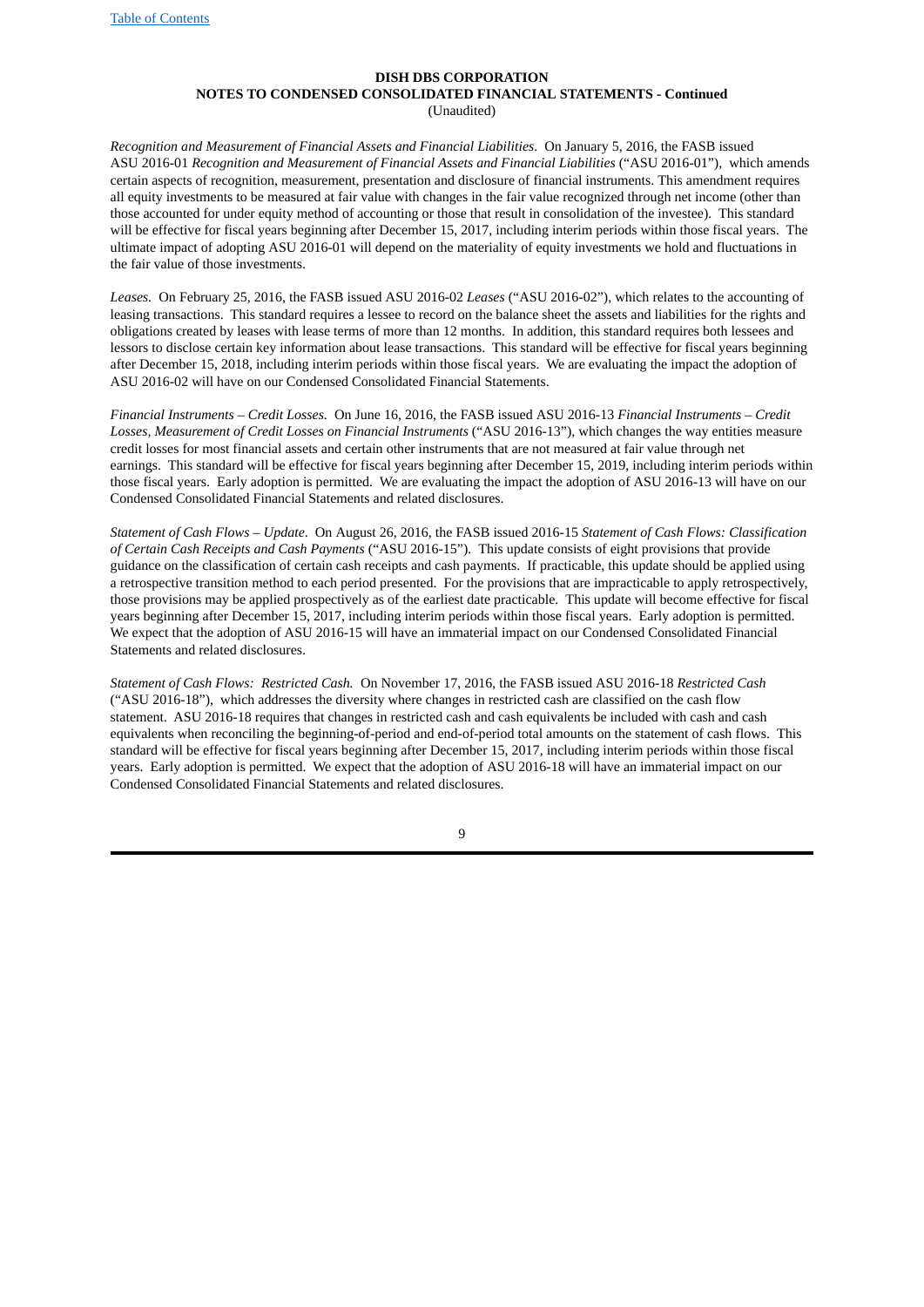(Unaudited)

#### **3. Supplemental Data - Statements of Cash Flows**

The following table presents our supplemental cash flow and other non-cash data.

|                                                                      | <b>For the Nine Months Ended</b><br>September 30, |                |    |         |
|----------------------------------------------------------------------|---------------------------------------------------|----------------|----|---------|
|                                                                      |                                                   | 2017           |    | 2016    |
|                                                                      |                                                   | (In thousands) |    |         |
| Cash paid for interest                                               | \$                                                | 696,379        | -S | 590,238 |
| Cash received for interest                                           |                                                   | 7.889          |    | 1,705   |
| Cash paid for income taxes                                           |                                                   | 23,289         |    | 22,658  |
| Cash paid for income taxes to DISH Network                           |                                                   | 323,588        |    | 484,217 |
| Satellites and other assets financed under capital lease obligations |                                                   | 889            |    | 7,850   |
|                                                                      |                                                   |                |    |         |

Our parent, DISH Network, provides a centralized system for the management of our cash and marketable investment securities as it does for all of its subsidiaries, among other reasons, to maximize yield of the portfolio. As a result, the cash and marketable investment securities included on our Condensed Consolidated Balance Sheets is a component or portion of the overall cash and marketable investment securities portfolio included on DISH Network's Condensed Consolidated Balance Sheets and managed by DISH Network. We are reflecting the purchases and sales of marketable investment securities on a net basis for each period presented on our Condensed Consolidated Statements of Cash Flows as we believe the net presentation is more meaningful to our cash flows from investing activities.

# **4. Marketable Investment Securities, Restricted Cash and Cash Equivalents, and Other Investment Securities**

Our marketable investment securities, restricted cash and cash equivalents, and other investment securities consisted of the following:

|                                                                               | As of |               |                |              |  |  |
|-------------------------------------------------------------------------------|-------|---------------|----------------|--------------|--|--|
|                                                                               |       | September 30, |                | December 31, |  |  |
|                                                                               |       | 2017          |                | 2016         |  |  |
|                                                                               |       |               | (In thousands) |              |  |  |
| <b>Marketable investment securities:</b>                                      |       |               |                |              |  |  |
| Current marketable investment securities:                                     |       |               |                |              |  |  |
| <b>Trading</b>                                                                | \$    | 47,856        | \$.            |              |  |  |
| Other                                                                         |       | 54,506        |                | 3,833        |  |  |
| <b>Total current marketable investment securities</b>                         |       | 102,362       |                | 3,833        |  |  |
| Restricted marketable investment securities (1)                               |       | 71,919        |                | 81,679       |  |  |
| <b>Total marketable investment securities</b>                                 |       | 174,281       |                | 85,512       |  |  |
|                                                                               |       |               |                |              |  |  |
| Restricted cash and cash equivalents (1)                                      |       | 403           |                | 681          |  |  |
|                                                                               |       |               |                |              |  |  |
| <b>Other investment securities:</b>                                           |       |               |                |              |  |  |
| Other investment securities - equity method                                   |       | 112,381       |                | 25,098       |  |  |
| Other investment securities - cost method                                     |       |               |                | 8,150        |  |  |
| <b>Total other investment securities</b>                                      |       | 112,381       |                | 33,248       |  |  |
|                                                                               |       |               |                |              |  |  |
| Total marketable investment securities, restricted cash and cash equivalents, |       |               |                |              |  |  |
| and other investment securities                                               | \$    | 287,065       | \$.            | 119,441      |  |  |

(1) Restricted marketable investment securities and restricted cash and cash equivalents are included in "Restricted cash, cash equivalents and marketable investment securities" on our Condensed Consolidated Balance Sheets.

#### *Marketable Investment Securities*

Our marketable investment securities portfolio consists of various debt and equity instruments, all of which are classified as available-for-sale, except as specified below. See Note 2 for further information.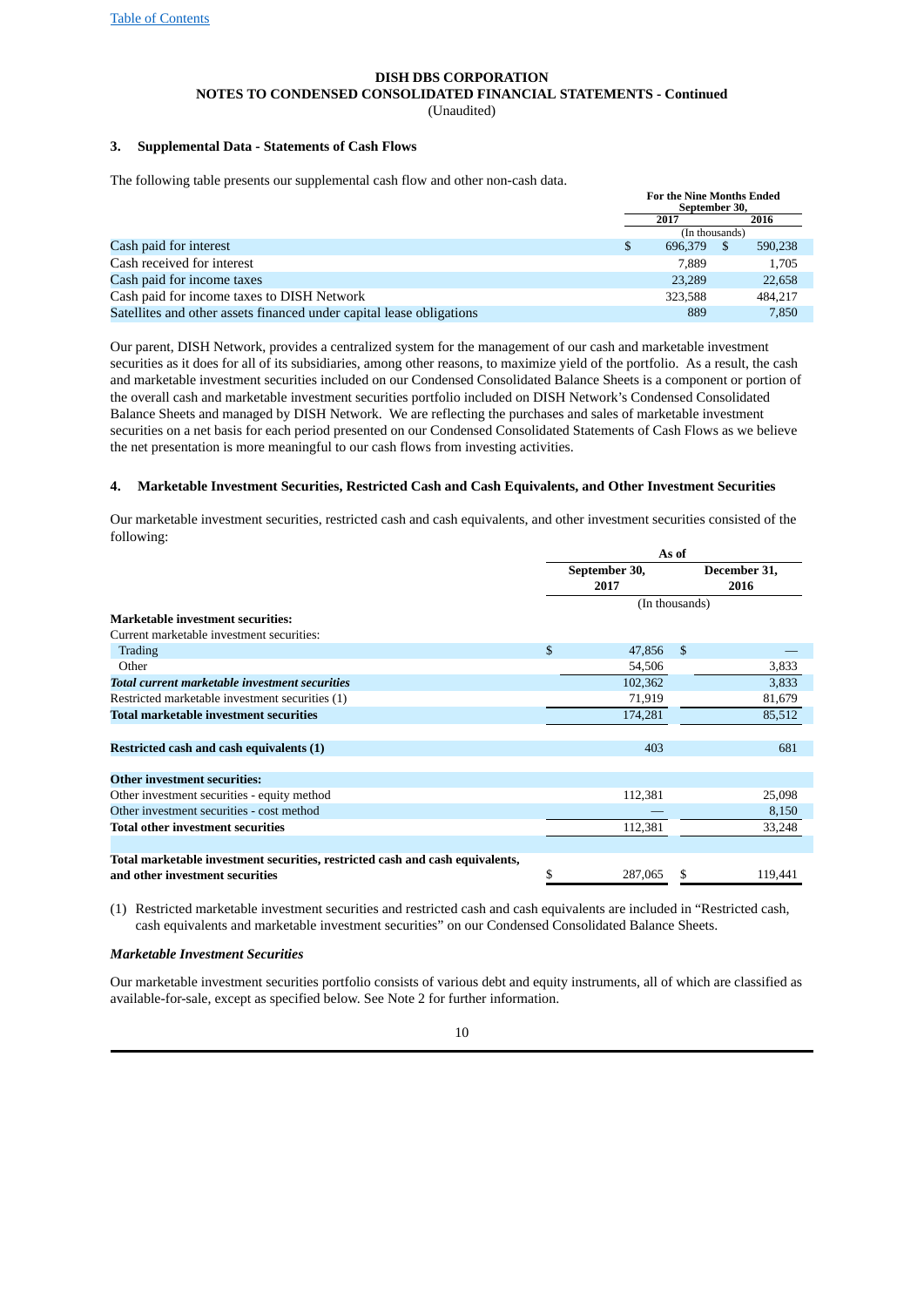#### *Current Marketable Investment Securities - Trading*

We had an investment in non-marketable preferred shares of a non-public company, which was accounted for as a cost method investment and included in "Other investment securities" on our Condensed Consolidated Balance Sheets. During the three months ended September 30, 2017, our non-marketable preferred shares converted into common shares in conjunction with the issuer's initial public offering, and accordingly we classified the new securities to "Marketable investment securities" on our Condensed Consolidated Balance Sheets. We have elected to account for these common shares as trading securities with changes in fair value reported each period as unrealized gains or losses in "Other, net" within "Other Income (Expense)" on our Condensed Consolidated Statements of Operations and Comprehensive Income (Loss). As of September 30, 2017, the fair value of our investment was approximately \$48 million, and we recognized a pre-tax unrealized gain of approximately \$40 million for the change in the fair value of the investment during the three months ended September 30, 2017, which was recorded in "Other, net" within "Other Income (Expense)."

#### *Current Marketable Investment Securities - Other*

Our current marketable investment securities portfolio includes investments in equity securities and/or various debt instruments including, among others, commercial paper, corporate securities and U.S. treasury and/or agency securities.

Commercial paper consists mainly of unsecured short-term, promissory notes issued primarily by corporations with maturities ranging up to 365 days. Corporate securities consist of debt instruments issued by corporations with various maturities normally less than 18 months. U.S. Treasury and agency securities consist of debt instruments issued by the federal government and other government agencies.

#### *Restricted Cash, Cash Equivalents and Marketable Investment Securities*

As of September 30, 2017 and December 31, 2016, our restricted marketable investment securities, together with our restricted cash and cash equivalents, included amounts required as collateral for our letters of credit.

#### *Other Investment Securities*

We have strategic investments in certain debt and equity securities that are included in noncurrent "Other investment securities" on our Condensed Consolidated Balance Sheets and accounted for using the cost, equity and/or available-for-sale methods of accounting. Certain of our equity method investments are detailed below.

*NagraStar L.L.C.* As a result of the completion of the Share Exchange on February 28, 2017, we own a 50% interest in NagraStar L.L.C. ("NagraStar"), a joint venture that is our primary provider of encryption and related security systems intended to assure that only authorized customers have access to our programming.

*Invidi Technologies Corporation*. In November 2016, we, DIRECTV, LLC, a wholly-owned indirect subsidiary of AT&T Inc., and Cavendish Square Holding B.V., an affiliate of WPP plc, entered into a series of agreements to acquire Invidi Technologies Corporation ("Invidi"), an entity that provides proprietary software for the addressable advertising market. The transaction closed in January 2017.

Our ability to realize value from our strategic investments in securities that are not publicly traded depends on the success of the issuers' businesses and their ability to obtain sufficient capital, on acceptable terms or at all, and to execute their business plans. Because private markets are not as liquid as public markets, there is also increased risk that we will not be able to sell these investments, or that when we desire to sell them we will not be able to obtain fair value for them.

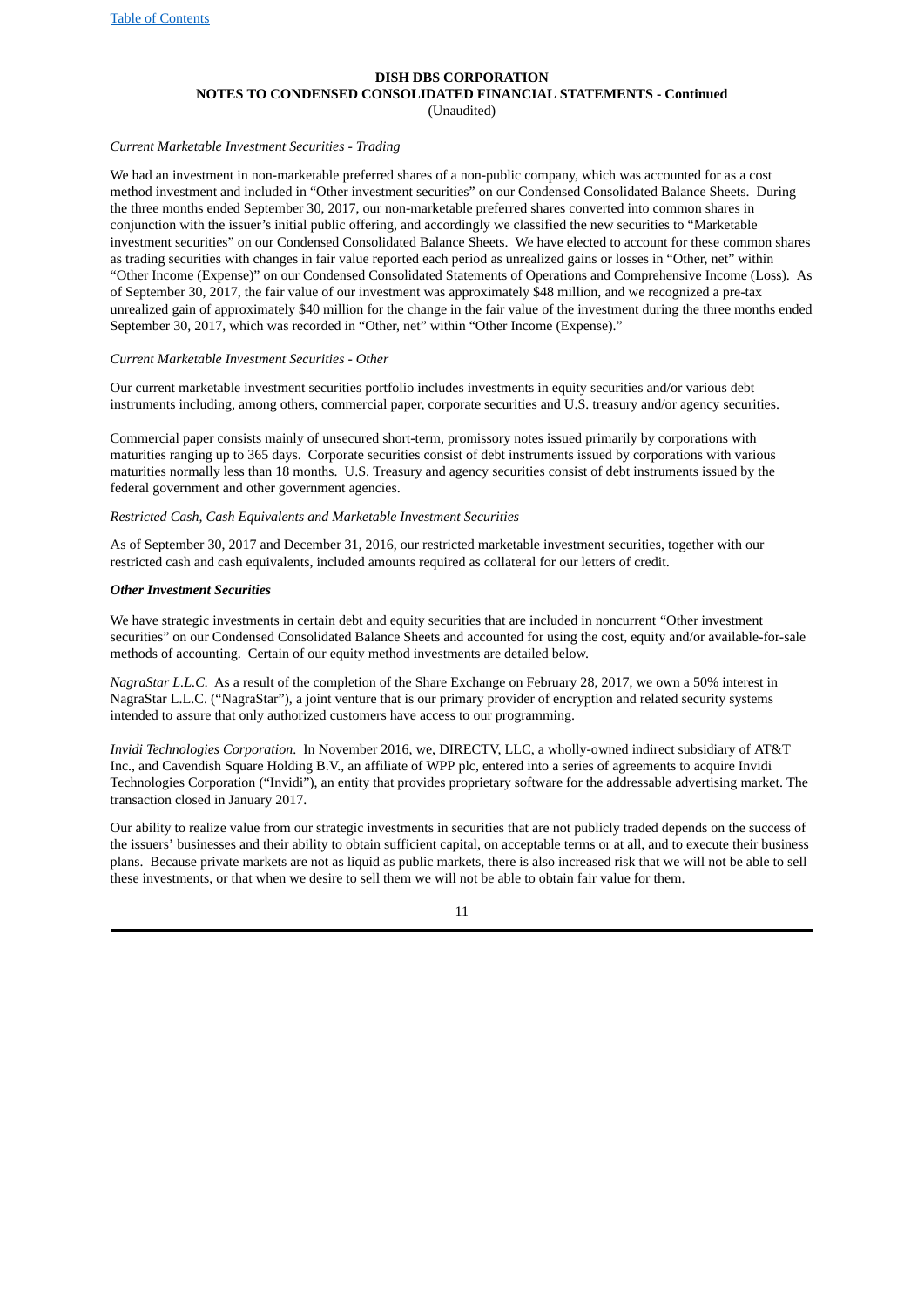#### **DISH DBS CORPORATION**

**NOTES TO CONDENSED CONSOLIDATED FINANCIAL STATEMENTS - Continued**

(Unaudited)

## *Unrealized Gains (Losses) on Marketable Investment Securities*

As of September 30, 2017 and December 31, 2016, we had accumulated net unrealized losses of less than \$1 million. These amounts, net of related tax effect, were losses of less than \$1 million. All of these amounts are included in "Accumulated other comprehensive income (loss)" within "Total stockholder's equity (deficit)." The components of our available-for-sale investments are summarized in the table below.

|                                         |                                 |       | As of September 30, 2017 |   |      |                                 | As of December 31, 2016 |            |       |
|-----------------------------------------|---------------------------------|-------|--------------------------|---|------|---------------------------------|-------------------------|------------|-------|
|                                         | <b>Marketable</b><br>Investment |       | Unrealized               |   |      | <b>Marketable</b><br>Investment |                         | Unrealized |       |
|                                         | <b>Securities</b>               | Gains | Losses                   |   | Net  | <b>Securities</b>               | Gains                   | Losses     | Net   |
|                                         |                                 |       |                          |   |      | (In thousands)                  |                         |            |       |
| Debt securities (including restricted): |                                 |       |                          |   |      |                                 |                         |            |       |
| U.S. Treasury and agency securities     | 75.638                          |       | (39)                     | S | (39) | 81.982                          | 13                      | 132)       | (119) |
| Commercial paper                        | 7,340                           |       | (1)                      |   |      |                                 |                         |            |       |
| Corporate securities                    | 42,811                          | 13    | (37)                     |   | (24) | 3,530                           | 3                       | __         |       |
| Other                                   | 636                             |       |                          |   |      |                                 |                         |            |       |
| <b>Total</b>                            | 126.425                         | 13    | 77)                      |   | (64) | 85,512                          | 16                      | (132)      | (116) |

As of September 30, 2017, restricted and non-restricted marketable investment securities included debt securities of \$119 million with contractual maturities within one year and \$7 million with contractual maturities extending longer than one year through and including five years. Actual maturities may differ from contractual maturities as a result of our ability to sell these securities prior to maturity.

#### *Fair Value Measurements*

Our investments measured at fair value on a recurring basis were as follows:

|                                         |            |         |                    | As of          |                          |              |                |                |  |  |  |
|-----------------------------------------|------------|---------|--------------------|----------------|--------------------------|--------------|----------------|----------------|--|--|--|
|                                         |            |         | September 30, 2017 |                | <b>December 31, 2016</b> |              |                |                |  |  |  |
|                                         | Total      | Level 1 | <b>Level 2</b>     | <b>Level 3</b> | <b>Total</b>             | Level 1      | <b>Level 2</b> | <b>Level 3</b> |  |  |  |
|                                         |            |         |                    |                | (In thousands)           |              |                |                |  |  |  |
| Cash equivalents (including restricted) | \$ 380,049 | 27,117  | 352,932<br>S.      |                | \$702,331                | 4,126<br>\$. | \$698,205      |                |  |  |  |
|                                         |            |         |                    |                |                          |              |                |                |  |  |  |
| Debt securities (including restricted): |            |         |                    |                |                          |              |                |                |  |  |  |
| U.S. Treasury and agency securities     | 75,638     | 75,638  | \$.                |                | 81,982<br>\$             | 81,982<br>\$ | S              |                |  |  |  |
| Commercial paper                        | 7,340      |         | 7,340              |                |                          |              |                |                |  |  |  |
| Corporate securities                    | 42,811     |         | 42.811             |                | 3.530                    |              | 3.530          |                |  |  |  |
| Other                                   | 636        |         | 636                |                |                          |              |                |                |  |  |  |
|                                         |            |         |                    |                |                          |              |                |                |  |  |  |
| <b>Equity Securities</b>                | 47,856     | 47,856  |                    |                |                          |              |                |                |  |  |  |
| <b>Total</b>                            | \$174,281  | 123,494 | 50,787             |                | 85,512                   | 81,982       | 3,530          |                |  |  |  |

During the nine months ended September 30, 2017, we had no transfers in or out of Level 1 and Level 2 fair value measurements.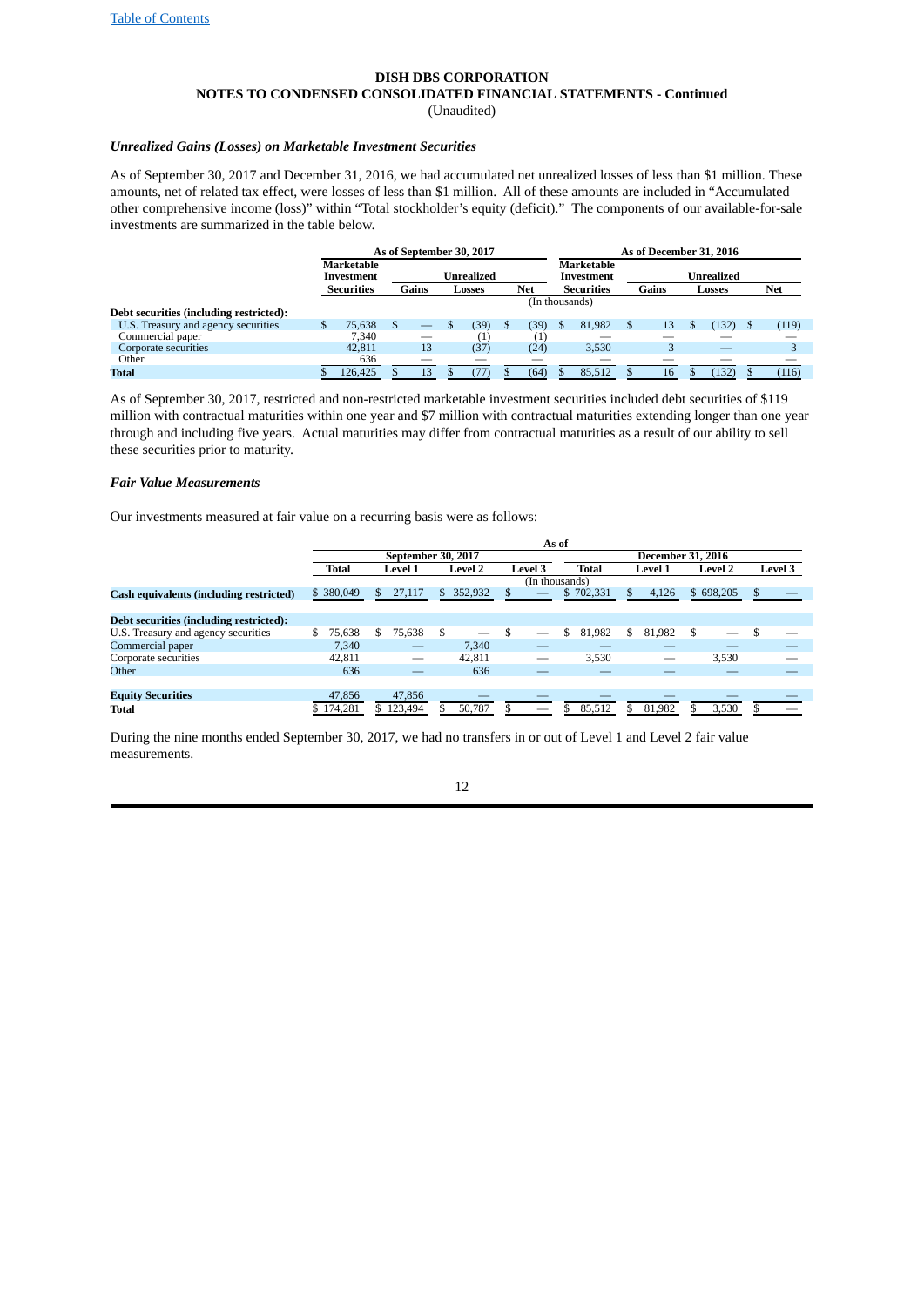# **DISH DBS CORPORATION**

**NOTES TO CONDENSED CONSOLIDATED FINANCIAL STATEMENTS - Continued**

(Unaudited)

# *Gains and Losses on Sales and Changes in Carrying Amounts of Investments*

"Other, net" within "Other Income (Expense)" included on our Condensed Consolidated Statements of Operations and Comprehensive Income (Loss) is as follows:

|                                                                      |                | <b>For the Three Months Ended</b><br>September 30, |      |        | <b>For the Nine Months Ended</b><br>September 30, |        |  |        |  |
|----------------------------------------------------------------------|----------------|----------------------------------------------------|------|--------|---------------------------------------------------|--------|--|--------|--|
| Other, net:                                                          | 2017           |                                                    |      | 2016   | 2017                                              |        |  | 2016   |  |
|                                                                      | (In thousands) |                                                    |      |        |                                                   |        |  |        |  |
| Marketable investment securities - gains (losses) on sales/exchanges | -55            |                                                    | - \$ | $-$ \$ |                                                   | 1.803  |  | 32,322 |  |
| Marketable investment securities - unrealized gains (losses) on      |                |                                                    |      |        |                                                   |        |  |        |  |
| trading securities                                                   |                | 39,706                                             |      |        |                                                   | 39,706 |  |        |  |
| Other                                                                |                | 553                                                |      | 1,331  |                                                   | 2,175  |  | 684    |  |
| <b>Total</b>                                                         |                | 40.259                                             |      | 1.331  |                                                   | 43.684 |  | 33,006 |  |

### **5. Inventory**

Inventory consisted of the following:

|                                     | As of         |         |                |              |  |  |  |
|-------------------------------------|---------------|---------|----------------|--------------|--|--|--|
|                                     | September 30, |         |                | December 31, |  |  |  |
|                                     |               | 2017    | 2016           |              |  |  |  |
|                                     |               |         | (In thousands) |              |  |  |  |
| Finished goods                      | \$            | 233,437 |                | 282,569      |  |  |  |
| Work-in-process and service repairs |               | 76,779  |                | 129,486      |  |  |  |
| Raw materials                       |               | 8,643   |                | 10,268       |  |  |  |
| <b>Total inventory</b>              |               | 318,859 |                | 422,323      |  |  |  |

# **6. Property and Equipment**

Property and equipment consisted of the following:

|                                                    | <b>Depreciable</b> |                       | As of |                      |  |
|----------------------------------------------------|--------------------|-----------------------|-------|----------------------|--|
|                                                    | Life<br>(In Years) | September 30,<br>2017 |       | December 31,<br>2016 |  |
|                                                    |                    | (In thousands)        |       |                      |  |
| Equipment leased to customers                      | $2 - 5$            | \$<br>2,339,446 \$    |       | 2,630,269            |  |
| EchoStar XV                                        | 15                 | 277,658               |       | 277,658              |  |
| Satellites acquired under capital lease agreements | $10 - 15$          | 499.819               |       | 499.819              |  |
| Furniture, fixtures, equipment and other           | $1 - 10$           | 1,654,844             |       | 1,541,838            |  |
| Buildings and improvements                         | $1 - 40$           | 289,953               |       | 287,612              |  |
| Land                                               |                    | 14,057                |       | 14,057               |  |
| Construction in progress                           |                    | 71,402                |       | 87,887               |  |
| Total property and equipment                       |                    | 5,147,179             |       | 5,339,140            |  |
| Accumulated depreciation                           |                    | (3,473,862)           |       | (3,448,772)          |  |
| Property and equipment, net                        |                    | 1,673,317 \$          |       | 1,890,368            |  |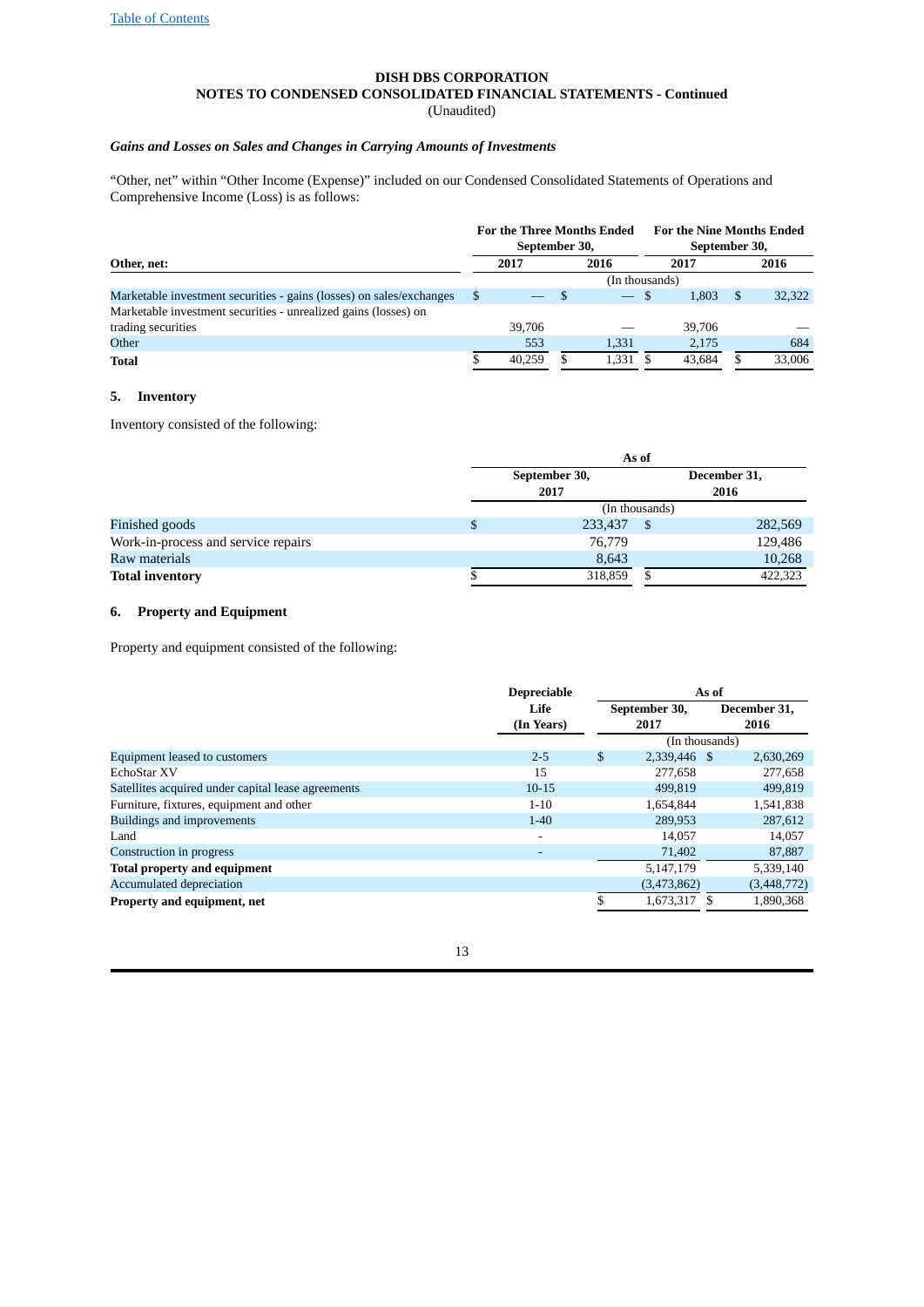Depreciation and amortization expense consisted of the following:

|                                                     | <b>For the Three Months Ended</b><br>September 30, |         |               |                |               | <b>For the Nine Months Ended</b><br>September 30, |   |         |  |
|-----------------------------------------------------|----------------------------------------------------|---------|---------------|----------------|---------------|---------------------------------------------------|---|---------|--|
|                                                     |                                                    | 2017    |               | 2016           |               | 2017                                              |   | 2016    |  |
|                                                     |                                                    |         |               | (In thousands) |               |                                                   |   |         |  |
| Equipment leased to customers                       | S                                                  | 139,702 | <sup>\$</sup> | 154,802        | <sup>\$</sup> | 411.247                                           | S | 485,819 |  |
| <b>Satellites</b>                                   |                                                    | 15,261  |               | 15.261         |               | 45,784                                            |   | 45.784  |  |
| Buildings, furniture, fixtures, equipment and other |                                                    | 34,763  |               | 31,983         |               | 106.037                                           |   | 95,565  |  |
| <b>Total depreciation and amortization</b>          |                                                    | 189.726 |               | 202,046        |               | 563.068                                           |   | 627.168 |  |

Cost of sales and operating expense categories included in our accompanying Condensed Consolidated Statements of Operations and Comprehensive Income (Loss) do not include depreciation expense related to satellites or equipment leased to customers.

*Pay-TV Satellites.* We currently utilize 12 satellites in geostationary orbit approximately 22,300 miles above the equator, one of which we own and depreciate over its estimated useful life. We currently utilize certain capacity on eight satellites that we lease from EchoStar and one satellite that we lease from DISH Network, which are accounted for as operating leases. We also lease two satellites from third parties, which are accounted for as capital leases and are depreciated over the shorter of the economic life or the term of the satellite agreement.

As of September 30, 2017, our pay-TV satellite fleet consisted of the following:

|                                       | Launch           | <b>Degree</b><br><b>Orbital</b> | <b>Estimated Useful Life</b><br>(Years) / Lease |
|---------------------------------------|------------------|---------------------------------|-------------------------------------------------|
| <b>Satellites</b>                     | <b>Date</b>      | Location                        | <b>Termination Date</b>                         |
| Owned:                                |                  |                                 |                                                 |
| EchoStar XV                           | <b>July 2010</b> | 61.5                            | 15                                              |
|                                       |                  |                                 |                                                 |
| <b>Leased from DISH Network (1):</b>  |                  |                                 |                                                 |
| EchoStar XVIII                        | June 2016        | 61.5                            | Month to month                                  |
|                                       |                  |                                 |                                                 |
| <b>Leased from EchoStar (2):</b>      |                  |                                 |                                                 |
| EchoStar VII (3)                      | February 2002    | 119                             | <b>June 2018</b>                                |
| EchoStar IX                           | August 2003      | 121                             | Month to month                                  |
| EchoStar $X(3)$                       | February 2006    | 110                             | February 2021                                   |
| EchoStar XI (3)                       | <b>July 2008</b> | 110                             | September 2021                                  |
| EchoStar XII                          | <b>July 2003</b> | 61.5                            | September 2017 (4)                              |
| EchoStar XIV (3)                      | March 2010       | 119                             | February 2023                                   |
| EchoStar XVI (5)                      | November 2012    | 61.5                            | January 2023                                    |
| Nimig 5                               | September 2009   | 72.7                            | September 2019                                  |
| QuetzSat-1                            | September 2011   | 77                              | November 2021                                   |
|                                       |                  |                                 |                                                 |
| <b>Leased from Other Third Party:</b> |                  |                                 |                                                 |
| Anik F3                               | April 2007       | 118.7                           | April 2022                                      |
| Ciel II                               | December 2008    | 129                             | January 2019                                    |
|                                       |                  |                                 |                                                 |

(1) See Note 11 for further information on our Related Party Transactions with DISH Network.

(2) See Note 11 for further information on our Related Party Transactions with EchoStar.

(3) We generally have the option to renew each lease on a year-to-year basis through the end of the useful life of the respective satellite.

(4) The lease for EchoStar XII expired as of September 30, 2017.

(5) We have the option to renew this lease for an additional five-year period.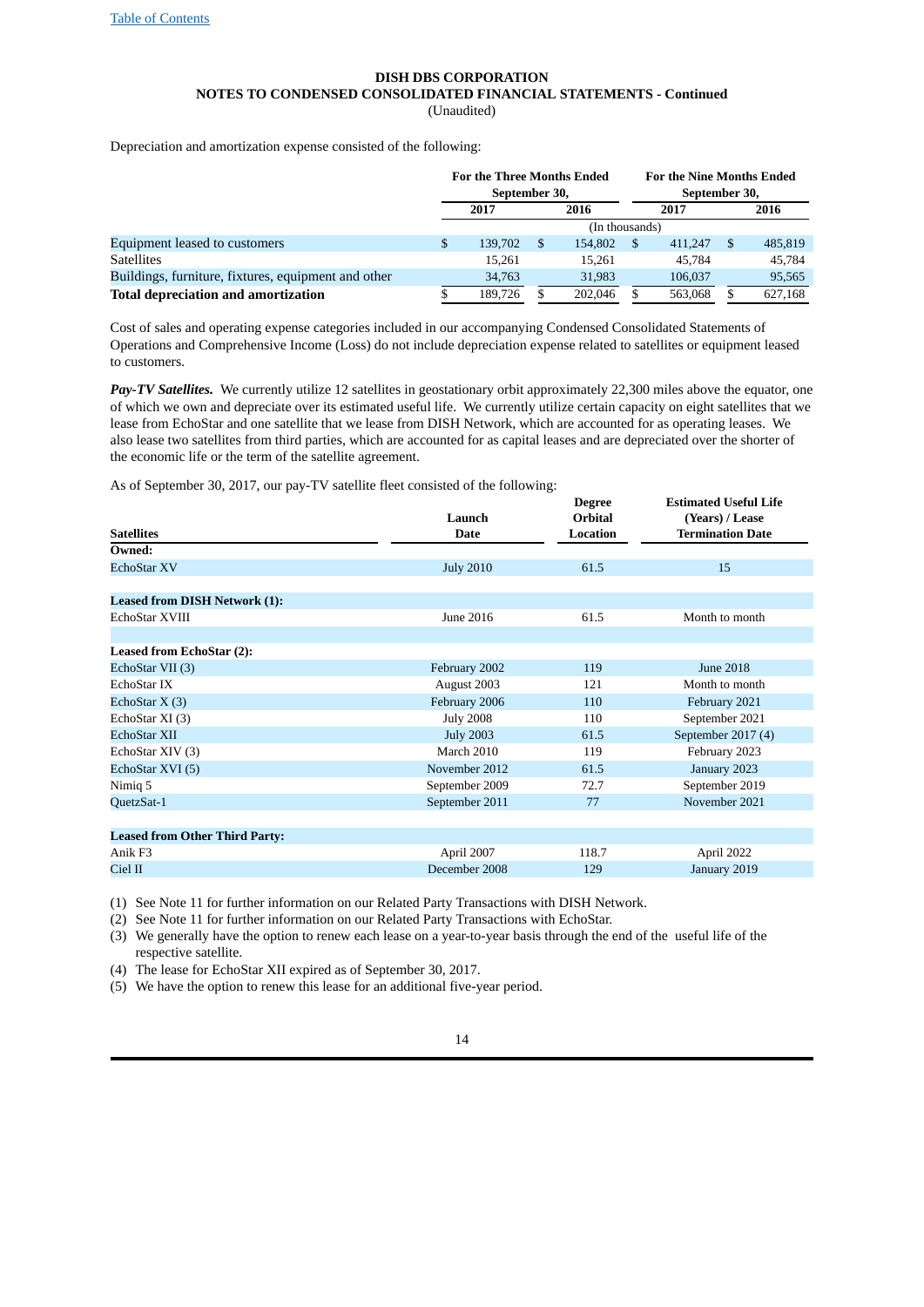#### **7. Long-Term Debt**

#### *Fair Value of our Long-Term Debt*

The following table summarizes the carrying amount and fair value of our debt facilities as of September 30, 2017 and December 31, 2016:

|                                                    | As of              |              |                   |                          |               |              |                   |  |  |
|----------------------------------------------------|--------------------|--------------|-------------------|--------------------------|---------------|--------------|-------------------|--|--|
|                                                    | September 30, 2017 |              |                   | <b>December 31, 2016</b> |               |              |                   |  |  |
|                                                    | Carrying           |              |                   |                          | Carrying      |              |                   |  |  |
|                                                    | <b>Amount</b>      |              | <b>Fair Value</b> |                          | <b>Amount</b> |              | <b>Fair Value</b> |  |  |
|                                                    |                    |              | (In thousands)    |                          |               |              |                   |  |  |
| 4 5/8% Senior Notes due 2017 (1)                   | \$                 | $\mathbb{S}$ |                   | \$                       | 900,000       | $\mathbb{S}$ | 913,887           |  |  |
| 4 1/4% Senior Notes due 2018 (2)                   | 1,200,000          |              | 1,212,540         |                          | 1,200,000     |              | 1,228,464         |  |  |
| 7 7/8% Senior Notes due 2019                       | 1,400,000          |              | 1,531,992         |                          | 1,400,000     |              | 1,559,698         |  |  |
| 5 1/8% Senior Notes due 2020                       | 1,100,000          |              | 1,155,638         |                          | 1,100,000     |              | 1,141,866         |  |  |
| 6 3/4% Senior Notes due 2021                       | 2,000,000          |              | 2,201,800         |                          | 2,000,000     |              | 2,178,880         |  |  |
| 5 7/8% Senior Notes due 2022                       | 2,000,000          |              | 2,131,660         |                          | 2,000,000     |              | 2,114,780         |  |  |
| 5 % Senior Notes due 2023                          | 1,500,000          |              | 1,540,290         |                          | 1,500,000     |              | 1,500,315         |  |  |
| 5 7/8% Senior Notes due 2024                       | 2,000,000          |              | 2,095,260         |                          | 2,000,000     |              | 2,064,000         |  |  |
| 7 3/4% Senior Notes due 2026                       | 2,000,000          |              | 2,295,840         |                          | 2,000,000     |              | 2,270,900         |  |  |
| Other notes payable                                | 11,509             |              | 11,509            |                          | 12,606        |              | 12,606            |  |  |
| <b>Subtotal</b>                                    | 13,211,509         |              | 14,176,529        |                          | 14,112,606    | \$           | 14,985,396        |  |  |
| Unamortized deferred financing costs and debt      |                    |              |                   |                          |               |              |                   |  |  |
| discounts, net                                     | (33, 199)          |              |                   |                          | (40, 123)     |              |                   |  |  |
| Capital lease obligations (3)                      | 112,967            |              |                   |                          | 140,885       |              |                   |  |  |
| Total long-term debt and capital lease obligations |                    |              |                   |                          |               |              |                   |  |  |
| (including current portion)                        | \$<br>13,291,277   |              |                   | \$                       | 14,213,368    |              |                   |  |  |

(1) On July 17, 2017, we redeemed the principal balance of our 4 5/8% Senior Notes due 2017.

(2) Our 4 1/4% Senior Notes due 2018 mature on April 1, 2018 and are classified as "Current portion of long-term debt and capital lease obligations" on our Condensed Consolidated Balance Sheets as of September 30, 2017.

(3) Disclosure regarding fair value of capital leases is not required.

We estimated the fair value of our publicly traded long-term debt using market prices in less active markets (Level 2).

### **8. Commitments and Contingencies**

#### **Commitments**

Since 2008, DISH Network has directly invested over \$11 billion to acquire certain wireless spectrum licenses and related assets and made over \$10 billion in non-controlling investments in certain entities, for a total of over \$21 billion, as described further below.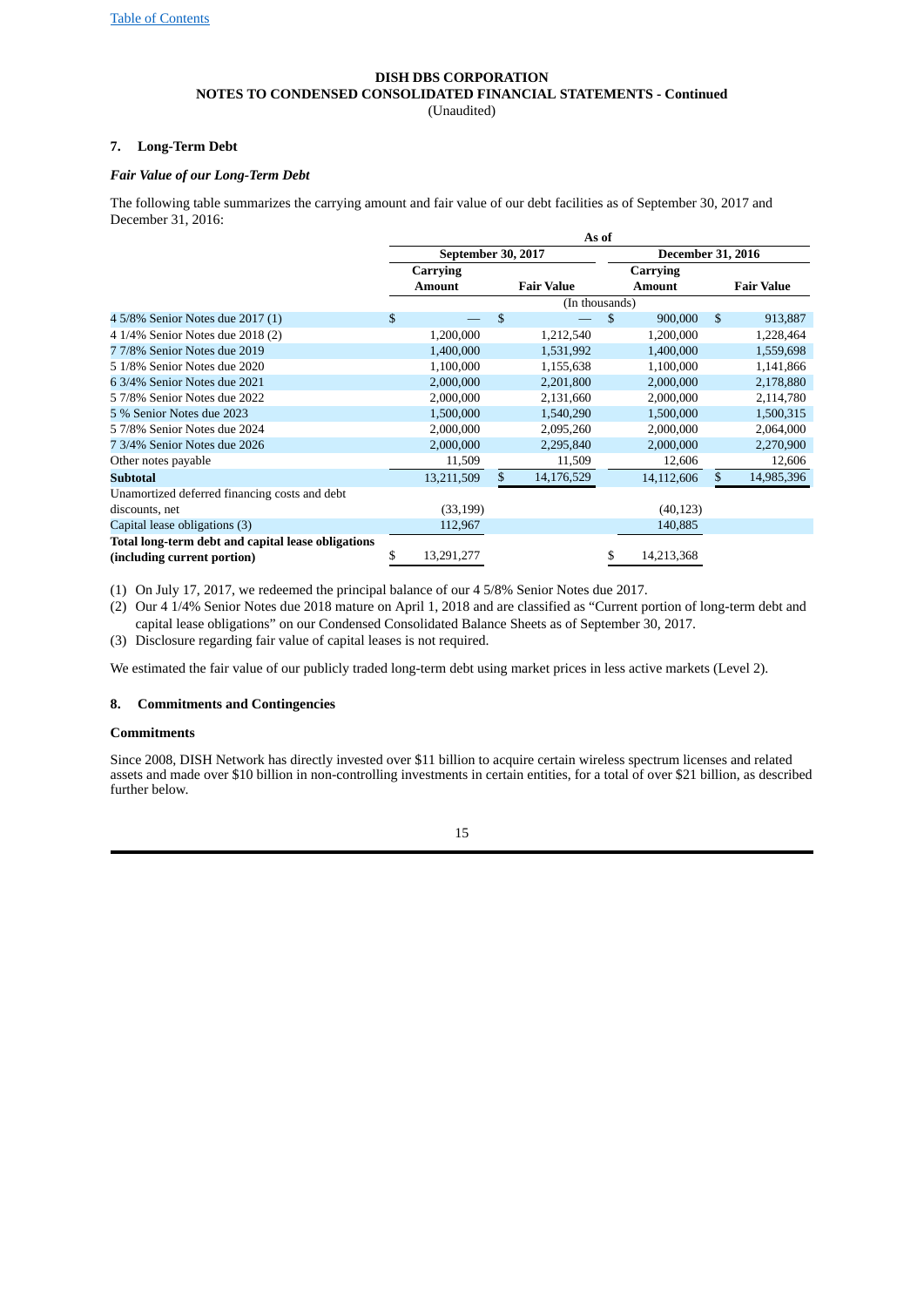*DISH Network Spectrum*

DISH Network has directly invested over \$11 billion to acquire certain wireless spectrum licenses and related assets. These wireless spectrum licenses are subject to certain interim and final build-out requirements. DISH Network will need to make significant additional investments or partner with others to, among other things, commercialize, build-out, and integrate these licenses and related assets, and any additional acquired licenses and related assets; and comply with regulations applicable to such licenses. Depending on the nature and scope of such commercialization, build-out, integration efforts, and regulatory compliance, any such investments or partnerships could vary significantly. In addition, as DISH Network considers its options for the commercialization of its wireless spectrum, it will incur significant additional expenses and will have to make significant investments related to, among other things, research and development, wireless testing and wireless network infrastructure. In March 2017, DISH Network notified the FCC that it plans to deploy a next-generation 5G-capable network, focused on supporting narrowband Internet of Things ("IoT"). The first phase of the network deployment will be completed by March 2020, with subsequent phases to be completed thereafter. DISH Network may also determine that additional wireless spectrum licenses may be required to commercialize its wireless business and to compete with other wireless service providers.

In connection with the development of DISH Network's wireless business, including without limitation the efforts described above, we have made cash distributions to partially finance these efforts to date and may make additional cash distributions to finance in whole or in part DISH Network's future efforts. See Note 11 for further information regarding our dividends to DOC. There can be no assurance that DISH Network will be able to develop and implement a business model that will realize a return on these wireless spectrum licenses or that DISH Network will be able to profitably deploy the assets represented by these wireless spectrum licenses.

#### DISH Network Non-Controlling Investments in the Northstar Entities and the SNR Entities Related to AWS-3 Wireless *Spectrum Licenses*

Through its wholly-owned subsidiaries American AWS-3 Wireless II L.L.C. ("American II") and American AWS-3 Wireless III L.L.C. ("American III"), DISH Network has made over \$10 billion in certain non-controlling investments in Northstar Spectrum, LLC ("Northstar Spectrum"), the parent company of Northstar Wireless, LLC ("Northstar Wireless," and collectively with Northstar Spectrum, the "Northstar Entities"), and in SNR Wireless HoldCo, LLC ("SNR HoldCo"), the parent company of SNR Wireless LicenseCo, LLC ("SNR Wireless," and collectively with SNR HoldCo, the "SNR Entities"), respectively. On October 27, 2015, the FCC granted certain AWS-3 wireless spectrum licenses (the "AWS-3 Licenses") to Northstar Wireless (the "Northstar Licenses") and to SNR Wireless (the "SNR Licenses"), respectively. DISH Network may need to make significant additional loans to the Northstar Entities and to the SNR Entities, or they may need to partner with others, so that the Northstar Entities and the SNR Entities may commercialize, build-out and integrate the Northstar Licenses and the SNR Licenses, comply with regulations applicable to the Northstar Licenses and the SNR Licenses, and make any potential payments related to the re-auction of AWS-3 licenses retained by the FCC. Depending upon the nature and scope of such commercialization, build-out, integration efforts, regulatory compliance, and potential reauction payments, any such loans or partnerships could vary significantly. For further information regarding the potential reauction of AWS-3 licenses retained by the FCC, see Note 10 "*Commitments and Contingencies – DISH Network Non-*Controlling Investments in the Northstar Entities and the SNR Entities Related to AWS-3 Wireless Spectrum Licenses" in the Notes to DISH Network's Quarterly Report on Form 10-Q for the quarter ended September 30, 2017.

In connection with certain funding obligations related to the investments by American II and American III discussed above, in February 2015, we paid a dividend of \$8.250 billion to DOC for, among other things, general corporate purposes, which included such funding obligations, and to fund other DISH Network cash needs. We may make additional cash distributions to finance in whole or in part loans that DISH Network may make to the Northstar Entities and the SNR Entities in the future related to DISH Network's non-controlling investments in these entities. There can be no assurance that DISH Network will be able to obtain a profitable return on its non-controlling investments in the Northstar Entities and the SNR Entities.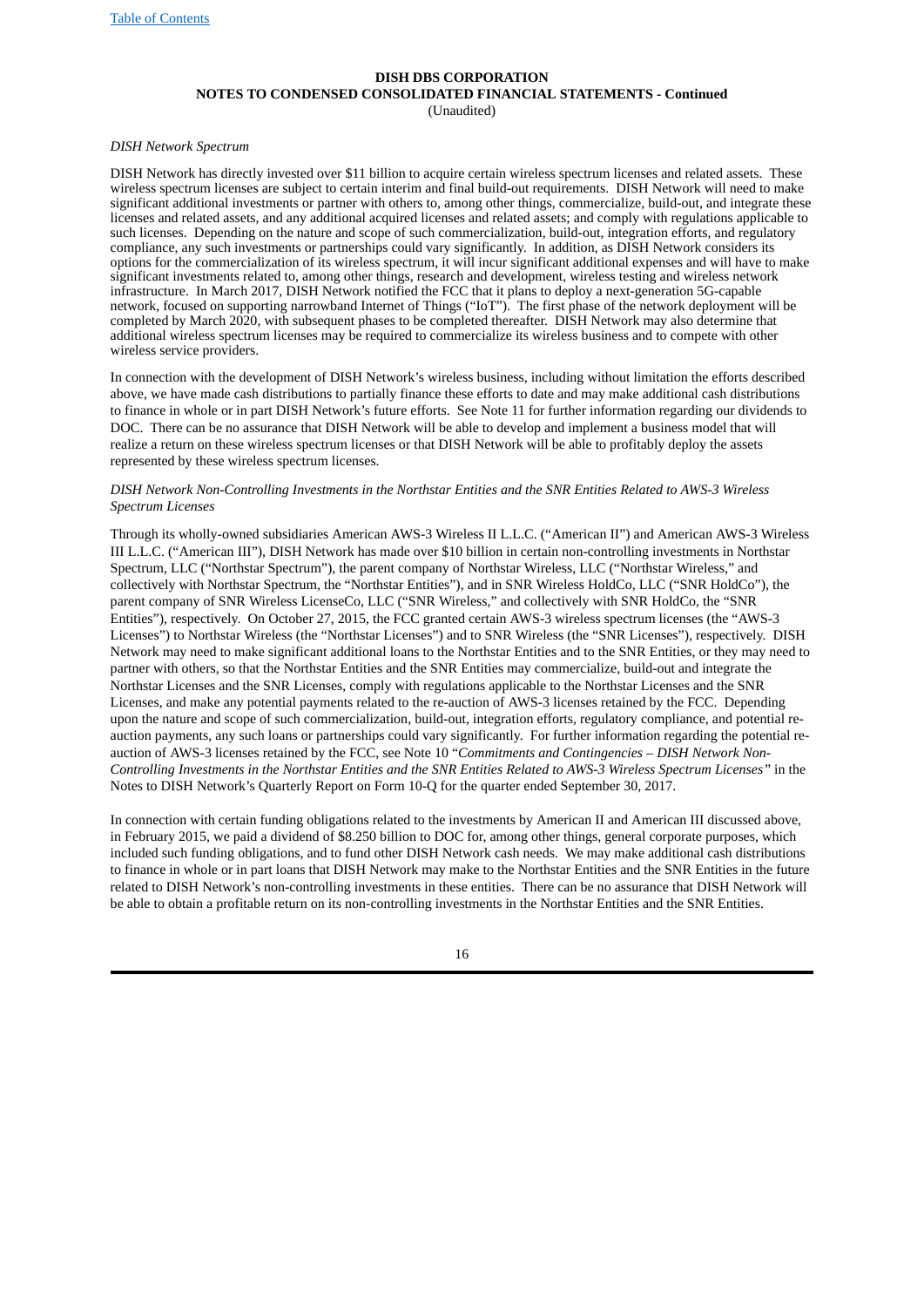(Unaudited)

We may need to raise significant additional capital in the future, which may not be available on acceptable terms or at all, to among other things, make additional cash distributions to DISH Network, continue investing in our business and to pursue acquisitions and other strategic transactions.

See Note 10 *"Commitments and Contingencies – Commitments"* in the Notes to DISH Network's Quarterly Report on Form 10-Q for the quarter ended September 30, 2017 for further information.

#### *Guarantees*

During the third quarter 2009, EchoStar entered into a satellite transponder service agreement for Nimiq 5 through 2024. We sublease this capacity from EchoStar and DISH Network guarantees a certain portion of EchoStar's obligation under its satellite transponder service agreement through 2019. As of September 30, 2017, the remaining obligation of the DISH Network guarantee was \$143 million. As of September 30, 2017, DISH Network has not recorded a liability on the balance sheet for this guarantee.

#### **Contingencies**

#### *Separation Agreement*

On January 1, 2008, DISH Network completed the distribution of its technology and set-top box business and certain infrastructure assets (the "Spin-off") into a separate publicly-traded company, EchoStar. In connection with the Spin-off, DISH Network entered into a separation agreement with EchoStar that provides, among other things, for the division of certain liabilities, including liabilities resulting from litigation. Under the terms of the separation agreement, EchoStar has assumed certain liabilities that relate to its business, including certain designated liabilities for acts or omissions that occurred prior to the Spin-off. Certain specific provisions govern intellectual property related claims under which, generally, EchoStar will only be liable for its acts or omissions following the Spin-off and DISH Network will indemnify EchoStar for any liabilities or damages resulting from intellectual property claims relating to the period prior to the Spin-off, as well as our acts or omissions following the Spin-off. On February 28, 2017, DISH Network and EchoStar completed the Share Exchange pursuant to which certain assets that were transferred to EchoStar in the Spin-off were transferred back to us. The Share Exchange Agreement contains additional indemnification provisions between us and EchoStar for certain liabilities and legal proceedings.

#### *Litigation*

We are involved in a number of legal proceedings (including those described below) concerning matters arising in connection with the conduct of our business activities. Many of these proceedings are at preliminary stages, and many of these proceedings seek an indeterminate amount of damages. We regularly evaluate the status of the legal proceedings in which we are involved to assess whether a loss is probable or there is a reasonable possibility that a loss or an additional loss may have been incurred and to determine if accruals are appropriate. If accruals are not appropriate, we further evaluate each legal proceeding to assess whether an estimate of the possible loss or range of possible loss can be made.

For certain cases described on the following pages, management is unable to provide a meaningful estimate of the possible loss or range of possible loss because, among other reasons, (i) the proceedings are in various stages; (ii) damages have not been sought; (iii) damages are unsupported and/or exaggerated; (iv) there is uncertainty as to the outcome of pending appeals or motions; (v) there are significant factual issues to be resolved; and/or (vi) there are novel legal issues or unsettled legal theories to be presented or a large number of parties (as with many patent-related cases). For these cases, however, management does not believe, based on currently available information, that the outcomes of these proceedings will have a material adverse effect on our financial condition, though the outcomes could be material to our operating results for any particular period, depending, in part, upon the operating results for such period.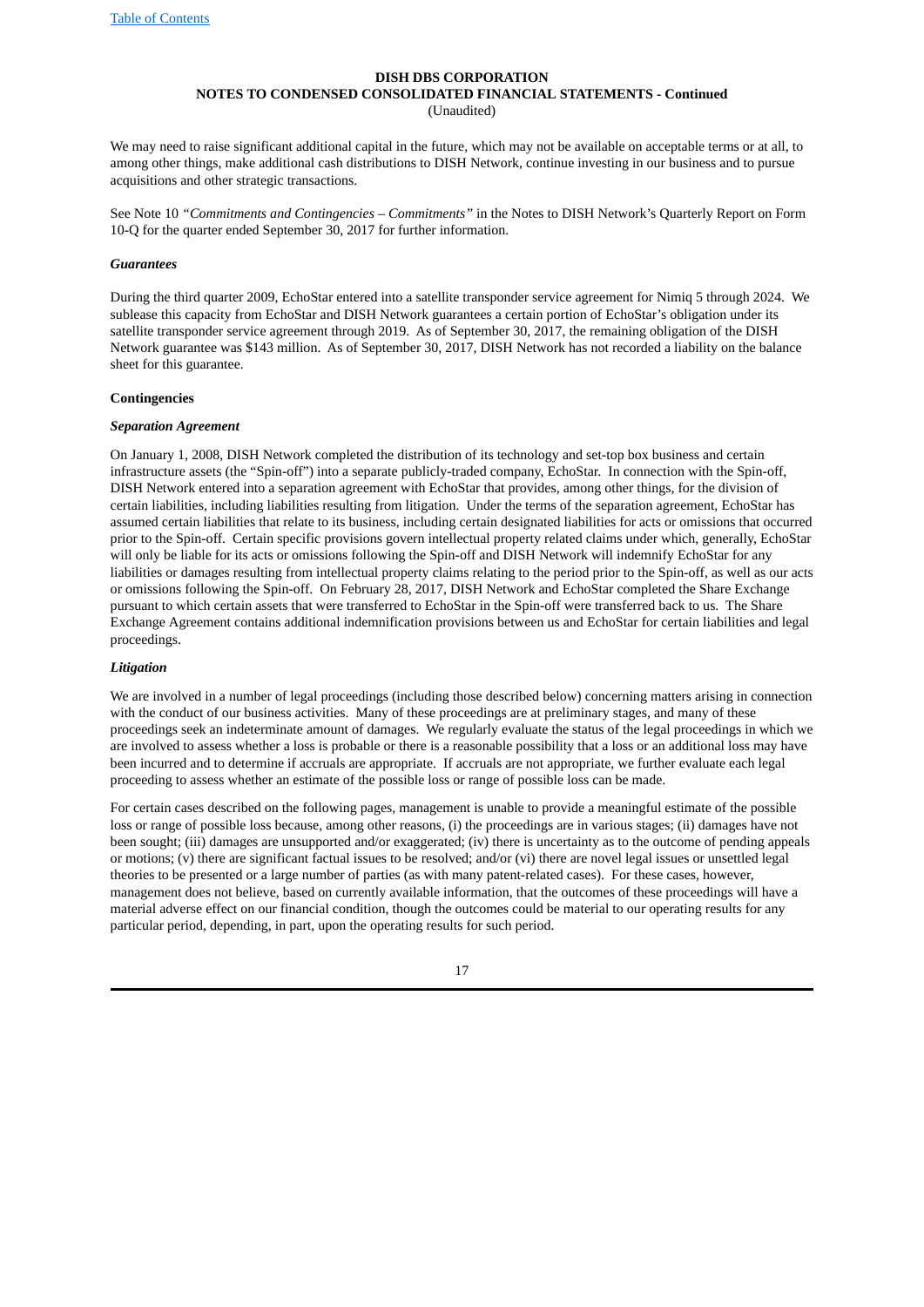*ClearPlay, Inc.*

On March 13, 2014, ClearPlay, Inc. ("ClearPlay") filed a complaint against DISH Network, our wholly-owned subsidiary DISH Network L.L.C., EchoStar, and its then wholly-owned subsidiary EchoStar Technologies L.L.C., in the United States District Court for the District of Utah. The complaint alleges infringement of United States Patent Nos. 6,898,799 (the "799 patent"), entitled "Multimedia Content Navigation and Playback"; 7,526,784 (the "784 patent"), entitled "Delivery of Navigation Data for Playback of Audio and Video Content"; 7,543,318 (the "318 patent"), entitled "Delivery of Navigation Data for Playback of Audio and Video Content"; 7,577,970 (the "970 patent"), entitled "Multimedia Content Navigation and Playback"; and 8,117,282 (the "282 patent"), entitled "Media Player Configured to Receive Playback Filters From Alternative Storage Mediums." ClearPlay alleges that the AutoHop™ feature of our Hopper set-top box infringes the asserted patents. On February 11, 2015, the case was stayed pending various third-party challenges before the United States Patent and Trademark Office regarding the validity of certain of the patents asserted in the action. In those third-party challenges, the United States Patent and Trademark Office found that all claims of the 282 patent are unpatentable, and that certain claims of the 784 patent and 318 patent are unpatentable. ClearPlay appealed as to the 784 patent and the 318 patent, and on August 23, 2016, the United States Court of Appeals for the Federal Circuit affirmed the findings of the United States Patent and Trademark Office. On October 31, 2016, the stay was lifted. No trial date has been set.

We intend to vigorously defend this case. In the event that a court ultimately determines that we infringe the asserted patents, we may be subject to substantial damages, which may include treble damages, and/or an injunction that could require us to materially modify certain features that we currently offer to consumers. We cannot predict with any degree of certainty the outcome of the suit or determine the extent of any potential liability or damages.

#### *CRFD Research, Inc. (a subsidiary of Marathon Patent Group, Inc.)*

On January 17, 2014, CRFD Research, Inc. ("CRFD") filed a complaint against us, our wholly-owned subsidiary DISH Network L.L.C., DISH Network, EchoStar, and its then wholly-owned subsidiary EchoStar Technologies L.L.C., in the United States District Court for the District of Delaware, alleging infringement of United States Patent No. 7,191,233 (the "233 patent"). The 233 patent is entitled "System for Automated, Mid-Session, User-Directed, Device-to-Device Session Transfer System," and relates to transferring an ongoing software session from one device to another. CRFD alleges that our Hopper and Joey® set-top boxes infringe the 233 patent. On the same day, CRFD filed similar complaints against AT&T Inc.; Comcast Corp.; DirecTV; Time Warner Cable Inc.; Cox Communications, Inc.; Akamai Technologies, Inc.; Cablevision Systems Corp. and Limelight Networks, Inc. CRFD is an entity that seeks to license an acquired patent portfolio without itself practicing any of the claims recited therein. On January 26, 2015, we and EchoStar filed a petition before the United States Patent and Trademark Office challenging the validity of certain claims of the 233 patent. The United States Patent and Trademark Office has agreed to institute a proceeding on our petition, as well as on two third-party petitions challenging the validity of certain claims of the 233 patent, and it heard oral argument on January 16, 2016. On June 1, 2016, the United States Patent and Trademark Office found that all claims asserted against us and the EchoStar parties were unpatentable. On July 5, 2016, CRFD filed a notice of appeal to the United States Court of Appeals for the Federal Circuit, which heard oral argument on April 6, 2017. On November 7, 2017, CRFD, we and EchoStar filed a joint motion to dismiss all claims in the action with prejudice, which the Court entered on November 9, 2017. This matter is now concluded.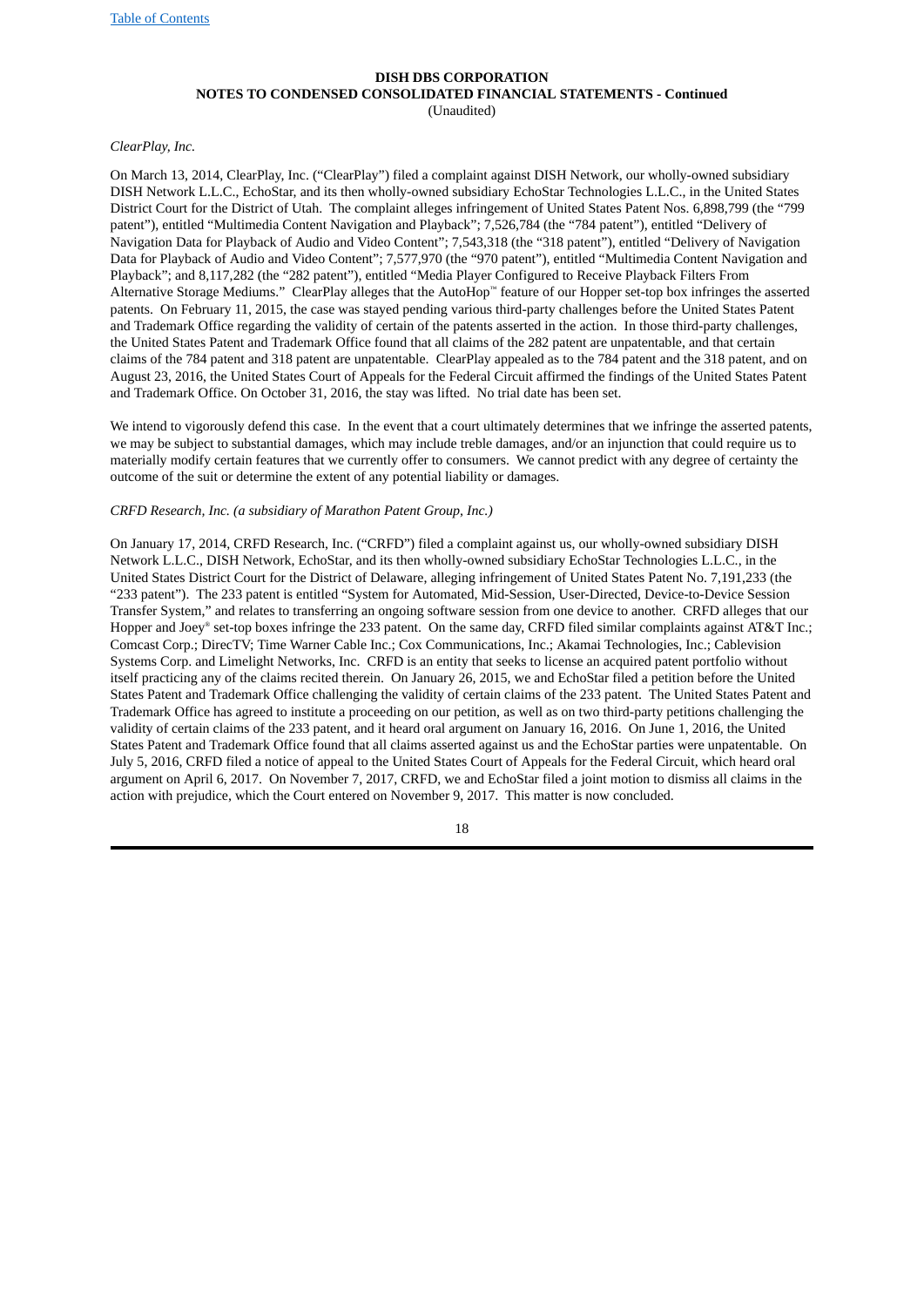*Customedia Technologies, L.L.C.*

On February 10, 2016, Customedia Technologies, L.L.C. ("Customedia") filed a complaint against DISH Network and our wholly-owned subsidiary DISH Network L.L.C. in the United States District Court for the Eastern District of Texas. The complaint alleges infringement of four patents: United States Patent No. 8,719,090 (the "090 patent"); United States Patent No. 9,053,494 (the "494 patent"); United States Patent No. 7,840,437 (the "437 patent"); and United States Patent No. 8,955,029 (the "029 patent"). Each patent is entitled "System for Data Management And On-Demand Rental And Purchase Of Digital Data Products." Customedia appears to allege infringement in connection with our addressable advertising services, our DISH Anywhere feature, and our Pay-Per-View and video-on-demand offerings. In December 2016 and January 2017, DISH Network L.L.C. filed petitions with the United States Patent and Trademark Office challenging the validity of the asserted claims of each of the asserted patents. On June 12, 2017, the United States Patent and Trademark Office agreed to institute proceedings on our petitions challenging the 090 patent and the 437 patent; on July 18, 2017, it agreed to institute proceedings on our petitions challenging the 029 patent; and on July 28, 2017, it agreed to institute proceedings on our petitions challenging the 494 patent. These instituted proceedings cover all asserted claims of each of the asserted patents. On August 8, 2017, the litigation in the District Court was stayed pending resolution of the proceedings at the United States Patent and Trademark Office. Customedia is an entity that seeks to license a patent portfolio without itself practicing any of the claims recited therein.

We intend to vigorously defend this case. In the event that a court ultimately determines that we infringe the asserted patents, we may be subject to substantial damages, which may include treble damages, and/or an injunction that could require us to materially modify certain features that we currently offer to consumers. We cannot predict with any degree of certainty the outcome of the suit or determine the extent of any potential liability or damages.

#### *Dragon Intellectual Property, LLC*

On December 20, 2013, Dragon Intellectual Property, LLC ("Dragon IP") filed complaints against our wholly-owned subsidiary DISH Network L.L.C., as well as Apple Inc.; AT&T, Inc.; Charter Communications, Inc.; Comcast Corp.; Cox Communications, Inc.; DirecTV; Sirius XM Radio Inc.; Time Warner Cable Inc. and Verizon Communications, Inc., in the United States District Court for the District of Delaware, alleging infringement of United States Patent No. 5,930,444 (the "444 patent"), which is entitled "Simultaneous Recording and Playback Apparatus." Dragon IP alleges that various of our DVR receivers infringe the 444 patent. Dragon IP is an entity that seeks to license an acquired patent portfolio without itself practicing any of the claims recited therein. On December 23, 2014, DISH Network L.L.C. filed a petition before the United States Patent and Trademark Office challenging the validity of certain claims of the 444 patent. On April 10, 2015, the Court granted DISH Network L.L.C.'s motion to stay the action in light of DISH Network L.L.C.'s petition and certain other defendants' petitions pending before the United States Patent and Trademark Office challenging the validity of certain claims of the 444 patent. On July 17, 2015, the United States Patent and Trademark Office agreed to institute a proceeding on our petition. Pursuant to a stipulation between the parties, on April 27, 2016, the Court entered an order of non-infringement and judgment in favor of DISH Network L.L.C. On June 15, 2016, the United States Patent and Trademark Office entered an order that the patent claims being asserted against DISH Network L.L.C. with respect to the 444 patent are unpatentable. On August 8, 2016, Dragon filed notices of appeal with respect to the Court's judgment and the United States Patent and Trademark Office's decision and, on October 5, 2017, the United States Court of Appeals for the Federal Circuit heard oral argument. On November 1, 2017, the United States Court of Appeals for the Federal Circuit affirmed the unpatentability of the 444 patent based on the petition filed in the United States Patent and Trademark Office by DISH Network L.L.C., and dismissed as moot the appeal of the order of non-infringement from the District Court.

We intend to vigorously defend this case. In the event that a court ultimately determines that we infringe the asserted patent, we may be subject to substantial damages, which may include treble damages, and/or an injunction that could require us to materially modify certain features that we currently offer to consumers. We cannot predict with any degree of certainty the outcome of the suit or determine the extent of any potential liability or damages.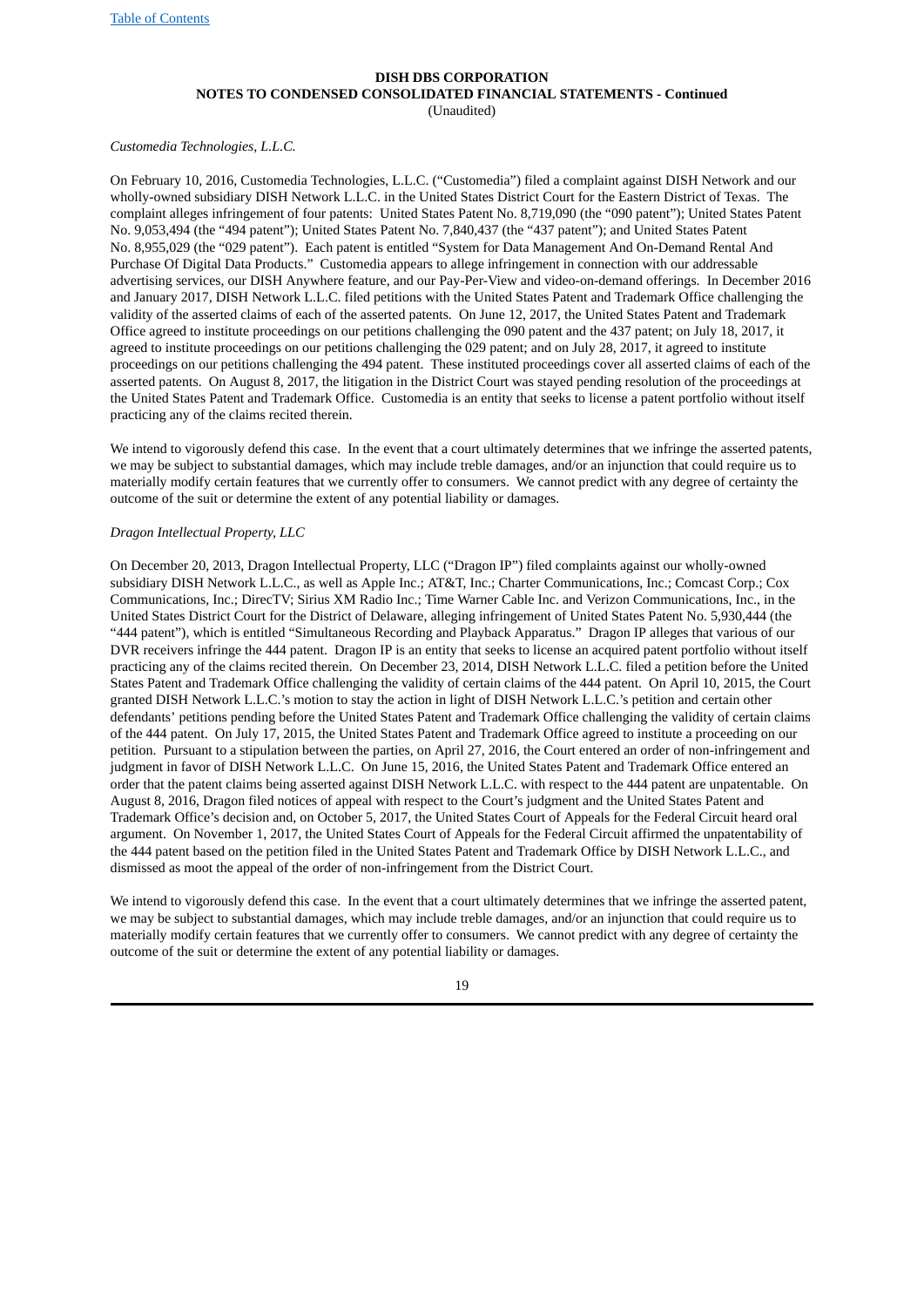#### *Grecia*

On March 27, 2015, William Grecia ("Grecia") filed a complaint against our wholly-owned subsidiary DISH Network L.L.C. in the United States District Court for the Northern District of Illinois, alleging infringement of United States Patent No. 8,533,860 (the "860 patent"), which is entitled "Personalized Digital Media Access System—PDMAS Part II." Grecia alleges that we violate the 860 patent in connection with our digital rights management. Grecia is the named inventor on the 860 patent. On June 22, 2015, the case was transferred to the United States District Court for the Northern District of California. On November 18, 2015, Grecia filed an amended complaint adding allegations that we infringe U.S. Patent No. 8,402,555 (the "555 patent"), which is entitled "Personalized Digital Media Access System (PDMAS)." Grecia is the named inventor on the 555 patent. Grecia alleges that we violate the 555 patent in connection with our digital rights management. Grecia dismissed his action with prejudice on February 3, 2016.

On February 3, 2016, Grecia filed a new complaint against our wholly-owned subsidiary DISH Network L.L.C. in the United States District Court for the Northern District of California, alleging infringement of United States Patent No. 8,887,308 (the "308 patent"), which is entitled "Digital Cloud Access—PDMAS Part III," on which Grecia is also the named inventor. Grecia alleges that we violate the 308 patent in connection with our DISH Anywhere feature. On July 29, 2016, DISH Network L.L.C. filed a petition before the United States Patent and Trademark Office challenging the validity of certain claims of the 308 patent. On January 19, 2017, the United States Patent and Trademark Office declined to institute a proceeding on our petition. The litigation in the District Court, which had been stayed since June 13, 2016 pending resolution of DISH Network L.L.C.'s petition to the United States Patent and Trademark Office, was further stayed on February 23, 2017 pending a claim construction order from the United States District Court for the Southern District of New York in a separate action in which Grecia is asserting the same patent.

We intend to vigorously defend this case. In the event that a court ultimately determines that we infringe the asserted patent, we may be subject to substantial damages, which may include treble damages, and/or an injunction that could require us to materially modify certain features that we currently offer to consumers. We cannot predict with any degree of certainty the outcome of the suit or determine the extent of any potential liability or damages.

## *IPA Technologies Inc.*

On December 9, 2016, IPA Technologies Inc. ("IPA") filed suit against DISH Network and our wholly-owned subsidiary DISH Network L.L.C. in the United States District Court for the District of Delaware. IPA alleges that our Voice Remote with Hopper 3 infringes United States Patent Number 6,742,021 (the "021 patent"), which is entitled "Navigating Networkbased Electronic Information Using Spoken Input with Multimodal Error Feedback"; United States Patent Number 6,523,061 (the "061 patent"), which is entitled "System, Method, and Article of Manufacture for Agent-Based Navigation in a Speech-Based Data Navigation System"; and United States Patent Number 6,757,718 (the "718 patent"), which is entitled "Mobile Navigation of Network-Based Electronic Information Using Spoken Input." IPA is an entity that seeks to license a patent portfolio without itself practicing any of the claims recited therein.

We intend to vigorously defend this case. In the event that a court ultimately determines that we infringe the asserted patents, we may be subject to substantial damages, which may include treble damages, and/or an injunction that could require us to materially modify certain features that we currently offer to consumers. We cannot predict with any degree of certainty the outcome of the suit or determine the extent of any potential liability or damages.

# *LightSquared/Harbinger Capital Partners LLC (LightSquared Bankruptcy)*

As previously disclosed in our public filings, L-Band Acquisition, LLC ("LBAC"), DISH Network's wholly-owned subsidiary, entered into a Plan Support Agreement (the "PSA") with certain senior secured lenders to LightSquared LP (the "LightSquared LP Lenders") on July 23, 2013, which contemplated the purchase by LBAC of substantially all of the assets of LightSquared LP and certain of its subsidiaries (the "LBAC Bid") that are debtors and debtors in possession in the LightSquared bankruptcy cases pending in the United States Bankruptcy Court for the Southern District of New York (the "Bankruptcy Court"), which cases are jointly administered under the caption In re LightSquared Inc., et. al., Case No. 12 12080 (SCC).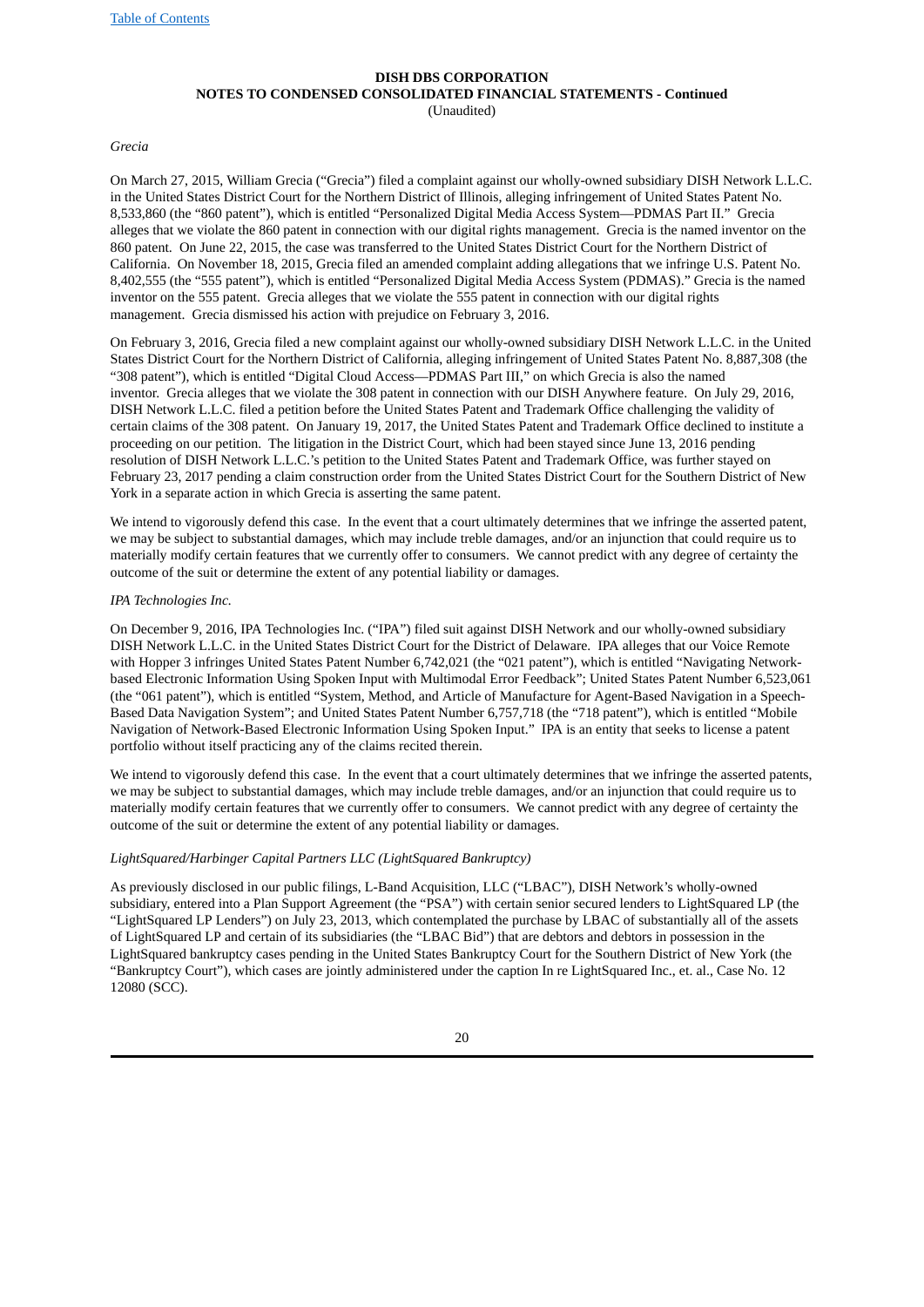# **DISH DBS CORPORATION**

**NOTES TO CONDENSED CONSOLIDATED FINANCIAL STATEMENTS - Continued**

(Unaudited)

Pursuant to the PSA, LBAC was entitled to terminate the PSA in certain circumstances, certain of which required three business days' written notice, including, without limitation, in the event that certain milestones specified in the PSA were not met. On January 7, 2014, LBAC delivered written notice of termination of the PSA to the LightSquared LP Lenders. As a result, the PSA terminated effective on January 10, 2014, and the LBAC Bid was withdrawn.

On August 6, 2013, Harbinger Capital Partners LLC and other affiliates of Harbinger (collectively, "Harbinger"), a shareholder of LightSquared Inc., filed an adversary proceeding against DISH Network, LBAC, EchoStar, Charles W. Ergen (our Chairman and Chief Executive Officer), SP Special Opportunities, LLC ("SPSO") (an entity controlled by Mr. Ergen), and certain other parties, in the Bankruptcy Court. Harbinger alleged, among other things, claims based on fraud, unfair competition, civil conspiracy and tortious interference with prospective economic advantage related to certain purchases of LightSquared secured debt by SPSO. Subsequently, LightSquared intervened to join in certain claims alleged against certain defendants other than DISH Network, LBAC and EchoStar.

On October 29, 2013, the Bankruptcy Court dismissed all of the claims in Harbinger's complaint in their entirety, but granted leave for LightSquared to file its own complaint in intervention. On November 15, 2013, LightSquared filed its complaint, which included various claims against DISH Network, EchoStar, Mr. Ergen and SPSO. On December 2, 2013, Harbinger filed an amended complaint, asserting various claims against SPSO. On December 12, 2013, the Bankruptcy Court dismissed several of the claims asserted by LightSquared and Harbinger. The surviving claims included, among others, LightSquared's claims against SPSO for declaratory relief, breach of contract and statutory disallowance; LightSquared's tortious interference claim against DISH Network, EchoStar and Mr. Ergen; and Harbinger's claim against SPSO for statutory disallowance. These claims proceeded to a non-jury trial on January 9, 2014. In its Post-Trial Findings of Fact and Conclusions of Law entered on June 10, 2014, the Bankruptcy Court rejected all claims against DISH Network and EchoStar, and it rejected some but not all claims against the other defendants. On July 7, 2015, the United States District Court for the Southern District of New York denied Harbinger's motion for an interlocutory appeal of certain Bankruptcy Court orders in the adversary proceeding. On March 27, 2015, the Bankruptcy Court entered an order confirming the Modified Second Amended Joint Plan pursuant to Chapter 11 of the Bankruptcy Code and, on December 7, 2015, the Plan became effective.

DISH Network intends to vigorously defend any claims against it in this proceeding and cannot predict with any degree of certainty the outcome of this proceeding or determine the extent of any potential liability or damages.

#### *LightSquared Transaction Shareholder Derivative Actions*

On August 9, 2013, a purported shareholder of DISH Network, Jacksonville Police and Fire Pension Fund ("Jacksonville PFPF"), filed a putative shareholder derivative action in the District Court for Clark County, Nevada alleging, among other things, breach of fiduciary duty claims against the members of DISH Network's Board of Directors as of that date: Charles W. Ergen; Joseph P. Clayton; James DeFranco; Cantey M. Ergen; Steven R. Goodbarn; David K. Moskowitz; Tom A. Ortolf; and Carl E. Vogel (collectively, the "Director Defendants"). In its first amended complaint, Jacksonville PFPF asserted claims that Mr. Ergen breached his fiduciary duty to DISH Network in connection with certain purchases of LightSquared debt by SPSO, an entity controlled by Mr. Ergen, and that the other Director Defendants aided and abetted that alleged breach of duty. The Jacksonville PFPF claims alleged that (1) the debt purchases created an impermissible conflict of interest and (2) put at risk the LBAC Bid, which as noted above was withdrawn. Jacksonville PFPF further claimed that most members of DISH Network's Board of Directors are beholden to Mr. Ergen to an extent that prevents them from discharging their duties in connection with DISH Network's participation in the LightSquared bankruptcy auction process. Jacksonville PFPF is seeking an unspecified amount of damages. Jacksonville PFPF dismissed its claims against Mr. Goodbarn on October 8, 2013.

Jacksonville PFPF sought a preliminary injunction that would enjoin Mr. Ergen and all of the Director Defendants other than Mr. Goodbarn from influencing DISH Network's efforts to acquire certain assets of LightSquared in the bankruptcy proceeding. On November 27, 2013, the Court denied that request but granted narrower relief enjoining Mr. Ergen and anyone acting on his behalf from participating in negotiations related to one aspect of the LBAC Bid, which, as noted above, was withdrawn.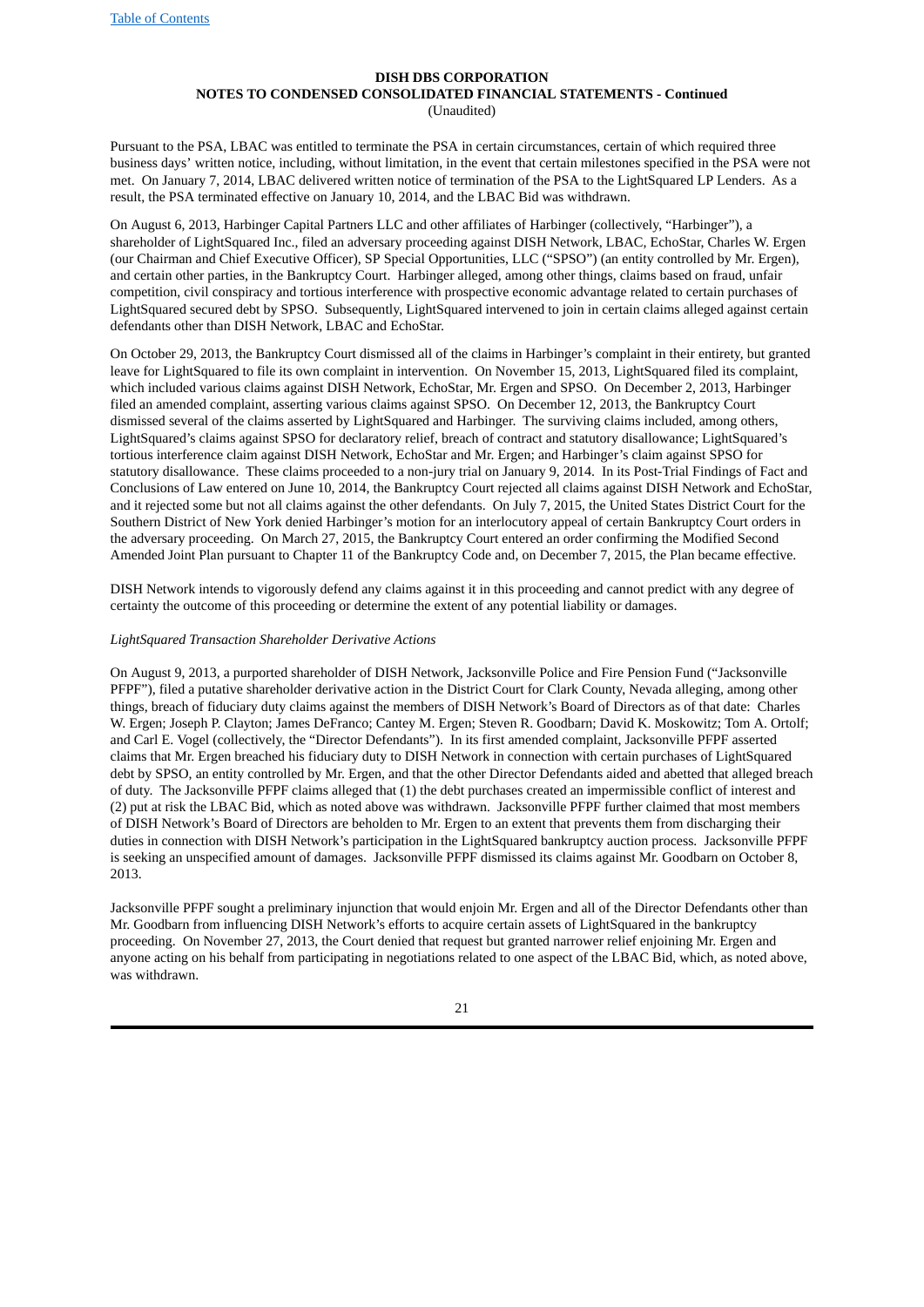Five alleged shareholders filed substantially similar putative derivative complaints in state and federal courts alleging the same or substantially similar claims. On September 18, 2013, DCM Multi-Manager Fund, LLC filed a duplicative putative derivative complaint in the District Court for Clark County, Nevada, which was consolidated with the Jacksonville PFPF action on October 9, 2013. Between September 25, 2013 and October 2, 2013, City of Daytona Beach Police Officers and Firefighters Retirement System, Louisiana Municipal Police Employees' Retirement System and Iron Worker Mid-South Pension Fund filed duplicative putative derivative complaints in the United States District Court for the District of Colorado. Also on October 2, 2013, Iron Workers District Council (Philadelphia and Vicinity) Retirement and Pension Plan filed its complaint in the United States District Court for the District of Nevada.

On October 11, 2013, Iron Worker Mid-South Pension Fund dismissed its claims without prejudice. On October 30, 2013, Louisiana Municipal Police Employees' Retirement System dismissed its claims without prejudice and, on January 2, 2014, filed a new complaint in the District Court for Clark County, Nevada, which, on May 2, 2014, was consolidated with the Jacksonville PFPF action. On December 13, 2013, City of Daytona Beach Police Officers and Firefighters Retirement System voluntarily dismissed its claims without prejudice. On March 28, 2014, Iron Workers District Council (Philadelphia and Vicinity) Retirement and Pension Plan voluntarily dismissed its claims without prejudice.

On July 25, 2014, Jacksonville PFPF filed a second amended complaint, which added claims against George R. Brokaw and Charles M. Lillis, as Director Defendants, and Thomas A. Cullen, R. Stanton Dodge and K. Jason Kiser, as officers of DISH Network. Jacksonville PFPF asserted five claims in its second amended complaint, each of which alleged breaches of the duty of loyalty. Three of the claims were asserted solely against Mr. Ergen; one claim was made against all of the remaining Director Defendants, other than Mr. Ergen and Mr. Clayton; and the final claim was made against Messrs. Cullen, Dodge and Kiser.

DISH Network's Board of Directors established a Special Litigation Committee to review the factual allegations and legal claims in these actions. On October 24, 2014, the Special Litigation Committee filed a report in the District Court for Clark County, Nevada regarding its investigation of the claims and allegations asserted in Jacksonville PFPF's second amended complaint. The Special Litigation Committee filed a motion to dismiss the action based, among other things, on its business judgment that it is in the best interests of DISH Network not to pursue the claims asserted by Jacksonville PFPF. The Director Defendants and Messrs. Cullen, Dodge and Kiser have also filed various motions to dismiss the action. In an order entered on September 18, 2015, the Court granted the Special Litigation Committee's motion to defer to the Special Litigation Committee's October 24, 2014 report, including its finding that dismissal of the action is in the best interest of DISH Network. The Court also held that, in light of granting the motion to defer, the pending motions to dismiss filed by the individual defendants were denied without prejudice as moot. On October 12, 2015, Jacksonville PFPF filed a notice of appeal to the Supreme Court of Nevada, which heard oral argument on June 5, 2017. On September 14, 2017, the Supreme Court of Nevada affirmed the District Court's decision to defer to the Special Litigation Committee's October 24, 2014 report and dismiss the action. On October 2, 2017, Jacksonville PFPF filed a petition for rehearing, to which the Special Litigation Committee filed a response on October 24, 2017. DISH Network cannot predict with any degree of certainty the outcome of these suits or determine the extent of any potential liability or damages.

#### *Michael Heskiaoff, Marc Langenohl, and Rafael Mann*

On July 10, 2015, Messrs. Michael Heskiaoff and Marc Langenohl, purportedly on behalf of themselves and all others similarly situated, filed suit against our subsidiary Sling Media, Inc. (now known as "Sling Media L.L.C.," which we acquired as a result of the completion of the Share Exchange on February 28, 2017) in the United States District Court for the Southern District of New York. The complaint alleges that Sling Media Inc.'s display of advertising to its customers violates a number of state statutes dealing with consumer deception. On September 25, 2015, the plaintiffs filed an amended complaint, and Mr. Rafael Mann, purportedly on behalf of himself and all others similarly situated, filed an additional complaint alleging similar causes of action. On November 16, 2015, the cases were consolidated. On August 12, 2016, the Court granted our motion to dismiss the consolidated case. On September 12, 2016, the plaintiffs moved the Court for leave to file an amended complaint, which we opposed. On March 22, 2017, the Court denied the plaintiffs' motion for leave to file an amended complaint and entered judgment in favor of Sling Media L.L.C. On April 17, 2017, the plaintiffs filed a notice of appeal to the United States Court of Appeals for the Second Circuit, which heard oral argument on November 7, 2017.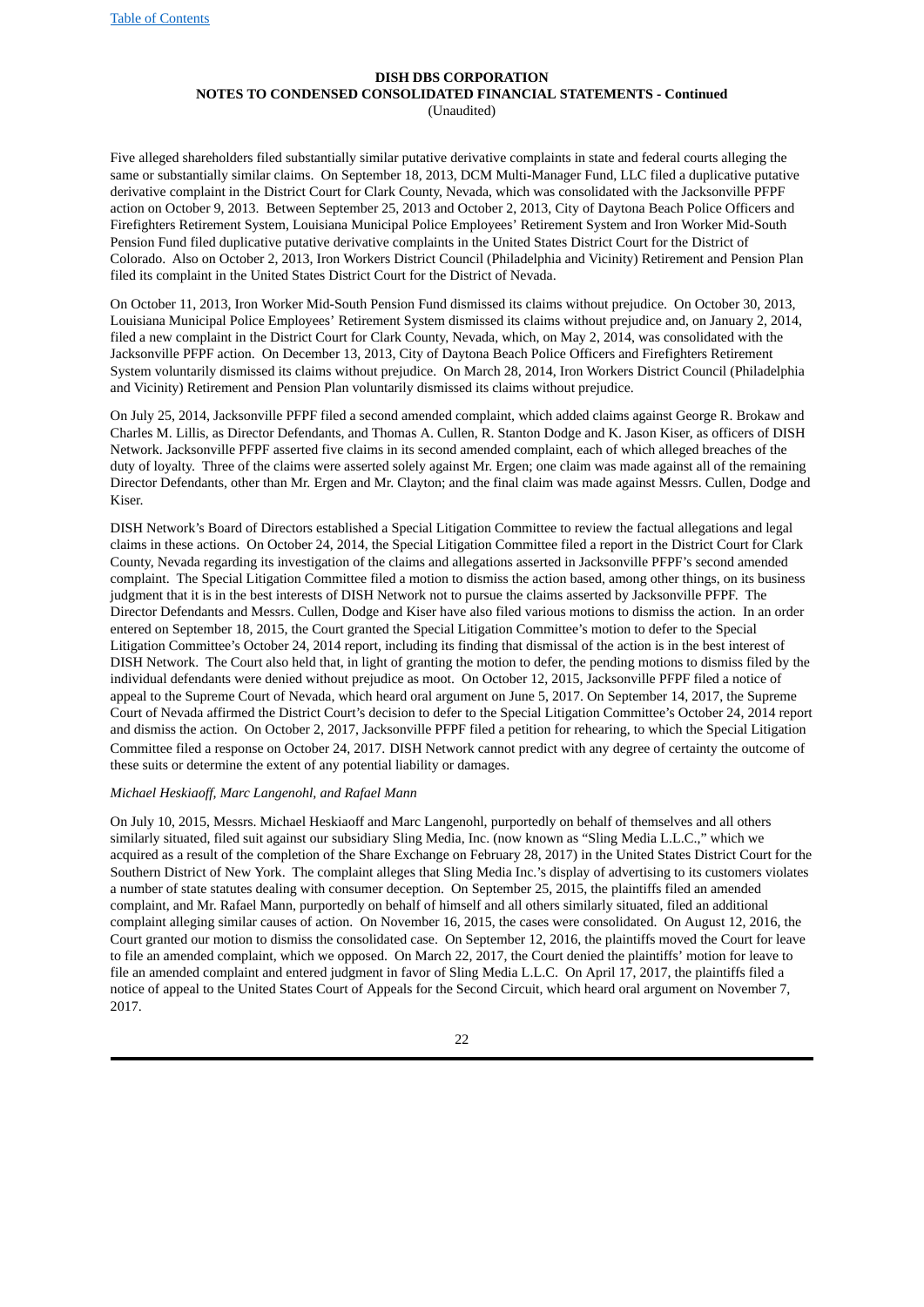We intend to vigorously defend this case. We cannot predict with any degree of certainty the outcome of the suit or determine the extent of any potential liability or damages.

*Realtime Data LLC and Realtime Adaptive Streaming LLC*

On June 6, 2017, Realtime Data LLC d/b/a IXO ("Realtime") filed an amended complaint in the United States District Court for the Eastern District of Texas (the "Original Texas Action") against DISH Network; our wholly-owned subsidiaries DISH Network L.L.C., EchoStar Technologies L.L.C., Sling TV L.L.C. and Sling Media L.L.C.; EchoStar, and EchoStar's whollyowned subsidiary Hughes Network Systems, LLC; and Arris Group, Inc. Realtime's initial complaint in the Original Texas Action, filed on February 14, 2017, had named only EchoStar and Hughes Network Systems, LLC as defendants. The amended complaint in the Original Texas Action alleges infringement of U.S. Patent No. 8,717,204 (the "204 patent"), entitled "Methods for encoding and decoding data"; U.S. Patent No. 9,054,728 (the "728 patent"), entitled "Data compression systems and methods"; U.S. Patent No. 7,358,867 (the "867 patent"), entitled "Content independent data compression method and system"; U.S. Patent No. 8,502,707 (the "707 patent"), entitled "Data compression systems and methods"; U.S. Patent No. 8,275,897 (the "897 patent"), entitled "System and methods for accelerated data storage and retrieval"; U.S. Patent No. 8,867,610 (the "610 patent"), entitled "System and methods for video and audio data distribution"; U.S. Patent No. 8,934,535 (the "535 patent"), entitled "Systems and methods for video and audio data storage and distribution"; and U.S. Patent No. 8,553,759 (the "759 patent"), entitled "Bandwidth sensitive data compression and decompression." Realtime alleges that DISH, Sling TV, Sling Media and Arris streaming video products and services compliant with various versions of the H.264 video compression standard infringe the 897 patent, the 610 patent and the 535 patent, and that the data compression system in Hughes' products and services infringe the 204 patent, the 728 patent, the 867 patent, the 707 patent and the 759 patent.

On July 19, 2017, the Court severed Realtime's claims against DISH Network, DISH Network L.L.C., Sling TV L.L.C., Sling Media L.L.C. and Arris Group, Inc. (alleging infringement of the 897 patent, the 610 patent and the 535 patent) from the Original Texas Action into a separate action in the United States District Court for the Eastern District of Texas (the "Second Texas Action"). On August 31, 2017, Realtime dismissed the claims against DISH Network, Sling TV L.L.C., Sling Media Inc., and Sling Media L.L.C. from the Second Texas Action and refiled these claims (alleging infringement of the 897 patent, the 610 patent and the 535 patent) against Sling TV L.L.C., Sling Media Inc., and Sling Media L.L.C. in a new action in the United States District Court for the District of Colorado (the "Colorado Action"). Also on August 31, 2017, Realtime dismissed EchoStar Technologies L.L.C. from the Original Texas Action, and on September 12, 2017, added it as a defendant in an amended complaint in the Second Texas Action. On November 6, 2017, Realtime filed a joint motion to dismiss the Second Texas Action without prejudice, which the Court entered on November 8, 2017.

On October 10, 2017, Realtime Adaptive Streaming LLC ("Realtime Adaptive Streaming") filed suit against our whollyowned subsidiaries DISH Network L.L.C. and EchoStar Technologies L.L.C., as well as Arris Group, Inc., in a new action in the United States District Court for the Eastern District of Texas (the "Third Texas Action"), alleging infringement of the 610 patent and the 535 patent. Also on October 10, 2017, an amended complaint was filed in the Colorado Action, substituting Realtime Adaptive Streaming as the plaintiff instead of Realtime, and alleging infringement of only the 610 patent and the 535 patent, but not the 897 patent. On November 6, 2017, Realtime Adaptive Streaming filed a joint motion to dismiss the Third Texas Action without prejudice, which the court entered on November 8, 2017. Also on November 6, 2017, Realtime Adaptive Streaming filed a second amended complaint in the Colorado Action, adding our wholly-owned subsidiaries DISH Network L.L.C. and EchoStar Technologies L.L.C., as well as Arris Group, Inc., as defendants.

As a result, neither DISH Network nor any of its subsidiaries is a defendant in the Original Texas Action; the Court has dismissed without prejudice the Second Texas Action and the Third Texas Action; and our wholly-owned subsidiaries DISH Network L.L.C., EchoStar Technologies L.L.C., Sling TV L.L.C. and Sling Media L.L.C. as well as Arris Group, Inc., are defendants in the Colorado Action, which now has Realtime Adaptive Streaming as the named plaintiff.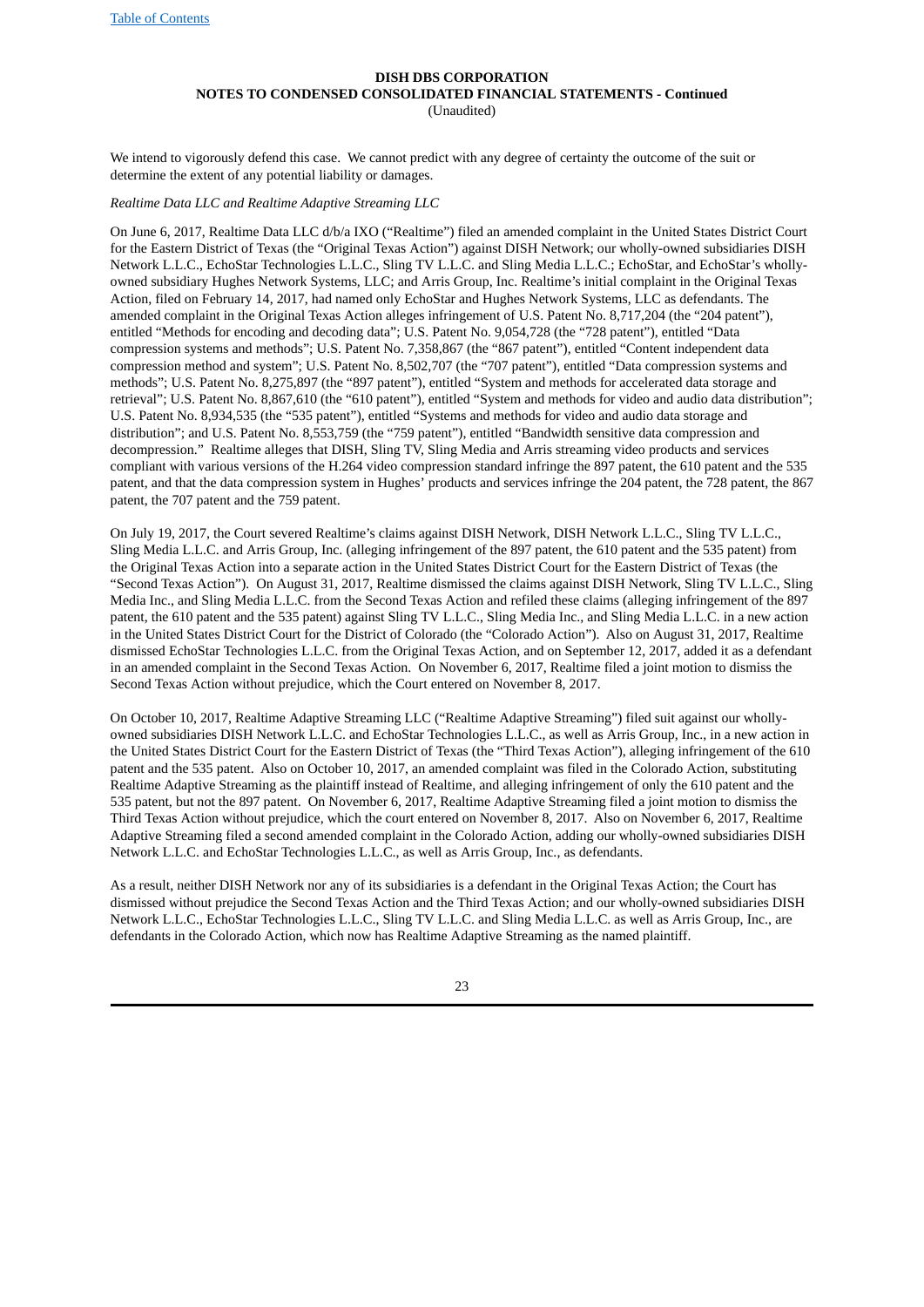Realtime Adaptive Streaming is an entity that seeks to license an acquired patent portfolio without itself practicing any of the claims recited therein.

We intend to vigorously defend this case. In the event that a court ultimately determines that we infringe the asserted patents, we may be subject to substantial damages, which may include treble damages, and/or an injunction that could require us to materially modify certain features that we currently offer to consumers. We cannot predict with any degree of certainty the outcome of this suit or determine the extent of any potential liability or damages.

#### *Technology Development and Licensing L.L.C.*

On January 22, 2009, Technology Development and Licensing L.L.C. ("TDL") filed suit against DISH Network and EchoStar, in the United States District Court for the Northern District of Illinois, alleging infringement of United States Patent No. Re. 35,952 (the "952 patent"), which relates to certain favorite channel features. TDL is an entity that seeks to license an acquired patent portfolio without itself practicing any of the claims recited therein. The case was stayed in July 2009 pending two reexamination petitions before the United States Patent and Trademark Office, which concluded in August 2015 and resulted in 42 out of the 53 claims of the 952 patent being invalidated. Six of the surviving 11 claims are asserted against us. The case resumed in August 2015. In a separate matter in which TDL is asserting the same patent, the court in that action ruled that four claims of the 952 patent (which are among the six claims asserted against us) are invalid because they claim unpatentable subject matter, and TDL has stipulated that it will not appeal that order. On June 19, 2017, the District Court ruled that the two remaining asserted claims of the 952 patent are invalid because they claim unpatentable subject matter. On July 11, 2017, the parties filed a stipulation pursuant to which TDL dismissed the action and waived its appeal rights, and DISH Network and EchoStar agreed not to seek recovery of their court costs. This matter is now concluded.

# *Telemarketing Litigation*

On March 25, 2009, our wholly-owned subsidiary DISH Network L.L.C. was sued in a civil action by the United States Attorney General and several states in the United States District Court for the Central District of Illinois (the "FTC Action"), alleging violations of the Telephone Consumer Protection Act ("TCPA") and the Telemarketing Sales Rule ("TSR"), as well as analogous state statutes and state consumer protection laws. The plaintiffs alleged that we, directly and through certain independent third-party retailers and their affiliates, committed certain telemarketing violations. On December 23, 2013, the plaintiffs filed a motion for summary judgment, which indicated for the first time that the state plaintiffs were seeking civil penalties and damages of approximately \$270 million and that the federal plaintiff was seeking an unspecified amount of civil penalties (which could substantially exceed the civil penalties and damages being sought by the state plaintiffs). The plaintiffs were also seeking injunctive relief that if granted would, among other things, enjoin DISH Network L.L.C., whether acting directly or indirectly through authorized telemarketers or independent third-party retailers, from placing any outbound telemarketing calls to market or promote its goods or services for five years, and enjoin DISH Network L.L.C. from accepting activations or sales from certain existing independent third-party retailers and from certain new independent thirdparty retailers, except under certain circumstances. We also filed a motion for summary judgment, seeking dismissal of all claims. On December 12, 2014, the Court issued its opinion with respect to the parties' summary judgment motions. The Court found that DISH Network L.L.C. was entitled to partial summary judgment with respect to one claim in the action. In addition, the Court found that the plaintiffs were entitled to partial summary judgment with respect to ten claims in the action, which included, among other things, findings by the Court establishing DISH Network L.L.C.'s liability for a substantial amount of the alleged outbound telemarketing calls by DISH Network L.L.C. and certain of its independent thirdparty retailers that were the subject of the plaintiffs' motion. The Court did not issue any injunctive relief and did not make any determination on civil penalties or damages, ruling instead that the scope of any injunctive relief and the amount of any civil penalties or damages were questions for trial.

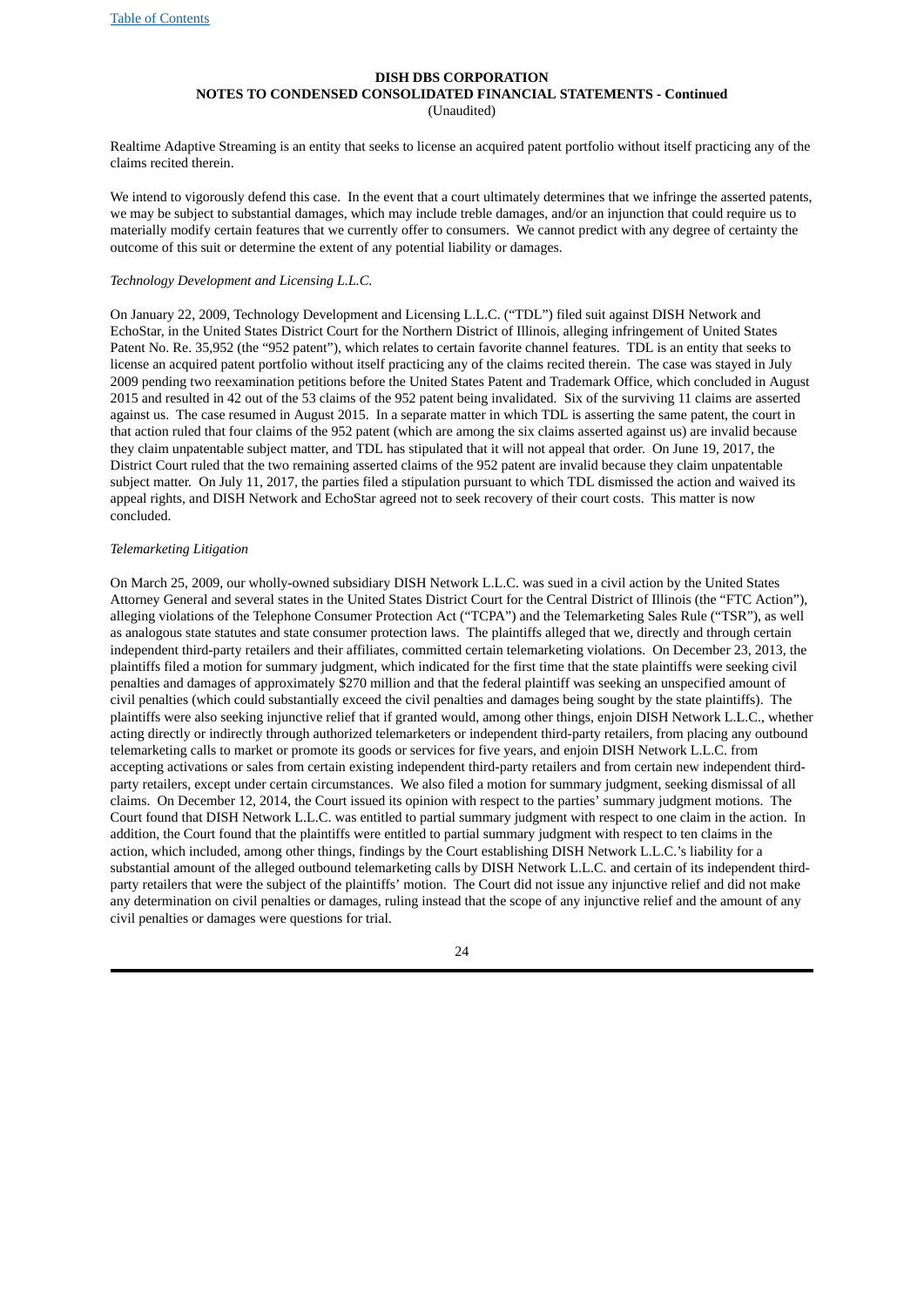In pre-trial disclosures, the federal plaintiff indicated that it intended to seek up to \$900 million in alleged civil penalties, and the state plaintiffs indicated that they intended to seek as much as \$23.5 billion in alleged civil penalties and damages. The plaintiffs also modified their request for injunctive relief. Their requested injunction, if granted, would have enjoined DISH Network L.L.C. from placing outbound telemarketing calls unless and until: (i) DISH Network L.L.C. hired a third-party consulting organization to perform a review of its call center operations; (ii) such third-party consulting organization submitted a telemarketing compliance plan to the Court and the federal plaintiff; (iii) the Court held a hearing on the adequacy of the plan; (iv) if the Court approved the plan, DISH Network L.L.C. implemented the plan and verified to the Court that it had implemented the plan; and (v) the Court issued an order permitting DISH Network L.L.C. to resume placing outbound telemarketing calls. The plaintiffs' modified request for injunctive relief, if granted, would have also enjoined DISH Network L.L.C. from accepting customer orders solicited by certain independent third-party retailers unless and until a similar third-party review and Court approval process was followed with respect to the telemarketing activities of its independent third-party retailer base to ensure compliance with the TSR.

The first phase of the bench trial took place January 19, 2016 through February 11, 2016. In closing briefs, the federal plaintiff indicated that it still was seeking \$900 million in alleged civil penalties; the California state plaintiff indicated that it was seeking \$100 million in alleged civil penalties and damages for its state law claims (in addition to any amounts sought on its federal law claims); the Ohio state plaintiff indicated that it was seeking approximately \$10 million in alleged civil penalties and damages for its state law claims (in addition to any amounts sought on its federal law claims); and the Illinois and North Carolina state plaintiffs did not state the specific alleged civil penalties and damages that they were seeking; but the state plaintiffs took the general position that any damages award less than \$1.0 billion (presumably for both federal and state law claims) would not raise constitutional concerns. Under the Eighth Amendment of the U.S. Constitution, excessive fines may not be imposed.

On October 3, 2016, the plaintiffs further modified their request for injunctive relief, and were seeking, among other things, to enjoin DISH Network L.L.C., whether acting directly or indirectly through authorized telemarketers or independent thirdparty retailers, from placing any outbound telemarketing calls to market or promote its goods or services for five years, and enjoin DISH Network L.L.C. from accepting activations or sales from some or all existing independent third-party retailers. The second phase of the bench trial, which commenced on October 25, 2016 and concluded on November 2, 2016, covered the plaintiffs' requested injunctive relief, as well as certain evidence related to the state plaintiffs' claims.

On June 5, 2017, the Court issued Findings of Fact and Conclusions of Law and entered Judgment ordering DISH Network L.L.C. to pay an aggregate amount of \$280 million to the federal and state plaintiffs. The Court also issued a Permanent Injunction (the "Injunction") against DISH Network L.L.C. that imposes certain ongoing compliance requirements on DISH Network L.L.C., which include, among other things: (i) the retention of a telemarketing-compliance expert to prepare a plan to ensure that DISH Network L.L.C. and certain independent third-party retailers will continue to comply with telemarketing laws and the Injunction; (ii) certain telemarketing records retention and production requirements; and (iii) certain compliance reporting and monitoring requirements. In addition to the compliance requirements under the Injunction, within ninety (90) days after the effective date of the Injunction, DISH Network L.L.C. is required to demonstrate that it and certain independent third-party retailers are in compliance with the Safe Harbor Provisions of the TSR and TCPA and have made no prerecorded telemarketing calls during the five (5) years prior to the effective date of the Injunction (collectively, the "Demonstration Requirements"). If DISH Network L.L.C. fails to prove that it meets the Demonstration Requirements, it will be barred from conducting any outbound telemarketing for two (2) years. If DISH Network L.L.C. fails to prove that a particular independent third-party retailer meets the Demonstration Requirements, DISH Network L.L.C. will be barred from accepting orders from that independent third-party retailer for two (2) years. On July 3, 2017, DISH Network L.L.C. filed two motions with the Court: (1) to alter or amend the Judgment or in the alternative to amend the Findings of Fact and Conclusions of Law; and (2) to clarify, alter and amend the Injunction. On August 10, 2017, the Court: (a) denied the motion to alter or amend the Judgment or in the alternative to amend the Findings of Fact and Conclusions of Law; and (b) allowed, in part, the motion to clarify, alter and amend the Injunction, and entered an Amended Permanent Injunction (the "Amended Injunction"). Among other things, the Amended Injunction provided DISH Network L.L.C a thirty (30) day extension to meet the Demonstration Requirements, expanded the exclusion of certain independent third-party retailers from the Demonstration Requirements, and clarified that, with regard to independent third-party retailers, the Amended Injunction only applied to their telemarketing of DISH goods and services. On October 10, 2017, DISH Network L.L.C. filed a notice of appeal to the United States Court of Appeals for the Seventh Circuit.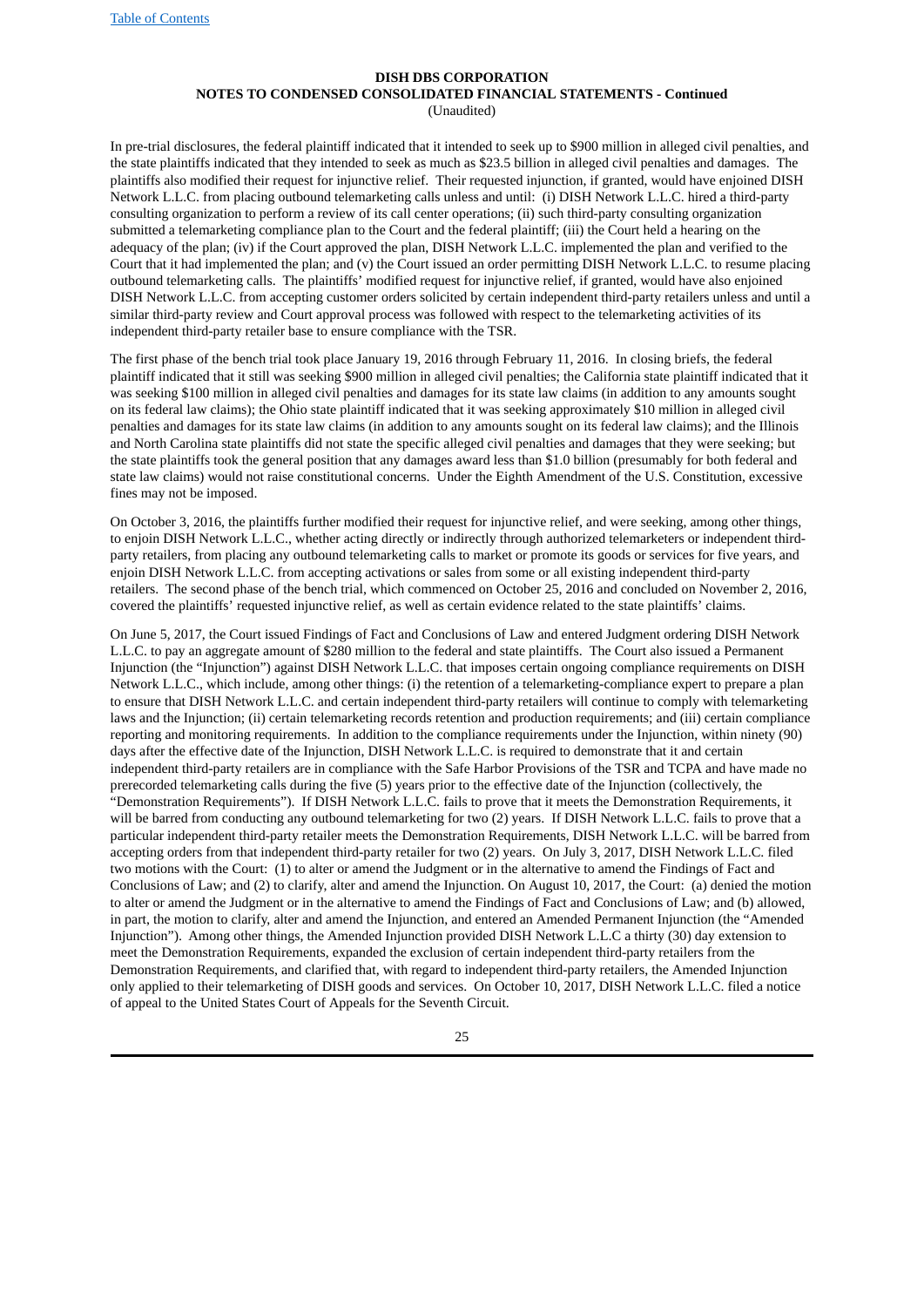During the nine months ended September 30, 2017, we recorded \$255 million of "Litigation expense" related to the FTC Action on our Condensed Consolidated Statements of Operations and Comprehensive Income (Loss). We recorded \$25 million of "Litigation expense" related to the FTC Action during prior periods. Our total accrual at September 30, 2017 related to the FTC Action was \$280 million and is included in "Other accrued expenses" on our Condensed Consolidated Balance Sheets. Any eventual payments made with respect to the FTC Action may not be deductible for tax purposes, which had a negative impact on our effective tax rate for the nine months ended September 30, 2017. The tax deductibility of any eventual payments made with respect to the FTC Action may change, based upon, among other things, further developments in the FTC Action, including final adjudication of the FTC Action.

We may also from time to time be subject to private civil litigation alleging telemarketing violations. For example, a portion of the alleged telemarketing violations by an independent third-party retailer at issue in the FTC Action are also the subject of a certified class action filed against DISH Network L.L.C. in the United States District Court for the Middle District of North Carolina (the "Krakauer Action"). Following a five-day trial, on January 19, 2017, a jury in that case found that the independent third-party retailer was acting as DISH Network L.L.C.'s agent when it made the 51,119 calls at issue in that case, and that class members are eligible to recover \$400 in damages for each call made in violation of the TCPA. On March 7, 2017, DISH Network L.L.C. filed motions with the Court for judgment as a matter of law and, in the alternative, for a new trial, which the Court denied on May 16, 2017. On May 22, 2017, the Court ruled that the violations were willful and knowing, and trebled the damages award to \$1,200 for each call made in violation of TCPA. During the nine months ended September 30, 2017, we recorded \$41 million of "Litigation expense" related to the Krakauer Action on our Condensed Consolidated Statements of Operations and Comprehensive Income (Loss). We recorded \$20 million of "Litigation expense" related to the Krakauer Action during the fourth quarter 2016. Our total accrual related to the Krakauer Action at September 30, 2017 was \$61 million and is included in "Other accrued expenses" on our Condensed Consolidated Balance Sheets.

We intend to vigorously defend these cases. We cannot predict with any degree of certainty the outcome of these suits.

#### *Telemarketing Shareholder Derivative Litigation*

On October 19, 2017, Plumbers Local Union No. 519 Pension Trust Fund ("Plumbers Local 519"), a purported shareholder of DISH Network, filed a putative shareholder derivative action in the District Court for Clark County, Nevada alleging, among other things, breach of fiduciary duty claims against the following current and former members of DISH Network's Board of Directors: Charles W. Ergen; James DeFranco; Cantey M. Ergen; Steven R. Goodbarn; David K. Moskowitz; Tom A. Ortolf; Carl E. Vogel; George R. Brokaw; Gary S. Howard; and Joseph P. Clayton (collectively, the "Director Defendants"). In its complaint, Plumbers Local 519 contends that, by virtue of their alleged failure to appropriately ensure DISH Network's compliance with telemarketing laws, the Director Defendants exposed DISH Network to liability for telemarketing violations, including those in the Krakauer Action. It also contends that the Director Defendants caused DISH Network to pay improper compensation and benefits to themselves and others who allegedly breached their fiduciary duties to DISH Network. Plumbers Local 519 alleges causes of action for breach of fiduciary duties of loyalty and good faith, gross mismanagement, abuse of control, corporate waste and unjust enrichment. Plumbers Local 519 is seeking an unspecified amount of damages.

On November 13, 2017, City of Sterling Heights Police and Fire Retirement System ("Sterling Heights"), a purported shareholder of DISH Network, filed a putative shareholder derivative action in the District Court for Clark County, Nevada. Sterling Heights makes substantially the same allegations as Plumbers Union 519, and alleges causes of action against the Director Defendants for breach of fiduciary duty, waste of corporate assets and unjust enrichment. Sterling Heights is seeking an unspecified amount of damages.

DISH Network cannot predict with any degree of certainty the outcome of these suits or determine the extent of any potential liability or damages.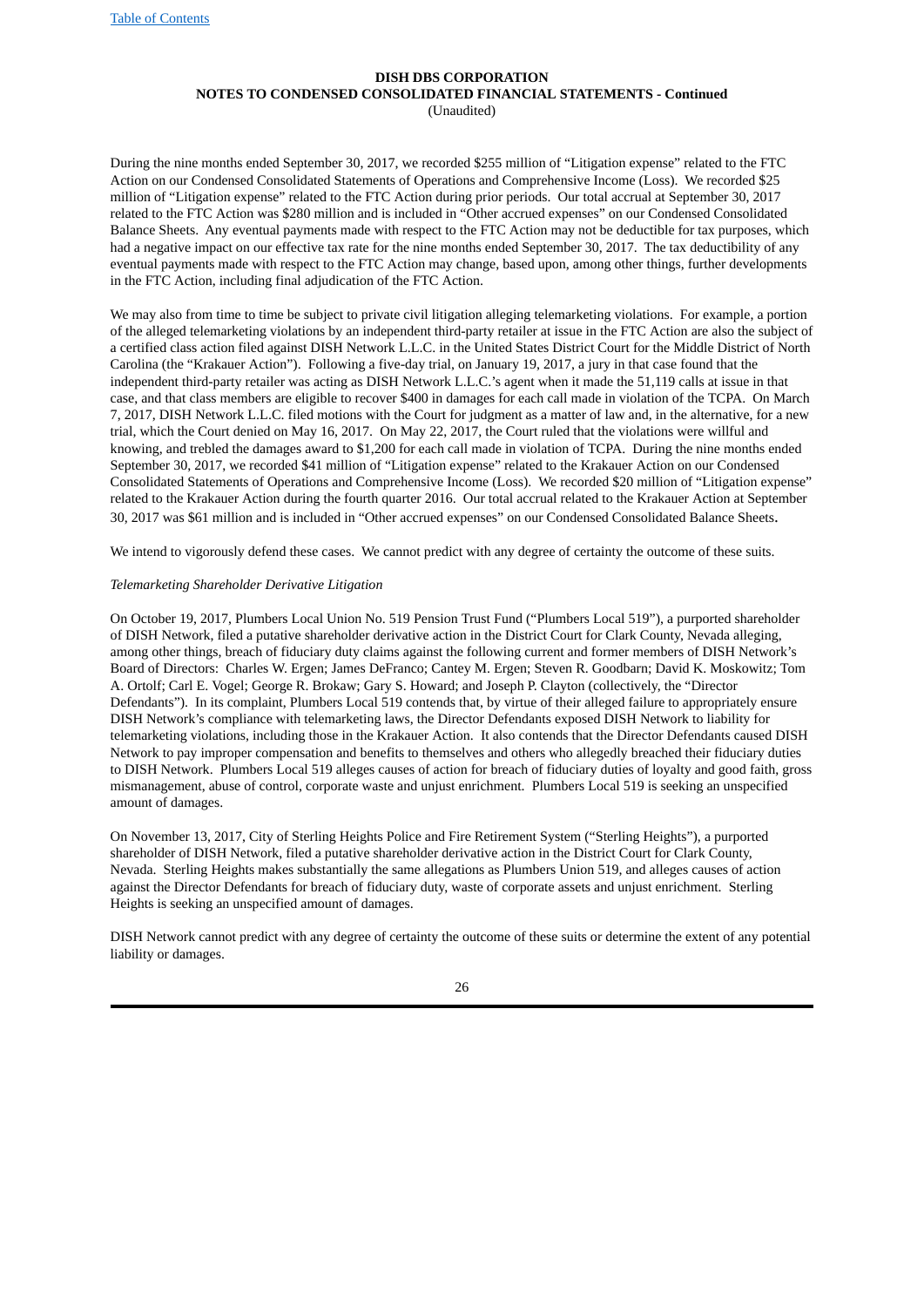# *TQ Beta LLC*

On June 30, 2014, TQ Beta LLC ("TQ Beta") filed a complaint against us; our wholly-owned subsidiary DISH Network L.L.C.; DISH Network; EchoStar; EchoStar's subsidiary Hughes Satellite Systems Corporation; and EchoStar's then whollyowned subsidiaries, Sling Media, Inc. (now known as "Sling Media L.L.C.") and EchoStar Technologies L.L.C. in the United States District Court for the District of Delaware. The Complaint alleged infringement of United States Patent No. 7,203,456 (the "456 patent"), which is entitled "Method and Apparatus for Time and Space Domain Shifting of Broadcast Signals." TQ Beta alleged that our Hopper set-top boxes, ViP 722 and ViP 722k DVR devices, as well as our DISH Anywhere™ service and DISH Anywhere mobile application, infringed the 456 patent. TQ Beta is an entity that seeks to license an acquired patent portfolio without itself practicing any of the claims recited therein. In August 2015, DISH Network L.L.C. filed petitions before the United States Patent and Trademark Office challenging the validity of certain claims of the 456 patent, and in February 2016, the United States Patent and Trademark Office agreed to institute proceedings on our petitions. On February 25, 2016, the case was stayed pending resolution of these proceedings before the United States Patent and Trademark Office, and the Court vacated all pending court dates and deadlines. On January 30, 2017, the United States Patent and Trademark Office issued its final written decisions on our petitions, invalidating all claims of the 456 patent that were asserted in the litigation. On April 3, 2017, TQ Beta filed a notice of appeal. On October 25, 2017, TQ Beta dismissed all of its claims in the action with prejudice. This matter is now concluded.

#### *TQ Delta, LLC*

On July 17, 2015, TQ Delta, LLC ("TQ Delta") filed a complaint against us, DISH Network and our wholly-owned subsidiary DISH Network L.L.C. in the United States District Court for the District of Delaware. The Complaint alleges infringement of United States Patent No. 6,961,369 (the "369 patent"), which is entitled "System and Method for Scrambling the Phase of the Carriers in a Multicarrier Communications System"; United States Patent No. 8,718,158 (the "158 patent"), which is entitled "System and Method for Scrambling the Phase of the Carriers in a Multicarrier Communications System"; United States Patent No. 9,014,243 (the "243 patent"), which is entitled "System and Method for Scrambling Using a Bit Scrambler and a Phase Scrambler"; United States Patent No. 7,835,430 (the "430 patent"), which is entitled "Multicarrier Modulation Messaging for Frequency Domain Received Idle Channel Noise Information"; United States Patent No. 8,238,412 (the "412 patent"), which is entitled "Multicarrier Modulation Messaging for Power Level per Subchannel Information"; United States Patent No. 8,432,956 (the "956 patent"), which is entitled "Multicarrier Modulation Messaging for Power Level per Subchannel Information"; and United States Patent No. 8,611,404 (the "404 patent"), which is entitled "Multicarrier Transmission System with Low Power Sleep Mode and Rapid-On Capability." On September 9, 2015, TQ Delta filed a first amended complaint that added allegations of infringement of United States Patent No. 9,094,268 (the "268 patent"), which is entitled "Multicarrier Transmission System With Low Power Sleep Mode and Rapid-On Capability." On May 16, 2016, TQ Delta filed a second amended complaint that added EchoStar Corporation and its then wholly-owned subsidiary EchoStar Technologies L.L.C. as defendants. TQ Delta alleges that our satellite TV service, Internet service, settop boxes, gateways, routers, modems, adapters and networks that operate in accordance with one or more Multimedia over Coax Alliance Standards infringe the asserted patents. TQ Delta has filed actions in the same court alleging infringement of the same patents against Comcast Corp., Cox Communications, Inc., DirecTV, Time Warner Cable Inc. and Verizon Communications, Inc. TQ Delta is an entity that seeks to license an acquired patent portfolio without itself practicing any of the claims recited therein.

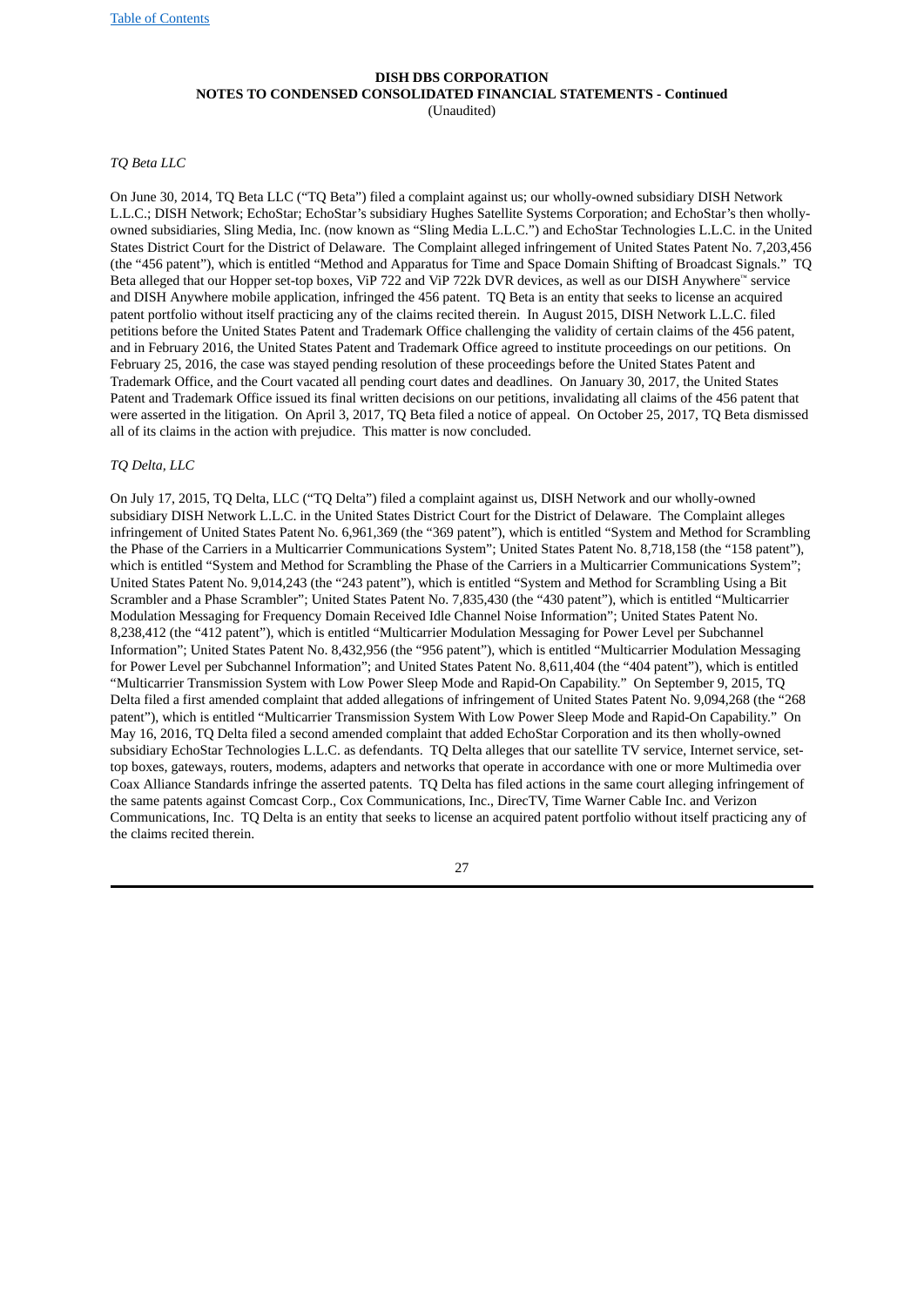On July 14, 2016, TQ Delta stipulated to dismiss with prejudice all claims related to the 369 patent and the 956 patent. On July 20, 2016, we filed petitions with the United States Patent and Trademark Office challenging the validity of all of the patent claims of the 404 patent and the 268 patent that have been asserted against us. Third parties have filed petitions with the United States Patent and Trademark Office challenging the validity of all of the patent claims that have been asserted against us in the action. On November 4, 2016, the United States Patent and Trademark Office agreed to institute proceedings on the third-party petitions related to the 158 patent, the 243 patent, the 412 patent and the 430 patent. On December 20, 2016, pursuant to a stipulation of the parties, the Court stayed the case until the resolution of all petitions to the United States Patent and Trademark Office challenging the validity of all of the patent claims at issue. On January 19, 2017, the United States Patent and Trademark Office granted our motions to join the instituted petitions on the 430 and 158 patents. On February 9, 2017, the United States Patent and Trademark Office agreed to institute proceedings on our petition related to the 404 patent, and on February 13, 2017, the United States Patent and Trademark Office agreed to institute proceedings on our petition related to the 268 patent. On February 27, 2017, the United States Patent and Trademark Office granted our motions to join the instituted petitions on the 243 and 412 patents. On August 3, 2017, the United States Patent and Trademark Office heard oral argument on the third-party petitions challenging the 158 patent, the 243 patent, the 412 patent and the 430 patent; on September 7, 2017, it heard oral argument on the third-party petition challenging the 404 patent. On October 26, 2017, the United States Patent and Trademark Office issued final written decisions on the petitions challenging the 158 patent, the 243 patent, the 412 patent and the 430 patent, and it invalidated all of the asserted claims of those patents. On November 8, 2017, the United States Patent and Trademark Office heard oral argument on our petitions challenging the 404 patent and the 268 patent.

We intend to vigorously defend this case. In the event that a court ultimately determines that we infringe the asserted patents, we may be subject to substantial damages, which may include treble damages, and/or an injunction that could require us to materially modify certain features that we currently offer to consumers. We cannot predict with any degree of certainty the outcome of the suit or determine the extent of any potential liability or damages.

#### *Vermont National Telephone Company*

On September 23, 2016, the United States District Court for the District of Columbia unsealed a qui tam complaint that was filed by Vermont National Telephone Company ("Vermont National") against DISH Network; DISH Network's whollyowned subsidiaries, American AWS-3 Wireless I L.L.C., American II, American III, and DISH Wireless Holding L.L.C.; Charles W. Ergen (our Chairman and Chief Executive Officer) and Cantey M. Ergen (a member of DISH Network's board of directors); Northstar Wireless; Northstar Spectrum; Northstar Manager, LLC; SNR Wireless; SNR HoldCo; SNR Wireless Management, LLC; and certain other parties. The complaint was unsealed after the United States Department of Justice notified the Court that it had declined to intervene in the action. The complaint is a civil action that was filed under seal on May 13, 2015 by Vermont National, which participated in the AWS-3 Auction through its wholly-owned subsidiary, VTel Wireless. The complaint alleges violations of the federal civil False Claims Act (the "FCA") based on, among other things, allegations that Northstar Wireless and SNR Wireless falsely claimed bidding credits of 25% in the AWS-3 Auction when they were allegedly under the de facto control of DISH Network and, therefore, were not entitled to the bidding credits as designated entities under applicable FCC rules. Vermont National seeks to recover on behalf of the United States government approximately \$10 billion, which reflects the \$3.3 billion in bidding credits that Northstar Wireless and SNR Wireless claimed in the AWS-3 Auction, trebled under the FCA. Vermont National also seeks civil penalties of not less than \$5,500 and not more than \$11,000 for each violation of the FCA. On March 2, 2017, the United States District Court for the District of Columbia entered a stay of the litigation until such time as the United States Court of Appeals for the District of Columbia (the "D.C. Circuit") issued its opinion in *SNR Wireless LicenseCo, LLC, et al. v. F.C.C.* The D.C. Circuit issued its opinion on August 29, 2017 and remanded the matter to the FCC for further proceedings. See Note 10 *"Commitments –* DISH Network Non-Controlling Investments in the Northstar Entities and the SNR Entities Related to AWS-3 Wireless *Spectrum Licenses"* in the Notes to DISH Network's Quarterly Report on Form 10-Q for the quarter ended September 30, 2017 for further information. On September 7, 2017, the defendants in the Vermont National action filed a motion with the United States District Court for the District of Columbia to further stay the litigation until resolution of the FCC proceedings.

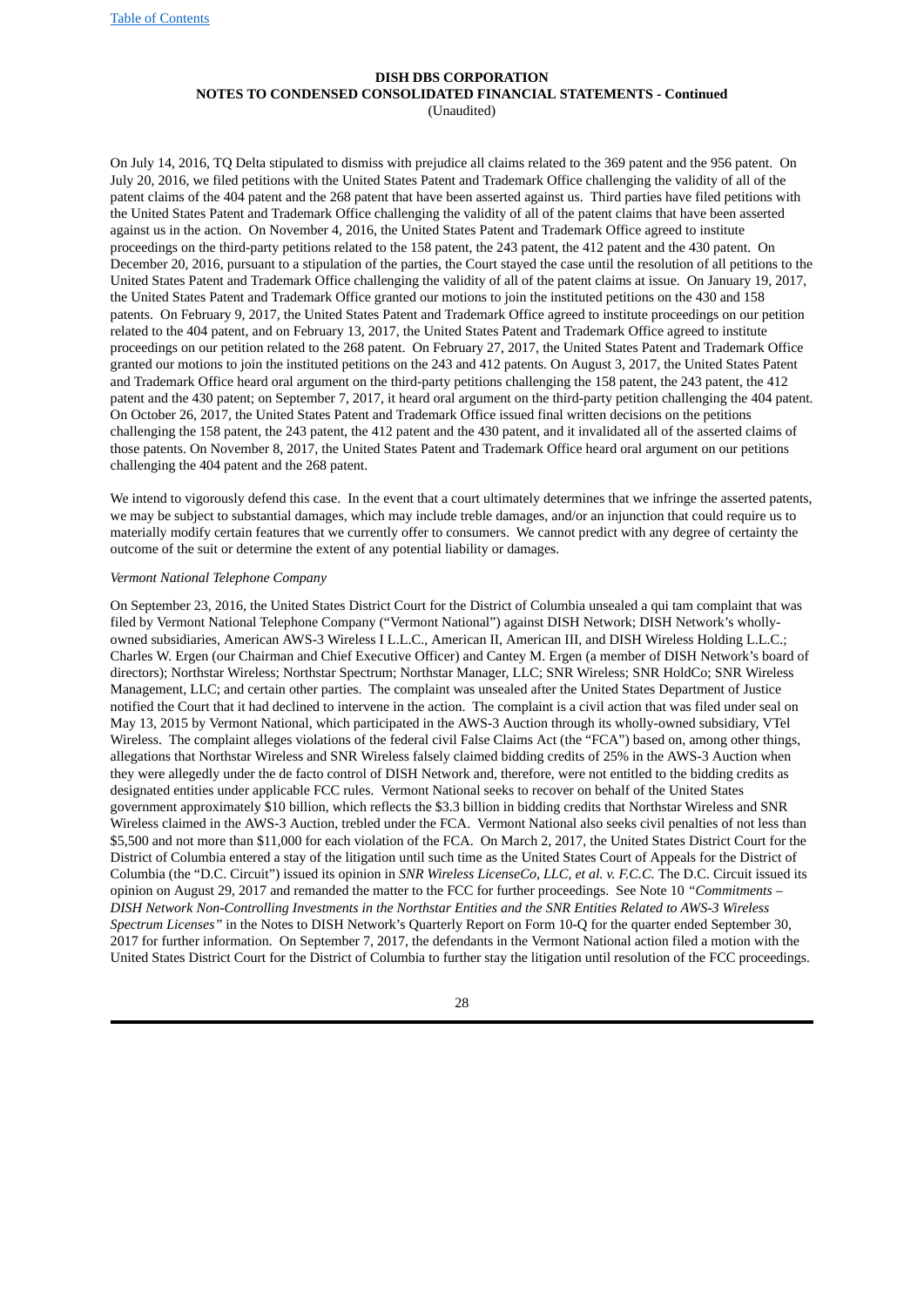DISH Network intends to vigorously defend this case. DISH Network cannot predict with any degree of certainty the outcome of this proceeding or determine the extent of any potential liability or damages.

*Waste Disposal Inquiry*

The California Attorney General and the Alameda County (California) District Attorney are investigating whether certain of our waste disposal policies, procedures and practices are in violation of the California Business and Professions Code and the California Health and Safety Code. We expect that these entities will seek injunctive and monetary relief. The investigation appears to be part of a broader effort to investigate waste handling and disposal processes of a number of industries. While we are unable to predict the outcome of this investigation, we do not believe that the outcome will have a material effect on our results of operations, financial condition or cash flows.

#### *Other*

In addition to the above actions, we are subject to various other legal proceedings and claims that arise in the ordinary course of business, including, among other things, disputes with programmers regarding fees. In our opinion, the amount of ultimate liability with respect to any of these actions is unlikely to materially affect our financial condition, results of operations or liquidity, though the outcomes could be material to our operating results for any particular period, depending, in part, upon the operating results for such period.

#### **9. Financial Information for Subsidiary Guarantors**

Our senior notes are fully, unconditionally and jointly and severally guaranteed by all of our subsidiaries other than minor subsidiaries, and the stand-alone entity DISH DBS has no independent assets or operations. Therefore, supplemental financial information on a condensed consolidating basis of the guarantor subsidiaries is not required. There are no restrictions on our ability to obtain cash dividends or other distributions of funds from the guarantor subsidiaries, except those imposed by applicable law.

# **10. Geographic Information**

Revenue is attributed to geographic regions based upon the location where the goods and services are provided. All subscriber-related revenue was derived from the United States. Substantially all of our long-lived assets reside in the United States.

The following table summarizes revenue by geographic region:

|                      |   | <b>For the Three Months Ended</b><br>September 30, |  | <b>For the Nine Months Ended</b><br>September 30, |      |                |  |              |
|----------------------|---|----------------------------------------------------|--|---------------------------------------------------|------|----------------|--|--------------|
| <b>Revenue:</b>      |   | 2017<br>2016                                       |  |                                                   | 2017 | 2016           |  |              |
|                      |   |                                                    |  |                                                   |      | (In thousands) |  |              |
| <b>United States</b> | S | 3,479,791                                          |  | 3,636,566                                         |      | 10,573,536     |  | 11,036,835   |
| Canada and Mexico    |   | 11.768                                             |  | 17.208                                            |      | 32.794         |  | 76,867       |
| Total revenue        |   | 3,491,559                                          |  | 3,653,774                                         |      | 10,606,330     |  | 11, 113, 702 |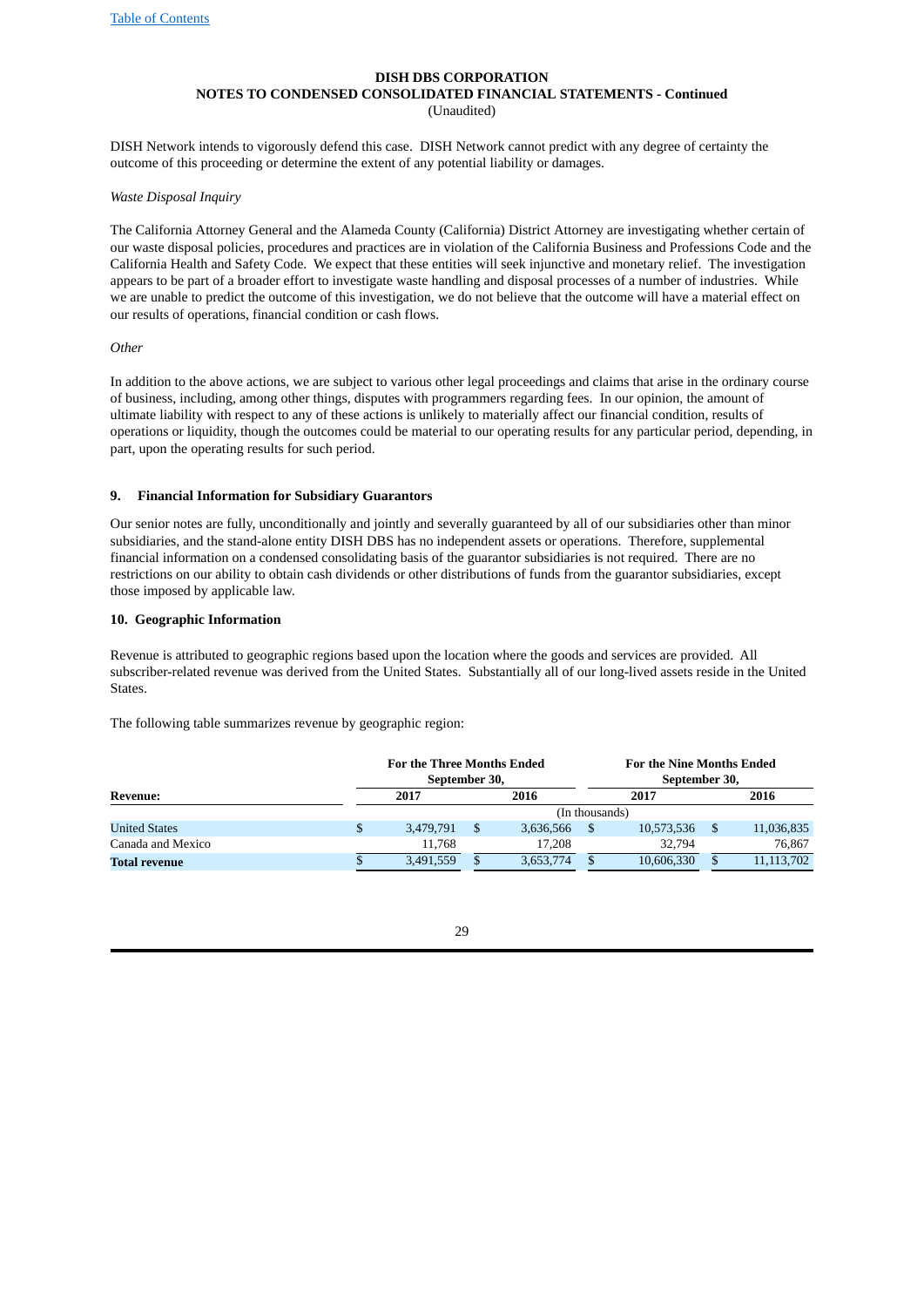#### **11. Related Party Transactions**

#### *Related Party Transactions with DISH Network*

On September 30, 2016, we paid a dividend of \$1.5 billion to DOC.

*Advertising Sales.* We have provided advertising services to DISH Network's broadband business. During each of the three months ended September 30, 2017 and 2016, we received no revenue associated with these services. During the nine months ended September 30, 2017 and 2016, we received revenue associated with these services of zero and \$2 million, respectively. These amounts were recorded in "Subscriber-related revenue" on our Condensed Consolidated Statements of Operations and Comprehensive Income (Loss).

*Broadband, Wireless and Other Operations.* We provide certain administrative, call center, installation, marketing and other services to DISH Network's broadband, wireless and other operations. During the three months ended September 30, 2017 and 2016, the costs charged to DISH Network associated with these services were \$11 million and \$16 million, respectively. During the nine months ended September 30, 2017 and 2016, the costs charged to DISH Network associated with these services were \$40 million and \$51 million, respectively.

*EchoStar XVIII Satellite.* The EchoStar XVIII satellite was launched on June 18, 2016 and became operational as an in-orbit spare at the 61.5 degree orbital location during the third quarter 2016, at which time we began leasing it from an indirect wholly-owned subsidiary of DISH Network. During the three months ended September 30, 2017 and 2016, we incurred \$16 million and \$5 million, respectively, of expense related to this satellite. During the nine months ended September 30, 2017 and 2016, we incurred \$50 million and \$5 million, respectively, of expense related to this satellite. These amounts are recorded in "Satellite and transmission expenses" on our Condensed Consolidated Statements of Operations and Comprehensive Income (Loss).

#### *Related Party Transactions with EchoStar*

Following the Spin-off, DISH Network and EchoStar have operated as separate publicly-traded companies and neither entity has any ownership interest in the other. However, a substantial majority of the voting power of the shares of both companies is owned beneficially by Charles W. Ergen, our Chairman and Chief Executive Officer, and by certain trusts established by Mr. Ergen for the benefit of his family.

In connection with and following the Spin-off, we and EchoStar have entered into certain agreements pursuant to which we obtain certain products, services and rights from EchoStar, EchoStar obtains certain products, services and rights from us, and we and EchoStar have indemnified each other against certain liabilities arising from our respective businesses. In connection with the Share Exchange, DISH Network and EchoStar and certain of their respective subsidiaries entered into certain agreements covering, among other things, tax matters, employee matters, intellectual property matters and the provision of transitional services. In addition, certain agreements that we had with EchoStar have terminated, and we entered into certain new agreements with EchoStar. As the Share Exchange was a transaction between entities that are under common control, accounting rules require that our Condensed Consolidated Financial Statements include the results of the Transferred Businesses for all periods presented, including periods prior to the completion of the Share Exchange. Intercompany transactions between the Transferred Businesses and us, including, among others, the sale of set-top boxes and broadcast services from EchoStar to us, have been eliminated to the extent possible, including the margin EchoStar received on those sales. See Note 2 for further information. We also may enter into additional agreements with EchoStar in the future. The following is a summary of the terms of our principal agreements with EchoStar that may have an impact on our financial condition and results of operations.

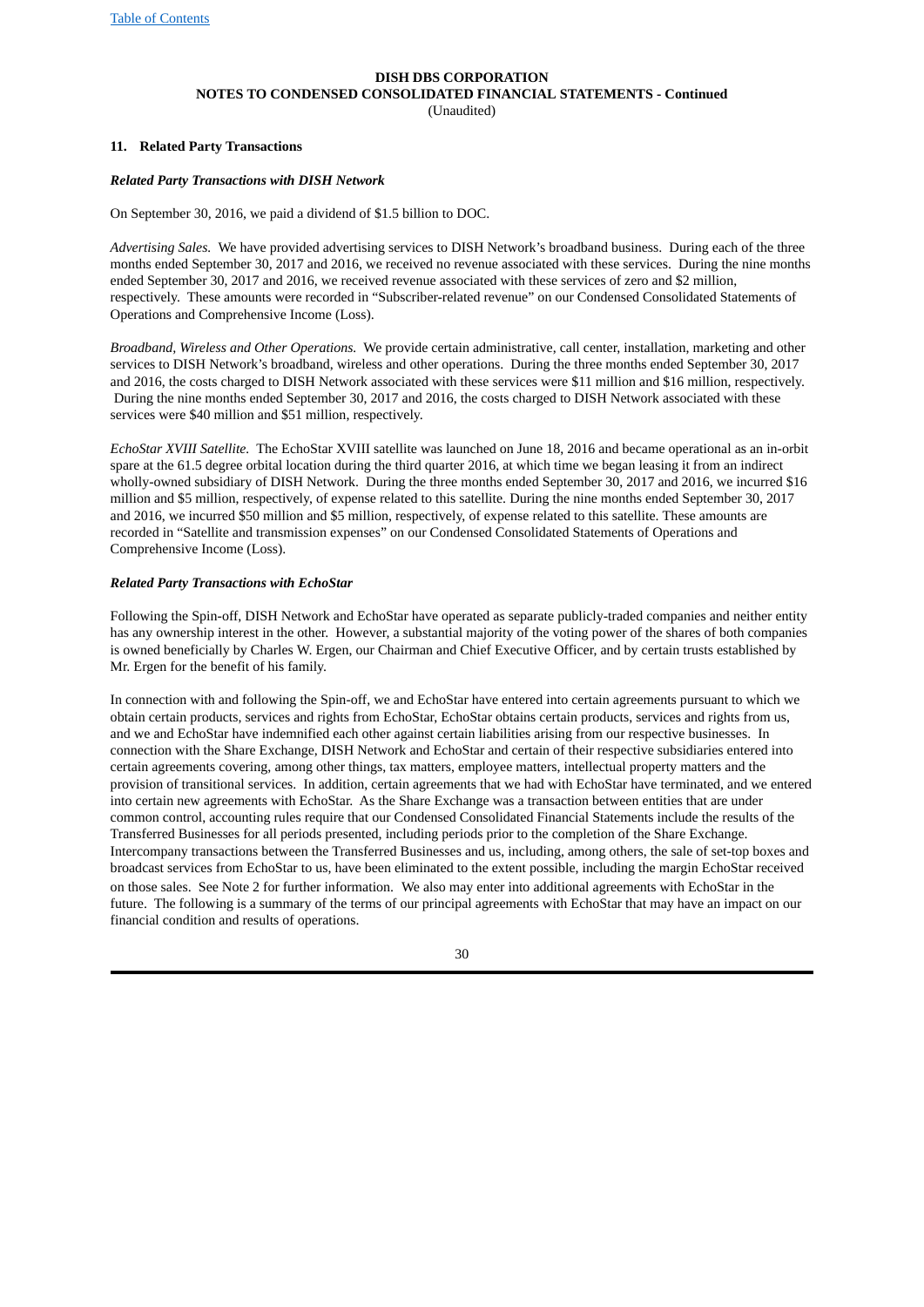#### *"Trade accounts receivable"*

As of September 30, 2017 and December 31, 2016, trade accounts receivable from EchoStar was \$3 million and \$1 million, respectively. These amounts are recorded in "Trade accounts receivable" on our Condensed Consolidated Balance Sheets.

#### *"Trade accounts payable"*

As of September 30, 2017 and December 31, 2016, trade accounts payable to EchoStar was \$33 million and \$259 million, respectively. These amounts are recorded in "Trade accounts payable" on our Condensed Consolidated Balance Sheets.

#### *"Equipment sales and other revenue"*

During each of the three months ended September 30, 2017 and 2016, we received less than \$1 million for services provided to EchoStar. During each of the nine months ended September 30, 2017 and 2016, we received \$2 million for services provided to EchoStar. These amounts are recorded in "Equipment sales and other revenue" on our Condensed Consolidated Statements of Operations and Comprehensive Income (Loss). The agreements pertaining to these revenues are discussed below.

*Real Estate Lease Agreements.* DISH Network has entered into lease agreements pursuant to which DISH Network leases certain real estate to EchoStar. The rent on a per square foot basis for each of the leases is comparable to per square foot rental rates of similar commercial property in the same geographic areas, and EchoStar is responsible for its portion of the taxes, insurance, utilities and maintenance of the premises. The term of each lease is set forth below:

- · *El Paso Lease Agreement.* During 2012, DISH Network began leasing certain space at 1285 Joe Battle Blvd., El Paso, Texas to EchoStar for an initial period ending on August 1, 2015, which also provides EchoStar with renewal options for four consecutive three-year terms. During the second quarter 2015, EchoStar exercised its first renewal option for a period ending on August 1, 2018.
- · *90 Inverness Lease Agreement*. In connection with the completion of the Share Exchange, effective March 1, 2017, EchoStar leases certain space from us at 90 Inverness Circle East, Englewood, Colorado for a period ending in December 2022. EchoStar has the option to renew this lease for four three-year periods.
- · *Cheyenne Lease Agreement*. In connection with the completion of the Share Exchange, effective March 1, 2017, EchoStar leases certain space from us at 530 EchoStar Drive, Cheyenne, Wyoming for a period ending in March 2019. EchoStar has the option to renew this lease for thirteen one-year periods.
- · *Gilbert Lease Agreement*. In connection with the completion of the Share Exchange, effective March 1, 2017, EchoStar leases certain space from us at 801 N. DISH Dr., Gilbert, Arizona for a period ending in March 2019. EchoStar has the option to renew this lease for thirteen one-year periods.
- · *American Fork Occupancy License Agreement.* In connection with the completion of the Share Exchange, effective March 1, 2017, we acquired the lease for certain space at 796 East Utah Valley Drive, American Fork, Utah, and we sublease certain space at this location to EchoStar for a period ending in August 2017. In June 2017, EchoStar exercised its five-year renewal option for a period ending in August 2022.

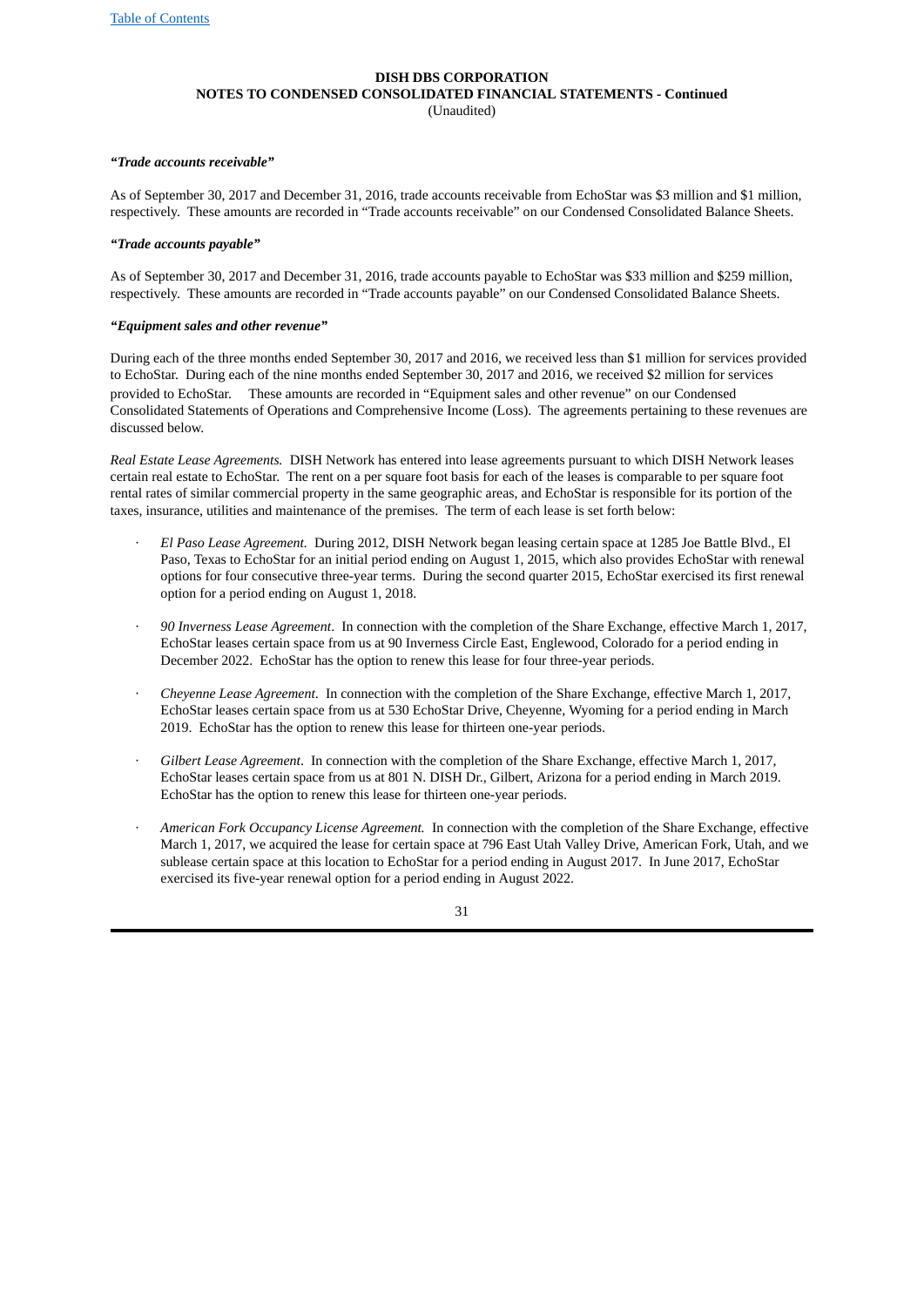*Collocation and Antenna Space Agreements*. In connection with the completion of the Share Exchange, effective March 1, 2017, we entered into certain agreements pursuant to which we will provide certain collocation and antenna space to HNS through March 2022 at the following locations: Cheyenne, Wyoming; Gilbert, Arizona; New Braunfels, Texas; Monee, Illinois; Englewood, Colorado; and Spokane, Washington. During August 2017, we entered into certain other agreements pursuant to which we will provide certain collocation and antenna space to HNS through August 2022 at the following locations: Monee, Illinois and Spokane, Washington. HNS has the option to renew each of these agreements for four threeyear periods. HNS may terminate certain of these agreements with 180 days' prior written notice to us at the following locations: New Braunfels, Texas; Englewood, Colorado; and Spokane, Washington. The fees for the services provided under these agreements depend, among other things, on the number of racks leased and/or antennas present at the location.

#### *"Satellite and transmission expenses"*

For the three months ended September 30, 2017 and 2016, we incurred expenses of \$86 million and \$89 million, respectively, for satellite capacity leased from EchoStar and telemetry, tracking and control and other professional services provided to us by EchoStar. For the nine months ended September 30, 2017 and 2016, we incurred expenses of \$261 million and \$263 million, respectively, for satellite capacity leased from EchoStar and telemetry, tracking and control and other professional services provided to us by EchoStar. EchoStar is a supplier of the vast majority of our transponder capacity. These amounts are recorded in "Satellite and transmission expenses" on our Condensed Consolidated Statements of Operations and Comprehensive Income (Loss). The agreements pertaining to these expenses are discussed below.

*Satellite Capacity Leased from EchoStar*. We have entered into certain satellite capacity agreements pursuant to which we lease certain capacity on certain satellites owned or leased by EchoStar. The fees for the services provided under these satellite capacity agreements depend, among other things, upon the orbital location of the applicable satellite, the number of transponders that are leased on the applicable satellite and the length of the lease. See "Pay-TV Satellites" in Note 6 for further information. The term of each lease is set forth below:

- · *EchoStar VII, X, XI and XIV.* On March 1, 2014, we began leasing all available capacity from EchoStar on the EchoStar VII, X, XI and XIV satellites. The term of each satellite capacity agreement generally terminates upon the earlier of: (i) the end-of-life of the satellite; (ii) the date the satellite fails; or (iii) a certain date, which depends upon, among other things, the estimated useful life of the satellite. We generally have the option to renew each satellite capacity agreement on a year-to-year basis through the end of the respective satellite's life. There can be no assurance that any options to renew such agreements will be exercised.
- · *EchoStar IX*. We lease certain satellite capacity from EchoStar on EchoStar IX. Subject to availability, we generally have the right to continue to lease satellite capacity from EchoStar on EchoStar IX on a month-to-month basis.
- · *EchoStar XII.* The lease for EchoStar XII expired as of September 30, 2017.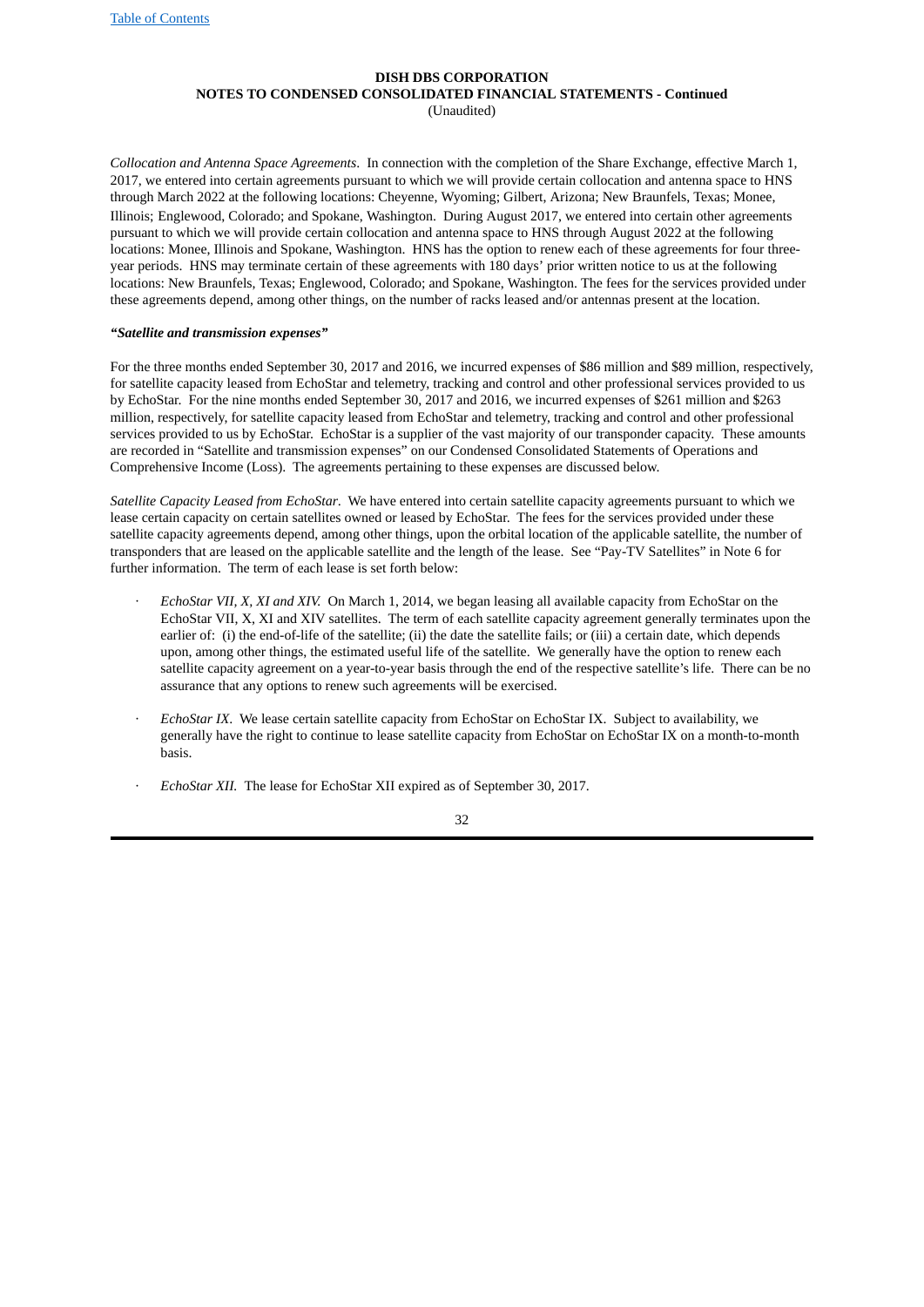· *EchoStar XVI.* In December 2009, we entered into a transponder service agreement with EchoStar to lease all of the capacity on EchoStar XVI, a DBS satellite, after its service commencement date. EchoStar XVI was launched in November 2012 to replace EchoStar XV at the 61.5 degree orbital location and is currently in service. Effective December 21, 2012, we and EchoStar amended the transponder service agreement to, among other things, change the initial term to generally expire upon the earlier of: (i) the end-of-life or replacement of the satellite; (ii) the date the satellite fails; (iii) the date the transponder(s) on which service is being provided under the agreement fails; or (iv) four years following the actual service commencement date. In July 2016, we and EchoStar amended the transponder service agreement to, among other things, extend the initial term by one additional year and to reduce the term of the first renewal option by one year. Prior to expiration of the initial term, we had the option to renew for an additional five-year period. In May 2017, we exercised our first renewal option for an additional five-year period ending in January 2023. We also have the option to renew for an additional five-year period prior to expiration of the first renewal period in January 2023. There can be no assurance that the option to renew this agreement will be exercised.

*Nimiq 5 Agreement*. During 2009, EchoStar entered into a fifteen-year satellite service agreement with Telesat Canada ("Telesat") to receive service on all 32 DBS transponders on the Nimiq 5 satellite at the 72.7 degree orbital location (the "Telesat Transponder Agreement"). During 2009, EchoStar also entered into a satellite service agreement (the "DISH Nimiq 5 Agreement") with us, pursuant to which we currently receive service from EchoStar on all 32 of the DBS transponders covered by the Telesat Transponder Agreement. DISH Network has also guaranteed certain obligations of EchoStar under the Telesat Transponder Agreement. See discussion under "Guarantees" in Note 8.

Under the terms of the DISH Nimiq 5 Agreement, we make certain monthly payments to EchoStar that commenced in September 2009 when the Nimiq 5 satellite was placed into service and continue through the service term. Unless earlier terminated under the terms and conditions of the DISH Nimiq 5 Agreement, the service term will expire ten years following the date the Nimiq 5 satellite was placed into service. Upon expiration of the initial term, we have the option to renew the DISH Nimiq 5 Agreement on a year-to-year basis through the end-of-life of the Nimiq 5 satellite. Upon in‑orbit failure or end-of-life of the Nimiq 5 satellite, and in certain other circumstances, we have certain rights to receive service from EchoStar on a replacement satellite. There can be no assurance that any options to renew the DISH Nimiq 5 Agreement will be exercised or that we will exercise our option to receive service on a replacement satellite.

*QuetzSat-1 Lease Agreement.* During 2008, EchoStar entered into a ten-year satellite service agreement with SES Latin America S.A. ("SES"), which provides, among other things, for the provision by SES to EchoStar of service on 32 DBS transponders on the QuetzSat-1 satellite. During 2008, EchoStar also entered into a transponder service agreement ("QuetzSat-1 Transponder Agreement") with us pursuant to which we receive service from EchoStar on 24 DBS transponders. QuetzSat-1 was launched on September 29, 2011 and was placed into service during the fourth quarter 2011 at the 67.1 degree orbital location while we and EchoStar explored alternative uses for the QuetzSat-1 satellite. In the interim, EchoStar provided us with alternate capacity at the 77 degree orbital location. During the first quarter 2013, we and EchoStar entered into an agreement pursuant to which we sublease five DBS transponders back to EchoStar. In January 2013, QuetzSat-1 was moved to the 77 degree orbital location and we commenced commercial operations at that location in February 2013.

Unless earlier terminated under the terms and conditions of the QuetzSat-1 Transponder Agreement, the initial service term will expire in November 2021. Upon expiration of the initial term, we have the option to renew the QuetzSat-1 Transponder Agreement on a year-to-year basis through the end-of-life of the QuetzSat-1 satellite. Upon an in-orbit failure or end-of-life of the QuetzSat-1 satellite, and in certain other circumstances, we have certain rights to receive service from EchoStar on a replacement satellite. There can be no assurance that any options to renew the QuetzSat-1 Transponder Agreement will be exercised or that we will exercise our option to receive service on a replacement satellite.

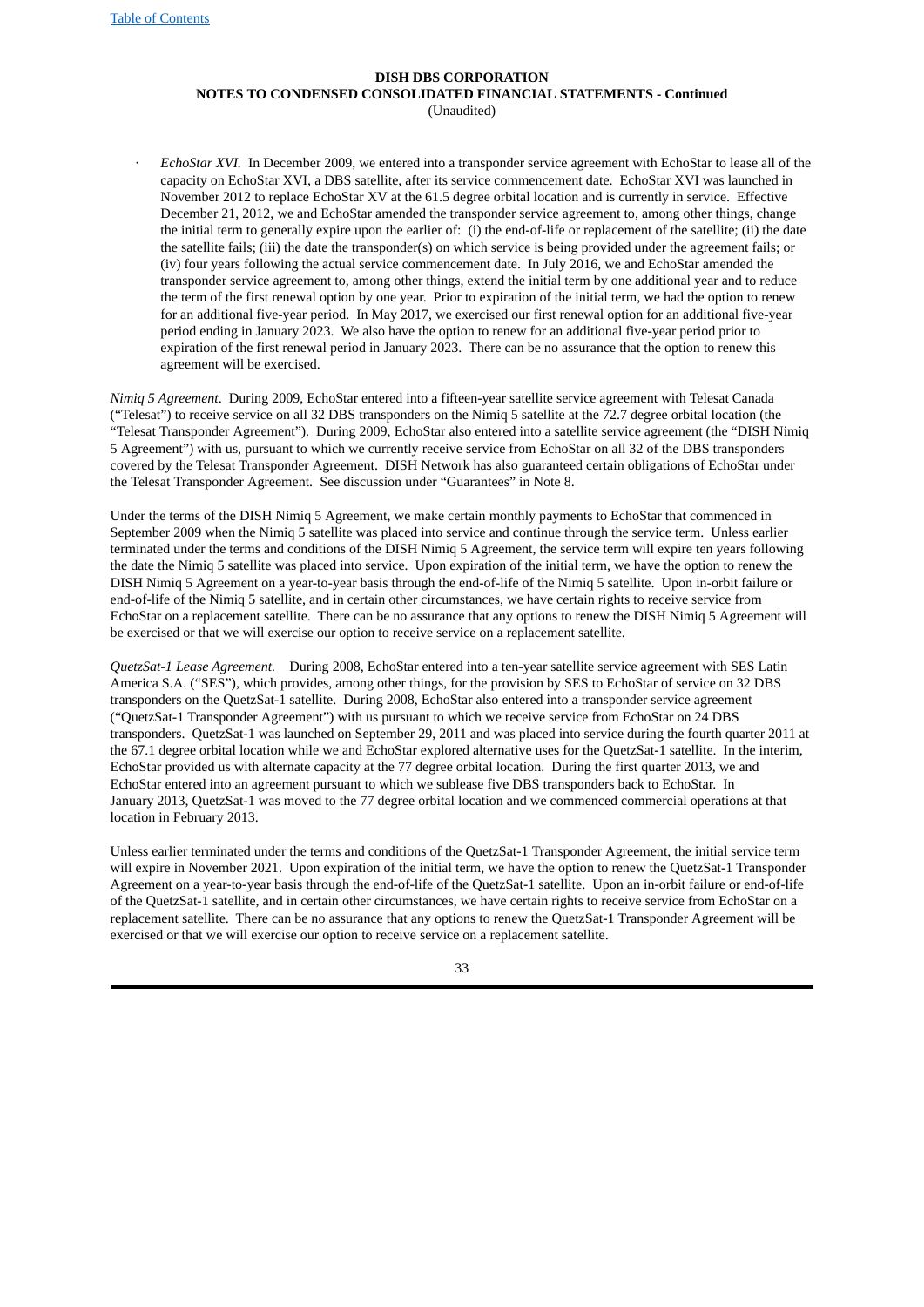*103 Degree Orbital Location/SES-3.* In May 2012, EchoStar entered into a spectrum development agreement (the "103 Spectrum Development Agreement") with Ciel Satellite Holdings Inc. ("Ciel") to develop certain spectrum rights at the 103 degree orbital location (the "103 Spectrum Rights"). In June 2013, we and EchoStar entered into a spectrum development agreement (the "DISH 103 Spectrum Development Agreement") pursuant to which we may use and develop the 103 Spectrum Rights. Unless earlier terminated under the terms and conditions of the DISH 103 Spectrum Development Agreement, the term generally will continue for the duration of the 103 Spectrum Rights.

In connection with the 103 Spectrum Development Agreement, in May 2012, EchoStar also entered into a ten-year service agreement with Ciel pursuant to which EchoStar leases certain satellite capacity from Ciel on the SES-3 satellite at the 103 degree orbital location (the "103 Service Agreement"). In June 2013, we and EchoStar entered into an agreement pursuant to which we lease certain satellite capacity from EchoStar on the SES-3 satellite (the "DISH 103 Service Agreement"). Under the terms of the DISH 103 Service Agreement, we make certain monthly payments to EchoStar through the service term. Unless earlier terminated under the terms and conditions of the DISH 103 Service Agreement, the initial service term will expire on the earlier of: (i) the date the SES-3 satellite fails; (ii) the date the transponder(s) on which service was being provided under the agreement fails; or (iii) ten years following the actual service commencement date. Upon in-orbit failure or end of life of the SES-3 satellite, and in certain other circumstances, we have certain rights to receive service from EchoStar on a replacement satellite. There can be no assurance that we will exercise our option to receive service on a replacement satellite.

*TT&C Agreement.* Effective January 1, 2012, we entered into a telemetry, tracking and control ("TT&C") agreement pursuant to which we receive TT&C services from EchoStar for certain satellites for a period ending on December 31, 2016 (the "2012 TT&C Agreement"). In November 2016, we and EchoStar amended the 2012 TT&C Agreement to extend the term thereof for one additional year until December 31, 2017. The fees for services provided under the 2012 TT&C Agreement are calculated at either: (i) a fixed fee; or (ii) cost plus a fixed margin, which will vary depending on the nature of the services provided. We are able to terminate the 2012 TT&C Agreement for any reason upon 60 days' notice.

#### *"General and administrative expenses"*

During the three months ended September 30, 2017 and 2016, we incurred \$8 million and \$5 million, respectively, of general and administrative expenses for services provided to us by EchoStar. During the nine months ended September 30, 2017 and 2016, we incurred \$23 million and \$13 million, respectively, of general and administrative expenses for services provided to us by EchoStar. These amounts are recorded in "General and administrative expenses" on our Condensed Consolidated Statements of Operations and Comprehensive Income (Loss). The agreements pertaining to these expenses are discussed below.

*Real Estate Lease Agreements.* We have entered into lease agreements pursuant to which we lease certain real estate from EchoStar. The rent on a per square foot basis for each of the leases is comparable to per square foot rental rates of similar commercial property in the same geographic area, and EchoStar is responsible for its portion of the taxes, insurance, utilities and maintenance of the premises. The term of each lease is set forth below:

- · *Meridian Lease Agreement.* The lease for all of 9601 S. Meridian Blvd. in Englewood, Colorado is for a period ending on December 31, 2016. In December 2016, we and EchoStar amended this lease to, among other things, extend the term thereof for one additional year until December 31, 2017.
- · *Santa Fe Lease Agreement.* The lease for all of 5701 S. Santa Fe Dr. in Littleton, Colorado was for a period ending on December 31, 2016. In December 2016, we and EchoStar amended this lease to, among other things, extend the term thereof for one additional year until December 31, 2017.

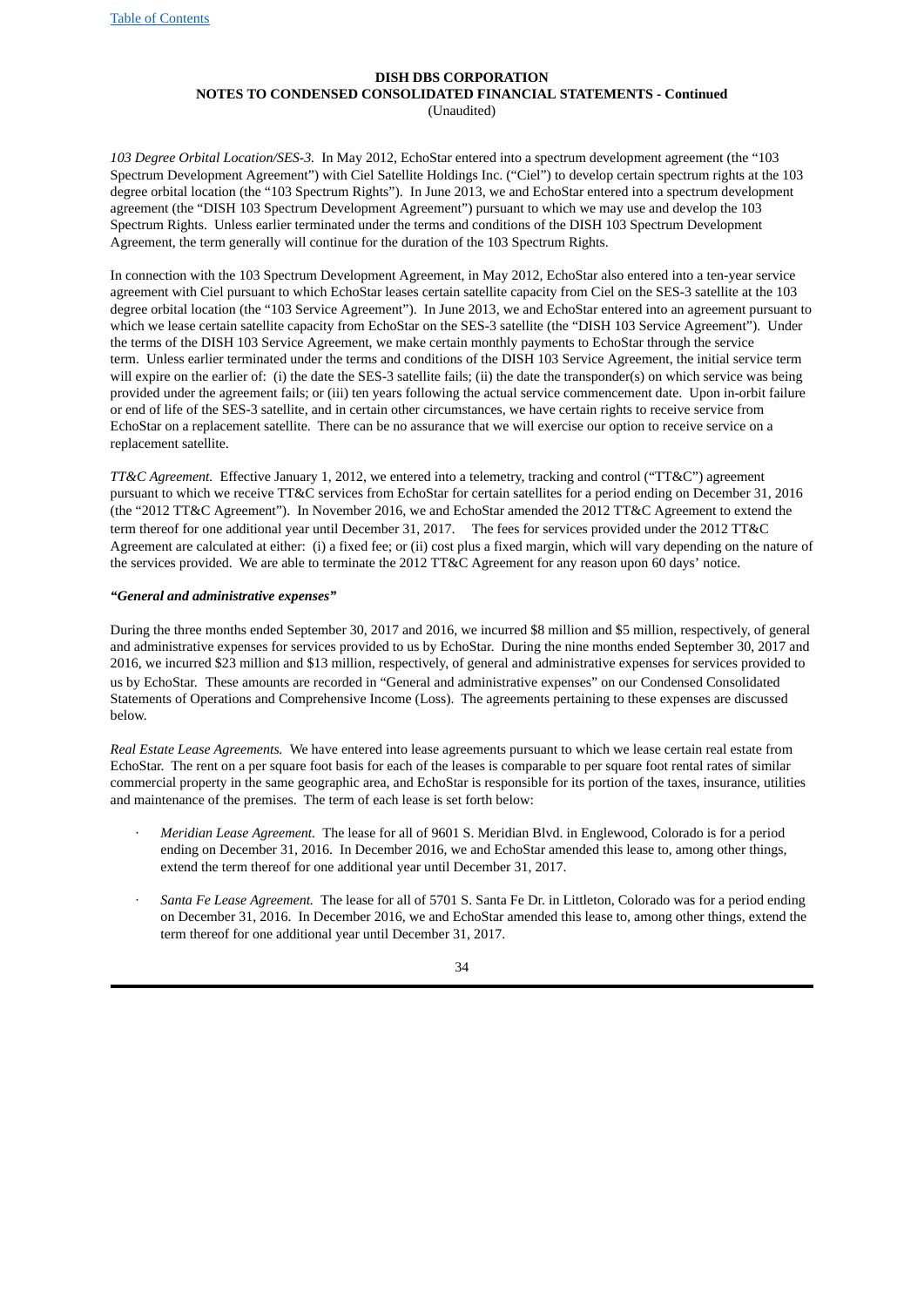- · *Cheyenne Lease Agreement.* The lease for certain space at 530 EchoStar Drive in Cheyenne, Wyoming is for a period ending on December 31, 2031. In connection with the completion of the Share Exchange, EchoStar transferred ownership of a portion of this property to us, and, effective March 1, 2017, we and EchoStar amended this lease agreement to (i) terminate the lease of certain space at the portion of the property that was transferred to us and (ii) provide for the continued lease to us of certain space at the portion of the property that EchoStar retained.
- · *100 Inverness Lease Agreement*. In connection with the completion of the Share Exchange, effective March 1, 2017, we lease certain space from EchoStar at 100 Inverness Circle East, Englewood, Colorado for a period ending in December 2020. This agreement may be terminated by either party upon 180 days' prior notice.

*Professional Services Agreement*. Prior to 2010, in connection with the Spin-off, DISH Network entered into various agreements with EchoStar including the Transition Services Agreement, Satellite Procurement Agreement and Services Agreement, which all expired on January 1, 2010 and were replaced by a Professional Services Agreement. During 2009, DISH Network and EchoStar agreed that EchoStar shall continue to have the right, but not the obligation, to receive the following services from DISH Network, among others, certain of which were previously provided under the Transition Services Agreement: information technology, travel and event coordination, internal audit, legal, accounting and tax, benefits administration, program acquisition services and other support services. Additionally, DISH Network and EchoStar agreed that DISH Network shall continue to have the right, but not the obligation, to engage EchoStar to manage the process of procuring new satellite capacity for DISH Network (previously provided under the Satellite Procurement Agreement) and receive logistics, procurement and quality assurance services from EchoStar (previously provided under the Services Agreement) and other support services. The Professional Services Agreement will renew on January 1, 2018 for an additional one-year period until January 1, 2019 and renews automatically for successive one-year periods thereafter, unless terminated earlier by either party upon at least 60 days notice. However, either party may terminate the Professional Services Agreement in part with respect to any particular service it receives for any reason upon at least 30 days notice. In connection with the completion of the Share Exchange on February 28, 2017, DISH Network and EchoStar amended the Professional Services Agreement to, among other things, provide certain transition services to each other related to the Share Exchange Agreement. Revenue for services provided by us to EchoStar under the Professional Services Agreement is recorded in "Equipment sales and other revenue" on our Condensed Consolidated Statements of Operations and Comprehensive Income (Loss).

#### *Other Agreements - EchoStar*

*Tax Sharing Agreement.* In connection with the Spin-off, DISH Network entered into a tax sharing agreement with EchoStar which governs our respective rights, responsibilities and obligations after the Spin-off with respect to taxes for the periods ending on or before the Spin-off. Generally, all pre-Spin-off taxes, including any taxes that are incurred as a result of restructuring activities undertaken to implement the Spin-off, are borne by DISH Network, and DISH Network will indemnify EchoStar for such taxes. However, DISH Network is not liable for and will not indemnify EchoStar for any taxes that are incurred as a result of the Spin-off or certain related transactions failing to qualify as tax-free distributions pursuant to any provision of Section 355 or Section 361 of the Internal Revenue Code of 1986, as amended (the "Code") because of: (i) a direct or indirect acquisition of any of EchoStar's stock, stock options or assets; (ii) any action that EchoStar takes or fails to take; or (iii) any action that EchoStar takes that is inconsistent with the information and representations furnished to the Internal Revenue Service ("IRS") in connection with the request for the private letter ruling, or to counsel in connection with any opinion being delivered by counsel with respect to the Spin-off or certain related transactions. In such case, EchoStar is solely liable for, and will indemnify DISH Network for, any resulting taxes, as well as any losses, claims and expenses. The tax sharing agreement will only terminate after the later of the full period of all applicable statutes of limitations, including extensions, or once all rights and obligations are fully effectuated or performed.

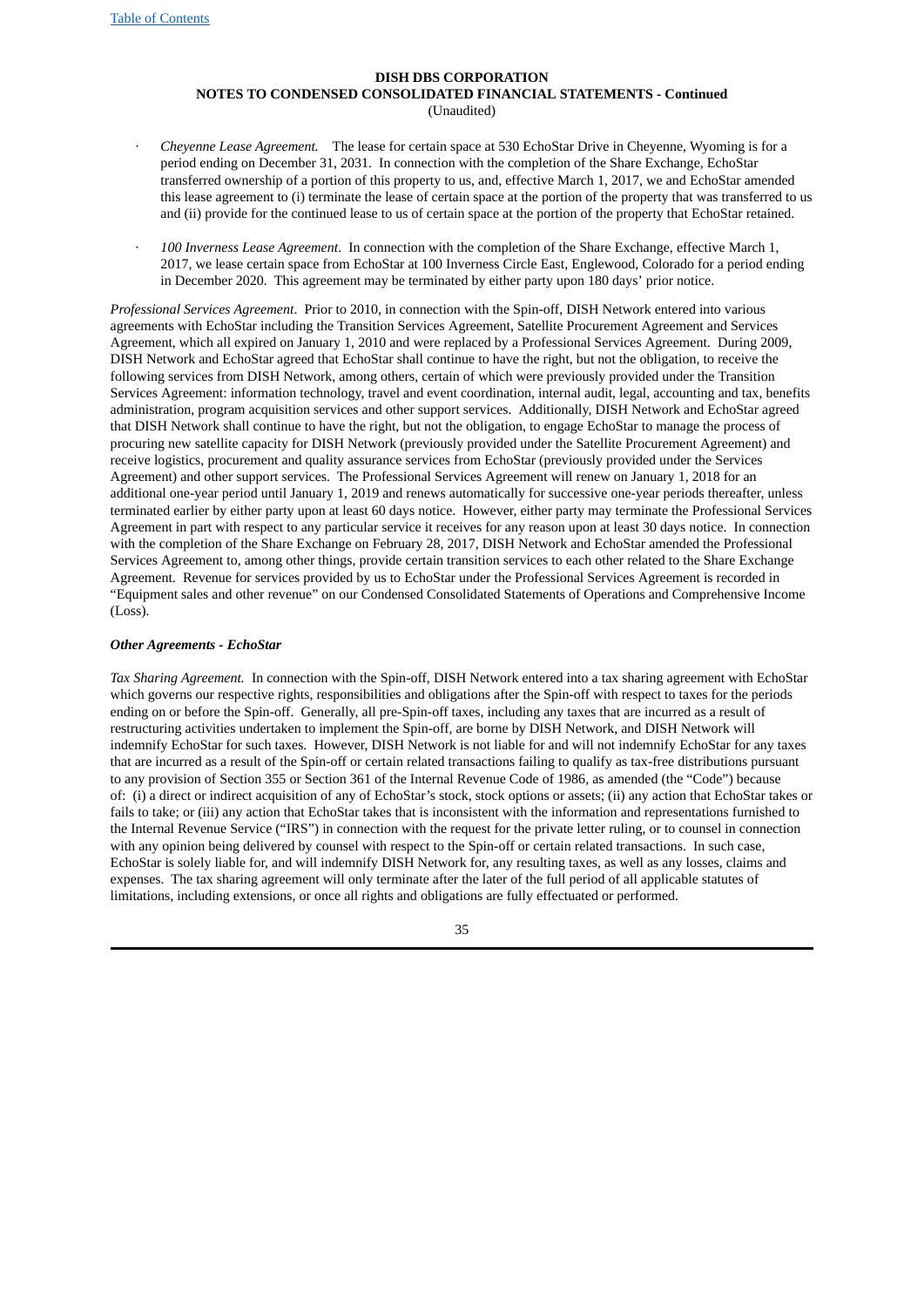*Tax Matters Agreement*. In connection with the completion of the Share Exchange, DISH Network and EchoStar entered into a Tax Matters Agreement, which governs certain rights, responsibilities and obligations with respect to taxes of the Transferred Businesses pursuant to the Share Exchange. Generally, EchoStar is responsible for all tax returns and tax liabilities for the Transferred Businesses for periods prior to the Share Exchange, and DISH Network is responsible for all tax returns and tax liabilities for the Transferred Businesses from and after the Share Exchange. Both DISH Network and EchoStar have made certain tax-related representations and are subject to various tax-related covenants after the consummation of the Share Exchange. Both DISH Network and EchoStar have agreed to indemnify each other if there is a breach of any such tax representation or violation of any such tax covenant and that breach or violation results in the Share Exchange not qualifying for tax free treatment for the other party. In addition, DISH Network has agreed to indemnify EchoStar if the Transferred Businesses are acquired, either directly or indirectly (e.g., via an acquisition of DISH Network), by one or more persons and such acquisition results in the Share Exchange not qualifying for tax free treatment. The Tax Matters Agreement supplements the Tax Sharing Agreement described above, which continues in full force and effect.

*TiVo.* On April 29, 2011, DISH Network and EchoStar entered into a settlement agreement with TiVo Inc. ("TiVo"). The settlement resolved all pending litigation between DISH Network and EchoStar, on the one hand, and TiVo, on the other hand, including litigation relating to alleged patent infringement involving certain DISH digital video recorders, or DVRs. Under the settlement agreement, all pending litigation was dismissed with prejudice and all injunctions that permanently restrain, enjoin or compel any action by DISH Network or EchoStar were dissolved. DISH Network and EchoStar are jointly responsible for making payments to TiVo in the aggregate amount of \$500 million, including an initial payment of \$300 million and the remaining \$200 million in six equal annual installments between 2012 and 2017. Pursuant to the terms and conditions of the agreements entered into in connection with the Spin-off of EchoStar from DISH Network, DISH Network made the initial payment to TiVo in May 2011, except for the contribution from EchoStar totaling approximately \$10 million, representing an allocation of liability relating to EchoStar's sales of DVR-enabled receivers to an international customer. Future payments were allocated between DISH Network and EchoStar based on historical sales of certain licensed products, with DISH Network being responsible for 95% of each annual payment. Pursuant to the Share Exchange Agreement, DISH Network was responsible for EchoStar's allocation of the final payment to TiVo, which was paid July 31, 2017.

*Patent Cross-License Agreements*. In December 2011, DISH Network and EchoStar entered into separate patent crosslicense agreements with the same third party whereby: (i) EchoStar and such third-party licensed their respective patents to each other subject to certain conditions; and (ii) DISH Network and such third-party licensed their respective patents to each other subject to certain conditions (each, a "Cross-License Agreement"). Each Cross License Agreement covers patents acquired by the respective party prior to January 1, 2017 and aggregate payments under both Cross-License Agreements total less than \$10 million. Each Cross License Agreement also contains an option to extend each Cross-License Agreement to include patents acquired by the respective party prior to January 1, 2022. In December 2016, DISH Network and EchoStar independently exercised their respective options to extend each Cross-License Agreement. The aggregate additional payments to such third-party was less than \$3 million. Since the aggregate payments under both Cross-License Agreements were based on the combined annual revenues of DISH Network and EchoStar, DISH Network and EchoStar agreed to allocate their respective payments to such third party based on their respective percentage of combined total revenue.

*Rovi License Agreement.* On August 19, 2016, we entered into a ten-year patent license agreement (the "Rovi License Agreement") with Rovi Corporation ("Rovi") and, for certain limited purposes, EchoStar. EchoStar is a party to the Rovi License Agreement solely with respect to certain provisions relating to the prior patent license agreement between EchoStar and Rovi. There are no payments between us and EchoStar under the Rovi License Agreement.

*Sale of Orange, New Jersey Properties.* In October 2016, we and EchoStar sold two parcels of real estate owned separately by us and EchoStar in Orange, New Jersey to a third party pursuant to a purchase and sale agreement. Pursuant to the agreement, we and EchoStar separately received our respective payments from the buyer.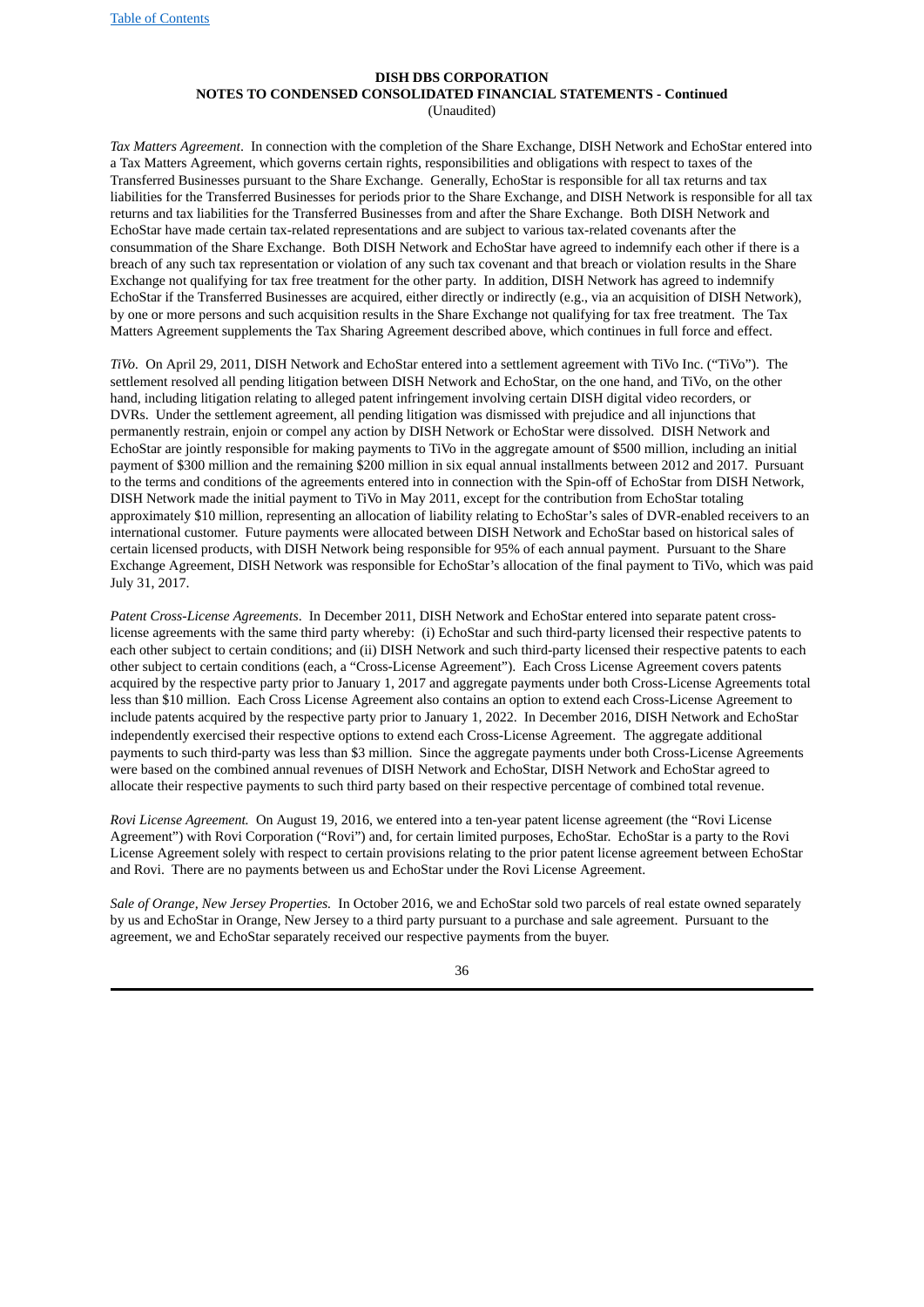*Invidi.* In November 2010 and April 2011, EchoStar made investments in Invidi in exchange for shares of Invidi's Series D Preferred Stock. In November 2016, we, DIRECTV, LLC, a wholly-owned indirect subsidiary of AT&T Inc., and Cavendish Square Holding B.V., an affiliate of WPP plc, entered into a series of agreements to acquire Invidi. As a result of the transaction, EchoStar sold its ownership interest in Invidi on the same terms offered to the other shareholders of Invidi. The transaction closed in January 2017.

*Hughes Broadband Master Services Agreement.* In March 2017, DISH Network L.L.C. ("DNLLC") and HNS entered into a Master Services Agreement ("MSA") pursuant to which DNLLC, among other things: (i) has the right, but not the obligation, to market, promote and solicit orders for the Hughes broadband satellite service and related equipment; and (ii) installs Hughes service equipment with respect to activations generated by DNLLC. Under the MSA, HNS will make certain payments to DNLLC for each Hughes service activation generated, and installation performed, by DNLLC. Payments from HNS for services provided are recorded in "Subscriber-related revenue" on our Condensed Consolidated Statements of Operations and Comprehensive Income (Loss). The MSA has an initial term of five years with automatic renewal for successive one year terms. After the first anniversary of the MSA, either party has the ability to terminate the MSA, in whole or in part, for any reason upon at least 90 days' notice to the other party. Upon expiration or termination of the MSA, HNS will continue to provide the Hughes service to subscribers and make certain payments to DNLLC pursuant to the terms and conditions of the MSA. For the three months ended September 30, 2017, we purchased broadband equipment from HNS of \$7 million under the MSA. For the nine months ended September 30, 2017, we purchased broadband equipment from HNS of \$17 million under the MSA.

*Employee Matters Agreement*. In connection with the completion of the Share Exchange, effective March 1, 2017, DISH Network and EchoStar entered into an Employee Matters Agreement that addresses the transfer of employees from EchoStar to DISH Network, including certain benefit and compensation matters and the allocation of responsibility for employeerelated liabilities relating to current and past employees of the Transferred Businesses. DISH Network assumed employeerelated liabilities relating to the Transferred Businesses as part of the Share Exchange, except that EchoStar will be responsible for certain existing employee-related litigation as well as certain pre-Share Exchange compensation and benefits for employees transferring to DISH Network in connection with the Share Exchange.

*Intellectual Property and Technology License Agreement*. In connection with the completion of the Share Exchange, effective March 1, 2017, DISH Network and EchoStar entered into an Intellectual Property and Technology License Agreement ("IPTLA"), pursuant to which DISH Network and EchoStar license to each other certain intellectual property and technology. The IPTLA will continue in perpetuity, unless mutually terminated by the parties. Pursuant to the IPTLA, EchoStar granted to DISH Network a license to its intellectual property and technology for use by DISH Network, among other things, in connection with its continued operation of the Transferred Businesses acquired pursuant to the Share Exchange Agreement, including a limited license to use the "ECHOSTAR" trademark during a transition period. EchoStar retains full ownership of the "ECHOSTAR" trademark. In addition, DISH Network granted a license back to EchoStar, among other things, for the continued use of all intellectual property and technology transferred to DISH Network pursuant to the Share Exchange Agreement that is used in EchoStar's retained businesses.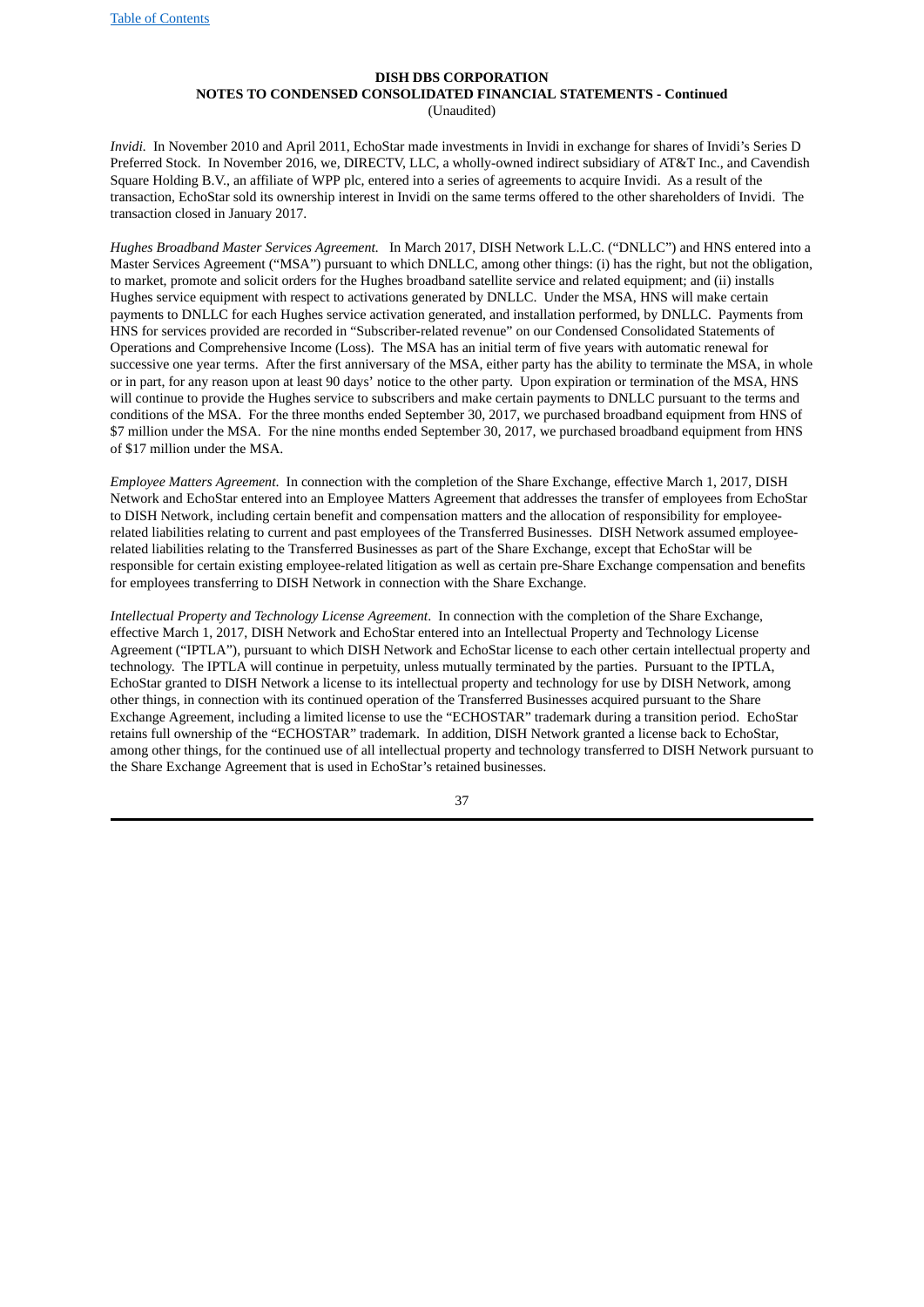(Unaudited)

#### *Related Party Transactions with NagraStar L.L.C.*

As a result of the completion of the Share Exchange on February 28, 2017, we own a 50% interest in NagraStar, a joint venture that is our primary provider of encryption and related security systems intended to assure that only authorized customers have access to our programming. Certain payments related to NagraStar are recorded in "Subscriber-related expenses" on our Condensed Consolidated Statements of Operations and Comprehensive Income (Loss). In addition, certain other payments are initially included in "Inventory" and are subsequently capitalized as "Property and equipment, net" on our Condensed Consolidated Balance Sheets or expensed as "Subscriber acquisition costs" or "Subscriber-related expenses" on our Condensed Consolidated Statements of Operations and Comprehensive Income (Loss) when the equipment is deployed. We record all payables in "Trade accounts payable" or "Other accrued expenses" on our Condensed Consolidated Balance Sheets. Our investment in NagraStar is accounted for using the equity method.

The table below summarizes our transactions with NagraStar:

|                                         |     | <b>For the Three Months Ended</b><br>September 30, |                | <b>For the Nine Months Ended</b><br>September 30, |    |        |    |        |  |  |
|-----------------------------------------|-----|----------------------------------------------------|----------------|---------------------------------------------------|----|--------|----|--------|--|--|
|                                         |     | 2017                                               |                | 2016                                              |    | 2017   |    | 2016   |  |  |
|                                         |     |                                                    |                | (In thousands)                                    |    |        |    |        |  |  |
| <b>Purchases (including fees):</b>      |     |                                                    |                |                                                   |    |        |    |        |  |  |
| Purchases from NagraStar                | \$  | 17,897                                             | S              | 20,064                                            | S. | 54,328 | \$ | 65,558 |  |  |
|                                         |     |                                                    |                |                                                   |    |        |    |        |  |  |
|                                         |     | As of                                              |                |                                                   |    |        |    |        |  |  |
|                                         |     | September 30,                                      |                | December 31,                                      |    |        |    |        |  |  |
|                                         |     | 2017                                               |                | 2016                                              |    |        |    |        |  |  |
|                                         |     |                                                    | (In thousands) |                                                   |    |        |    |        |  |  |
| <b>Amounts Payable and Commitments:</b> |     |                                                    |                |                                                   |    |        |    |        |  |  |
| Amounts payable to NagraStar            | \$. | 16,323                                             | \$             | 18,597                                            |    |        |    |        |  |  |
| Commitments to NagraStar                |     | 6,873                                              |                | 2,716                                             |    |        |    |        |  |  |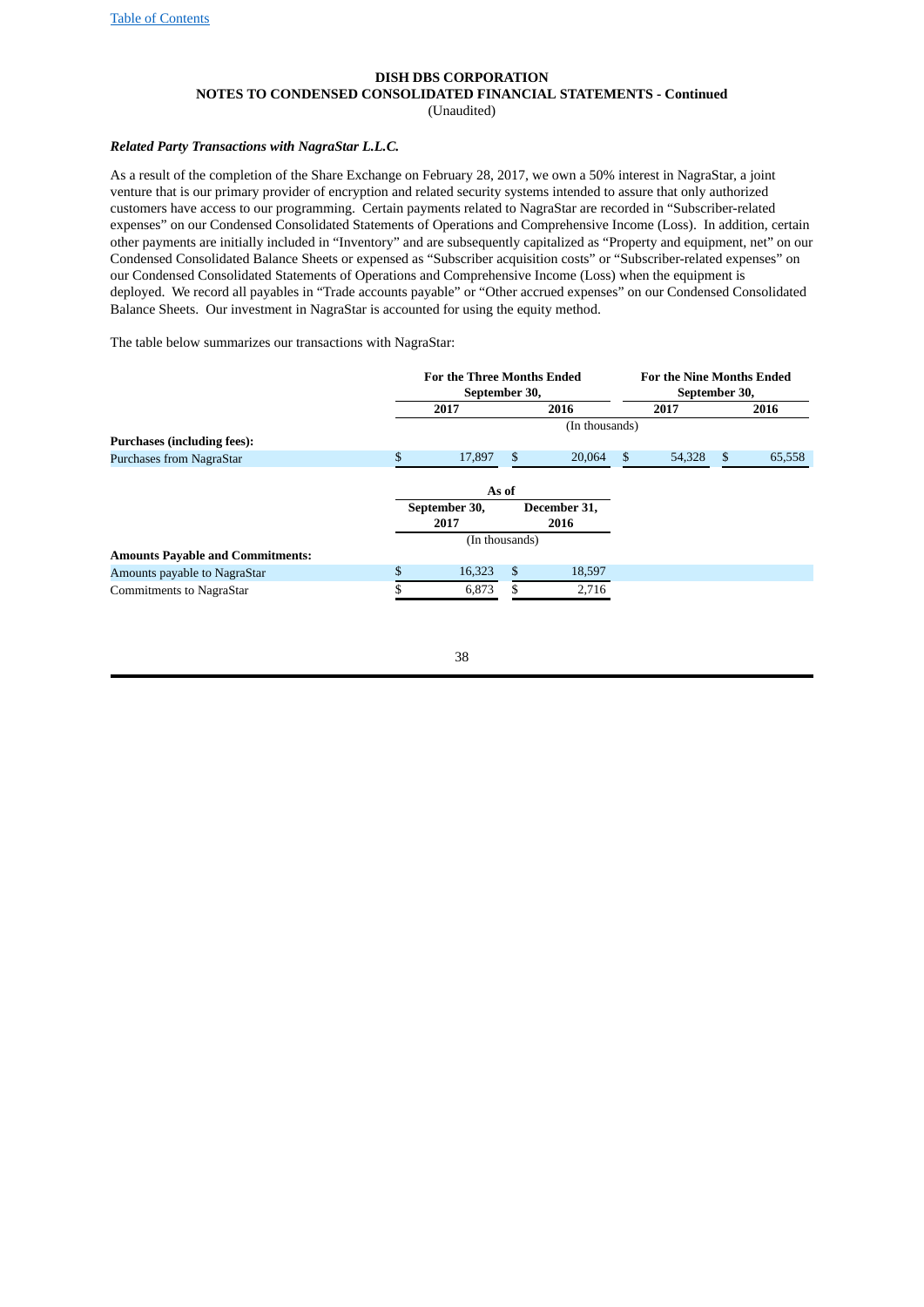(Unaudited)

# *Related Party Transactions with Dish Mexico*

Dish Mexico, S. de R.L. de C.V. ("Dish Mexico") is an entity that provides direct-to-home satellite services in Mexico, which is owned 49.0% by EchoStar. We provide certain broadcast services and sell hardware such as digital set-top boxes and related components to Dish Mexico, which are recorded in "Equipment sales and other" on our Condensed Consolidated Statements of Operations and Comprehensive Income (Loss).

The table below summarizes our transactions with Dish Mexico:

|                                          | For the Three Months Ended<br>September 30, |                |                |  |       | <b>For the Nine Months Ended</b><br>September 30, |        |  |  |  |
|------------------------------------------|---------------------------------------------|----------------|----------------|--|-------|---------------------------------------------------|--------|--|--|--|
|                                          | 2017                                        |                | 2016           |  | 2017  |                                                   | 2016   |  |  |  |
|                                          |                                             |                | (In thousands) |  |       |                                                   |        |  |  |  |
| Sales:                                   |                                             |                |                |  |       |                                                   |        |  |  |  |
| Digital receivers and related components | \$<br>413                                   | \$             | $7,693$ \$     |  | 1,596 | \$                                                | 40,423 |  |  |  |
| Uplink services                          | 995                                         | S              | $1,024$ \$     |  | 2,993 | s                                                 | 3,049  |  |  |  |
|                                          |                                             | As of          |                |  |       |                                                   |        |  |  |  |
|                                          | September 30,                               |                | December 31,   |  |       |                                                   |        |  |  |  |
|                                          | 2017                                        |                | 2016           |  |       |                                                   |        |  |  |  |
|                                          |                                             | (In thousands) |                |  |       |                                                   |        |  |  |  |
| <b>Amounts Receivable:</b>               |                                             |                |                |  |       |                                                   |        |  |  |  |
| Amounts receivable from Dish Mexico      | \$<br>2,342                                 | \$             | 13,516         |  |       |                                                   |        |  |  |  |

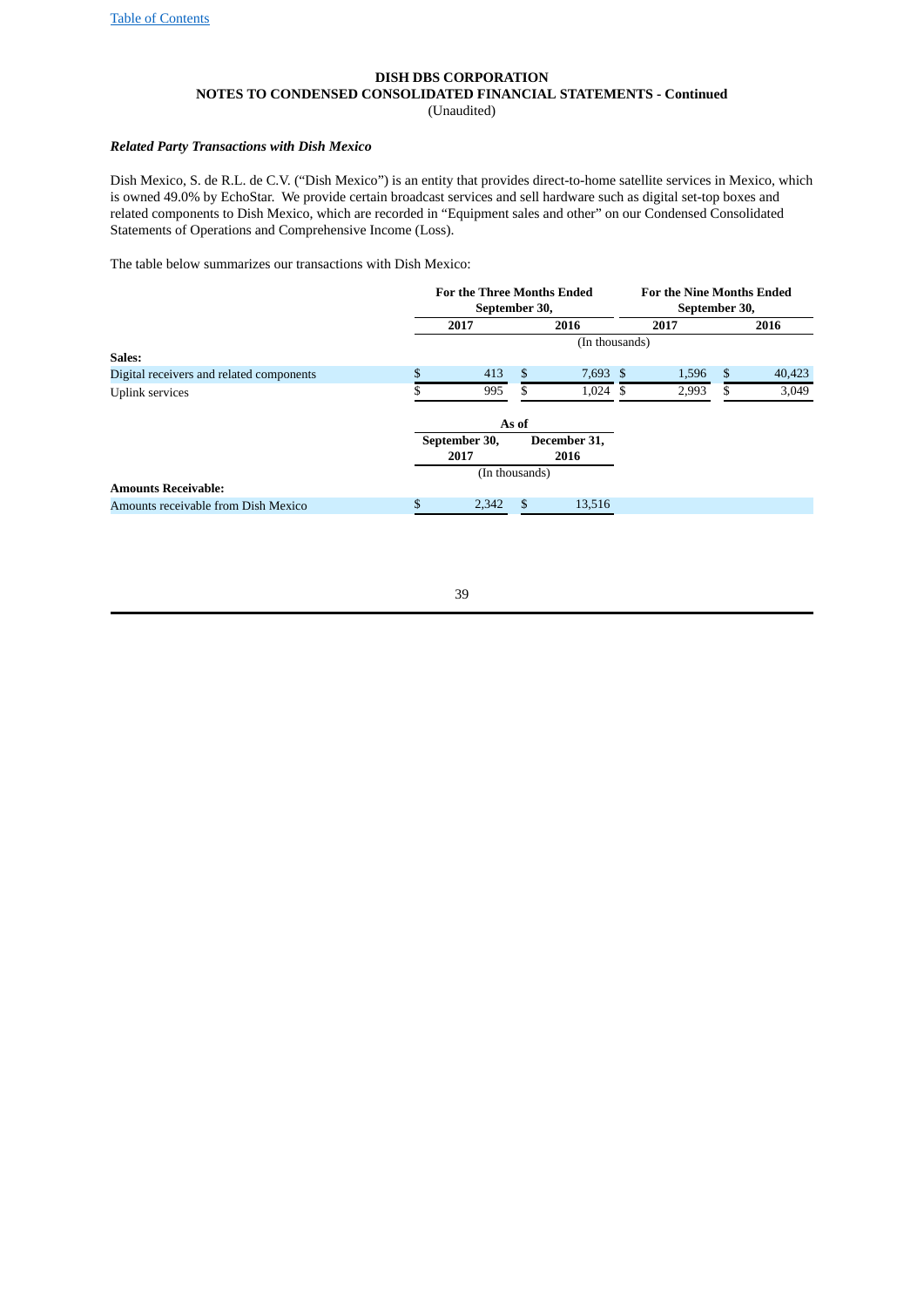<span id="page-45-0"></span>You should read the following narrative analysis of our results of operations together with the condensed consolidated financial statements and notes to our financial statements included elsewhere in this Quarterly Report on Form 10-O. This management's narrative analysis is intended to help provide an understanding of our financial condition, changes in *financial condition and results of our operations and contains forward-looking statements that involve risks and uncertainties. The forward-looking statements are not historical facts, but rather are based on current expectations,* estimates, assumptions and projections about our industry, business and future financial results. Our actual results could differ materially from the results contemplated by these forward-looking statements due to a number of factors, including those discussed in Part II, Item 1A of our Quarterly Report on Form 10-Q for the quarter ended June 30, 2017 and in our Annual Report on Form 10-K for the year ended December 31, 2016 under the caption "Item 1A. Risk Factors." Furthermore, such forward-looking statements speak only as of the date of this Quarterly Report on Form 10-Q, and we *expressly disclaim any obligation to update any forward-looking statements.*

#### **Overview**

Our business strategy is to be the best provider of video services in the United States by providing products with the best technology, outstanding customer service, and great value. We promote our pay-TV services as providing our subscribers with a better "price-to-value" relationship than those available from other subscription television service providers.

As the pay-TV industry is mature, our strategy has included an increased emphasis on acquiring and retaining higher quality subscribers, even if it means that we will acquire and retain fewer overall subscribers. We evaluate the quality of subscribers based upon a number of factors, including, among others, profitability. Our Pay-TV subscriber base has been declining due to, among other things, this strategy. There can be no assurance that our Pay-TV subscriber base will not continue to decline and that the pace of such decline will not accelerate.

Our current revenue and profit is primarily derived from providing pay-TV services to our subscribers. We also generate revenue from equipment rental fees and other hardware related fees, including fees for DVRs, equipment upgrade fees and additional outlet fees from subscribers with receivers with multiple tuners; advertising services; fees earned from our inhome service operations; and sales of digital receivers and related components to third-party pay-TV providers. Our subscriber-related revenue has been declining due to, among other things, the continuing decline in our Pay-TV subscriber base. We expect this trend to continue. Our most significant expenses are subscriber-related expenses, which are primarily related to programming, subscriber acquisition costs and depreciation and amortization.

#### **Financial Highlights**

#### *2017 Third Quarter Consolidated Results of Operations and Key Operating Metrics*

- Revenue of \$3.492 billion
- Pay-TV ARPU of \$87.23
- Net income attributable to DISH DBS of \$158 million
- · Gross new Pay-TV subscriber activations of approximately 638,000
- Pay-TV SAC of \$554
- Addition of approximately 16,000 net Pay-TV subscribers
- Pay-TV churn rate of 1.57%

#### *Consolidated Financial Condition as of September 30, 2017*

- · Cash, cash equivalents and current marketable investment securities of \$553 million
- Total assets of \$4.407 billion
- · Total long-term debt and capital lease obligations of \$13.291 billion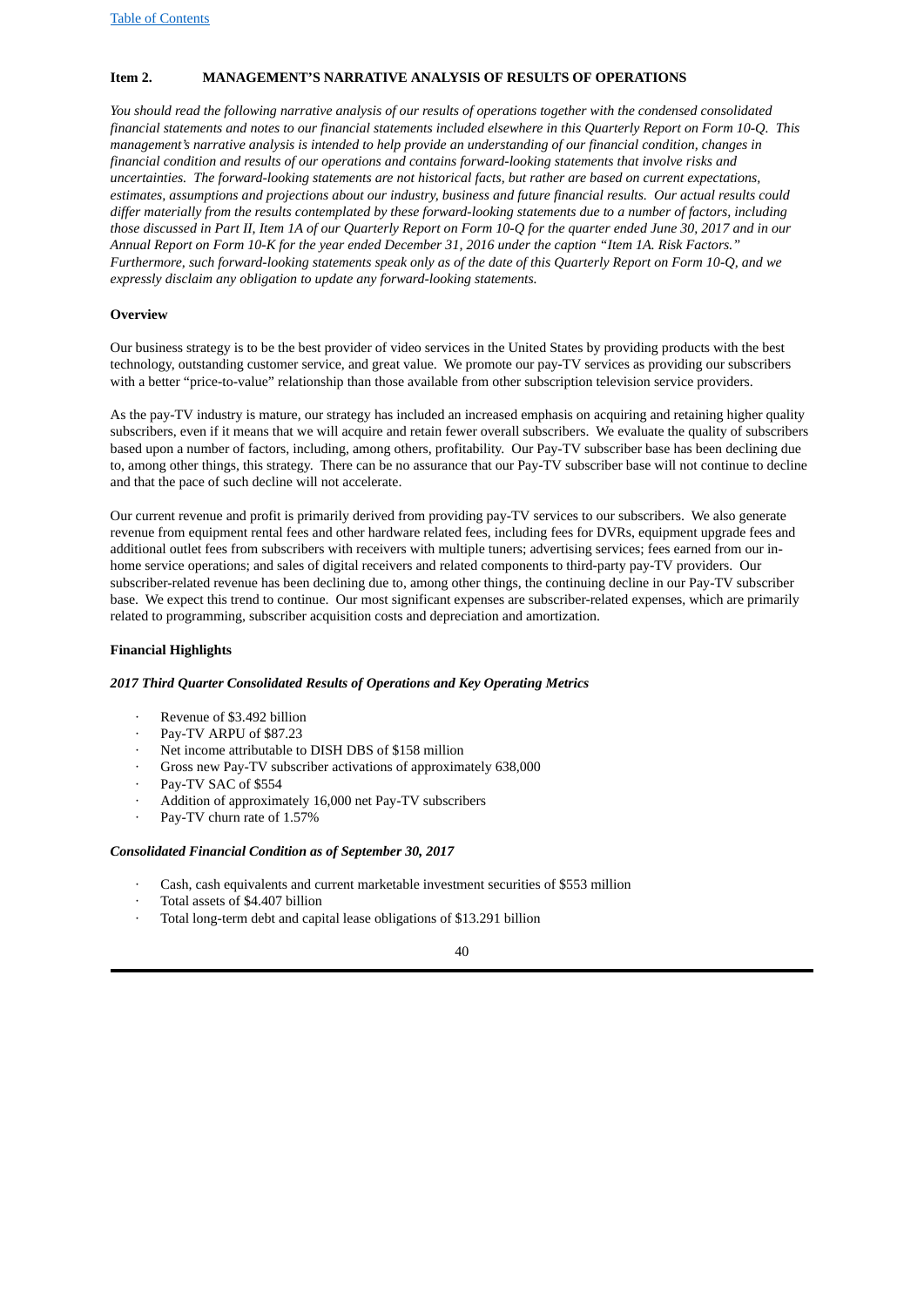Our subsidiaries operate one primary business segment.

## *Pay-TV*

We offer pay-TV services under the DISH<sup>®</sup> brand and the Sling<sup>®</sup> brand (collectively "Pay-TV" services). As of September 30, 2017, we had 13.203 million Pay-TV subscribers in the United States, after we removed approximately 145,000 subscribers, representing all of our subscribers in Puerto Rico and the U.S. Virgin Islands, due to the impact of Hurricane Maria. We are the nation's fourth largest pay-TV provider. Competition has intensified in recent years as the pay-TV industry has matured. To differentiate our DISH branded pay-TV service from our competitors, we introduced the Hopper **®** whole-home DVR during 2012 and have continued to add functionality and simplicity for a more intuitive user experience. Our Hopper and Joey® whole-home DVR promotes a suite of integrated features and functionality designed to maximize the convenience and ease of watching TV anytime and anywhere. It also has several innovative features that a consumer can use, at his or her option, to watch and record television programming, through their televisions, Internetconnected tablets, smartphones and computers. During the first quarter 2016, we made our next generation Hopper, the Hopper 3, available to customers nationwide. Among other things, the Hopper 3 features 16 tuners, delivers an enhanced 4K Ultra HD experience, and supports up to seven TVs simultaneously. There can be no assurance that these integrated features and functionality will positively affect our results of operations or our gross new Pay-TV subscriber activations.

We market our Sling TV services primarily to consumers who do not subscribe to traditional satellite and cable pay-TV services. Our Sling TV services require an Internet connection and are available on multiple streaming-capable devices including TVs, tablets, computers, game consoles and smart phones. We offer Sling International, Sling Latino and Sling domestic video programming services. Our Sling domestic service has a single-stream service branded Sling Orange and a multi-stream service branded Sling Blue, which includes, among other things, the ability to stream on up to three devices simultaneously. All Sling branded pay-TV subscribers are included in our Pay-TV subscriber count.

As a result of the completion of the Share Exchange with EchoStar, described below, we also design, develop and distribute receiver systems and provide digital broadcast operations, including satellite uplinking/downlinking, transmission and other services to third-party pay-TV providers.

#### *Share Exchange Agreement*

On February 28, 2017, DISH Network and EchoStar and certain of their respective subsidiaries completed the transactions contemplated by the Share Exchange Agreement (the "Share Exchange Agreement") that was previously entered into on January 31, 2017 (the "Share Exchange"). Pursuant to the Share Exchange Agreement, among other things, EchoStar transferred to us certain assets and liabilities of the EchoStar technologies and EchoStar broadcasting businesses, consisting primarily of the businesses that design, develop and distribute digital set-top boxes, provide satellite uplinking services and develop and support streaming video technology, as well as certain investments in joint ventures, spectrum licenses, real estate properties and EchoStar's ten percent non-voting interest in Sling TV Holding L.L.C. (the "Transferred Businesses"), and in exchange, we transferred to EchoStar the 6,290,499 shares of preferred tracking stock issued by EchoStar (the "EchoStar Tracking Stock") and 81.128 shares of preferred tracking stock issued by Hughes Satellite Systems Corporation, a subsidiary of EchoStar (the "HSSC Tracking Stock," and together with the EchoStar Tracking Stock, collectively, the "Tracking Stock"), that tracked the residential retail satellite broadband business of Hughes Network Systems, LLC. In connection with the Share Exchange, DISH Network and EchoStar and certain of their respective subsidiaries entered into certain agreements covering, among other things, tax matters, employee matters, intellectual property matters and the provision of transitional services. See Note 11 in the Notes to our Condensed Consolidated Financial Statements for further information.

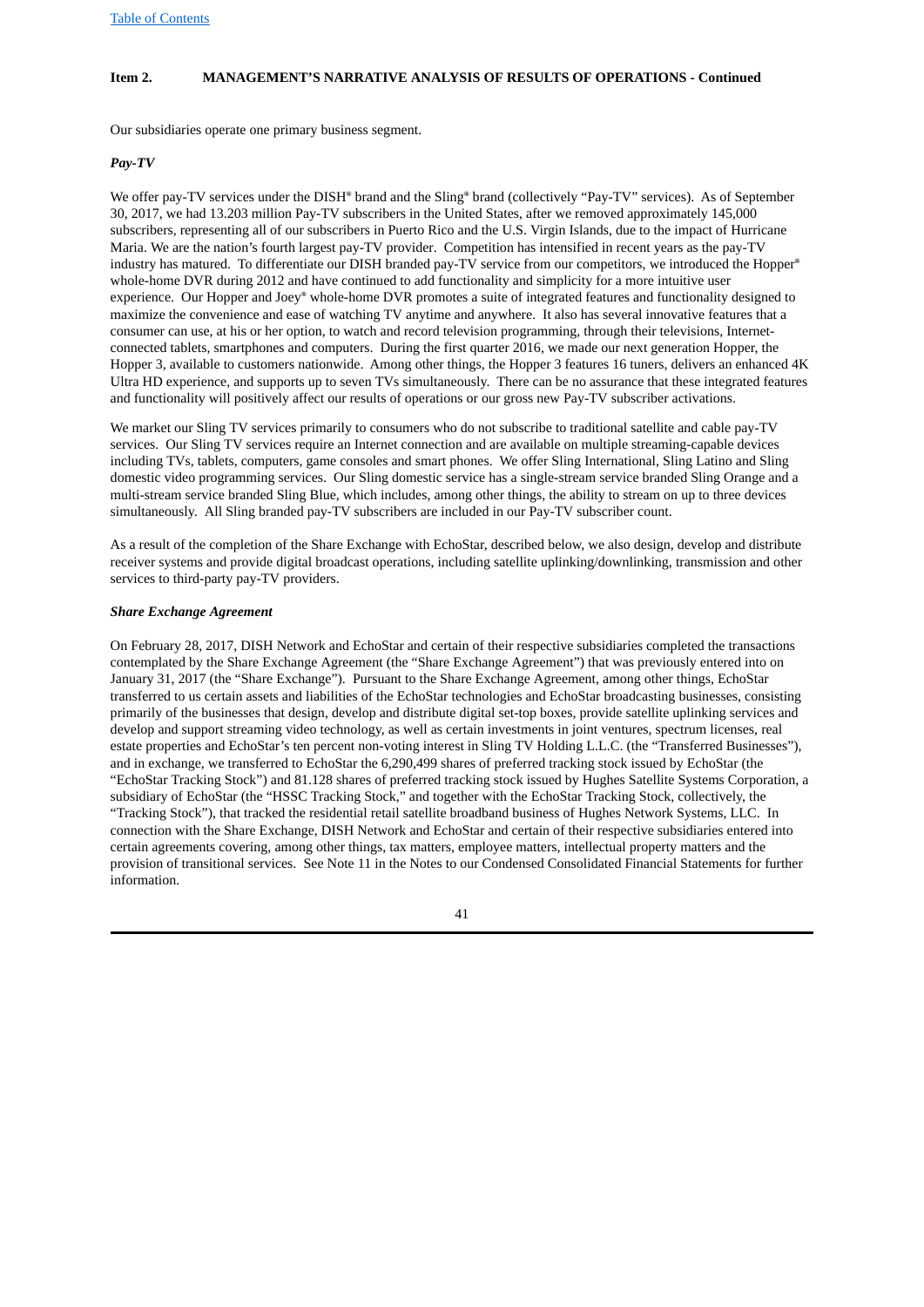As the Share Exchange was a transaction between entities that are under common control, accounting rules require that our Condensed Consolidated Financial Statements include the results of the Transferred Businesses for all periods presented, including periods prior to the completion of the Share Exchange. We initially recorded the Transferred Businesses at EchoStar's historical cost basis. The difference between the historical cost basis of the Transferred Businesses and the net carrying value of the Tracking Stock is recorded in "Additional paid-in capital" on our Condensed Consolidated Balance Sheets. The results of the Transferred Businesses were prepared from separate records maintained by EchoStar for the periods prior to March 1, 2017, and may not necessarily be indicative of the conditions that would have existed, or the results of operations, if the Transferred Businesses had been operated on a combined basis with our subsidiaries. See Note 2 in the Notes to our Condensed Consolidated Financial Statements for further information.

#### **Trends**

#### *Competition*

Competition has intensified in recent years as the pay-TV industry has matured. With respect to our DISH branded pay‑TV services, we and our competitors increasingly must seek to attract a greater proportion of new subscribers from each other's existing subscriber bases rather than from first-time purchasers of pay-TV services. We incur significant costs to retain our existing DISH branded pay-TV customers, mostly as a result of upgrading their equipment to HD and DVR receivers and by providing retention credits. Our subscriber retention costs may vary significantly from period to period.

Many of our competitors have been especially aggressive by offering discounted programming and services for both new and existing subscribers, including bundled offers combining broadband, video and/or wireless services and other promotional offers. Certain competitors have been able to subsidize the price of video services with the price of broadband and/or wireless services. In addition, our gross new Pay-TV subscriber activations and net Pay-TV subscriber additions continue to be negatively impacted by stricter customer acquisition and retention policies for our DISH branded pay-TV subscribers, including an increased emphasis on acquiring and retaining higher quality subscribers.

Our Pay-TV services also face increased competition from programmers and other companies who distribute video directly to consumers over the Internet. Programming offered over the Internet has become more prevalent and consumers are spending an increasing amount of time accessing video content via the Internet on their mobile devices. Significant changes in consumer behavior with regard to the means by which consumers obtain video entertainment and information in response to digital media competition could have a material adverse effect on our business, results of operations and financial condition or otherwise disrupt our business. In particular, consumers have shown increased interest in viewing certain video programming in any place, at any time and/or on any broadband-connected device they choose. Online content providers may cause our subscribers to disconnect our services ("cord cutting"), downgrade to smaller, less expensive programming packages ("cord shaving") or elect to purchase through these online content providers a certain portion of the services that they would have historically purchased from us, such as pay per view movies, resulting in less revenue to us.

We implement new marketing promotions from time to time that are intended to increase our gross new Pay-TV subscriber activations. For example, we have launched various marketing promotions offering certain DISH branded pay-TV programming packages without a price increase for a limited time period. We also launched our Flex Pack skinny bundle with a core package of programming consisting of more than 50 channels and the choice of one of nine themed add-on channel packs, which include, among others, local broadcast networks and kids and general entertainment programming. Subscribers can also add or remove additional channel packs to best suit their entertainment needs. During 2017, we launched "Tuned In To You" and the accompanying "Spokeslistener" campaign. While we plan to implement these and other new marketing efforts, there can be no assurance that we will ultimately be successful in increasing our gross new Pay-TV subscriber activations. Additionally, in response to our efforts, we may face increased competitive pressures, including aggressive marketing and retention efforts, bundled discount offers combining broadband, video and/or wireless services and other discounted promotional offers.

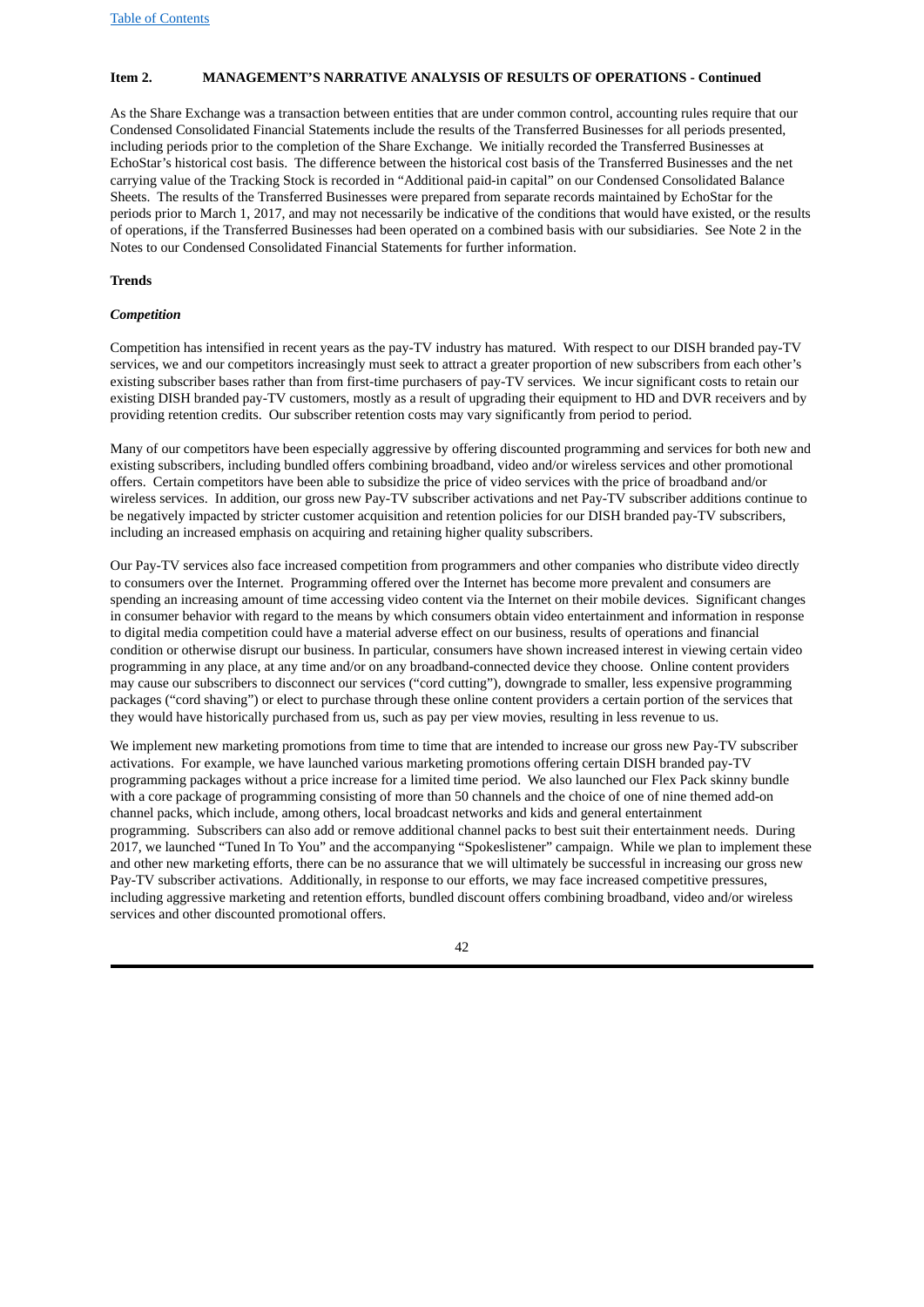Our Pay-TV subscriber base has been declining due to, among other things, the factors described above. There can be no assurance that our Pay-TV subscriber base will not continue to decline and that the pace of such decline will not accelerate. In the event that our Pay-TV subscriber base continues to decline, it could have a material adverse long-term effect on our business, results of operations, financial condition and cash flow.

## *Programming*

Our ability to compete successfully will depend, among other things, on our ability to continue to obtain desirable programming and deliver it to our subscribers at competitive prices. Programming costs represent a large percentage of our "Subscriber-related expenses" and the largest component of our total expense. We expect these costs to continue to increase, and certain programming costs are rising at a much faster rate than wages or inflation, especially for local broadcast channels. The rates we are charged for retransmitting local broadcast channels have been increasing substantially and may exceed our ability to increase our prices to our customers. In addition, programming costs continue to increase due to contractual price increases and the renewal of long-term programming contracts on less favorable pricing terms. Going forward, our margins may face pressure if we are unable to renew our long-term programming contracts on acceptable pricing and other economic terms or if we are unable to pass these increased programming costs on to our customers.

Increases in programming costs generally cause us to increase the rates that we charge to our subscribers, which could in turn cause our existing Pay-TV subscribers to disconnect our service or cause potential new Pay-TV subscribers to choose not to subscribe to our service. Additionally, even if our subscribers do not disconnect our services, they may purchase through new and existing online content providers a certain portion of the services that they would have historically purchased from us, such as pay-per-view movies, resulting in less revenue to us.

Furthermore, our gross new Pay-TV subscriber activations, net Pay-TV subscriber additions and Pay-TV churn rate may be negatively impacted if we are unable to renew our long-term programming carriage contracts before they expire. In the past, our gross new Pay-TV subscriber activations, net Pay-TV subscriber additions and Pay-TV churn rate have been negatively impacted as a result of programming interruptions and threatened programming interruptions in connection with the scheduled expiration of programming carriage contracts with content providers. We cannot predict with any certainty the impact to our gross new Pay-TV subscriber activations, net Pay-TV subscriber additions and Pay-TV churn rate resulting from programming interruptions or threatened programming interruptions that may occur in the future. As a result, we may at times suffer from periods of lower gross new Pay-TV subscriber activations, lower net Pay-TV subscriber additions or higher net Pay-TV subscriber losses, and higher Pay-TV churn rates.

#### *Operations and Customer Service*

While competitive factors have impacted the entire pay-TV industry, our relative performance has also been driven by issues specific to us. In the past, our subscriber growth has been adversely affected by signal theft and other forms of fraud and by our operational inefficiencies. To combat signal theft and improve the security of our broadcast system, we use microchips embedded in credit card sized access cards, called "smart cards," or security chips in our DBS receiver systems to control access to authorized programming content ("Security Access Devices"). We expect that future replacements of these devices may be necessary to keep our system secure. To combat other forms of fraud, among other things, we monitor our independent third-party distributors' and independent third-party retailers' adherence to our business rules.

While we have made improvements in responding to and dealing with customer service issues, we continue to focus on the prevention of these issues, which is critical to our business, financial condition and results of operations. To improve our operational performance, we continue to make investments in staffing, training, information systems, and other initiatives, primarily in our call center and in-home service operations. These investments are intended to help combat inefficiencies introduced by the increasing complexity of our business, improve customer satisfaction, reduce churn, increase productivity, and allow us to scale better over the long run. We cannot be certain, however, that our spending will ultimately be successful in improving our operational performance.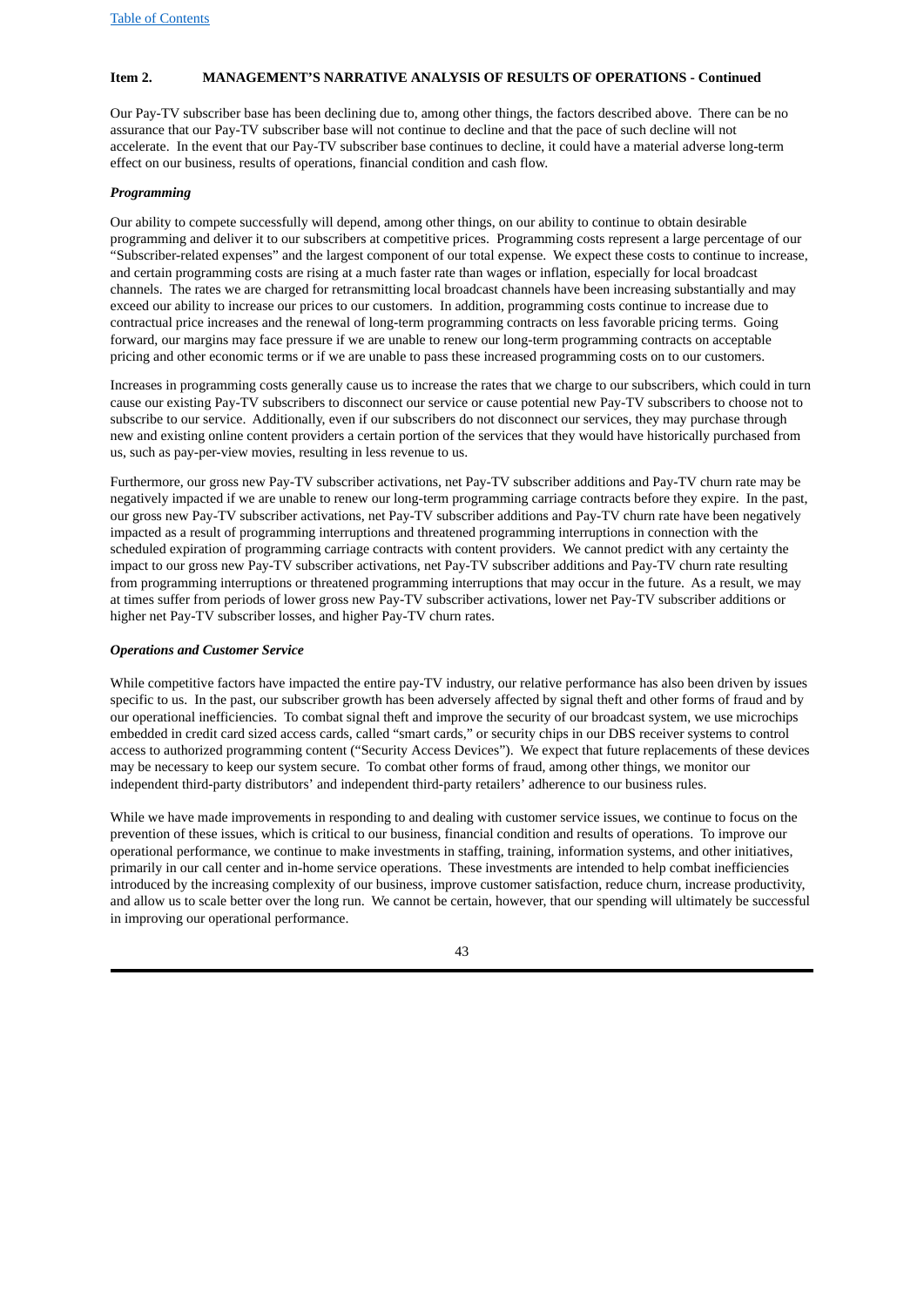#### *Changes in our Technology*

We have been deploying DBS receivers that utilize 8PSK modulation technology with MPEG-4 compression technology for several years. These technologies, when fully deployed, will allow improved broadcast efficiency, and therefore allow increased programming capacity. Many of our customers today, however, do not have DBS receivers that use MPEG-4 compression technology. In addition, given that all of our HD content is broadcast in MPEG-4, any growth in HD penetration will naturally accelerate our transition to these newer technologies and may increase our subscriber acquisition and retention costs. All new DBS receivers have MPEG-4 compression with 8PSK modulation technology.

In addition, from time to time, we change equipment for certain subscribers to make more efficient use of transponder capacity in support of HD and other initiatives. We believe that the benefit from the increase in available transponder capacity outweighs the short-term cost of these equipment changes.

#### *Operational Liquidity*

We make general investments in property such as satellites, set-top boxes, information technology and facilities that support our overall business. Moreover, since we are primarily a subscriber-based company, we also make subscriber-specific investments to acquire new subscribers and retain existing subscribers. While the general investments may be deferred without impacting the business in the short-term, the subscriber-specific investments are less discretionary. Our overall objective is to generate sufficient cash flow over the life of each subscriber to provide an adequate return against the upfront investment. Once the upfront investment has been made for each subscriber, the subsequent cash flow is generally positive, but there can be no assurances that over time we will recoup or earn a return on the upfront investment.

There are a number of factors that impact our future cash flow compared to the cash flow we generate at a given point in time. The first factor is our Pay-TV churn rate and how successful we are at retaining our current Pay-TV subscribers. To the extent we lose Pay-TV subscribers from our existing base, the positive cash flow from that base is correspondingly reduced. The second factor is how successful we are at maintaining our subscriber-related margins. To the extent our "Subscriber-related expenses" grow faster than our "Subscriber-related revenue," the amount of cash flow that is generated per existing subscriber is reduced. Recently, our subscriber-related margins have been reduced by, among other things, a shift to lower priced Pay-TV programming packages and higher programming costs. The third factor is the rate at which we acquire new subscribers. The faster we acquire new subscribers, the more our positive ongoing cash flow from existing subscribers is offset by the negative upfront cash flow associated with acquiring new subscribers. Conversely, the slower we acquire subscribers, the more our operating cash flow is enhanced. Finally, our future cash flow is impacted by the rate at which we make general investments, incur litigation expense, and any cash flow from financing activities.

Our subscriber-specific investments to acquire new subscribers have a significant impact on our cash flow. While fewer subscribers will likely translate into lower ongoing cash flow in the long-term, cash flow is actually aided, in the short-term, by the reduction in subscriber-specific investment spending. As a result, a slow-down in our business due to external or internal factors does not introduce the same level of short-term liquidity risk as it might in other industries.

# *Availability of Credit and Effect on Liquidity*

The ability to raise capital has generally existed for us despite economic weakness and uncertainty. While modest fluctuations in the cost of capital will not likely impact our current operational plans, significant fluctuations could have a material adverse effect on our business, results of operations and financial condition.

#### *Future Liquidity*

*Debt Maturity*

Our 4 5/8% Senior Notes with an aggregate principal balance of \$900 million were redeemed on July 17, 2017.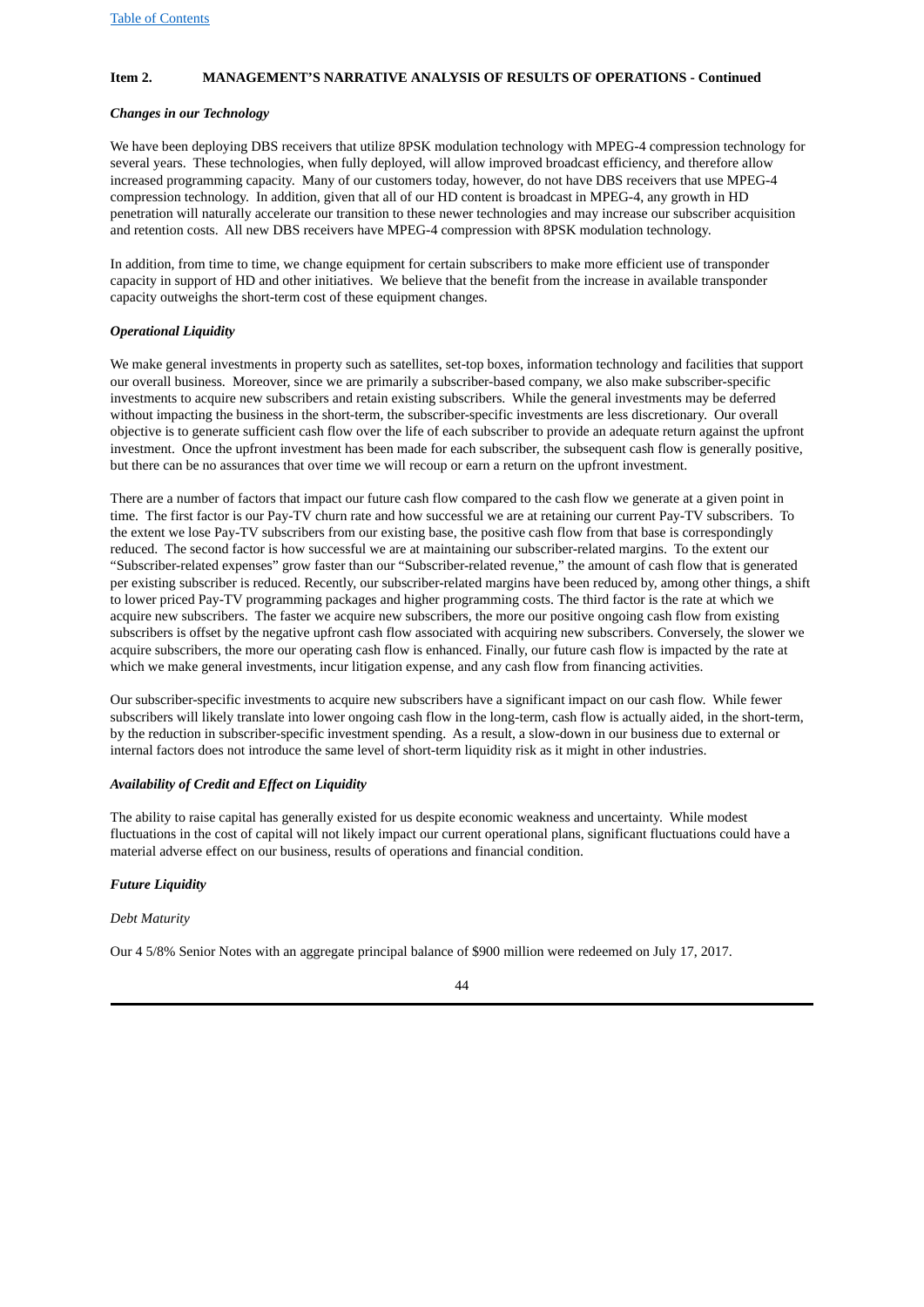Our 4 1/4% Senior Notes with an aggregate principal balance of \$1.2 billion mature on April 1, 2018. We expect to fund this obligation from cash and marketable investment securities balances at that time. But, depending on market conditions, we may refinance this obligation in whole or in part.

#### *Wireless Spectrum*

Since 2008, DISH Network has directly invested over \$11 billion to acquire certain wireless spectrum licenses and related assets and made over \$10 billion in non-controlling investments in certain entities, for a total of over \$21 billion, as described further below.

*DISH Network Spectrum.* DISH Network has directly invested over \$11 billion to acquire certain wireless spectrum licenses and related assets. These wireless spectrum licenses are subject to certain interim and final build-out requirements. DISH Network will need to make significant additional investments or partner with others to, among other things, commercialize, build-out, and integrate these licenses and related assets, and any additional acquired licenses and related assets; and comply with regulations applicable to such licenses. Depending on the nature and scope of such commercialization, build-out, integration efforts, and regulatory compliance, any such investments or partnerships could vary significantly. In addition, as DISH Network considers its options for the commercialization of its wireless spectrum, it will incur significant additional expenses and will have to make significant investments related to, among other things, research and development, wireless testing and wireless network infrastructure. In March 2017, DISH Network notified the Federal Communications Commission ("FCC") that it plans to deploy a next-generation 5G-capable network, focused on supporting narrowband Internet of Things ("IoT"). The first phase of the network deployment will be completed by March 2020, with subsequent phases to be completed thereafter. DISH Network may also determine that additional wireless spectrum licenses may be required to commercialize its wireless business and to compete with other wireless service providers.

In connection with the development of DISH Network's wireless business, including without limitation the efforts described above, we have made cash distributions to partially finance these efforts to date and may make additional cash distributions to finance in whole or in part DISH Network's future efforts. See Note 11 in the Notes to our Condensed Consolidated Financial Statements for further information regarding our dividends to DISH Orbital Corporation ("DOC"). There can be no assurance that DISH Network will be able to develop and implement a business model that will realize a return on these wireless spectrum licenses or that DISH Network will be able to profitably deploy the assets represented by these wireless spectrum licenses.

DISH Network Non-Controlling Investments in the Northstar Entities and the SNR Entities Related to AWS-3 Wireless *Spectrum Licenses.* Through its wholly-owned subsidiaries American AWS-3 Wireless II L.L.C. ("American II") and American AWS-3 Wireless III L.L.C. ("American III"), DISH Network has made over \$10 billion in certain non-controlling investments in Northstar Spectrum, LLC ("Northstar Spectrum"), the parent company of Northstar Wireless, LLC ("Northstar Wireless," and collectively with Northstar Spectrum, the "Northstar Entities"), and in SNR Wireless HoldCo, LLC ("SNR HoldCo"), the parent company of SNR Wireless LicenseCo, LLC ("SNR Wireless," and collectively with SNR HoldCo, the "SNR Entities"), respectively. On October 27, 2015, the FCC granted certain AWS-3 wireless spectrum licenses (the "AWS-3 Licenses") to Northstar Wireless (the "Northstar Licenses") and to SNR Wireless (the "SNR Licenses"), respectively. DISH Network may need to make significant additional loans to the Northstar Entities and to the SNR Entities, or they may need to partner with others, so that the Northstar Entities and the SNR Entities may commercialize, build-out and integrate the Northstar Licenses and the SNR Licenses, comply with regulations applicable to the Northstar Licenses and the SNR Licenses, and make any potential payments related to the re-auction of AWS-3 licenses retained by the FCC. Depending upon the nature and scope of such commercialization, build-out, integration efforts, regulatory compliance, and potential re-auction payments, any such loans or partnerships could vary significantly. For further information regarding the potential re-auction of AWS-3 licenses retained by the FCC, see Note 10 "*Commitments and Contingencies – DISH* Network Non-Controlling Investments in the Northstar Entities and the SNR Entities Related to AWS-3 Wireless Spectrum *Licenses"* in the Notes to DISH Network's Quarterly Report on Form 10-Q for the quarter ended September 30, 2017.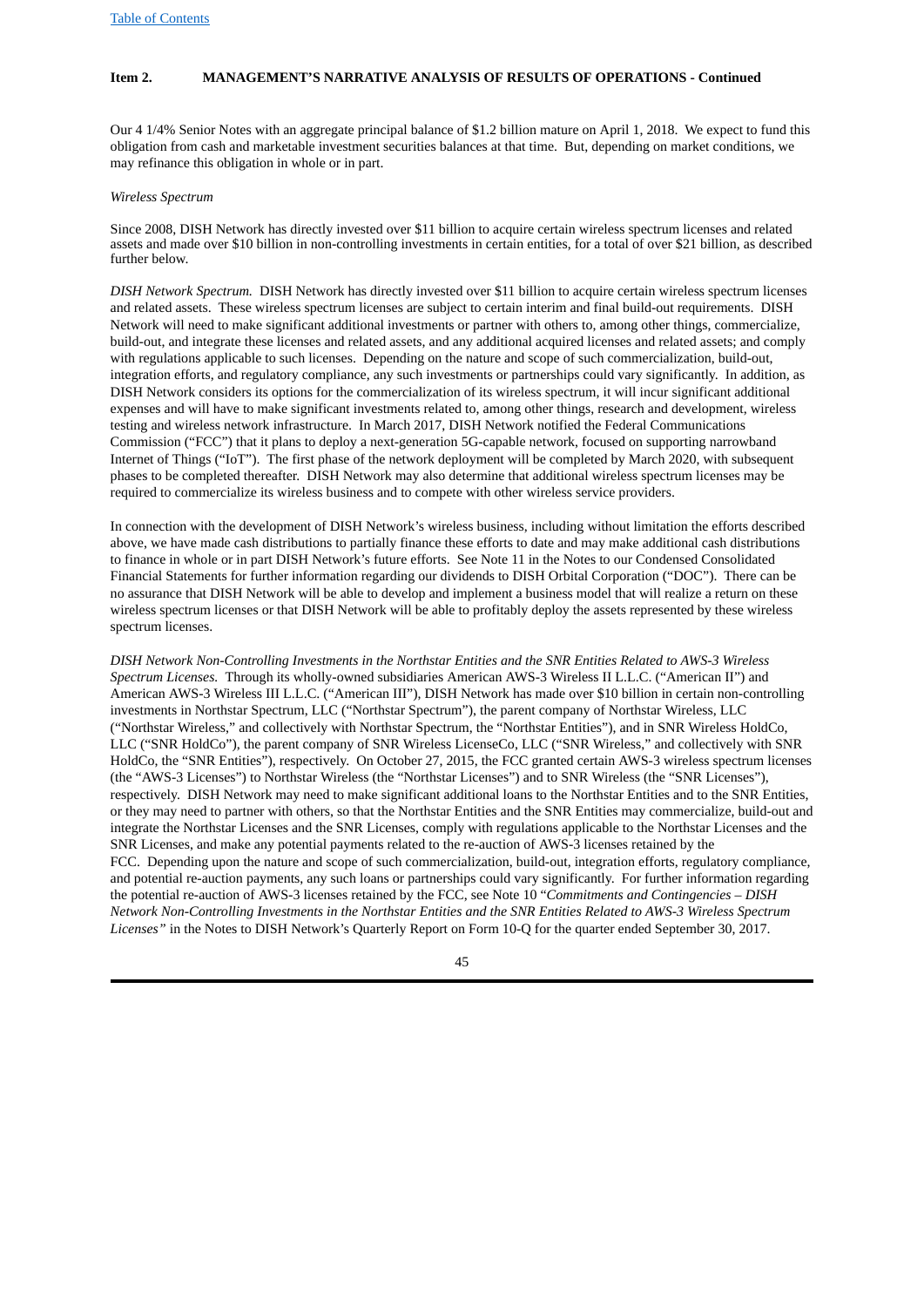In connection with certain funding obligations related to the investments by American II and American III discussed above, in February 2015, we paid a dividend of \$8.250 billion to DOC for, among other things, general corporate purposes, which included such funding obligations, and to fund other DISH Network cash needs. We may make additional cash distributions to finance in whole or in part loans that DISH Network may make to the Northstar Entities and the SNR Entities in the future related to DISH Network's non-controlling investments in these entities. There can be no assurance that DISH Network will be able to obtain a profitable return on its non-controlling investments in the Northstar Entities and the SNR Entities.

We may need to raise significant additional capital in the future, which may not be available on acceptable terms or at all, to among other things, make additional cash distributions to DISH Network, continue investing in our business and to pursue acquisitions and other strategic transactions.

See Note 10 *"Commitments and Contingencies – Commitments"* in the Notes to DISH Network's Quarterly Report on Form 10-Q for the quarter ended September 30, 2017 for further information.

#### *Covenants and Restrictions Related to our Senior Notes*

The indentures related to our outstanding senior notes contain restrictive covenants that, among other things, impose limitations on our ability to: (i) incur additional indebtedness; (ii) enter into sale and leaseback transactions; (iii) pay dividends or make distributions on our capital stock or repurchase our capital stock; (iv) make certain investments; (v) create liens; (vi) enter into certain transactions with affiliates; (vii) merge or consolidate with another company; and (viii) transfer or sell assets. Should we fail to comply with these covenants, all or a portion of the debt under the senior notes could become immediately payable. The senior notes also provide that the debt may be required to be prepaid if certain change-in-control events occur. As of the date of filing of this Quarterly Report on Form 10-Q, we were in compliance with the covenants.

## *New Accounting Pronouncements*

*Revenue from Contracts with Customers.* On May 28, 2014, the Financial Accounting Standards Board ("FASB") issued Accounting Standards Update 2014-09 *Revenue from Contracts with Customers* ("ASU 2014-09"), and has modified the standard thereafter. On July 9, 2015, the FASB approved a one-year deferral on the effective date for implementation of this standard, which changed the effective date for us to January 1, 2018. This converged standard on revenue recognition was issued jointly with the International Accounting Standards Board to create common revenue recognition guidance for accounting principles generally accepted in the United States ("GAAP") and International Financial Reporting Standards. ASU 2014-09 provides a framework for revenue recognition that replaces most existing GAAP revenue recognition guidance when it becomes effective. ASU 2014-09 allows for either a full retrospective or modified retrospective adoption, and we plan on using the modified retrospective method. We are currently finalizing our accounting policies under ASU 2014-09. While we have not determined the ultimate impact of the standard on our Condensed Consolidated Financial Statements and related disclosures, we believe the most significant impact to us is that the standard will require that incremental costs to obtain a customer, which represent a significant portion of our non-advertising subscriber acquisition costs, be deferred and recognized over a period of time, whereas our current policy is to expense these costs as incurred. Note that where the expected amortization period is less than a year, we plan to use the practical expedient which permits expensing of these costs. From a revenue perspective, for substantially all of our residential video customers under a contract, we have concluded that the contract term under ASC 2014-09 is one month. Accordingly, while there will be changes in the way certain upfront fees and other items are recognized, we do not believe at this time there will be a material change to our revenue recognition model for our residential video customers. We are currently in the process of identifying and implementing changes to our systems, processes, and internal controls to meet the requirements of the standard. The ultimate impact of adopting ASU 2014-09 for both revenue recognition and costs to obtain and fulfill contracts will depend on the promotions and offers in place during the period leading up to and after the adoption of ASU 2014-09.

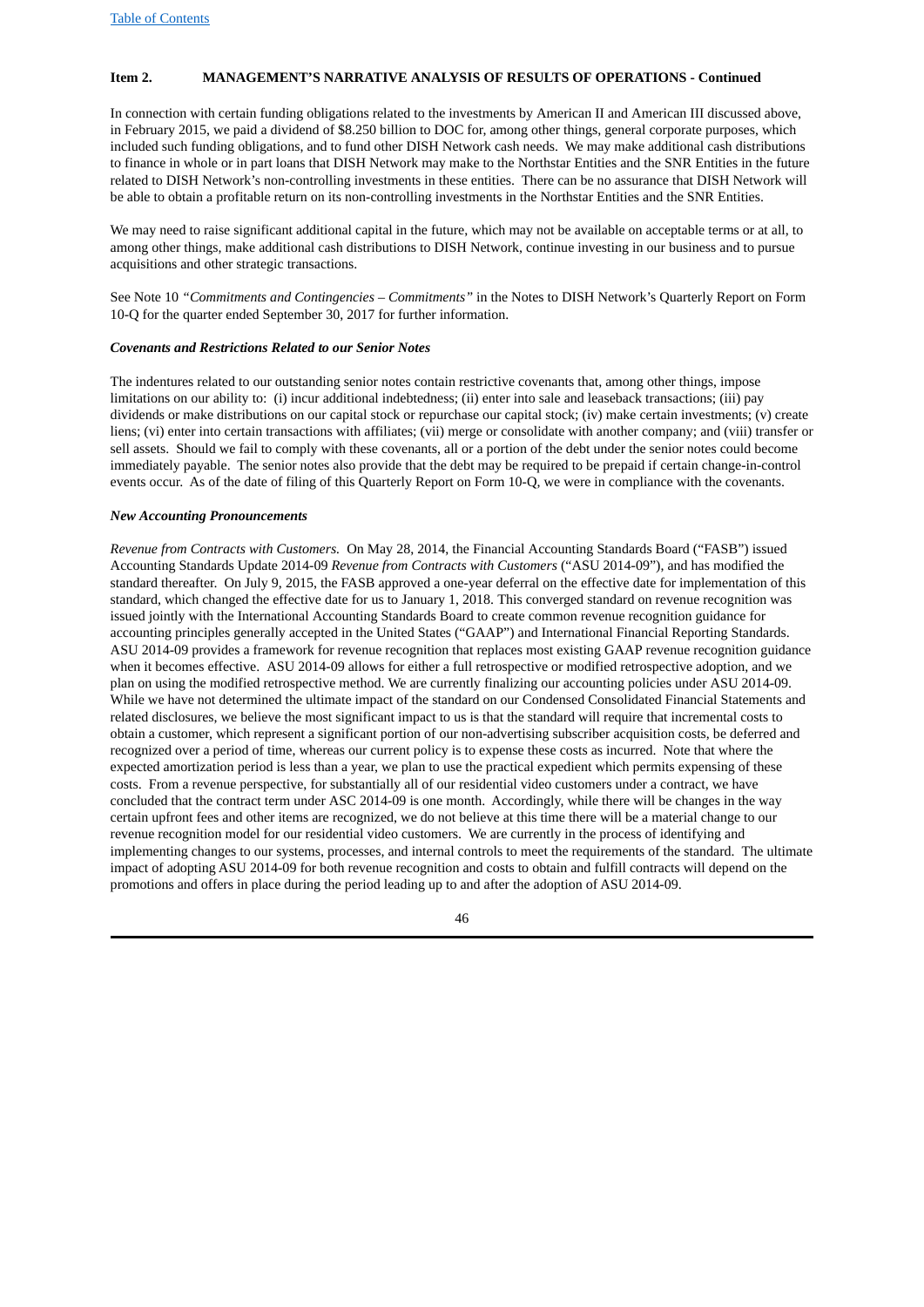*Recognition and Measurement of Financial Assets and Financial Liabilities*. On January 5, 2016, the FASB issued ASU 2016-01 *Recognition and Measurement of Financial Assets and Financial Liabilities* ("ASU 2016-01")*,* which amends certain aspects of recognition, measurement, presentation and disclosure of financial instruments. This amendment requires all equity investments to be measured at fair value with changes in the fair value recognized through net income (other than those accounted for under equity method of accounting or those that result in consolidation of the investee). This standard will be effective for fiscal years beginning after December 15, 2017, including interim periods within those fiscal years. The ultimate impact of adopting ASU 2016-01 will depend on the materiality of equity investments we hold and fluctuations in the fair value of those investments.

*Leases.* On February 25, 2016, the FASB issued ASU 2016-02 *Leases* ("ASU 2016-02"), which relates to the accounting of leasing transactions. This standard requires a lessee to record on the balance sheet the assets and liabilities for the rights and obligations created by leases with lease terms of more than 12 months. In addition, this standard requires both lessees and lessors to disclose certain key information about lease transactions. This standard will be effective for fiscal years beginning after December 15, 2018, including interim periods within those fiscal years. We are evaluating the impact the adoption of ASU 2016-02 will have on our Condensed Consolidated Financial Statements.

*Financial Instruments – Credit Losses.* On June 16, 2016, the FASB issued ASU 2016-13 *Financial Instruments – Credit Losses, Measurement of Credit Losses on Financial Instruments* ("ASU 2016-13"), which changes the way entities measure credit losses for most financial assets and certain other instruments that are not measured at fair value through net earnings. This standard will be effective for fiscal years beginning after December 15, 2019, including interim periods within those fiscal years. Early adoption is permitted. We are evaluating the impact the adoption of ASU 2016-13 will have on our Condensed Consolidated Financial Statements and related disclosures.

*Statement of Cash Flows – Update.* On August 26, 2016, the FASB issued 2016-15 *Statement of Cash Flows: Classification of Certain Cash Receipts and Cash Payments* ("ASU 2016-15"). This update consists of eight provisions that provide guidance on the classification of certain cash receipts and cash payments. If practicable, this update should be applied using a retrospective transition method to each period presented. For the provisions that are impracticable to apply retrospectively, those provisions may be applied prospectively as of the earliest date practicable. This update will become effective for fiscal years beginning after December 15, 2017, including interim periods within those fiscal years. Early adoption is permitted. We expect that the adoption of ASU 2016-15 will have an immaterial impact on our Condensed Consolidated Financial Statements and related disclosures.

*Statement of Cash Flows: Restricted Cash.* On November 17, 2016, the FASB issued ASU 2016-18 *Restricted Cash* ("ASU 2016-18")*,* which addresses the diversity where changes in restricted cash are classified on the cash flow statement. ASU 2016-18 requires that changes in restricted cash and cash equivalents be included with cash and cash equivalents when reconciling the beginning-of-period and end-of-period total amounts on the statement of cash flows. This standard will be effective for fiscal years beginning after December 15, 2017, including interim periods within those fiscal years. Early adoption is permitted. We expect that the adoption of ASU 2016-18 will have an immaterial impact on our Condensed Consolidated Financial Statements and related disclosures.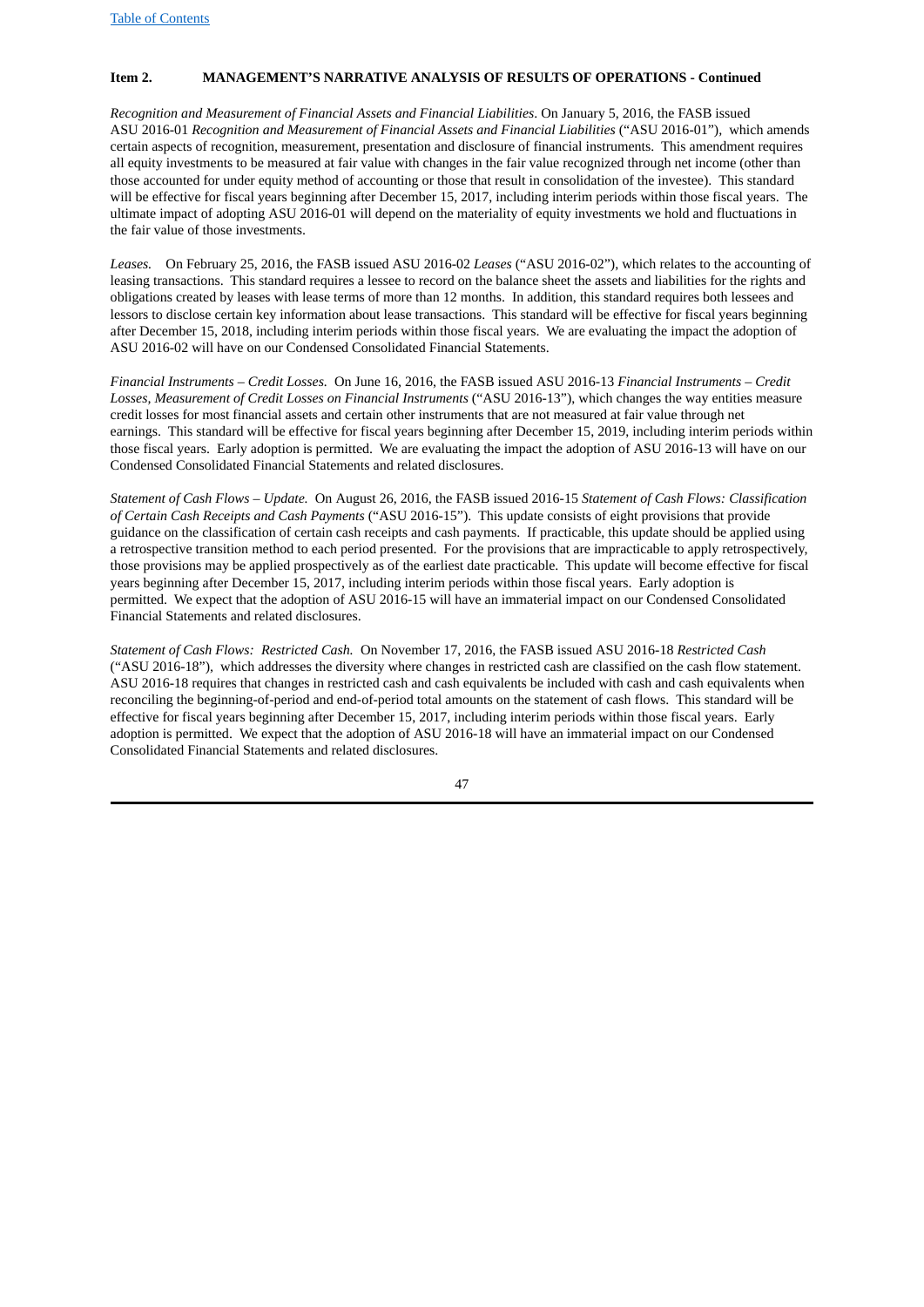#### **EXPLANATION OF KEY METRICS AND OTHER ITEMS**

*Subscriber-related revenue***.** "Subscriber-related revenue" consists principally of revenue from basic, premium movie, local, HD programming, pay-per-view, Latino and international subscriptions; equipment rental fees and other hardware related fees, including fees for DVRs, equipment upgrade fees and additional outlet fees; advertising services; fees earned from our in-home service operations and other subscriber revenue. Certain of the amounts included in "Subscriber-related revenue" are not recurring on a monthly basis.

*Equipment sales and other revenue***.** "Equipment sales and other revenue" principally includes the non-subsidized sales of DBS accessories to independent third-party retailers and other independent third-party distributors of our equipment, sales of digital receivers and related components to third-party pay-TV providers and revenue from services and other agreements with EchoStar.

*Subscriber-related expenses***.** "Subscriber-related expenses" principally include programming expenses, which represent a substantial majority of these expenses. "Subscriber-related expenses" also include costs for Pay-TV services incurred in connection with our in-home service and call center operations, billing costs, refurbishment and repair costs related to DBS receiver systems, subscriber retention and other variable subscriber expenses.

*Satellite and transmission expenses***.** "Satellite and transmission expenses" includes the cost of leasing satellite and transponder capacity from EchoStar and the cost of telemetry, tracking and control and other professional services provided to us by EchoStar. "Satellite and transmission expenses" also includes the cost of digital broadcast operations, executory costs associated with capital leases and costs associated with transponder leases and other related services. In addition, "Satellite and transmission expenses" includes costs associated with our Sling TV services including, among other things, streaming delivery technology and infrastructure.

*Cost of sales - equipment and other.* "Cost of sales - equipment and other" primarily includes the cost of non-subsidized sales of DBS accessories to independent third-party retailers and other independent third-party distributors of our equipment, costs associated with sales of digital receivers and related components to third-party pay-TV providers and costs related to services and other agreements with EchoStar.

*Subscriber acquisition costs***.** While we primarily lease DBS receiver systems, we also subsidize certain costs to attract new subscribers. Our "Subscriber acquisition costs" include the cost of subsidized sales of DBS receiver systems to independent third-party retailers and other independent third-party distributors of our equipment, the cost of subsidized sales of DBS receiver systems directly by us to subscribers, including net costs related to our promotional incentives, costs related to our direct sales efforts and costs related to installation and acquisition advertising. Our "Subscriber acquisition costs" also includes costs associated with acquiring Sling branded pay-TV subscribers including, among other things, costs related to acquisition advertising, our direct sales efforts and commissions.

*Pay-TV SAC.* Subscriber acquisition cost measures are commonly used by those evaluating companies in the pay-TV industry. We are not aware of any uniform standards for calculating the "average subscriber acquisition costs per new Pay-TV subscriber activation," or Pay-TV SAC, and we believe presentations of Pay-TV SAC may not be calculated consistently by different companies in the same or similar businesses. Our Pay-TV SAC is calculated as "Subscriber acquisition costs," plus the value of equipment capitalized under our lease program for new DISH branded pay-TV subscribers, divided by gross new Pay-TV subscriber activations. We include all the costs of acquiring Pay-TV subscribers (e.g., subsidized and capitalized equipment) as we believe it is a more comprehensive measure of how much we are spending to acquire subscribers. We also include all new Pay-TV subscribers in our calculation, including Pay-TV subscribers added with little or no subscriber acquisition costs. Subscriber acquisition costs for Sling branded pay-TV subscribers are significantly lower than those for DISH branded pay-TV subscribers, and therefore, as Sling branded pay-TV subscriber activations increase, it will have a positive impact on Pay-TV SAC.

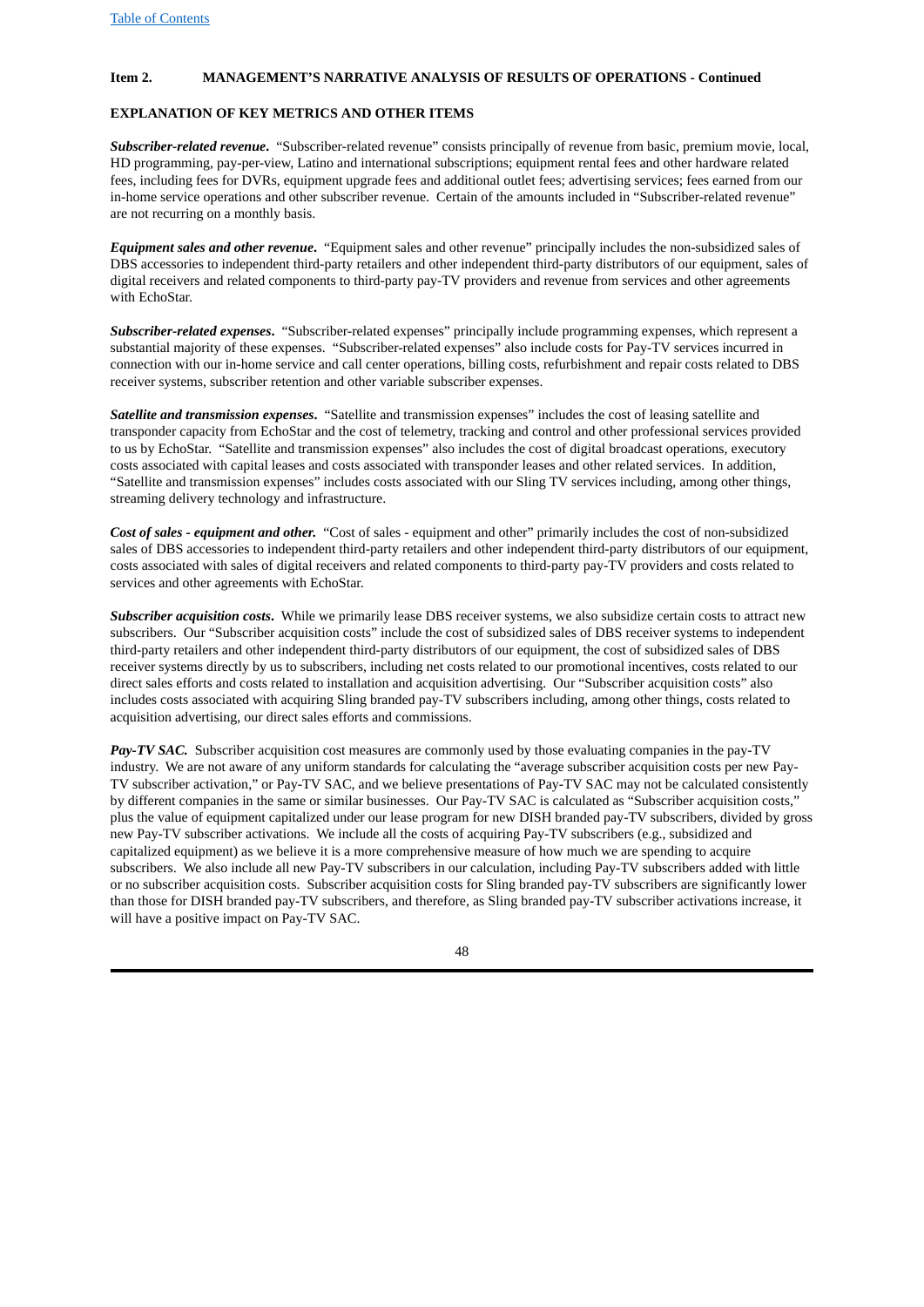*General and administrative expenses***.** "General and administrative expenses" consists primarily of employee-related costs associated with administrative services such as legal, information systems and accounting and finance. It also includes outside professional fees (e.g., legal, information systems and accounting services) and other items associated with facilities and administration.

*Litigation expense.* "Litigation expense" primarily consists of certain significant legal settlements, judgments or accruals.

*Interest expense, net of amounts capitalized.* "Interest expense, net of amounts capitalized" primarily includes interest expense (net of capitalized interest), prepayment premiums and amortization of debt issuance costs associated with our senior debt, and interest expense associated with our capital lease obligations.

*Other, net.* The main components of "Other, net" are gains and losses realized on the sale of investments, impairment of marketable and non-marketable investment securities, unrealized gains and losses from changes in fair value of marketable investment securities accounted for as trading securities, and equity in earnings and losses of our affiliates.

*Earnings before interest, taxes, depreciation and amortization ("EBITDA").* EBITDA is defined as "Net income (loss) attributable to DISH DBS" plus "Interest expense, net of amounts capitalized" net of "Interest income," "Income tax (provision) benefit, net" and "Depreciation and amortization." This "non-GAAP measure" is reconciled to "Net income (loss) attributable to DISH DBS" in our discussion of "Results of Operations" below.

*Pay-TV subscribers.* We include customers obtained through direct sales, independent third-party retailers and other independent third-party distribution relationships in our Pay-TV subscriber count. We also provide DISH branded pay-TV service to hotels, motels and other commercial accounts. For certain of these commercial accounts, we divide our total revenue for these commercial accounts by an amount approximately equal to the retail price of our Flex Pack programming package, and include the resulting number, which is substantially smaller than the actual number of commercial units served, in our Pay-TV subscriber count. All Sling branded pay-TV subscribers are included in our Pay-TV subscriber count. Sling branded pay-TV subscribers receiving service for no charge, under certain new subscriber promotions, are excluded from our Pay-TV subscriber count. Sling branded pay-TV subscribers are reported net of disconnects in our gross new Pay-TV subscriber activations. For customers who subscribe to both our DISH branded pay-TV service and our Sling branded pay-TV services, each subscription is counted as a separate Pay-TV subscriber.

*Pay-TV average monthly revenue per subscriber ("Pay-TV ARPU").* We are not aware of any uniform standards for calculating ARPU and believe presentations of ARPU may not be calculated consistently by other companies in the same or similar businesses. We calculate Pay-TV average monthly revenue per Pay-TV subscriber, or Pay-TV ARPU, by dividing average monthly "Subscriber-related revenue" for the period by our average number of Pay-TV subscribers for the period. The average number of Pay-TV subscribers is calculated for the period by adding the average number of Pay-TV subscribers for each month and dividing by the number of months in the period. The average number of Pay-TV subscribers for each month is calculated by adding the beginning and ending Pay-TV subscribers for the month and dividing by two. Sling branded pay-TV subscribers on average purchase lower priced programming services than DISH branded pay-TV subscribers, and therefore, as Sling branded pay-TV subscribers increase, it will have a negative impact on Pay-TV ARPU.

*Pay-TV average monthly subscriber churn rate ("Pay-TV churn rate").* We are not aware of any uniform standards for calculating subscriber churn rate and believe presentations of subscriber churn rates may not be calculated consistently by different companies in the same or similar businesses. We calculate Pay-TV churn rate for any period by dividing the number of DISH branded pay-TV subscribers who terminated service during the period by the average number of Pay-TV subscribers for the same period, and further dividing by the number of months in the period. When calculating the Pay-TV churn rate, the same methodology for calculating average number of Pay-TV subscribers is used as when calculating Pay-TV ARPU. As described above, Sling branded pay-TV subscribers are reported net of disconnects in our gross new Pay-TV subscriber activations. Therefore, to the extent that our Sling branded pay-TV subscriber base grows, our Pay-TV churn rate will be positively impacted.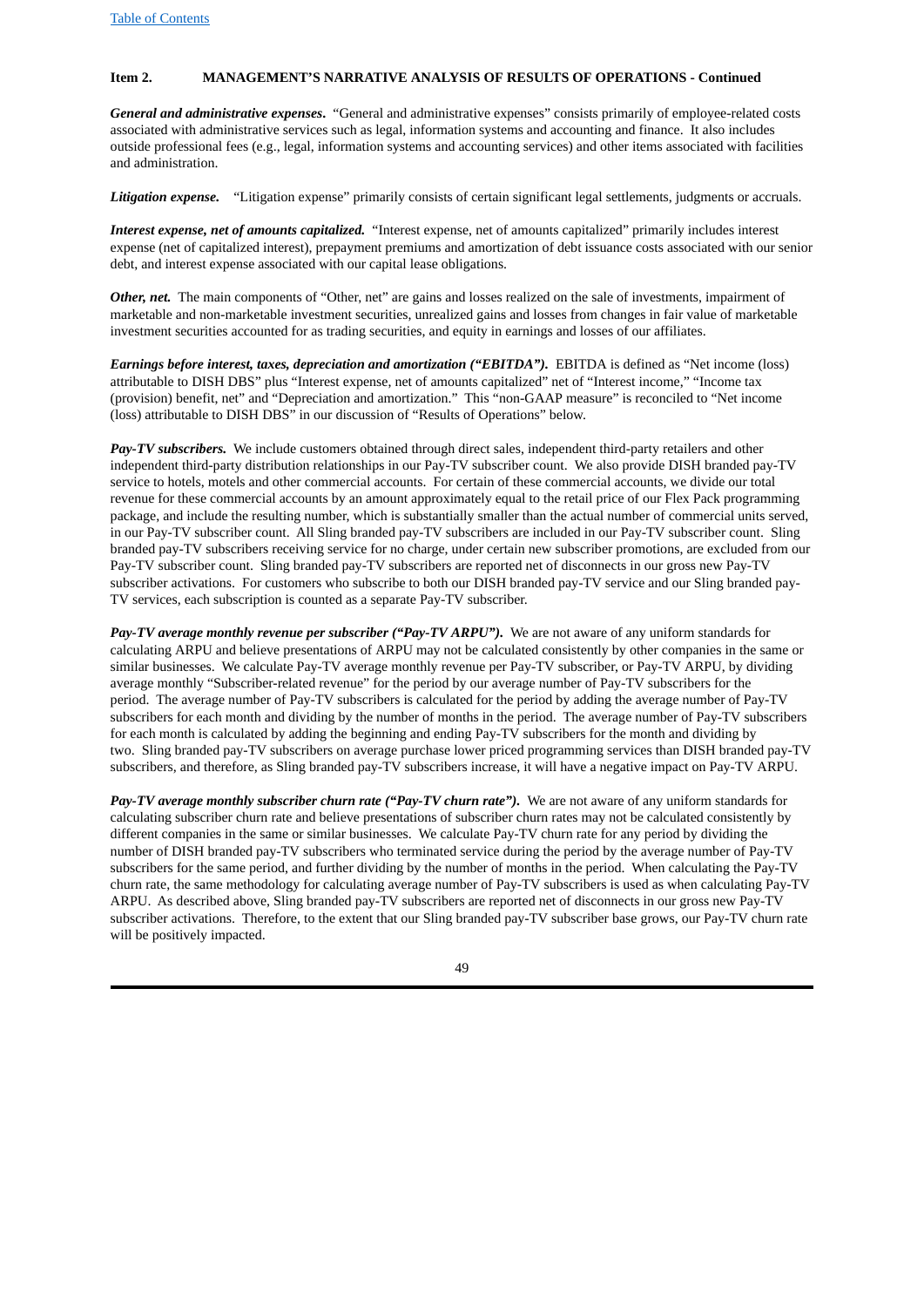# **RESULTS OF OPERATIONS**

*Three Months Ended September 30, 2017 Compared to the Three Months Ended September 30, 2016.*

|                                                                              |               | <b>For the Three Months Ended</b><br>September 30, |                         |                | <b>Variance</b>         |               |               |  |
|------------------------------------------------------------------------------|---------------|----------------------------------------------------|-------------------------|----------------|-------------------------|---------------|---------------|--|
| <b>Statements of Operations Data</b>                                         |               | 2017                                               |                         | 2016           |                         | <b>Amount</b> | $\frac{0}{2}$ |  |
|                                                                              |               |                                                    |                         | (In thousands) |                         |               |               |  |
| <b>Revenue:</b>                                                              |               |                                                    |                         |                |                         |               |               |  |
| Subscriber-related revenue                                                   | \$            | 3,459,439                                          | \$                      | 3,617,798      | \$                      | (158, 359)    | (4.4)         |  |
| Equipment sales and other revenue                                            |               | 32,120                                             |                         | 35,976         |                         | (3,856)       | (10.7)        |  |
| <b>Total revenue</b>                                                         |               | 3.491.559                                          |                         | 3.653.774      |                         | (162.215)     | (4.4)         |  |
| <b>Costs and Expenses:</b>                                                   |               |                                                    |                         |                |                         |               |               |  |
| Subscriber-related expenses                                                  |               | 2,182,555                                          |                         | 2,156,508      |                         | 26.047        | 1.2           |  |
| % of Subscriber-related revenue                                              |               | 63.1 %                                             |                         | 59.6 %         |                         |               |               |  |
| Satellite and transmission expenses                                          |               | 174,787                                            |                         | 183,086        |                         | (8,299)       | (4.5)         |  |
| % of Subscriber-related revenue                                              |               | 5.1 %                                              |                         | 5.1 %          |                         |               |               |  |
| Cost of sales - equipment and other                                          |               | 21,563                                             |                         | 22,778         |                         | (1,215)       | (5.3)         |  |
| Subscriber acquisition costs                                                 |               | 315,690                                            |                         | 387,738        |                         | (72,048)      | (18.6)        |  |
| General and administrative expenses                                          |               | 182.679                                            |                         | 184,164        |                         | (1,485)       | (0.8)         |  |
| % of Total revenue                                                           |               | 5.2%                                               |                         | 5.0%           |                         |               |               |  |
| Depreciation and amortization                                                |               | 189,726                                            |                         | 202,046        |                         | (12, 320)     | (6.1)         |  |
| Total costs and expenses                                                     |               | 3.067.000                                          |                         | 3,136,320      |                         | (69, 320)     | (2.2)         |  |
| Operating income (loss)                                                      |               | 424,559                                            |                         | 517,454        |                         | (92, 895)     | (18.0)        |  |
| <b>Other Income (Expense):</b>                                               |               |                                                    |                         |                |                         |               |               |  |
| Interest income                                                              |               | 2,193                                              |                         | 922            |                         | 1,271         | $\ast$        |  |
| Interest expense, net of amounts capitalized                                 |               | (212, 655)                                         |                         | (222, 290)     |                         | 9,635         | 4.3           |  |
| Other, net                                                                   |               | 40,259                                             |                         | 1,331          |                         | 38,928        |               |  |
| Total other income (expense)                                                 |               | (170, 203)                                         |                         | (220, 037)     |                         | 49,834        | 22.6          |  |
| Income (loss) before income taxes                                            |               | 254,356                                            |                         | 297,417        |                         | (43,061)      | (14.5)        |  |
| Income tax (provision) benefit, net                                          |               | (94, 426)                                          |                         | (108, 460)     |                         | 14,034        | 12.9          |  |
| <b>Effective tax rate</b>                                                    |               | 37.1 %                                             |                         | 36.5 %         |                         |               |               |  |
| Net income (loss)                                                            |               | 159,930                                            |                         | 188,957        |                         | (29,027)      | (15.4)        |  |
| Less: Net income (loss) attributable to noncontrolling interests, net of tax |               | 1,506                                              |                         | 816            |                         | 690           | 84.6          |  |
| Net income (loss) attributable to DISH DBS                                   | \$            | 158,424                                            | $\overline{\mathbb{S}}$ | 188,141        | $\overline{\mathbb{S}}$ | (29,717)      | (15.8)        |  |
| Other Data:                                                                  |               |                                                    |                         |                |                         |               |               |  |
|                                                                              |               | 13.203                                             |                         | 13.643         |                         |               |               |  |
| Pay-TV subscribers, as of period end (in millions)                           |               |                                                    |                         | 0.736          |                         | (0.440)       | (3.2)         |  |
| Pay-TV subscriber additions, gross (in millions)                             |               | 0.638                                              |                         |                |                         | (0.098)       | (13.3)        |  |
| Pay-TV subscriber additions (losses), net (in millions)                      |               | 0.016                                              |                         | (0.116)        |                         | 0.132         |               |  |
| Pay-TV average monthly subscriber churn rate ("Pay-TV churn rate")           |               | 1.57 %                                             |                         | 2.11 %         |                         | (0.54)%       | (25.6)        |  |
| Pay-TV average subscriber acquisition cost per subscriber ("Pay-TV<br>SAC"   |               | 554                                                | \$                      | 620            | \$                      | (66)          | (10.6)        |  |
| Pay-TV average monthly revenue per subscriber ("Pay-TV ARPU")                | $\frac{5}{5}$ | 87.23                                              | \$                      | 89.44          | $\overline{\mathbb{S}}$ | (2.21)        | (2.5)         |  |
| <b>EBITDA</b>                                                                | \$            | 653.038                                            | \$                      | 720.015        | \$                      | (66, 977)     | (9.3)         |  |

\* Percentage is not meaningful.

*Pay-TV subscribers.* We added approximately 16,000 net Pay-TV subscribers during the three months ended September 30, 2017 compared to the loss of approximately 116,000 net Pay-TV subscribers during the same period in 2016. The net Pay-TV subscriber additions during the three months ended September 30, 2017 compared to the loss in the same period in 2016 primarily resulted from a lower Pay-TV churn rate, partially offset by lower gross new Pay-TV subscriber activations.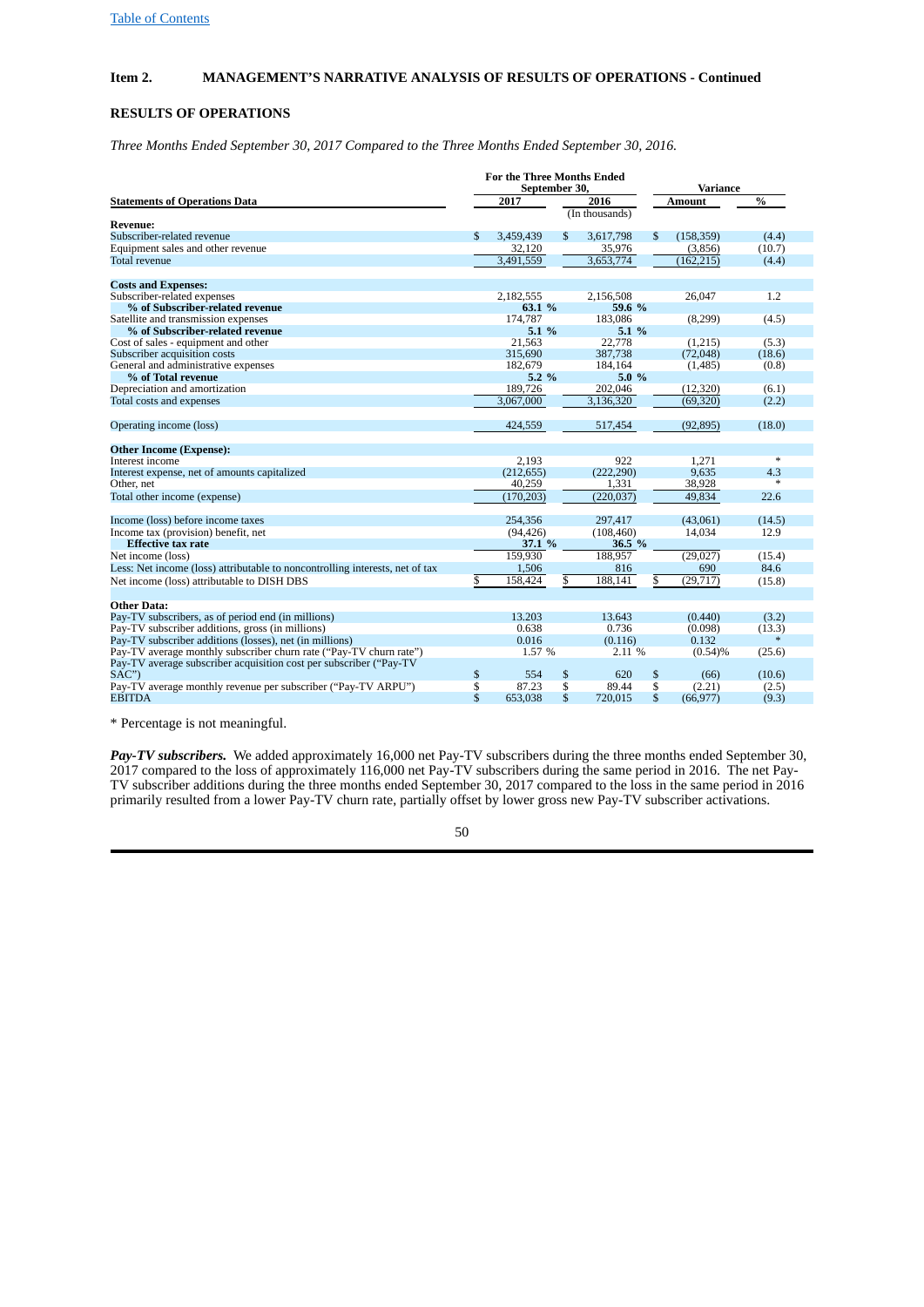Our Pay-TV churn rate for the three months ended September 30, 2017 was 1.57% compared to 2.11% for the same period in 2016. This decrease primarily resulted from our increased emphasis on acquiring and retaining higher quality subscribers as well as an increase in Sling branded pay-TV subscribers, which was partially offset by the impact of the damage caused by hurricanes affecting the mainland U.S. during August and September 2017. See below for discussion regarding the impacts of Hurricane Maria on Puerto Rico and the U.S. Virgin Islands during September 2017. As described in "Explanation of Key Metrics and Other Items," Sling branded pay-TV subscribers are reported net of disconnects in our gross new Pay-TV subscriber activations. Therefore, to the extent that our Sling branded pay-TV subscriber base grows, our Pay-TV churn rate will be positively impacted. While our Pay-TV churn rate improved during the three months ended September 30, 2017, it continues to be adversely affected by increased competitive pressures, including aggressive marketing, bundled discount offers combining broadband, video and/or wireless services and other discounted promotional offers, as well as cord cutting. Our Pay-TV churn rate is also impacted by, among other things, the credit quality of previously acquired subscribers, our ability to consistently provide outstanding customer service, price increases, programming interruptions in connection with the scheduled expiration of certain programming carriage contracts, our ability to control piracy and other forms of fraud and the level of our retention efforts.

During the three months ended September 30, 2017, we activated approximately 638,000 gross new Pay-TV subscribers compared to approximately 736,000 gross new Pay-TV subscribers during the same period in 2016, a decrease of 13.3%. This decrease in our gross new Pay-TV subscriber activations was primarily impacted by increased competitive pressures, including aggressive marketing and retention efforts, bundled discount offers combining broadband, video and/or wireless services and other discounted promotional offers, as well as stricter customer acquisition policies for our DISH branded pay-TV subscribers, including an increased emphasis on acquiring higher quality subscribers.

During September 2017, Hurricane Maria caused extraordinary damage in Puerto Rico and the U.S. Virgin Islands, resulting in a widespread loss of power and infrastructure. Given the devastation and loss of power, substantially all customers in those areas were unable to receive our service as of September 30, 2017. In an effort to ensure customers would not be charged for services they were unable to receive, we proactively paused service for those customers. Accordingly, we removed approximately 145,000 subscribers, representing all of our subscribers in Puerto Rico and the U.S. Virgin Islands, from our ending Pay-TV subscriber count as of September 30, 2017. When accounting for the one-time removal of 145,000 subscribers in Puerto Rico and the U.S. Virgin Islands and for 16,000 net Pay-TV subscriber additions in the 50 States, Pay-TV subscribers declined approximately 129,000 for the three months ended September 30, 2017. While our ending Pay-TV subscriber count as of September 30, 2017 was adjusted for the impact of Hurricane Maria, gross new Pay-TV subscriber activations, net Pay-TV subscriber additions/losses and Pay-TV churn rate for the period ended September 30, 2017 were not adjusted for the impact of the hurricane. We cannot predict when customers in these areas will be able to receive service, how many will return or when they may return to active subscriber status, and there can be no assurance that they will return. In light of the situation in Puerto Rico and the U.S. Virgin Islands, we expect to incur certain expenses in connection with the re-activation of returning customers in these areas. Accordingly, any returning customers will be recorded as gross new Pay-TV subscriber activations for the period in which they return. Although we continue to assess the potential impact of these hurricanes on our subscriber base, we currently do not expect lost revenue or additional expenses incurred as a result of these storms to have a material effect on our overall financial position or results of operations.

In the past, our gross new Pay-TV subscriber activations, net Pay-TV subscriber additions and Pay-TV churn rate have been negatively impacted as a result of programming interruptions and threatened programming interruptions in connection with the scheduled expiration of programming carriage contracts with content providers. We cannot predict with any certainty the impact to our gross new Pay-TV subscriber activations, net Pay-TV subscriber additions and Pay-TV churn rate resulting from programming interruptions or threatened programming interruptions that may occur in the future. As a result, we may at times suffer from periods of lower gross new Pay-TV subscriber activations, lower net Pay-TV subscriber additions or higher net Pay-TV subscriber losses, and higher Pay-TV churn rates.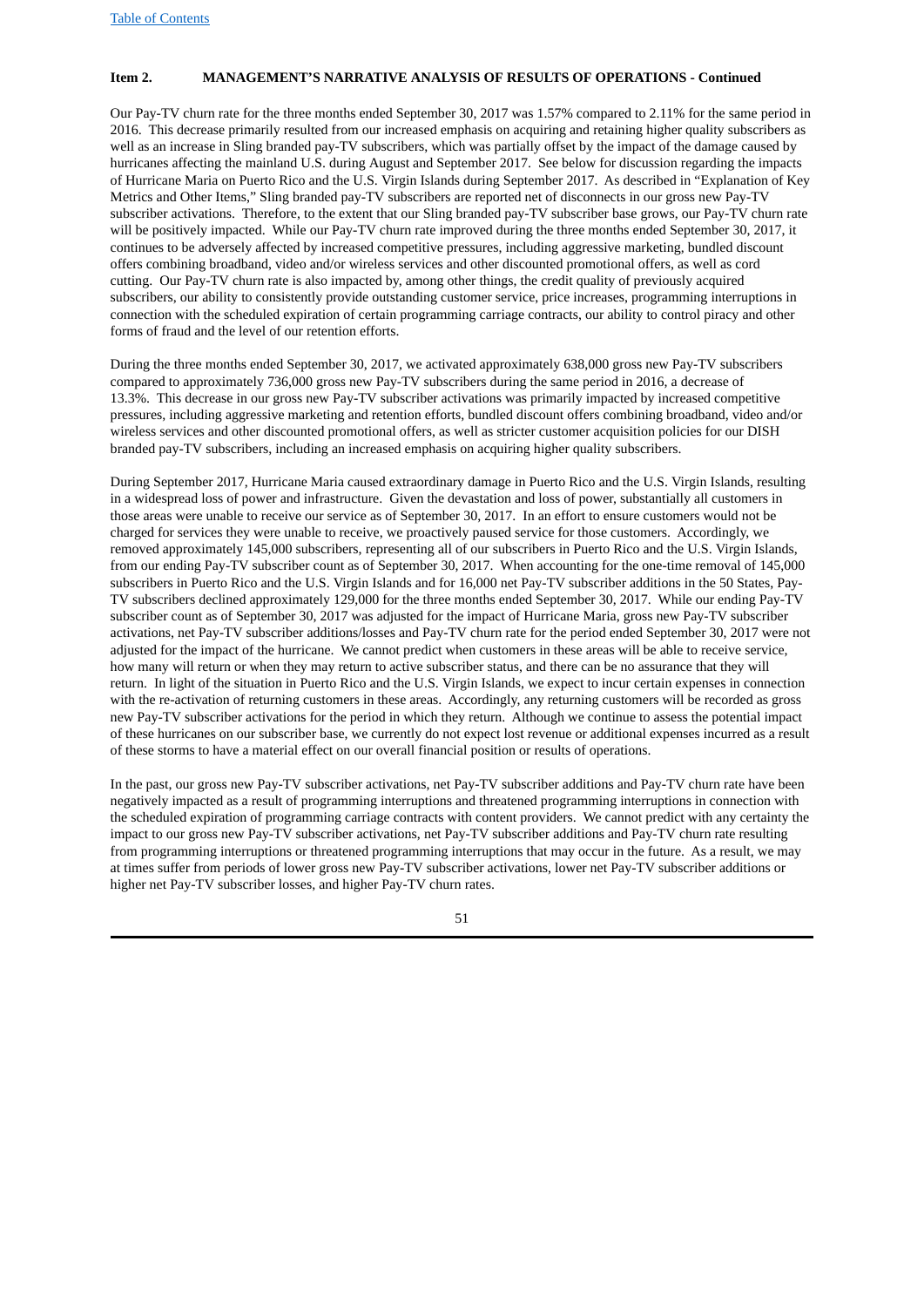We have not always met our own standards for performing high-quality installations, effectively resolving subscriber issues when they arise, answering subscriber calls in an acceptable timeframe, effectively communicating with our subscriber base, reducing calls driven by the complexity of our business, improving the reliability of certain systems and subscriber equipment, and aligning the interests of certain independent third-party retailers and installers to provide high-quality service. Most of these factors have affected both gross new Pay-TV subscriber activations as well as Pay-TV churn rate. Our future gross new Pay-TV subscriber activations and our Pay-TV churn rate may be negatively impacted by these factors, which could in turn adversely affect our revenue.

*Subscriber-related revenue.* "Subscriber-related revenue" totaled \$3.459 billion for the three months ended September 30, 2017, a decrease of \$158 million or 4.4% compared to the same period in 2016. The decrease in "Subscriber-related revenue" from the same period in 2016 was primarily related to the decrease in Pay-TV ARPU discussed below and a lower average Pay-TV subscriber base. We expect these trends in "Subscriber-related revenue" to continue.

*Pay-TV ARPU.* Pay-TV ARPU was \$87.23 during the three months ended September 30, 2017 versus \$89.44 during the same period in 2016. The \$2.21 or 2.5% decrease in Pay-TV ARPU was primarily attributable to a shift in DISH branded pay-TV programming package mix to lower priced programming packages and an increase in Sling branded pay-TV subscribers as a percentage of our total Pay-TV subscriber base, partially offset by revenue related to pay-per-view boxing events during the third quarter 2017. Sling branded pay-TV subscribers on average purchase lower priced programming services than DISH branded pay-TV subscribers, and therefore, the increase in Sling branded pay-TV subscribers had a negative impact on Pay-TV ARPU. We expect this trend to continue. These decreases were partially offset by DISH branded pay-TV programming package price increases in February 2017.

*Subscriber-related expenses.* "Subscriber-related expenses" totaled \$2.183 billion during the three months ended September 30, 2017, an increase of \$26 million or 1.2% compared to the same period in 2016. The increase in "Subscriber-related expenses" was primarily attributable to higher programming costs per subscriber, partially offset by a lower average Pay-TV subscriber base and a decrease in variable costs per subscriber. The increase in programming costs per subscriber was driven by rate increases in certain of our programming contracts, including the renewal of certain contracts at higher rates, particularly for local broadcast channels. "Subscriber-related expenses" represented 63.1% and 59.6% of "Subscriber-related revenue" for the three months ended September 30, 2017 and 2016, respectively. The increase in this expense to revenue ratio primarily resulted from lower subscriber-related revenue and higher programming costs, discussed above.

In the normal course of business, we enter into contracts to purchase programming content in which our payment obligations are generally contingent on the number of Pay-TV subscribers to whom we provide the respective content. Our "Subscriberrelated expenses" have and may continue to face further upward pressure from price increases and the renewal of long-term programming contracts on less favorable pricing terms. In addition, our programming expenses will continue to increase to the extent we are successful in growing our Pay-TV subscriber base.

*Subscriber acquisition costs.* "Subscriber acquisition costs" totaled \$316 million during the three months ended September 30, 2017, a decrease of \$72 million or 18.6% compared to the same period in 2016. This change was primarily attributable to fewer gross new Pay-TV subscriber activations and a decrease in Pay-TV SAC, discussed below.

*Pay-TV SAC.* Pay-TV SAC was \$554 during the three months ended September 30, 2017 compared to \$620 during the same period in 2016, a decrease of \$66 or 10.6%. This change was primarily attributable to a decrease in hardware and advertising costs per activation, partially offset by fewer Sling branded pay-TV subscriber activations as a percentage of total Pay-TV activations. Subscriber acquisition costs for Sling branded pay-TV subscribers are significantly lower than those for DISH branded pay-TV subscribers, and therefore, an increase in Sling branded pay-TV subscriber activations generally would have a positive impact on Pay-TV SAC. The decrease in hardware costs per activation was primarily due to a higher percentage of remanufactured receivers being activated on new DISH branded pay-TV subscriber accounts and by a reduction in manufacturing costs related to certain receiver systems.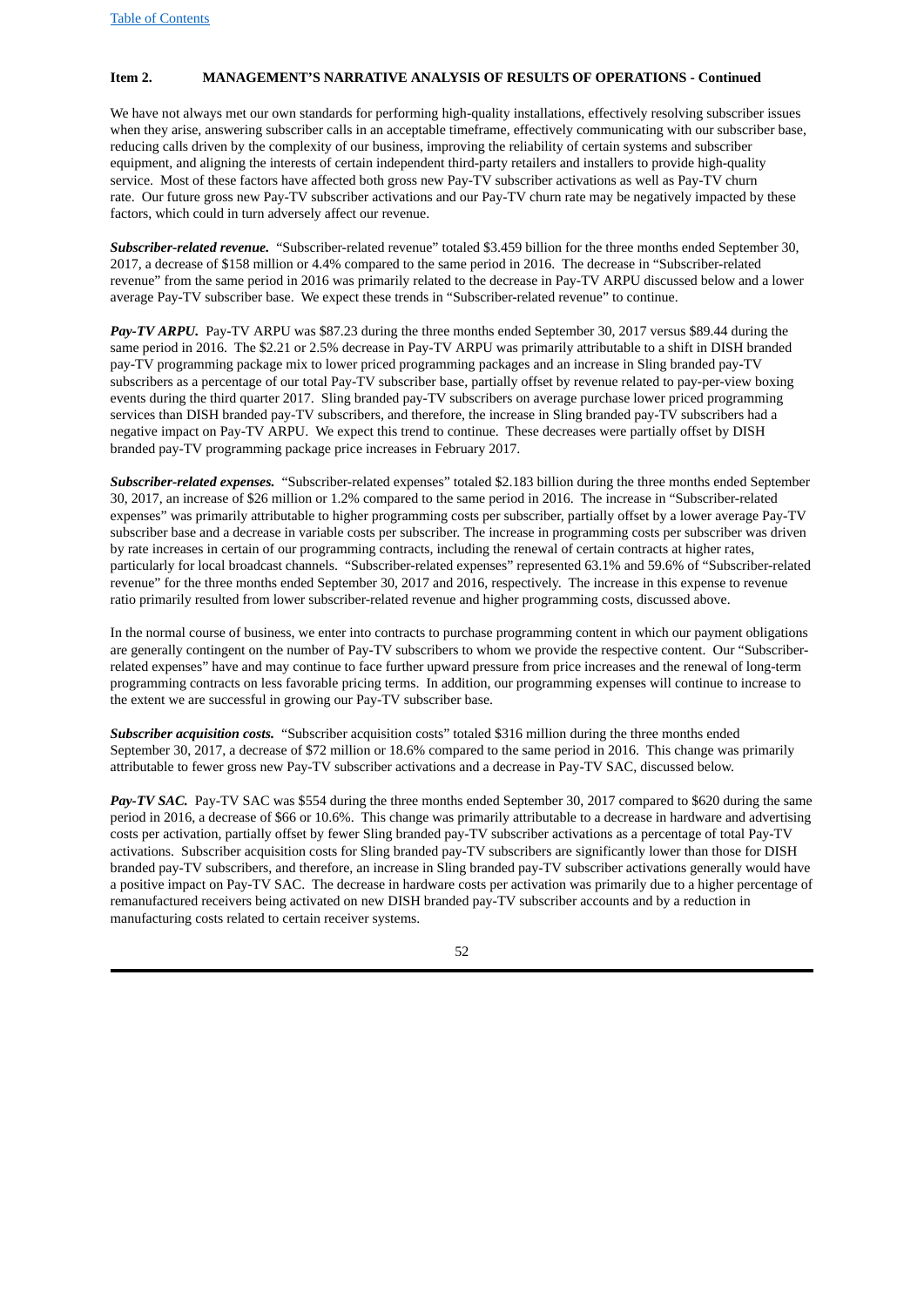During the three months ended September 30, 2017 and 2016, the amount of equipment capitalized under our lease program for new DISH branded pay-TV subscribers totaled \$37 million and \$69 million, respectively. This decrease in capital expenditures under our lease program for new DISH branded pay-TV subscribers resulted primarily from fewer gross new Pay-TV subscriber activations and a decrease in hardware costs per activation, discussed above.

To remain competitive, we upgrade or replace subscriber equipment periodically as technology changes, and the costs associated with these upgrades may be substantial. To the extent technological changes render a portion of our existing equipment obsolete, we would be unable to redeploy all returned equipment and consequently would realize less benefit from the Pay-TV SAC reduction associated with redeployment of that returned lease equipment.

Our "Subscriber acquisition costs" and "Pay-TV SAC" may materially increase in the future to the extent that we, among other things, transition to newer technologies, introduce more aggressive promotions, or provide greater equipment subsidies.

*Interest expense, net of amounts capitalized.* "Interest expense, net of amounts capitalized" totaled \$213 million during the three months ended September 30, 2017, a decrease of \$10 million or 4.3% compared to the same period in 2016. This decrease was primarily related to interest expense associated with the redemption of our 4 5/8% Senior Notes due 2017 in July 2017.

*Other, net.* "Other, net" income was \$40 million during the three months ended September 30, 2017, compared to \$1 million for the same period in 2016. This change resulted from an increase in net unrealized gains on our marketable investment securities accounted for as trading securities. See Note 4 in the Notes to our Condensed Consolidated Financial Statements for further information.

*Earnings before interest, taxes, depreciation and amortization***.** EBITDA was \$653 million during the three months ended September 30, 2017, a decrease of \$67 million or 9.3% compared to the same period in 2016. The following table reconciles EBITDA to the accompanying financial statements.

|                                                   |     | <b>For the Three Months Ended</b><br>September 30, |            |  |  |  |  |
|---------------------------------------------------|-----|----------------------------------------------------|------------|--|--|--|--|
|                                                   |     | 2017                                               | 2016       |  |  |  |  |
|                                                   |     | (In thousands)                                     |            |  |  |  |  |
| <b>EBITDA</b>                                     | \$. | 653,038<br>-S                                      | 720,015    |  |  |  |  |
| Interest, net                                     |     | (210, 462)                                         | (221, 368) |  |  |  |  |
| Income tax (provision) benefit, net               |     | (94, 426)                                          | (108, 460) |  |  |  |  |
| Depreciation and amortization                     |     | (189, 726)                                         | (202, 046) |  |  |  |  |
| <b>Net income (loss) attributable to DISH DBS</b> |     | 158,424                                            | 188.141    |  |  |  |  |

EBITDA is not a measure determined in accordance with GAAP and should not be considered a substitute for operating income, net income or any other measure determined in accordance with GAAP. EBITDA is used as a measurement of operating efficiency and overall financial performance and we believe it to be a helpful measure for those evaluating companies in the pay-TV industry. Conceptually, EBITDA measures the amount of income generated each period that could be used to service debt, pay taxes and fund capital expenditures. EBITDA should not be considered in isolation or as a substitute for measures of performance prepared in accordance with GAAP.

*Income tax (provision) benefit, net.* Our income tax provision was \$94 million during the three months ended September 30, 2017, a decrease of \$14 million compared to the same period in 2016. The decrease in the provision was primarily related to the decrease in "Income (loss) before income taxes."

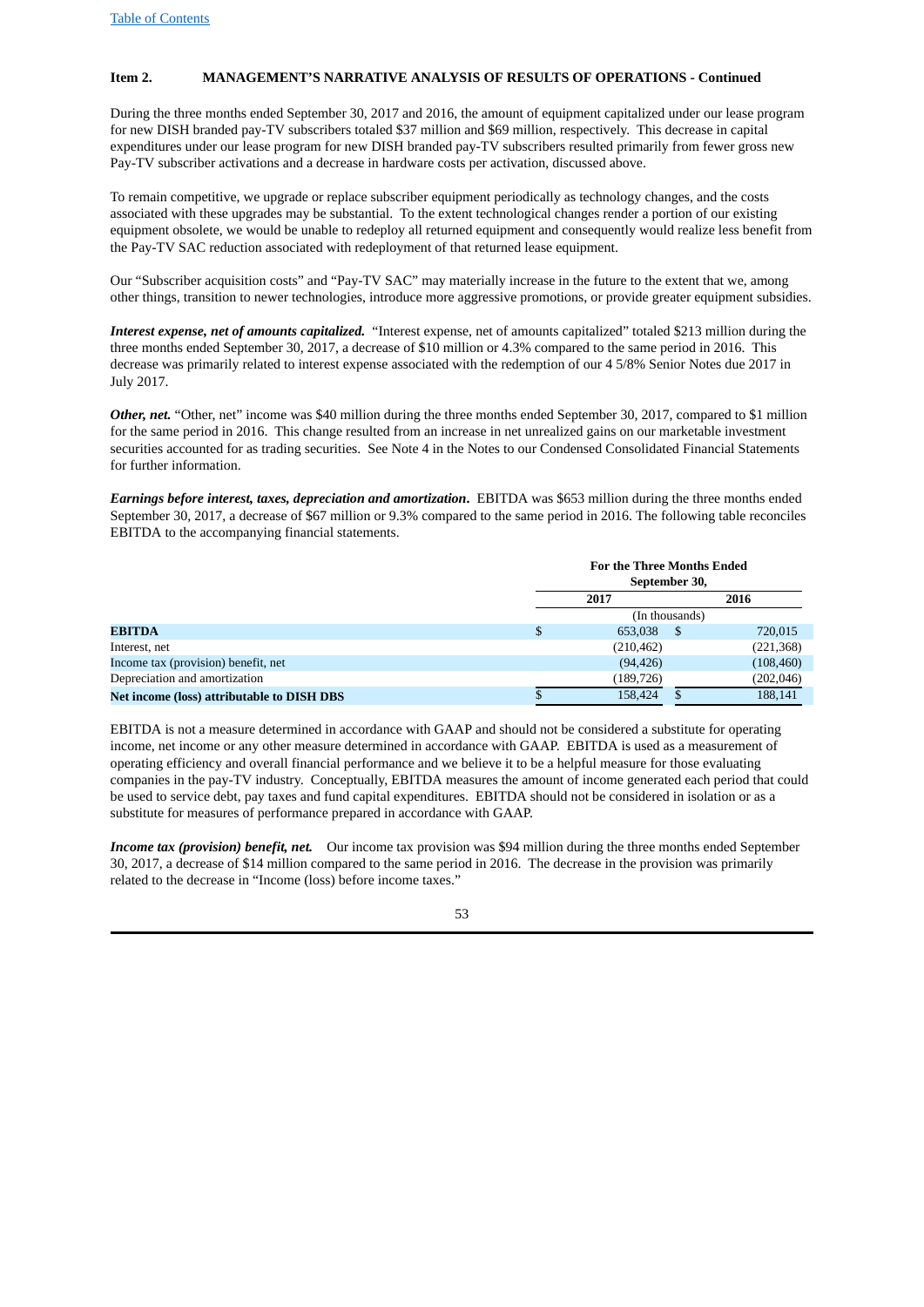*Nine Months Ended September 30, 2017 Compared to the Nine Months Ended September 30, 2016.*

|                                                                          | <b>For the Nine Months Ended</b><br>September 30, |                  | Variance         |               |
|--------------------------------------------------------------------------|---------------------------------------------------|------------------|------------------|---------------|
| <b>Statements of Operations Data</b>                                     | 2017                                              | 2016             | Amount           | $\frac{0}{6}$ |
|                                                                          |                                                   | (In thousands)   |                  |               |
| <b>Revenue:</b><br>Subscriber-related revenue                            | \$<br>10,508,801                                  | \$<br>10,988,263 | \$<br>(479, 462) | (4.4)         |
| Equipment sales and other revenue                                        | 97,529                                            | 125,439          | (27, 910)        | (22.2)        |
| Total revenue                                                            | 10,606,330                                        | 11,113,702       | (507, 372)       |               |
|                                                                          |                                                   |                  |                  | (4.6)         |
| <b>Cost and Expenses:</b>                                                |                                                   |                  |                  |               |
| Subscriber-related expenses                                              | 6,543,542                                         | 6,495,549        | 47,993           | 0.7           |
| % of Subscriber-related revenue                                          | 62.3 %                                            | 59.1 %           |                  |               |
| Satellite and transmission expenses                                      | 544,508                                           | 523,233          | 21,275           | 4.1           |
| % of Subscriber-related revenue                                          | 5.2%                                              | 4.8 %            |                  |               |
| Cost of sales - equipment and other                                      | 71,672                                            | 92,709           | (21,037)         | (22.7)        |
| Subscriber acquisition costs                                             | 867,486                                           | 1,071,164        | (203, 678)       | (19.0)        |
| General and administrative expenses                                      | 487,287                                           | 552,340          | (65,053)         | (11.8)        |
| % of Total revenue                                                       | 4.6 $%$                                           | 5.0%             |                  |               |
| Litigation expense                                                       | 295,695                                           |                  | 295,695          | $*$           |
| Depreciation and amortization                                            | 563,068                                           | 627,168          | (64, 100)        | (10.2)        |
| Total costs and expenses                                                 | 9,373,258                                         | 9.362.163        | 11.095           | 0.1           |
|                                                                          |                                                   |                  |                  |               |
| Operating income (loss)                                                  | 1,233,072                                         | 1,751,539        | (518, 467)       | (29.6)        |
|                                                                          |                                                   |                  |                  |               |
| <b>Other Income (Expense):</b>                                           |                                                   |                  |                  |               |
| Interest income                                                          | 7,889                                             | 5,305            | 2,584            | 48.7          |
| Interest expense, net of amounts capitalized                             | (655, 889)                                        | (605, 455)       | (50, 434)        | (8.3)         |
| Other, net                                                               | 43,684                                            | 33,006           | 10,678           | 32.4          |
| Total other income (expense)                                             | (604, 316)                                        | (567, 144)       | (37, 172)        | (6.6)         |
|                                                                          |                                                   |                  |                  |               |
| Income (loss) before income taxes                                        | 628,756                                           | 1,184,395        | (555, 639)       | (46.9)        |
| Income tax (provision) benefit, net                                      | (321, 325)                                        | (444, 236)       | 122,911          | 27.7          |
| <b>Effective tax rate</b>                                                | 51.1 %                                            | 37.5 %           |                  |               |
| Net income (loss)                                                        | 307,431                                           | 740,159          | (432, 728)       | (58.5)        |
| Less: Net income (loss) attributable to noncontrolling interests, net of |                                                   |                  |                  |               |
| tax                                                                      | 2,948                                             | 2,151            | 797              | 37.1          |
| Net income (loss) attributable to DISH DBS                               | \$<br>304,483                                     | \$<br>738,008    | \$<br>(433, 525) | (58.7)        |
|                                                                          |                                                   |                  |                  |               |
| <b>Other Data:</b>                                                       |                                                   |                  |                  |               |
| Pay-TV subscribers, as of period end (in millions)                       | 13.203                                            | 13.643           | (0.440)          | (3.2)         |
| Pay-TV subscriber additions, gross (in millions)                         | 1.629                                             | 1.920            | (0.291)          | (15.2)        |
| Pay-TV subscriber additions (losses), net (in millions)                  | (0.323)                                           | (0.420)          | 0.097            | 23.1          |
| Pay-TV average monthly subscriber churn rate ("Pay-TV churn rate")       | 1.62 %                                            | 1.90 %           | $(0.28)\%$       | (14.7)        |
| Pay-TV average subscriber acquisition cost per subscriber ("Pay-TV       |                                                   |                  |                  |               |
| SAC"                                                                     | \$<br>603                                         | \$<br>659        | \$<br>(56)       | (8.5)         |
| Pay-TV average monthly revenue per subscriber ("Pay-TV ARPU")            | \$<br>87.01                                       | \$<br>89.12      | \$<br>(2.11)     | (2.4)         |
| <b>EBITDA</b>                                                            | \$<br>1,836,876                                   | \$<br>2.409.562  | \$<br>(572, 686) | (23.8)        |

*Pay-TV subscribers.* We lost approximately 323,000 net Pay-TV subscribers during the nine months ended September 30, 2017 compared to the loss of approximately 420,000 net Pay-TV subscribers during the same period in 2016. The decrease in net Pay-TV subscriber losses during the nine months ended September 30, 2017 compared to the same period in 2016 primarily resulted from a lower Pay-TV churn rate, partially offset by lower gross new Pay-TV subscriber activations.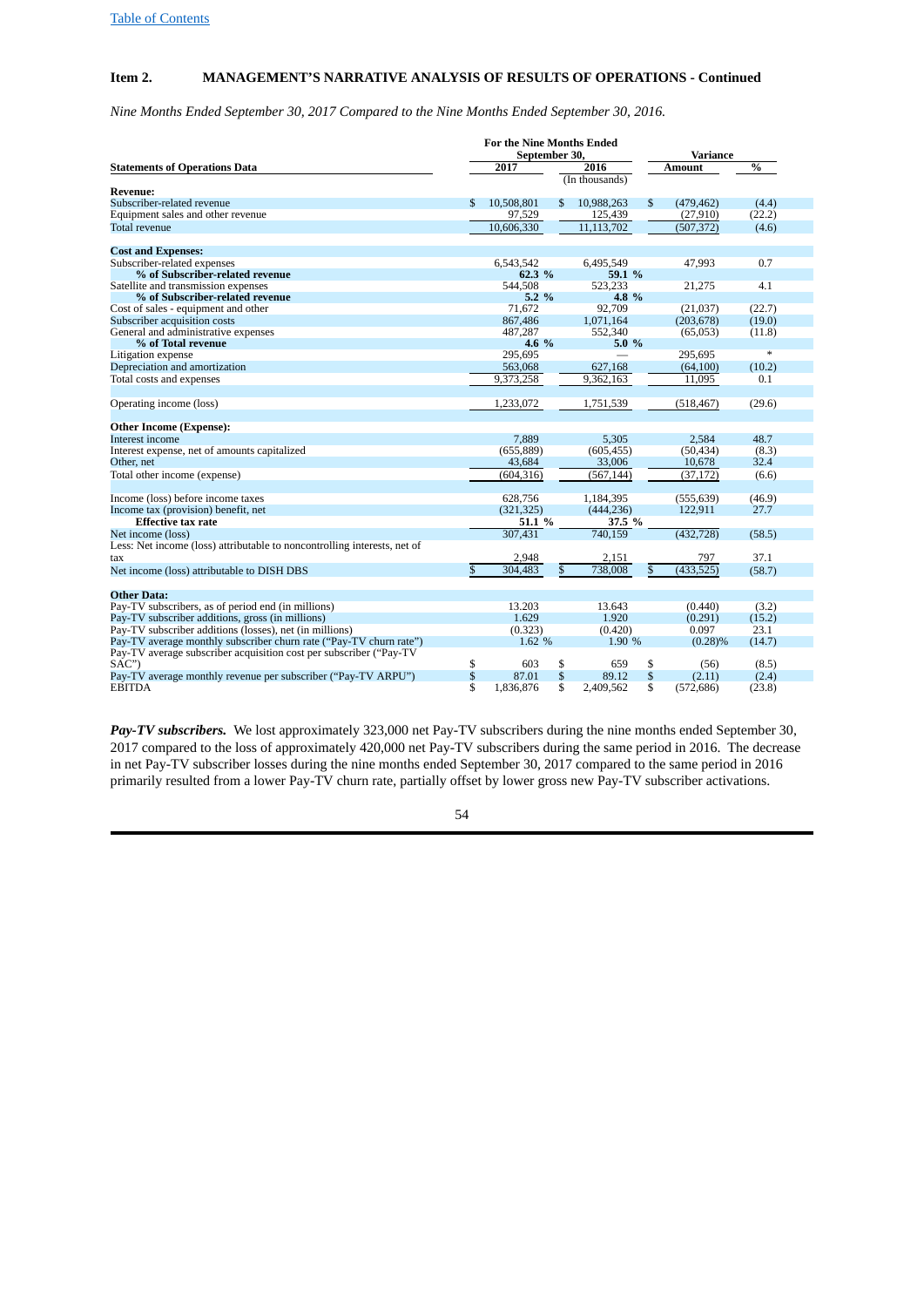Our Pay-TV churn rate for the nine months ended September 30, 2017 was 1.62% compared to 1.90% for the same period in 2016. This decrease primarily resulted from an increase in Sling branded pay-TV subscribers as well as our increased emphasis on acquiring and retaining higher quality subscribers, which was partially offset by the impact of the damage caused by hurricanes affecting the mainland U.S. during August and September 2017. See below for discussion regarding the impacts of Hurricane Maria on Puerto Rico and the U.S. Virgin Islands during September 2017. As described in "Explanation of Key Metrics and Other Items," Sling branded pay-TV subscribers are reported net of disconnects in our gross new Pay-TV subscriber activations. Therefore, to the extent that our Sling branded pay-TV subscriber base grows, our Pay-TV churn rate will be positively impacted. While our Pay-TV churn rate improved during the nine months ended September 30, 2017, it continues to be adversely affected by increased competitive pressures, including aggressive marketing, bundled discount offers combining broadband, video and/or wireless services and other discounted promotional offers, as well as cord cutting. Our Pay-TV churn rate is also impacted by, among other things, the credit quality of previously acquired subscribers, our ability to consistently provide outstanding customer service, price increases, programming interruptions in connection with the scheduled expiration of certain programming carriage contracts, our ability to control piracy and other forms of fraud and the level of our retention efforts.

During the nine months ended September 30, 2017, we activated approximately 1.629 million gross new Pay-TV subscribers compared to approximately 1.920 million gross new Pay-TV subscribers during the same period in 2016, a decrease of 15.2%. This decrease in our gross new Pay-TV subscriber activations was primarily impacted by increased competitive pressures, including aggressive marketing and retention efforts, bundled discount offers combining broadband, video and/or wireless services and other discounted promotional offers, as well as stricter customer acquisition policies for our DISH branded pay-TV subscribers, including an increased emphasis on acquiring higher quality subscribers. This decrease was partially offset by an increase in Sling branded pay-TV subscriber activations during 2017.

During September 2017, Hurricane Maria caused extraordinary damage in Puerto Rico and the U.S. Virgin Islands, resulting in a widespread loss of power and infrastructure. Given the devastation and loss of power, substantially all customers in those areas were unable to receive our service as of September 30, 2017. In an effort to ensure customers would not be charged for services they were unable to receive, we proactively paused service for those customers. Accordingly, we removed approximately 145,000 subscribers, representing all of our subscribers in Puerto Rico and the U.S. Virgin Islands, from our ending Pay-TV subscriber count as of September 30, 2017. While our ending Pay-TV subscriber count as of September 30, 2017 was adjusted for the impact of Hurricane Maria, gross new Pay-TV subscriber activations, net Pay-TV subscriber additions/losses and Pay-TV churn rate for the period ended September 30, 2017 were not adjusted for the impact of the hurricane. We cannot predict when customers in these areas will be able to receive service, how many will return or when they may return to active subscriber status, and there can be no assurance that they will return. In light of the situation in Puerto Rico and the U.S. Virgin Islands, we expect to incur certain expenses in connection with the re-activation of returning customers in these areas. Accordingly, any returning customers will be recorded as gross new Pay-TV subscriber activations for the period in which they return. Although we continue to assess the potential impact of these hurricanes on our subscriber base, we currently do not expect lost revenue or additional expenses incurred as a result of these storms to have a material effect on our overall financial position or results of operations.

In the past, our gross new Pay-TV subscriber activations, net Pay-TV subscriber additions and Pay-TV churn rate have been negatively impacted as a result of programming interruptions and threatened programming interruptions in connection with the scheduled expiration of programming carriage contracts with content providers. We cannot predict with any certainty the impact to our gross new Pay-TV subscriber activations, net Pay-TV subscriber additions and Pay-TV churn rate resulting from programming interruptions or threatened programming interruptions that may occur in the future. As a result, we may at times suffer from periods of lower gross new Pay-TV subscriber activations, lower net Pay-TV subscriber additions or higher net Pay-TV subscriber losses, and higher Pay-TV churn rates.

*Subscriber-related revenue.* "Subscriber-related revenue" totaled \$10.509 billion for the nine months ended September 30, 2017, a decrease of \$479 million or 4.4% compared to the same period in 2016. The decrease in "Subscriber-related revenue" from the same period in 2016 was primarily related to the decrease in Pay-TV ARPU discussed below and a lower average Pay-TV subscriber base. We expect these trends in "Subscriber-related revenue" to continue.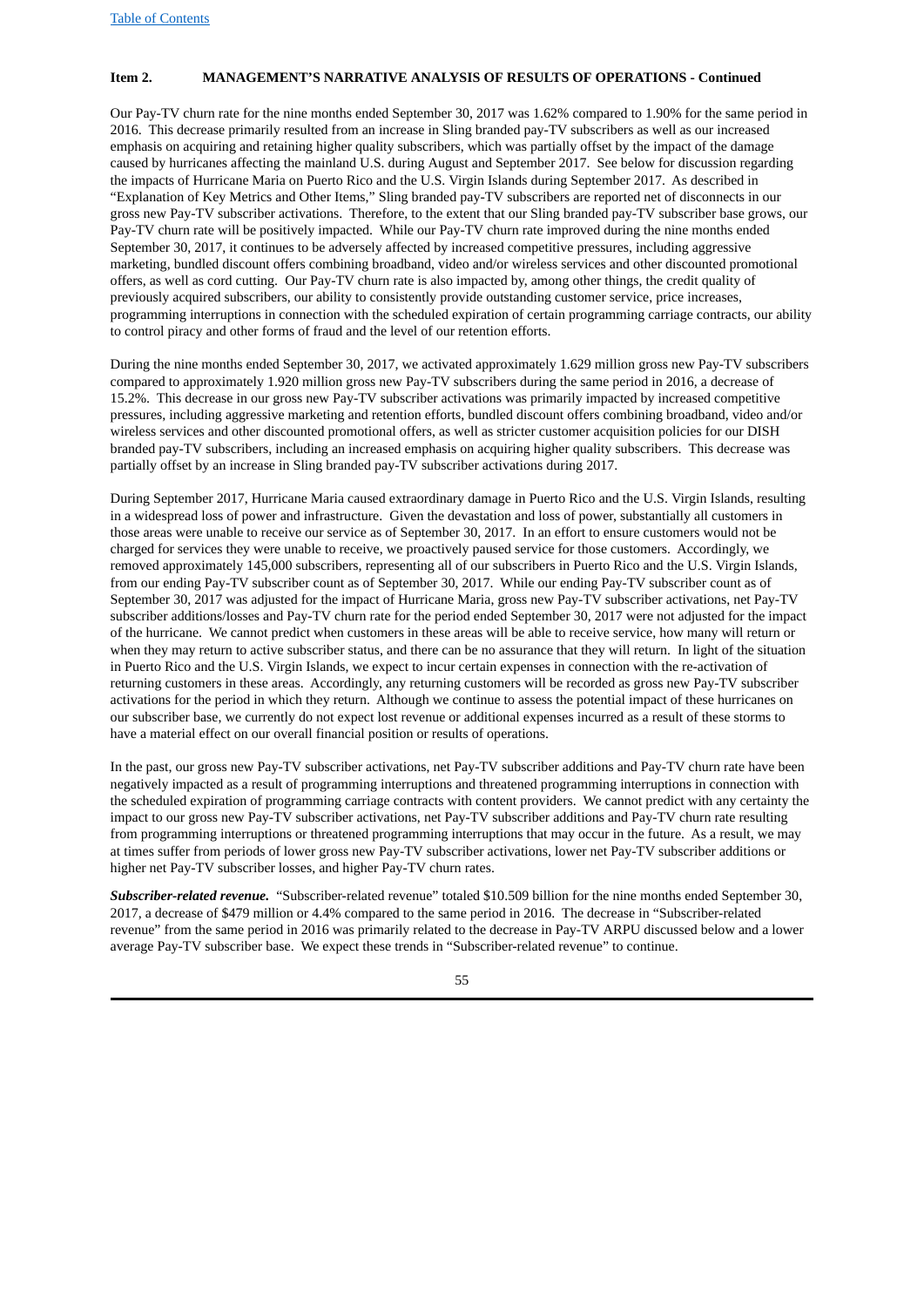*Pay-TV ARPU.* Pay-TV ARPU was \$87.01 during the nine months ended September 30, 2017 versus \$89.12 during the same period in 2016. The \$2.11 or 2.4% decrease in Pay-TV ARPU was primarily attributable to an increase in Sling branded pay-TV subscribers as a percentage of our total Pay-TV subscriber base and a shift in DISH branded pay-TV programming package mix to lower priced programming packages. Sling branded pay-TV subscribers on average purchase lower priced programming services than DISH branded pay-TV subscribers, and therefore, the increase in Sling branded pay-TV subscribers had a negative impact on Pay-TV ARPU. We expect this trend to continue. These decreases were partially offset by DISH branded pay-TV programming package price increases in February 2017 and 2016.

*Subscriber-related expenses.* "Subscriber-related expenses" totaled \$6.544 billion during the nine months ended September 30, 2017, an increase of \$48 million or 0.7% compared to the same period in 2016. The increase in "Subscriber-related expenses" was primarily attributable to higher programming costs per subscriber, partially offset by a lower average Pay-TV subscriber base and a decrease in variable costs per subscriber. The increase in programming costs per subscriber was driven by rate increases in certain of our programming contracts, including the renewal of certain contracts at higher rates, particularly for local broadcast channels. "Subscriber-related expenses" represented 62.3% and 59.1% of "Subscriber-related revenue" for the nine months ended September 30, 2017 and 2016, respectively. The increase in this expense to revenue ratio primarily resulted from lower subscriber-related revenue and higher programming costs, discussed above.

*Subscriber acquisition costs.* "Subscriber acquisition costs" totaled \$867 million during the nine months ended September 30, 2017, a decrease of \$204 million or 19.0% compared to the same period in 2016. This change was primarily attributable to fewer gross new Pay-TV subscriber activations and a decrease in Pay-TV SAC, discussed below.

*Pay-TV SAC.* Pay-TV SAC was \$603 during the nine months ended September 30, 2017 compared to \$659 during the same period in 2016, a decrease of \$56 or 8.5%. This change was primarily attributable to an increase in Sling branded pay-TV subscriber activations and a decrease in hardware costs per activation, partially offset by an increase in advertising costs per activation. Subscriber acquisition costs for Sling branded pay-TV subscribers are significantly lower than those for DISH branded pay-TV subscribers, and therefore, the increase in Sling branded pay-TV subscriber activations during 2017 had a positive impact on Pay-TV SAC. We expect this trend to continue. The decrease in hardware costs per activation was primarily due to a reduction in manufacturing costs related to certain receiver systems.

During the nine months ended September 30, 2017 and 2016, the amount of equipment capitalized under our lease program for new DISH branded pay-TV subscribers totaled \$114 million and \$195 million, respectively. This decrease in capital expenditures under our lease program for new DISH branded pay-TV subscribers resulted primarily from fewer gross new Pay-TV subscriber activations and a decrease in hardware costs per activation, discussed above.

*General and administrative expenses.* "General and administrative expenses" totaled \$487 million during the nine months ended September 30, 2017, a \$65 million or 11.8% decrease compared to the same period in 2016. This decrease was primarily driven by a reimbursement of legal fees during the first quarter 2017 and a decrease in costs to support DISH Network.

*Litigation expense.* "Litigation expense" related to certain significant legal settlements, judgments or accruals totaled \$296 million during the nine months ended September 30, 2017. See Note 8 in the Notes to the Condensed Consolidated Financial Statements for further discussion.

*Depreciation and amortization.* "Depreciation and amortization" expense totaled \$563 million during the nine months ended September 30, 2017, a \$64 million or 10.2% decrease compared to the same period in 2016. This change was primarily driven by a decrease in depreciation expense from equipment leased to new and existing DISH branded pay-TV subscribers.

*Interest expense, net of amounts capitalized.* "Interest expense, net of amounts capitalized" totaled \$656 million during the nine months ended September 30, 2017, an increase of \$50 million or 8.3% compared to the same period in 2016. This increase was primarily related to interest expense associated with the issuance of our 7 3/4% Senior Notes due 2026 in June 2016, partially offset by a reduction in interest expense as a result of redemptions of debt during 2017 and 2016.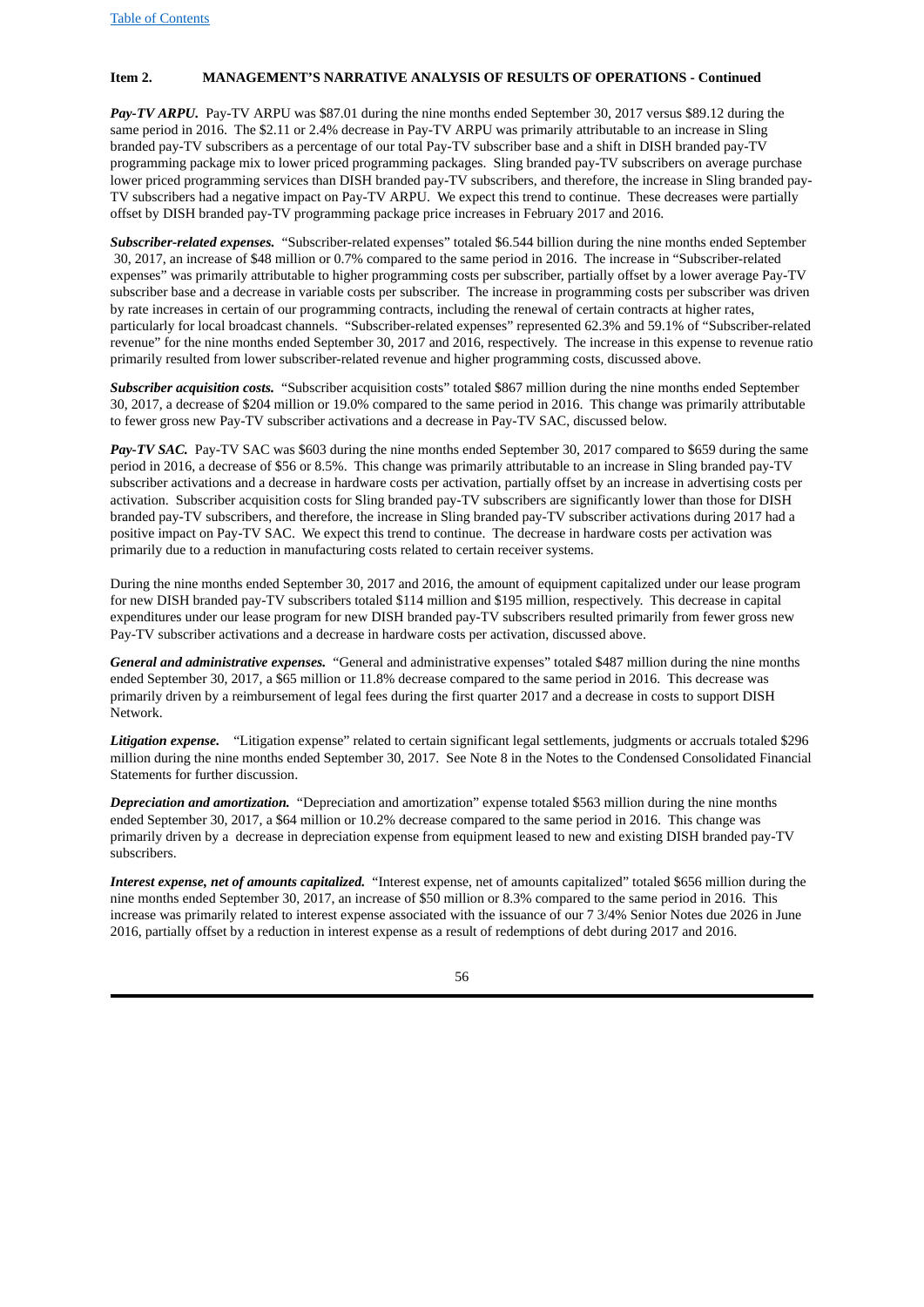*Earnings before interest, taxes, depreciation and amortization***.** EBITDA was \$1.837 billion during the nine months ended September 30, 2017, a decrease of \$573 million or 23.8% compared to the same period in 2016. EBITDA for the nine months ended September 30, 2017 was negatively impacted by "Litigation expense" of \$296 million in the second quarter 2017. The following table reconciles EBITDA to the accompanying financial statements.

|                                            | <b>For the Nine Months Ended</b><br>September 30, |      |            |  |  |  |
|--------------------------------------------|---------------------------------------------------|------|------------|--|--|--|
|                                            | 2017                                              |      | 2016       |  |  |  |
|                                            | (In thousands)                                    |      |            |  |  |  |
| <b>EBITDA</b>                              | \$<br>1,836,876                                   | - \$ | 2,409,562  |  |  |  |
| Interest, net                              | (648,000)                                         |      | (600, 150) |  |  |  |
| Income tax (provision) benefit, net        | (321, 325)                                        |      | (444, 236) |  |  |  |
| Depreciation and amortization              | (563,068)                                         |      | (627, 168) |  |  |  |
| Net income (loss) attributable to DISH DBS | 304.483                                           |      | 738,008    |  |  |  |

EBITDA is not a measure determined in accordance with GAAP and should not be considered a substitute for operating income, net income or any other measure determined in accordance with GAAP. EBITDA is used as a measurement of operating efficiency and overall financial performance and we believe it to be a helpful measure for those evaluating companies in the pay-TV industry. Conceptually, EBITDA measures the amount of income generated each period that could be used to service debt, pay taxes and fund capital expenditures. EBITDA should not be considered in isolation or as a substitute for measures of performance prepared in accordance with GAAP.

*Income tax (provision) benefit, net.* Our income tax provision was \$321 million during the nine months ended September 30, 2017, a decrease of \$123 million compared to the same period in 2016. The decrease in the provision was primarily related to the decrease in "Income (loss) before income taxes," partially offset by an increase in our effective tax rate. Our effective tax rate was negatively impacted by \$255 million of "Litigation expense" related to the FTC Action during the nine months ended September 30, 2017, as any eventual payments of this expense may not be deductible for income tax purposes. The tax deductibility of any eventual payments may change based upon, among other things, further developments in the FTC Action, including final adjudication of the FTC Action. See Note 8 in the Notes to our Condensed Consolidated Financial Statements for further information.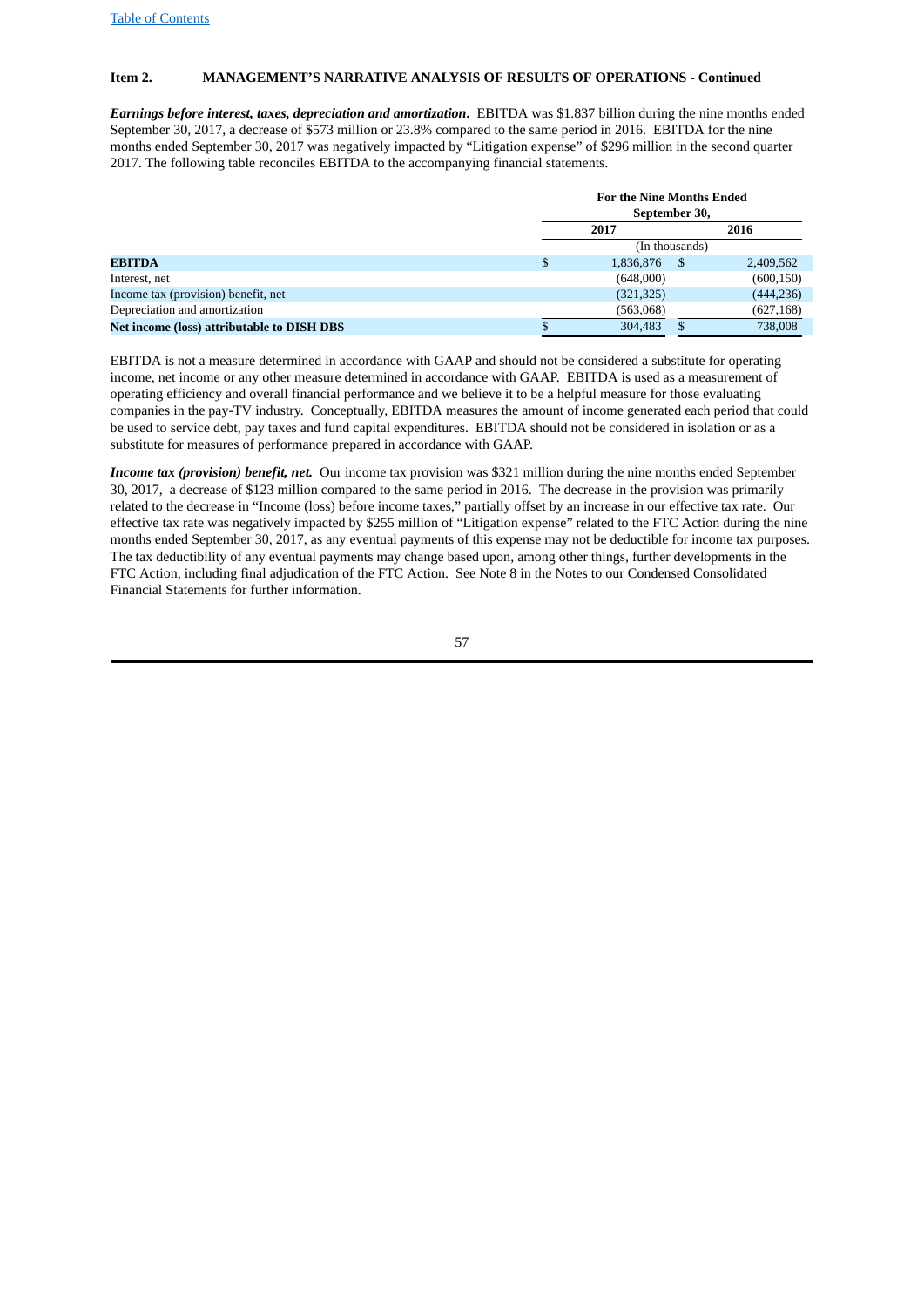# **Item 4. CONTROLS AND PROCEDURES**

### **Conclusion regarding disclosure controls and procedures**

Under the supervision and with the participation of our management, including our Chief Executive Officer and Chief Financial Officer, we evaluated the effectiveness of our disclosure controls and procedures (as defined in Rule 13a-15(e) under the Securities Exchange Act of 1934) as of the end of the period covered by this report. Based upon that evaluation, our Chief Executive Officer and Chief Financial Officer concluded that our disclosure controls and procedures were effective as of the end of the period covered by this report.

#### **Changes in internal control over financial reporting**

There has been no change in our internal control over financial reporting (as defined in Rule 13a-15(f) under the Securities Exchange Act of 1934) during our most recent fiscal quarter that has materially affected, or is reasonably likely to materially affect, our internal control over financial reporting.

# <span id="page-63-3"></span><span id="page-63-2"></span><span id="page-63-1"></span><span id="page-63-0"></span>**PART II — OTHER INFORMATION**

#### **Item 1. LEGAL PROCEEDINGS**

See Note 8 "*Commitments and Contingencies - Litigation*" in the Notes to our Condensed Consolidated Financial Statements for information regarding certain legal proceedings in which we are involved.

#### **Item 1A. RISK FACTORS**

Item 1A, "Risk Factors," of our Annual Report on Form 10-K for the year ended December 31, 2016 and our Quarterly Report on Form 10-Q for the quarter ended June 30, 2017 include a detailed discussion of our risk factors.

#### **Item 6. EXHIBITS**

- <span id="page-63-4"></span>(a) *Exhibits.*
	- 31.1\* Section 302 [Certification](#page-65-0) of Chief Executive Officer.
	- 31.2\* Section 302 [Certification](#page-66-0) of Chief Financial Officer.
	- 32.1\* Section 906 [Certification](#page-67-0) of Chief Executive Officer.
	- 32.2\* Section 906 [Certification](#page-68-0) of Chief Financial Officer.
	- 101\* The following materials from the Quarterly Report on Form 10-Q of DISH DBS for the quarter ended September 30, 2017, filed on November 14, 2017, formatted in eXtensible Business Reporting Language ("XBRL"): (i) Condensed Consolidated Balance Sheets, (ii) Condensed Consolidated Statements of Operations and Comprehensive Income (Loss), (iii) Condensed Consolidated Statements of Cash Flows and (iv) related notes to these financial statements.

Filed herewith.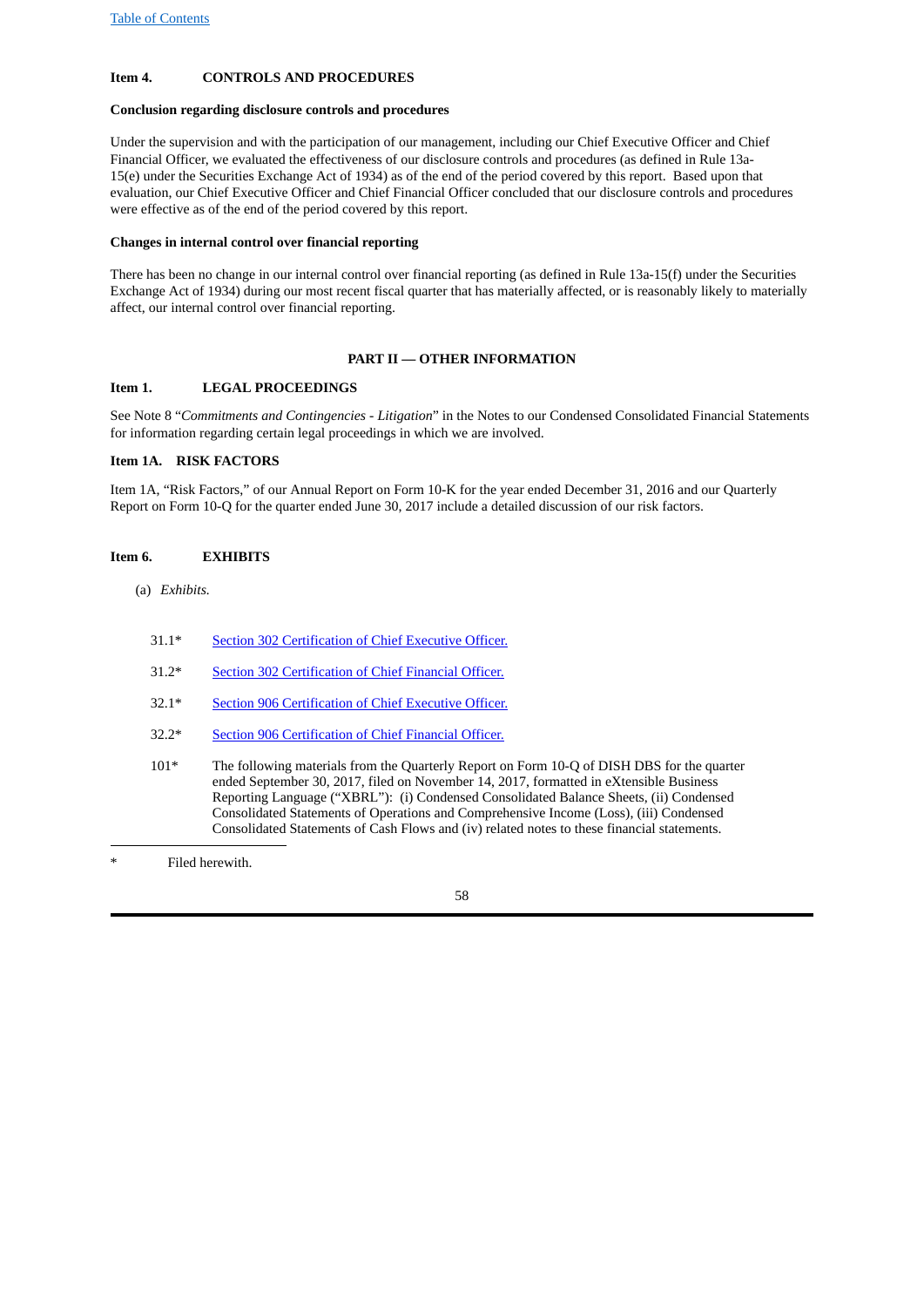# <span id="page-64-0"></span>**SIGNATURES**

Pursuant to the requirements of the Securities Exchange Act of 1934, the registrant has duly caused this report to be signed on its behalf by the undersigned thereunto duly authorized.

DISH DBS CORPORATION

By: /s/ *Charles W. Ergen*

Charles W. Ergen Chairman and Chief Executive Officer *(Duly Authorized Officer)*

By: /s*/ Steven E. Swain* Steven E. Swain Senior Vice President and Chief Financial Officer *(Principal Financial Officer)*

By: /s*/ Paul W. Orban*

Paul W. Orban Senior Vice President and Chief Accounting Officer *(Principal Accounting Officer)*

Date: November 14, 2017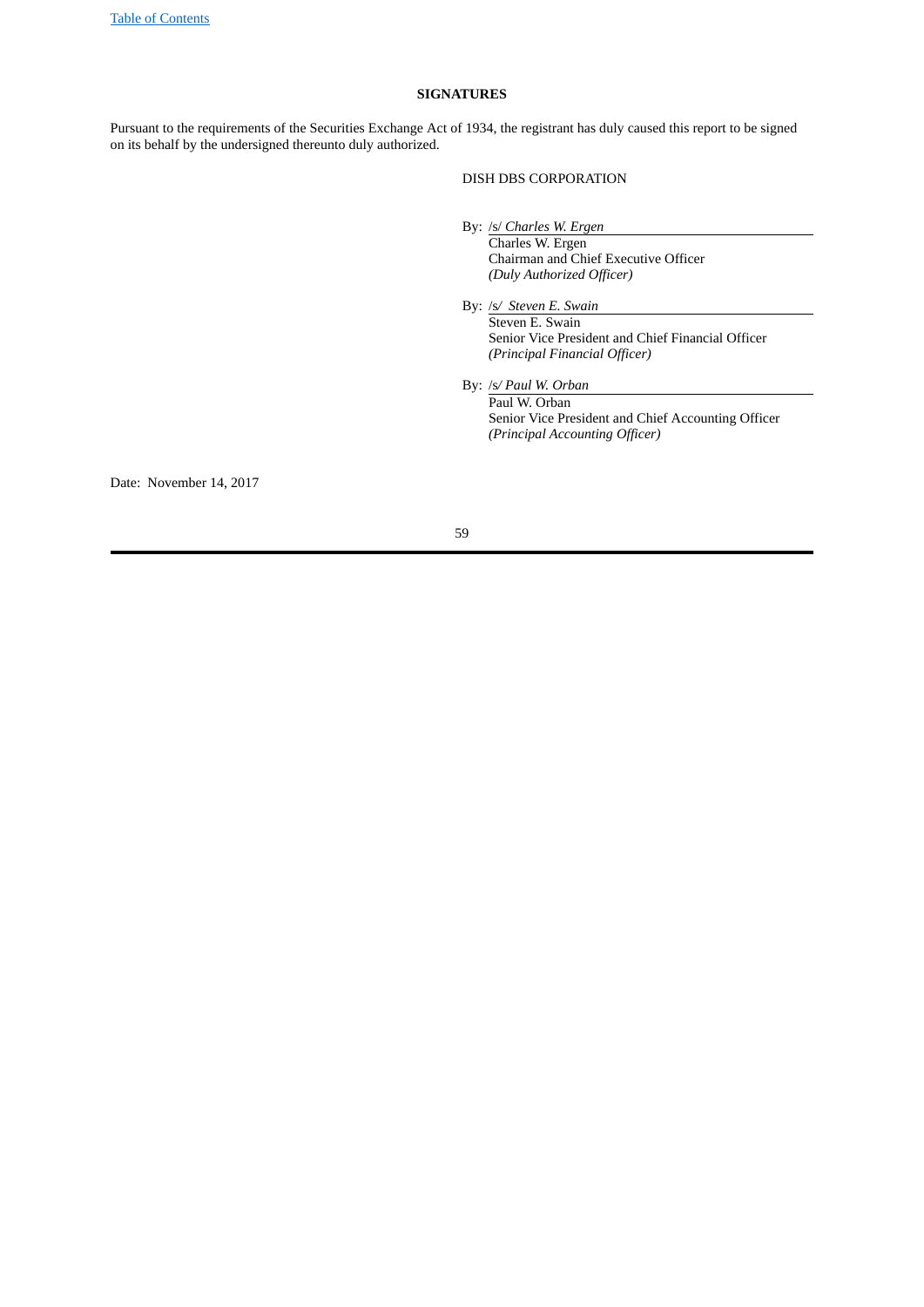# **CERTIFICATION OF CHIEF EXECUTIVE OFFICER**

Section 302 Certification

<span id="page-65-0"></span>I, Charles W. Ergen, certify that:

- 1. I have reviewed this Quarterly Report on Form 10-Q of DISH DBS Corporation;
- 2. Based on my knowledge, this report does not contain any untrue statement of a material fact or omit to state a material fact necessary to make the statements made, in light of the circumstances under which such statements were made, not misleading with respect to the period covered by this report;
- 3. Based on my knowledge, the financial statements, and other financial information included in this report, fairly present in all material respects the financial condition, results of operations and cash flows of the registrant as of, and for, the periods presented in this report;
- 4. The registrant's other certifying officer(s) and I are responsible for establishing and maintaining disclosure controls and procedures (as defined in Exchange Act Rules 13a-15(e) and 15d-15(e)) and internal control over financial reporting (as defined in Exchange Act Rules 13a-15(f) and 15d-15(f)) for the registrant and have:
	- Designed such disclosure controls and procedures, or caused such disclosure controls and procedures to be designed under our supervision, to ensure that material information relating to the registrant, including its consolidated subsidiaries, is made known to us by others within those entities, particularly during the period in which this report is being prepared;
	- b) Designed such internal control over financial reporting, or caused such internal control over financial reporting to be designed under our supervision, to provide reasonable assurance regarding the reliability of financial reporting and the preparation of financial statements for external purposes in accordance with generally accepted accounting principles;
	- c) Evaluated the effectiveness of the registrant's disclosure controls and procedures and presented in this report our conclusions about the effectiveness of the disclosure controls and procedures, as of the end of the period covered by this report based on such evaluation; and
	- d) Disclosed in this report any change in the registrant's internal control over financial reporting that occurred during the registrant's most recent fiscal quarter (the registrant's fourth fiscal quarter in the case of an annual report) that has materially affected, or is reasonably likely to materially affect, the registrant's internal control over financial reporting; and
- 5. The registrant's other certifying officer(s) and I have disclosed, based on our most recent evaluation of internal control over financial reporting, to the registrant's auditors and the audit committee of the registrant's board of directors (or persons performing the equivalent functions):
	- a) All significant deficiencies and material weaknesses in the design or operation of internal control over financial reporting which are reasonably likely to adversely affect the registrant's ability to record, process, summarize and report financial information; and
	- b) Any fraud, whether or not material, that involves management or other employees who have a significant role in the registrant's internal control over financial reporting.

Date: November 14, 2017

*/s/ Charles W. Ergen* Chairman and Chief Executive Officer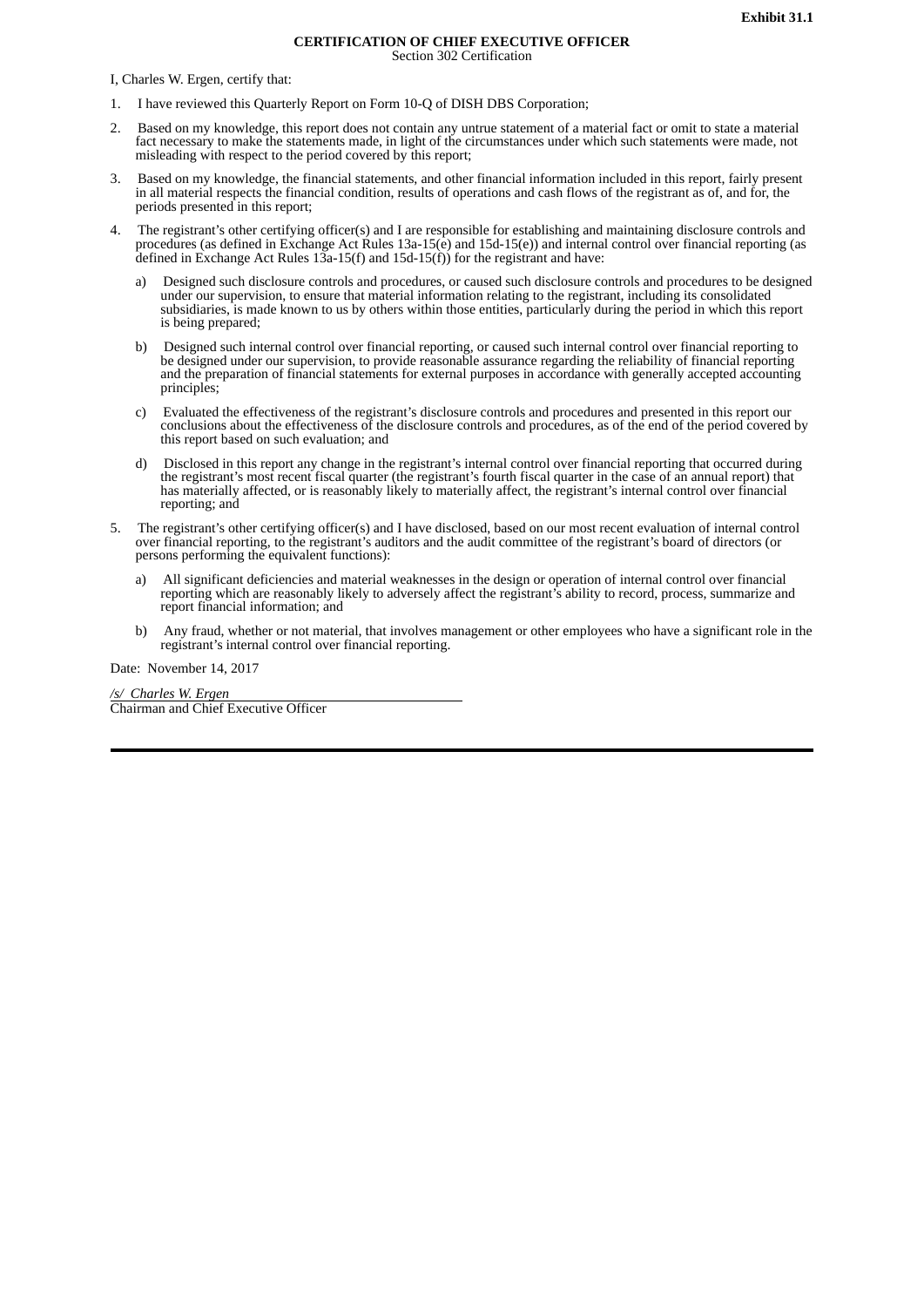# **CERTIFICATION OF CHIEF FINANCIAL OFFICER**

Section 302 Certification

<span id="page-66-0"></span>I, Steven E. Swain, certify that:

- 1. I have reviewed this Quarterly Report on Form 10-Q of DISH DBS Corporation;
- 2. Based on my knowledge, this report does not contain any untrue statement of a material fact or omit to state a material fact necessary to make the statements made, in light of the circumstances under which such statements were made, not misleading with respect to the period covered by this report;
- 3. Based on my knowledge, the financial statements, and other financial information included in this report, fairly present in all material respects the financial condition, results of operations and cash flows of the registrant as of, and for, the periods presented in this report;
- 4. The registrant's other certifying officer(s) and I are responsible for establishing and maintaining disclosure controls and procedures (as defined in Exchange Act Rules 13a-15(e) and 15d-15(e)) and internal control over financial reporting (as defined in Exchange Act Rules 13a-15(f) and 15d-15(f)) for the registrant and have:
	- Designed such disclosure controls and procedures, or caused such disclosure controls and procedures to be designed under our supervision, to ensure that material information relating to the registrant, including its consolidated subsidiaries, is made known to us by others within those entities, particularly during the period in which this report is being prepared;
	- b) Designed such internal control over financial reporting, or caused such internal control over financial reporting to be designed under our supervision, to provide reasonable assurance regarding the reliability of financial reporting and the preparation of financial statements for external purposes in accordance with generally accepted accounting principles;
	- c) Evaluated the effectiveness of the registrant's disclosure controls and procedures and presented in this report our conclusions about the effectiveness of the disclosure controls and procedures, as of the end of the period covered by this report based on such evaluation; and
	- d) Disclosed in this report any change in the registrant's internal control over financial reporting that occurred during the registrant's most recent fiscal quarter (the registrant's fourth fiscal quarter in the case of an annual report) that has materially affected, or is reasonably likely to materially affect, the registrant's internal control over financial reporting; and
- 5. The registrant's other certifying officer(s) and I have disclosed, based on our most recent evaluation of internal control over financial reporting, to the registrant's auditors and the audit committee of the registrant's board of directors (or persons performing the equivalent functions):
	- a) All significant deficiencies and material weaknesses in the design or operation of internal control over financial reporting which are reasonably likely to adversely affect the registrant's ability to record, process, summarize and report financial information; and
	- b) Any fraud, whether or not material, that involves management or other employees who have a significant role in the registrant's internal control over financial reporting.

Date: November 14, 2017

*/s/ Steven E. Swain* Senior Vice President and Chief Financial Officer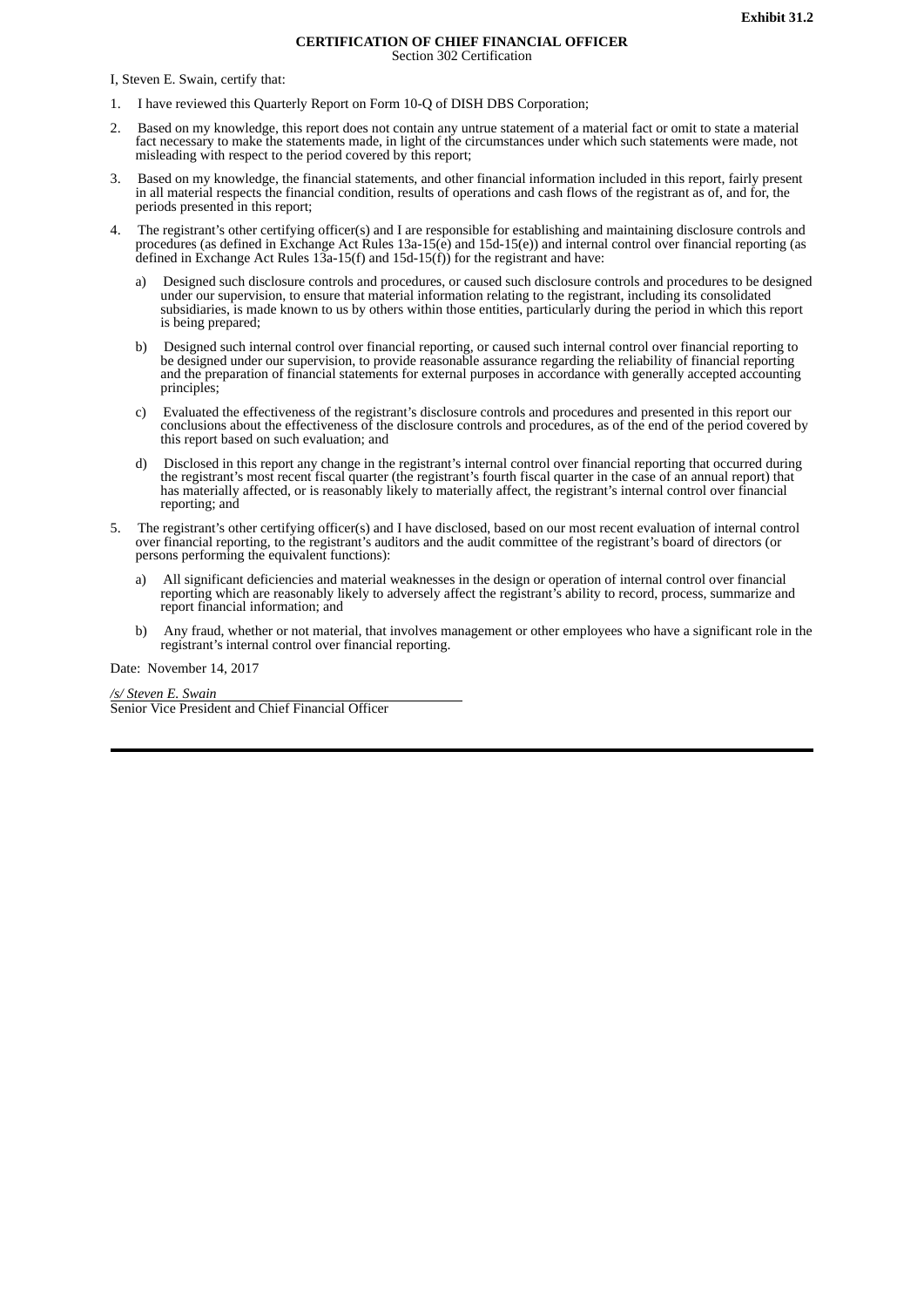#### **CERTIFICATION OF CHIEF EXECUTIVE OFFICER** Section 906 Certification

<span id="page-67-0"></span>Pursuant to 18 U.S.C. § 1350, the undersigned officer of DISH DBS Corporation (the "Company") hereby certifies that to the best of his knowledge the Company's Quarterly Report on Form 10-Q for the three months ended September 30, 2017 (the "Report") fully complies with the requirements of Section 13(a) or 15(d), as applicable, of the Securities Exchange Act of 1934 and that the information contained in the Report fairly presents, in all material respects, the financial condition and results of operations of the Company.

| Dated: November 14, 2017                    |
|---------------------------------------------|
| Name: /s/ Charles W. Ergen                  |
| Title: Chairman and Chief Executive Officer |

The foregoing certification is being furnished solely pursuant to 18 U.S.C. § 1350 and is not being filed as part of the Report or as a separate disclosure document.

A signed original of this written statement required by Section 906, or other document authenticating, acknowledging, or otherwise adopting the signature that appears in typed form within the electronic version of this written statement required by Section 906, has been provided to the Company and will be retained by the Company and furnished to the Securities and Exchange Commission or its staff upon request.